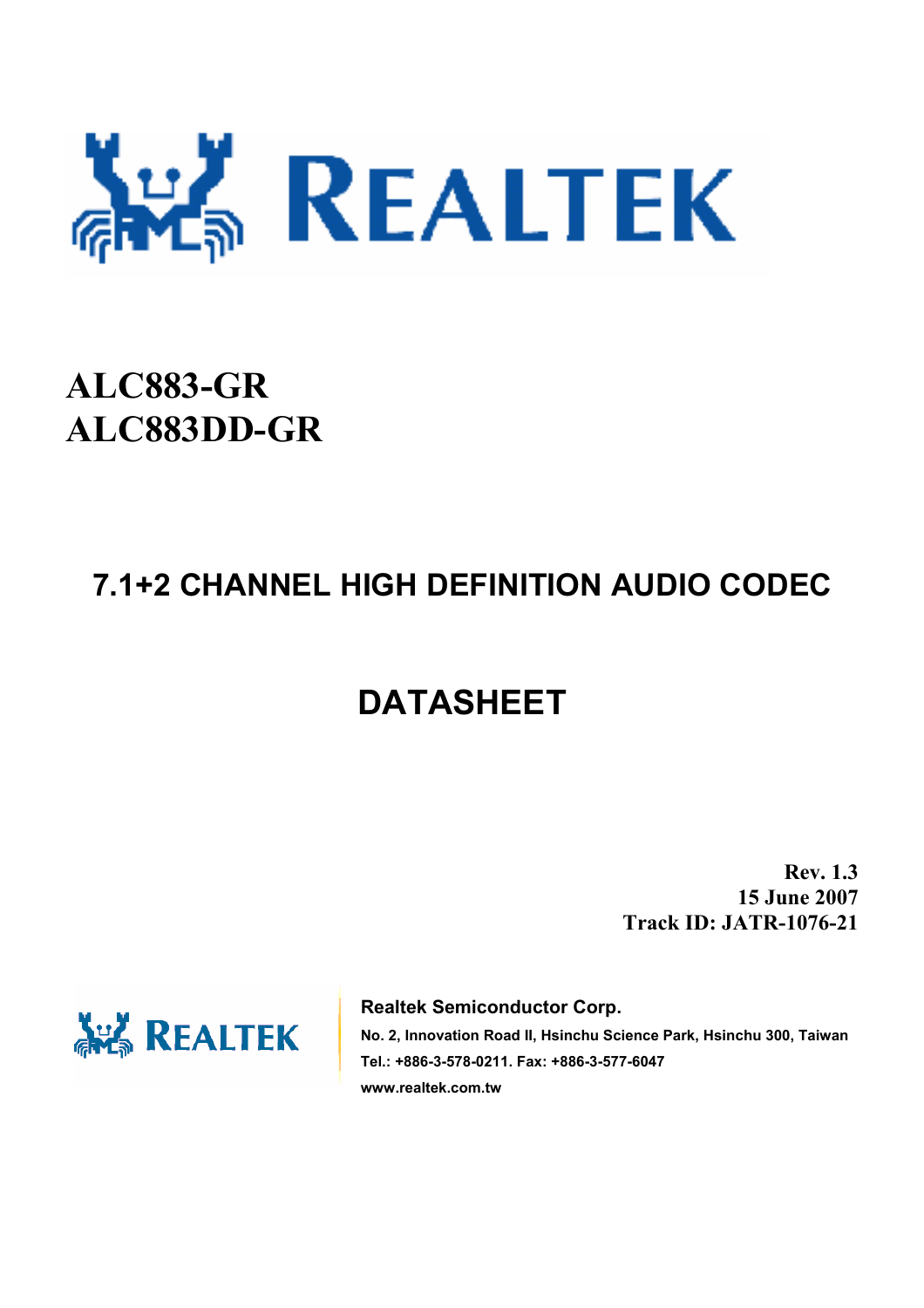

#### **COPYRIGHT**

©2007 Realtek Semiconductor Corp. All rights reserved. No part of this document may be reproduced, transmitted, transcribed, stored in a retrieval system, or translated into any language in any form or by any means without the written permission of Realtek Semiconductor Corp.

#### **DISCLAIMER**

Realtek provides this document "as is", without warranty of any kind, neither expressed nor implied, including, but not limited to, the particular purpose. Realtek may make improvements and/or changes in this document or in the product described in this document at any time. This document could include technical inaccuracies or typographical errors.

#### **TRADEMARKS**

Realtek is a trademark of Realtek Semiconductor Corporation. Other names mentioned in this document are trademarks/registered trademarks of their respective owners.

#### **USING THIS DOCUMENT**

This document is intended for the hardware and software engineer's general information on the Realtek ALC883 Series Audio Codec ICs.

Though every effort has been made to ensure that this document is current and accurate, more information may have become available subsequent to the production of this guide. In that event, please contact your Realtek representative for additional information that may help in the development process.

| <b>Revision</b> | <b>Release Date</b> | Summary                                                                                                                                                                                                                                        |
|-----------------|---------------------|------------------------------------------------------------------------------------------------------------------------------------------------------------------------------------------------------------------------------------------------|
| 1.0             | 2005/08/02          | First release.                                                                                                                                                                                                                                 |
| 1.1             | 2005/08/22          | Update section 2.1 Hardware Features, page 2, section 9.1.1 Absolute<br>Maximum Ratings, page 61, and section Error! Reference source not found.<br>Error! Reference source not found., page Error! Bookmark not defined                       |
| 1.2             | 2006/04/03          | Add a note to section 9.1.1 Absolute Maximum Ratings, page 61.<br>Update Table 4, page 8, and Table 77, page 65.<br>Revised section Error! Reference source not found. Error! Reference<br>source not found., page Error! Bookmark not defined |
| 13              | 2007/06/15          | Update section 2.1 Hardware Features, page 2 (the ADCs support 16-bit and<br>20-bit format, and the ALC883 meets WLP3.09 performance requirements).                                                                                            |

#### **REVISION HISTORY**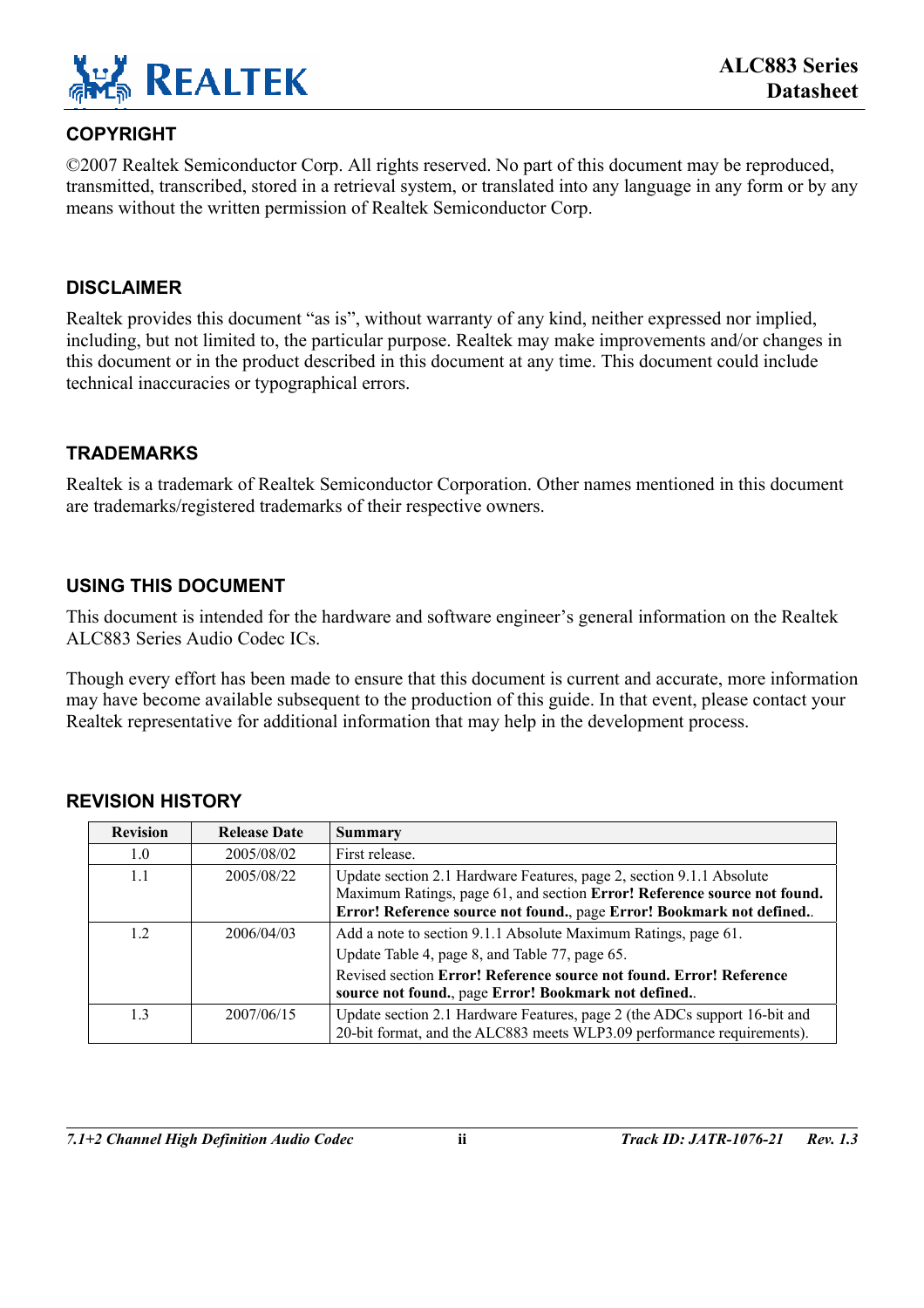

# **Table of Contents**

| 1.      |                  |    |
|---------|------------------|----|
| 2.      |                  |    |
| $2.1$ . |                  |    |
| 2.2.    |                  |    |
| 3.      |                  |    |
| 4.      |                  |    |
| 41      |                  |    |
| 5.      |                  |    |
| 5.1.    |                  |    |
| 6.      |                  |    |
| 6.1.    |                  |    |
| 6.2.    |                  |    |
| 6.3.    |                  |    |
| 6.4.    |                  |    |
| 7.      |                  |    |
| 71      |                  |    |
|         | 7.1.1.           |    |
|         | 7.1.2.           |    |
|         | 7.2.             |    |
|         | 7.2.1.<br>7.2.2. |    |
|         | 7.2.3.           |    |
|         | 7.2.4.           |    |
|         | 7.2.5.           |    |
|         | 7.3.             |    |
|         | 7.3.1.           |    |
|         | 7.3.2.           |    |
|         | 7.3.3.           |    |
| 7.4.    | 7.4.1.           |    |
|         | 7.4.2.           |    |
|         |                  |    |
| 8.      |                  | 23 |
| 8.1.    |                  |    |
|         | 8.I.I.           |    |
|         | 8.1.2.           |    |
|         | 8.1.3.           |    |
|         | 8.1.4.           |    |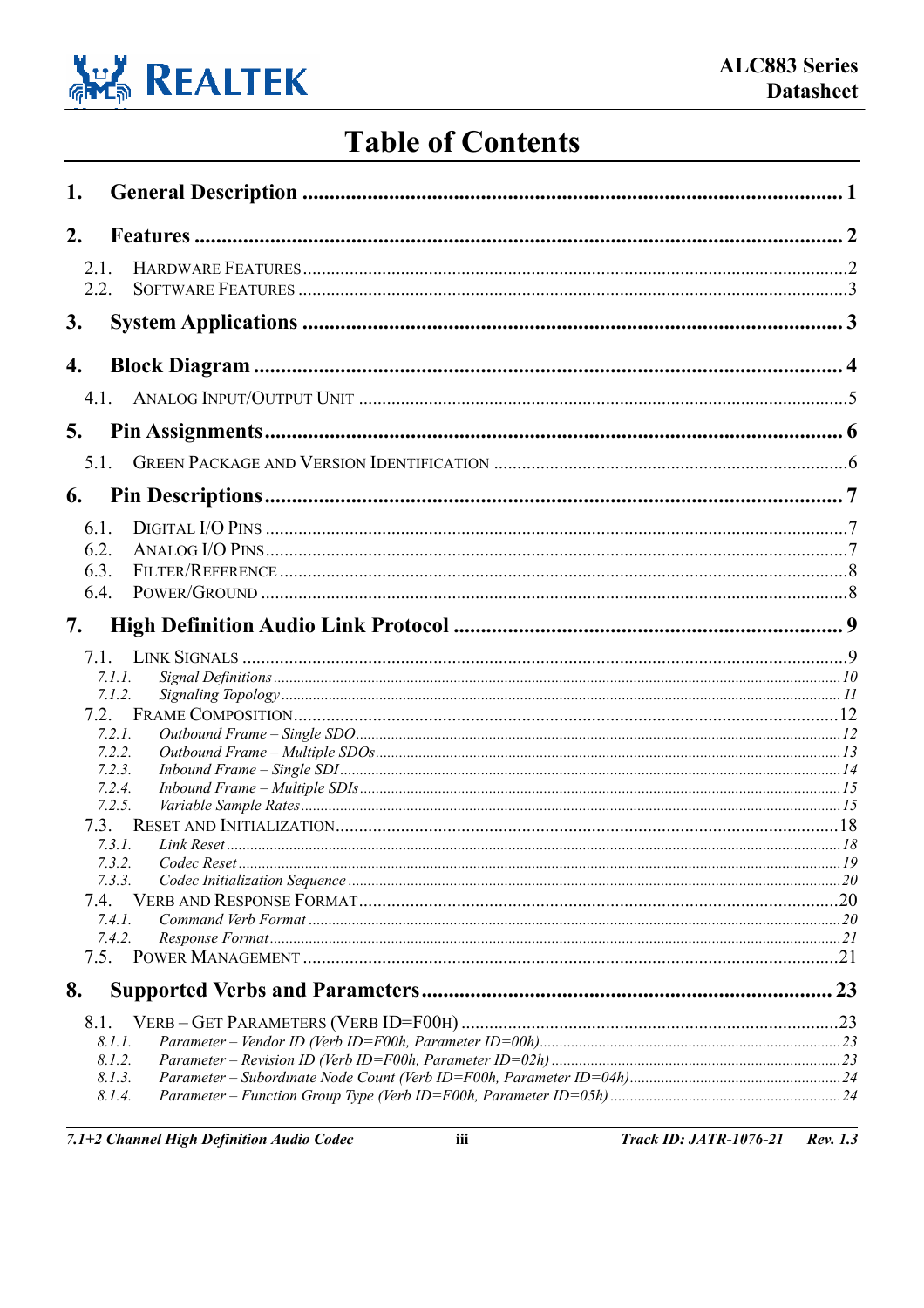

| 8.1.5.             |                                                                                          |  |
|--------------------|------------------------------------------------------------------------------------------|--|
| 8.1.6.             |                                                                                          |  |
| 8.1.7.             |                                                                                          |  |
| 8.1.8.             |                                                                                          |  |
| 8.1.9.             |                                                                                          |  |
| 8.1.10.            | Parameter – Amplifier Capabilities (Verb ID=F00h, Input Amplifier Parameter ID=0Dh)29    |  |
| 8.1.11.            | Parameter - Amplifier Capabilities (Verb ID=F00h, Output Amplifier Parameter ID=12h)29   |  |
| 8.1.12.<br>8.1.13. |                                                                                          |  |
| 8.1.14.            |                                                                                          |  |
| 8.1.15.            |                                                                                          |  |
| 8.1.16.            |                                                                                          |  |
| 8.2.               |                                                                                          |  |
| 8.3.               |                                                                                          |  |
| 8.4.               |                                                                                          |  |
| 8.5.               |                                                                                          |  |
| 8.6.               |                                                                                          |  |
| 8.7.               |                                                                                          |  |
| 8.8.               |                                                                                          |  |
| 8.9.               |                                                                                          |  |
|                    |                                                                                          |  |
|                    |                                                                                          |  |
|                    |                                                                                          |  |
|                    |                                                                                          |  |
|                    |                                                                                          |  |
|                    |                                                                                          |  |
|                    |                                                                                          |  |
|                    |                                                                                          |  |
|                    |                                                                                          |  |
|                    |                                                                                          |  |
|                    |                                                                                          |  |
|                    |                                                                                          |  |
|                    |                                                                                          |  |
|                    |                                                                                          |  |
|                    |                                                                                          |  |
|                    |                                                                                          |  |
|                    |                                                                                          |  |
|                    | 8.26. VERB - SET CONFIGURATION DEFAULT BYTES 0, 1, 2, 3 (VERB ID=71CH/71DH/71EH/71FH FOR |  |
|                    |                                                                                          |  |
|                    |                                                                                          |  |
|                    |                                                                                          |  |
|                    |                                                                                          |  |
|                    |                                                                                          |  |
|                    |                                                                                          |  |
|                    |                                                                                          |  |
|                    |                                                                                          |  |
|                    |                                                                                          |  |
|                    | 8.35. VERB-GET GPIO UNSOLICITED RESPONSE ENABLE MASK (VERB ID=F19H) 56                   |  |
|                    | 8.36. VERB - SET GPIO UNSOLICITED RESPONSE ENABLE MASK (VERB ID=719H) 56                 |  |
|                    |                                                                                          |  |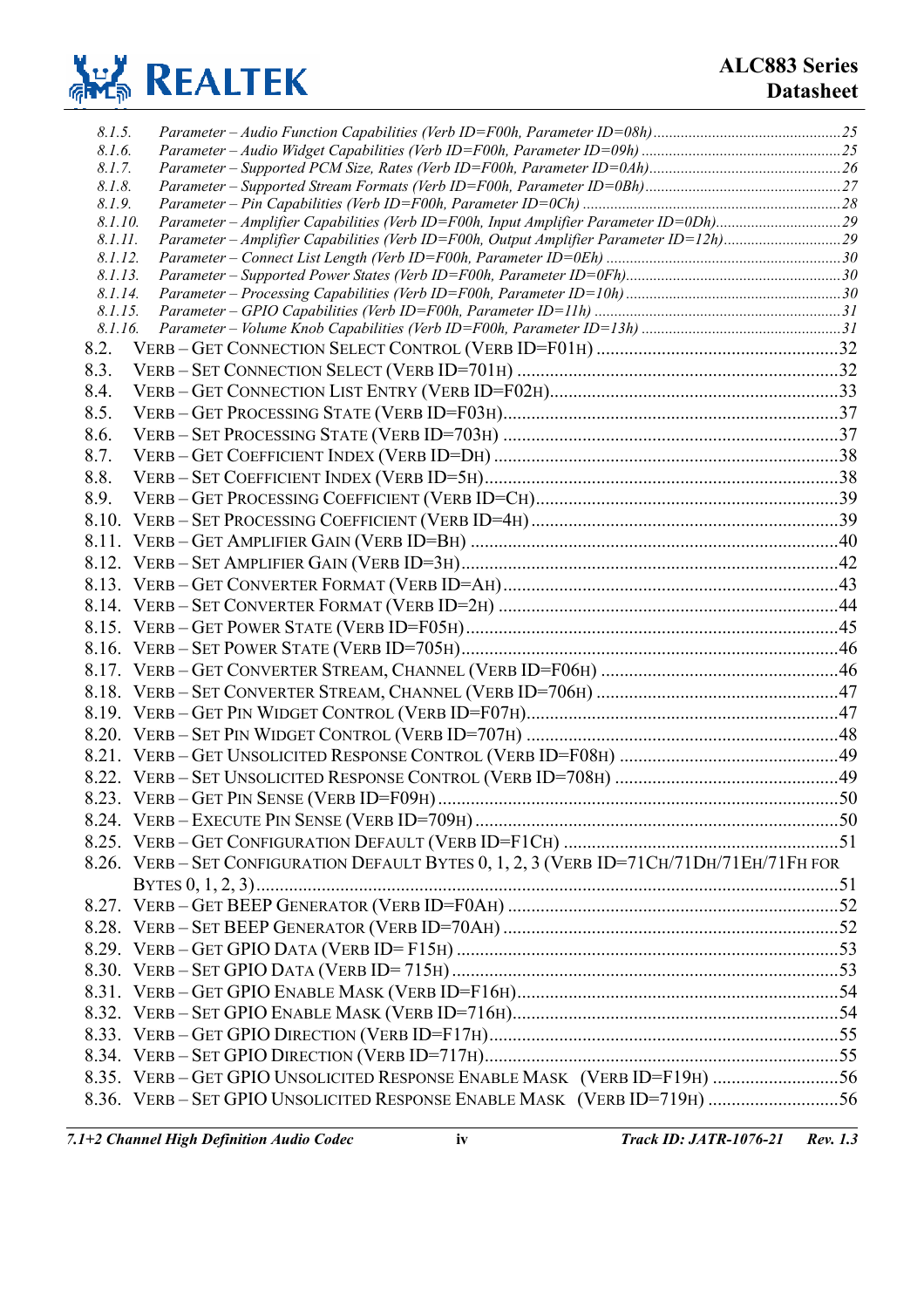

| 8.38. VERB-GET DIGITAL CONVERTER CONTROL 1 & CONTROL 2 (VERB ID=F0DH, F0EH) 57<br>8.39. VERB - SET DIGITAL CONVERTER CONTROL 1 & CONTROL 2 (VERB ID=70DH, 70EH) 59<br>9.                                                                                                                                                                                                                                                                                                                                                                                                                   |    |
|--------------------------------------------------------------------------------------------------------------------------------------------------------------------------------------------------------------------------------------------------------------------------------------------------------------------------------------------------------------------------------------------------------------------------------------------------------------------------------------------------------------------------------------------------------------------------------------------|----|
| 9.1.                                                                                                                                                                                                                                                                                                                                                                                                                                                                                                                                                                                       |    |
| 9.1.1.                                                                                                                                                                                                                                                                                                                                                                                                                                                                                                                                                                                     |    |
| $\emph{Threshold Voltage} \label{thm:1} {\it{Threshold Voltage}} \normalsize \normalsize \begin{minipage}{0.99\textwidth} \centering \begin{minipage}{0.99\textwidth} \centering \end{minipage} \normalsize \begin{minipage}{0.99\textwidth} \centering \end{minipage} \normalsize \begin{minipage}{0.99\textwidth} \centering \end{minipage} \normalsize \begin{minipage}{0.99\textwidth} \centering \end{minipage} \normalsize \begin{minipage}{0.99\textwidth} \centering \begin{minipage}{0.99\textwidth} \centering \centering \end{minipage} \normalsize \begin{minipage}{$<br>9.1.2 |    |
| 9.13                                                                                                                                                                                                                                                                                                                                                                                                                                                                                                                                                                                       |    |
| 9.1.4.                                                                                                                                                                                                                                                                                                                                                                                                                                                                                                                                                                                     |    |
|                                                                                                                                                                                                                                                                                                                                                                                                                                                                                                                                                                                            |    |
| 9.2 L                                                                                                                                                                                                                                                                                                                                                                                                                                                                                                                                                                                      |    |
| 9.2.2.                                                                                                                                                                                                                                                                                                                                                                                                                                                                                                                                                                                     |    |
| 9.2.3.                                                                                                                                                                                                                                                                                                                                                                                                                                                                                                                                                                                     |    |
| 9.2.4.                                                                                                                                                                                                                                                                                                                                                                                                                                                                                                                                                                                     |    |
| 9.3.                                                                                                                                                                                                                                                                                                                                                                                                                                                                                                                                                                                       |    |
|                                                                                                                                                                                                                                                                                                                                                                                                                                                                                                                                                                                            | 67 |
|                                                                                                                                                                                                                                                                                                                                                                                                                                                                                                                                                                                            | 68 |
|                                                                                                                                                                                                                                                                                                                                                                                                                                                                                                                                                                                            |    |
|                                                                                                                                                                                                                                                                                                                                                                                                                                                                                                                                                                                            | 70 |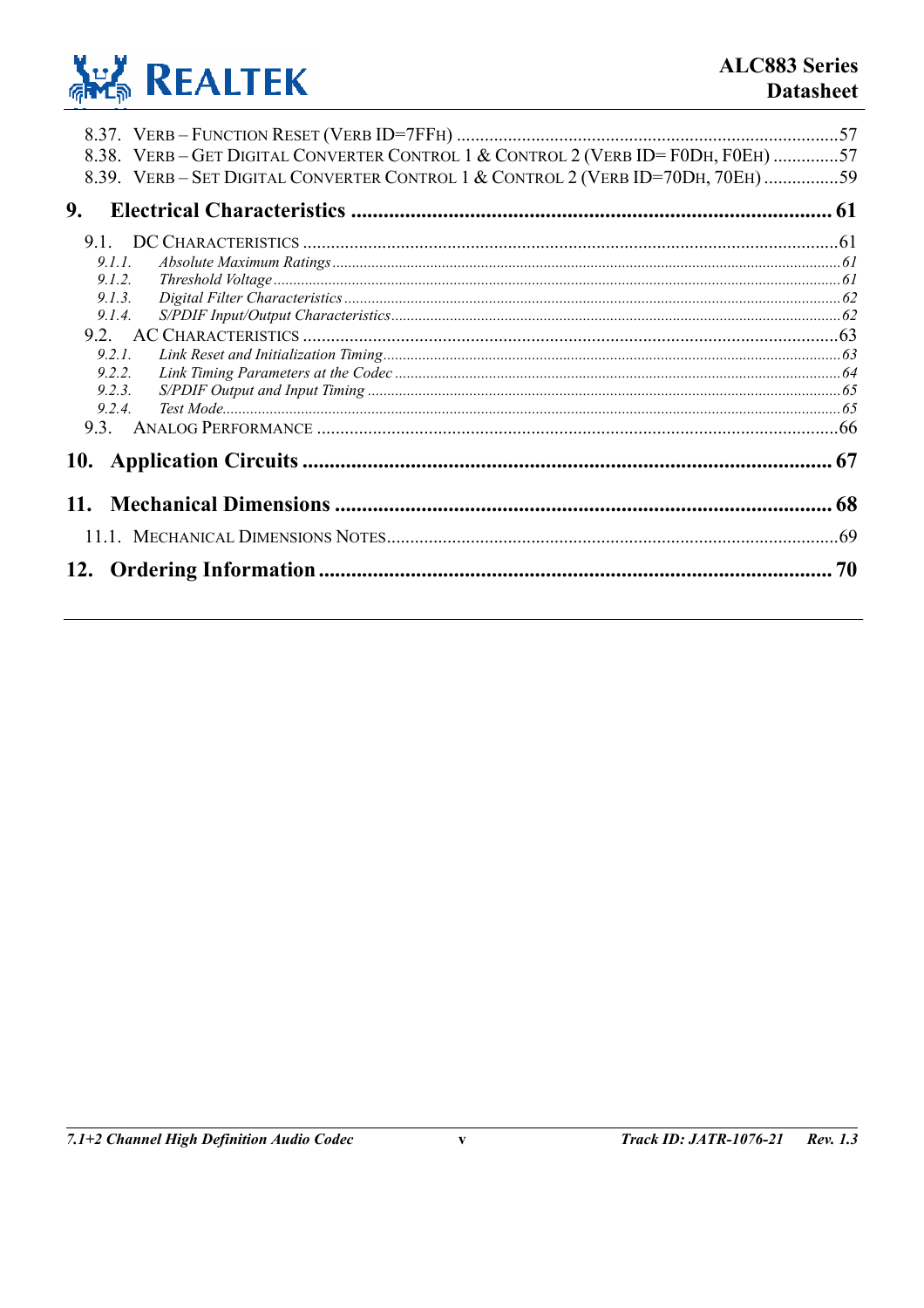

# **List of Tables**

| Table 1.  |                                                                                         |  |
|-----------|-----------------------------------------------------------------------------------------|--|
| Table 2.  |                                                                                         |  |
| Table 3.  |                                                                                         |  |
| Table 4.  |                                                                                         |  |
| Table 5.  |                                                                                         |  |
| Table 6.  |                                                                                         |  |
| Table 7.  |                                                                                         |  |
| Table 8.  |                                                                                         |  |
| Table 9.  |                                                                                         |  |
| Table 10. |                                                                                         |  |
| Table 11. |                                                                                         |  |
| Table 12. |                                                                                         |  |
| Table 13. |                                                                                         |  |
| Table 14. |                                                                                         |  |
| Table 15. |                                                                                         |  |
| Table 16. |                                                                                         |  |
| Table 17. |                                                                                         |  |
| Table 18. |                                                                                         |  |
| Table 19. |                                                                                         |  |
| Table 20. | Parameter – Subordinate Node Count (Verb ID=F00h, Parameter ID=04h)24                   |  |
| Table 21. | Parameter - Function Group Type (Verb ID=F00h, Parameter ID=05h) 24                     |  |
| Table 22. | Parameter – Audio Function Capabilities (Verb ID=F00h, Parameter ID=08h)25              |  |
| Table 23. | Parameter – Audio Widget Capabilities (Verb ID=F00h, Parameter ID=09h) 25               |  |
| Table 24. | Parameter – Supported PCM Size, Rates (Verb ID=F00h, Parameter ID=0Ah)26                |  |
| Table 25. | Parameter – Supported Stream Formats (Verb ID=F00h, Parameter ID=0Bh) 27                |  |
| Table 26. |                                                                                         |  |
| Table 27. | Parameter – Amplifier Capabilities (Verb ID=F00h, Input Amplifier Parameter ID=0Dh)29   |  |
| Table 28. | Parameter – Amplifier Capabilities (Verb ID=F00h, Output Amplifier Parameter ID=12h) 29 |  |
| Table 29. | Parameter – Connect List Length (Verb ID=F00h, Parameter ID=0Eh) 30                     |  |
| Table 30. | Parameter – Supported Power States (Verb ID=F00h, Parameter ID=0Fh) 30                  |  |
| Table 31. | Parameter – Processing Capabilities (Verb ID=F00h, Parameter ID=10h) 30                 |  |
| Table 32. |                                                                                         |  |
| Table 33. | Parameter – Volume Knob Capabilities (Verb ID=F00h, Parameter ID=13h) 31                |  |
| Table 34. |                                                                                         |  |
| Table 35. |                                                                                         |  |
| Table 36. |                                                                                         |  |
| Table 37. |                                                                                         |  |
| Table 38. |                                                                                         |  |
| Table 39. |                                                                                         |  |
| Table 40. |                                                                                         |  |
| Table 41. |                                                                                         |  |
| Table 42. |                                                                                         |  |
| Table 43. |                                                                                         |  |
| Table 44. |                                                                                         |  |

*7.1+2 Channel High Definition Audio Codec* **vi** *Track ID: JATR-1076-21 Rev. 1.3*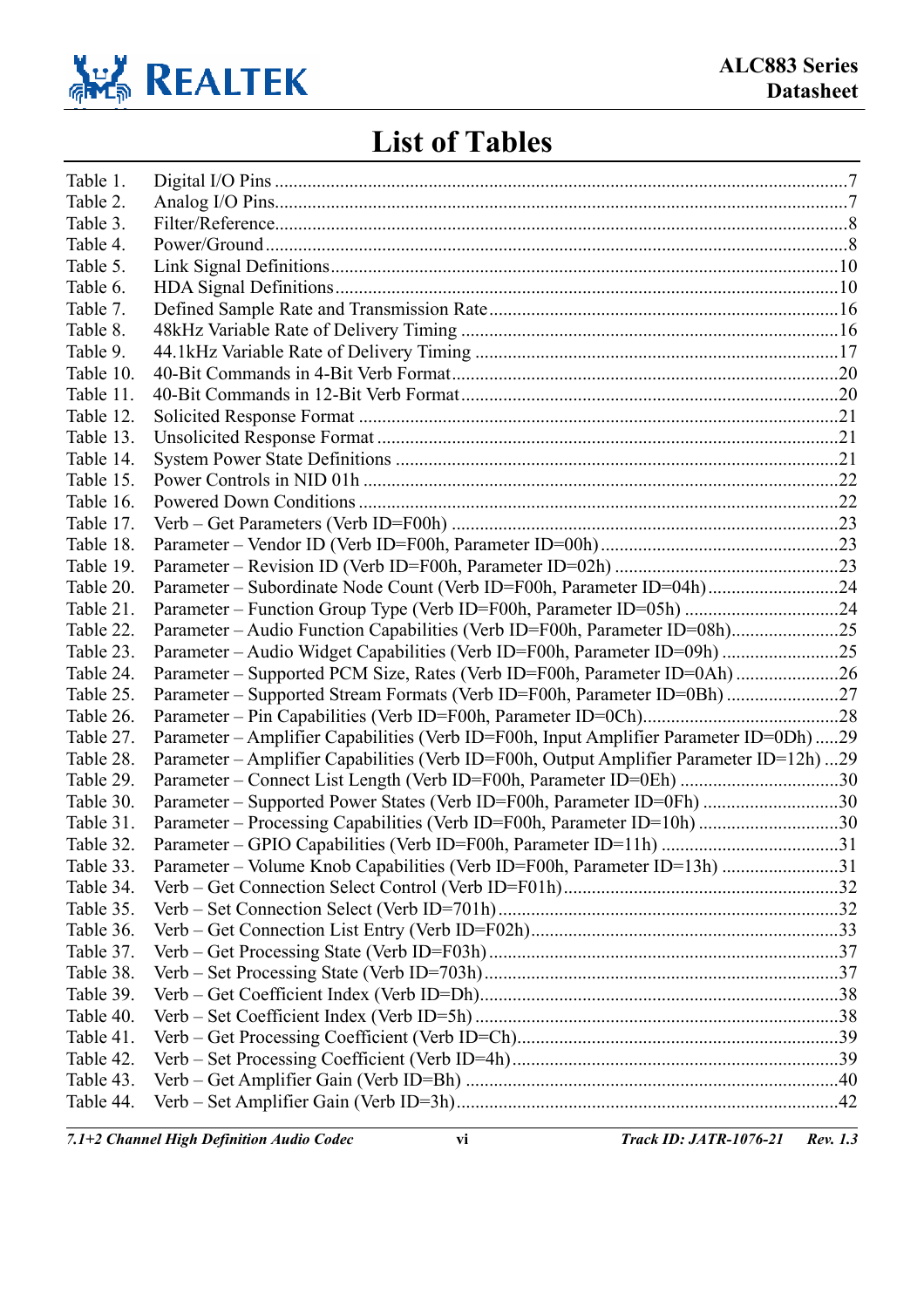

| Table 45. |                                                                            |  |
|-----------|----------------------------------------------------------------------------|--|
| Table 46. |                                                                            |  |
| Table 47. |                                                                            |  |
| Table 48. |                                                                            |  |
| Table 49. |                                                                            |  |
| Table 50. |                                                                            |  |
| Table 51. |                                                                            |  |
| Table 52. |                                                                            |  |
| Table 53. |                                                                            |  |
| Table 54. |                                                                            |  |
| Table 55. |                                                                            |  |
| Table 56. |                                                                            |  |
| Table 57. | Verb – Set Configuration Default Bytes $0, 1, 2, 3$                        |  |
|           |                                                                            |  |
| Table 58. |                                                                            |  |
| Table 59. |                                                                            |  |
| Table 60. |                                                                            |  |
| Table 61. |                                                                            |  |
| Table 62. |                                                                            |  |
| Table 63. |                                                                            |  |
| Table 64. |                                                                            |  |
| Table 65. |                                                                            |  |
| Table 66. |                                                                            |  |
| Table 67. |                                                                            |  |
| Table 68. |                                                                            |  |
| Table 69. | Verb – Get Digital Converter Control 1 & Control 2 (Verb ID= F0Dh, F0Eh)57 |  |
| Table 70. |                                                                            |  |
| Table 71. |                                                                            |  |
| Table 72. |                                                                            |  |
| Table 73. |                                                                            |  |
| Table 74. |                                                                            |  |
| Table 75. |                                                                            |  |
| Table 76. |                                                                            |  |
| Table 77. |                                                                            |  |
| Table 78. |                                                                            |  |
| Table 79. |                                                                            |  |
|           |                                                                            |  |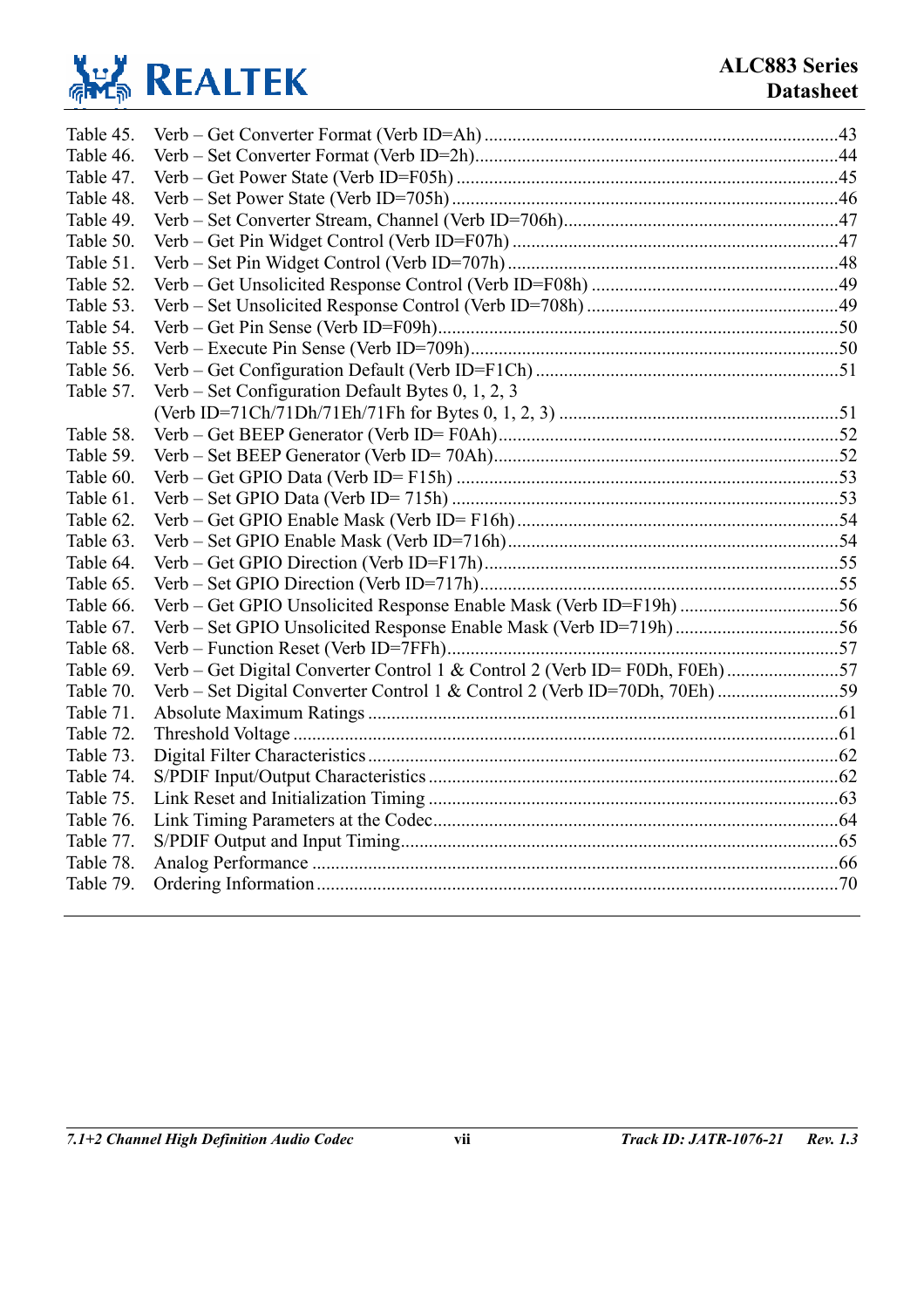

# **List of Figures**

| Figure 1.  |  |
|------------|--|
| Figure 2.  |  |
| Figure 3.  |  |
| Figure 4.  |  |
| Figure 5.  |  |
| Figure 6.  |  |
| Figure 7.  |  |
| Figure 8.  |  |
| Figure 9.  |  |
| Figure 10. |  |
| Figure 11. |  |
| Figure 12. |  |
| Figure 13. |  |
| Figure 14. |  |
| Figure 15. |  |
| Figure 16. |  |
| Figure 17. |  |
|            |  |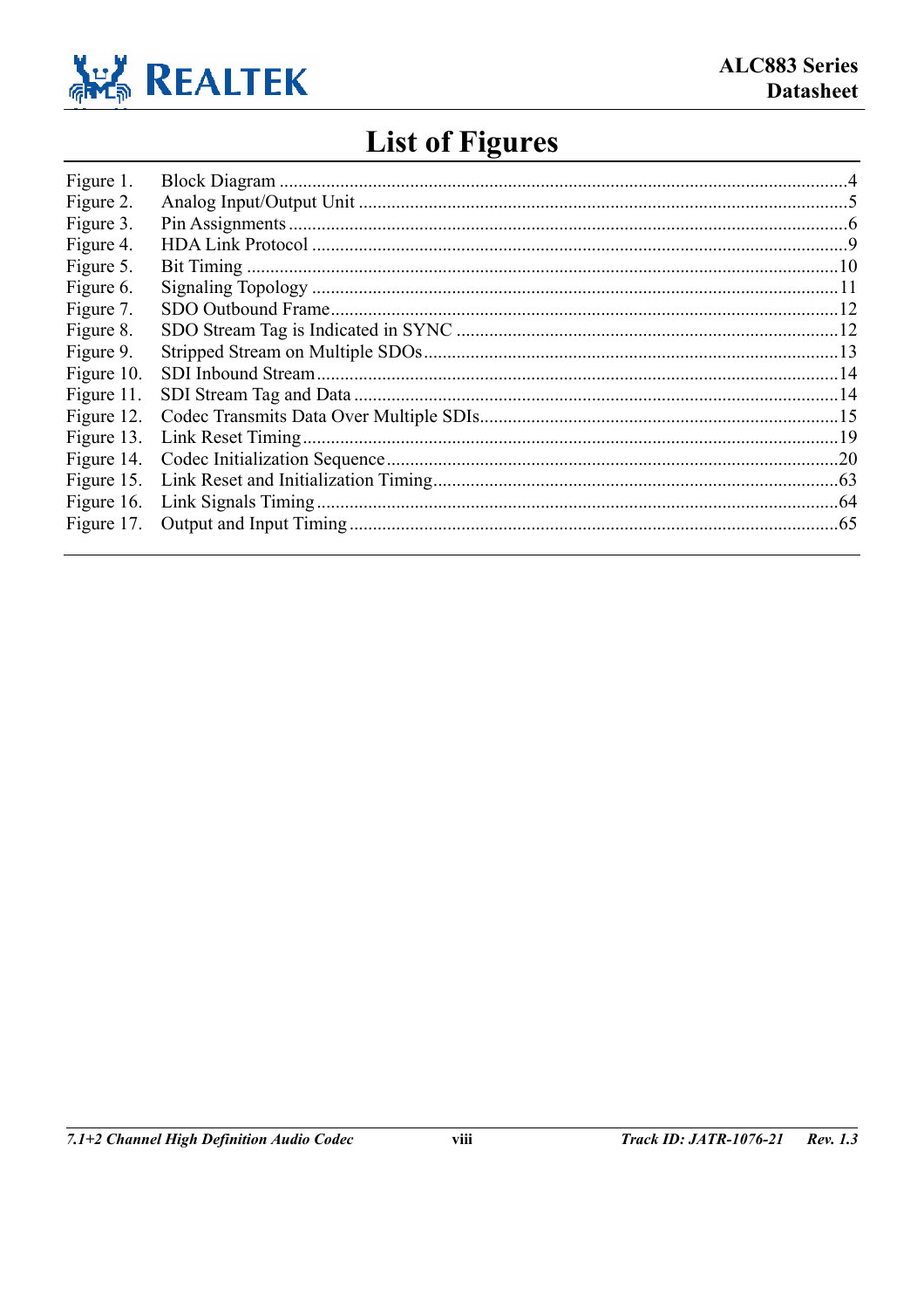

# <span id="page-8-0"></span>**1. General Description**

The ALC883\* series 7.1+2 Channel High Definition Audio (HDA) codecs are compliant with Microsoft's UAA (Universal Audio Architecture). The ALC883 series provide 10 DAC channels that simultaneously support 7.1 sound playback, plus 2 channels of independent stereo sound output (multiple streaming) through the front panel stereo output. Flexible mixing, mute, and fine gain control functions provide a complete integrated audio solution for home entertainment PCs.

The ALC883 series also integrates two stereo ADCs that can support a stereo microphone with Acoustic Echo Cancellation (AEC), Beam Forming (BF), and Noise Suppression (NS) technology simultaneously.

All analog IOs are input and output capable, and headphone amplifiers are also integrated at each analog output. All analog IOs can be re-tasked according to user's definitions, or automatically switched depending on the connected device type.

The ALC883 supports 16/20/24 S/PDIF input and output to offer easy connection of PCs to high quality consumer electronic products such as digital decoders and speakers.

The ALC883 series supports host/soft audio from the Intel ICH series chipset, and also from any other HDA compatible audio controller. With EAX/Direct Sound 3D/I3DL2/A3D compatibility, and renowned software utilities like Karaoke mode, environment emulation, software equalizer, HRTF 3D positional audio, and optional Dolby<sup>®</sup> Digital Live and DTS<sup>®</sup> Connect<sup>™</sup>, the ALC883 series provides an excellent entertainment package and game experience for PC users.

*\*Note: The ALC883 series covers all products listed in section [12 Ordering Information,](#page-77-0) page [70.](#page-77-0)*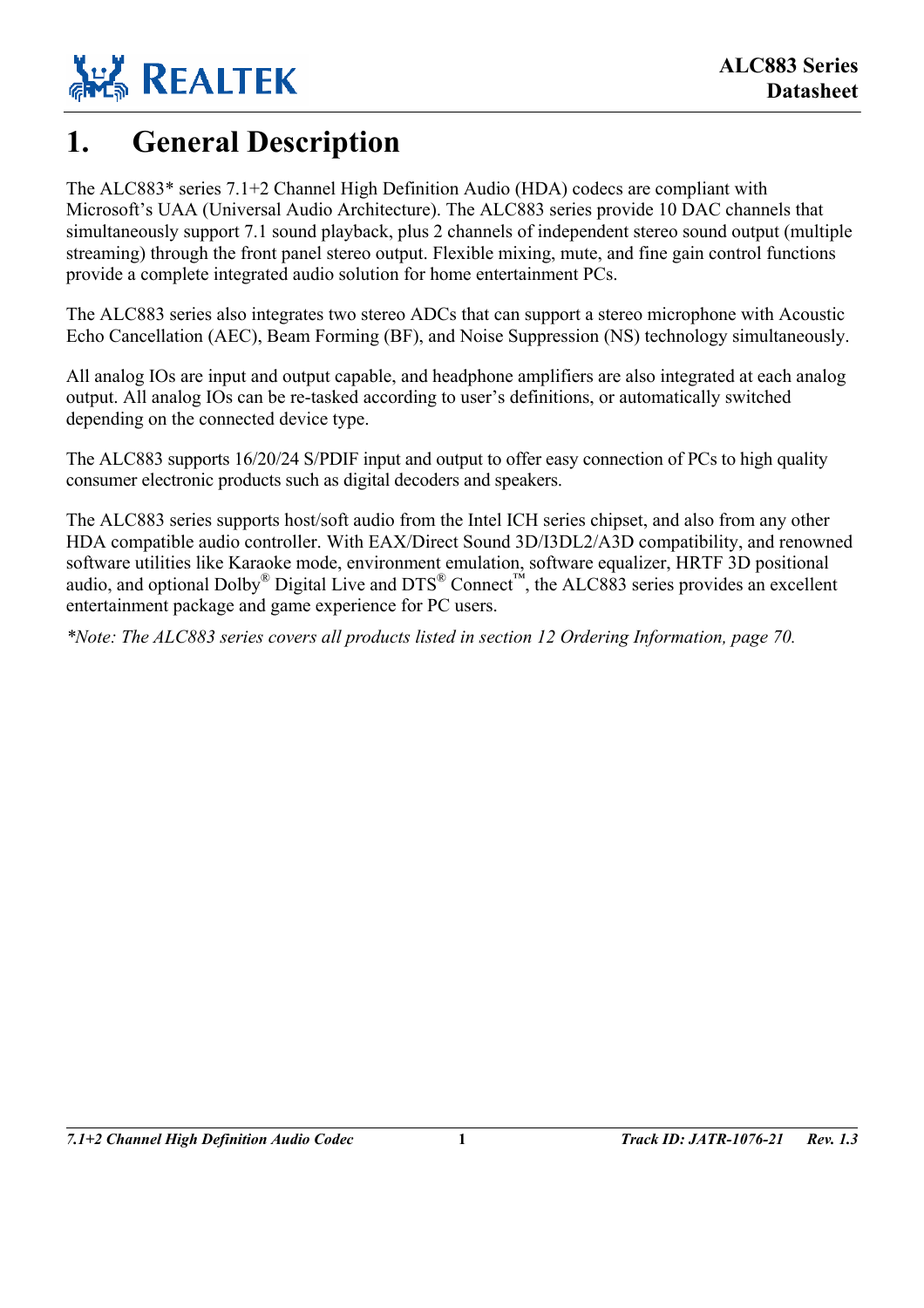

# <span id="page-9-1"></span>**2. Features**

## <span id="page-9-0"></span>**2.1. Hardware Features**

- High-performance DACs with 95dB SNR (A-Weighting), ADCs with 85dB SNR (A-Weighting)
- Meets performance requirements for Microsoft WLP 3.09 premium desktop and mobile PCs
- Ten DAC channels support 16/20/24-bit PCM format for 7.1 sound playback, plus 2 channels of independent stereo sound output (multiple streaming) through the front panel output
- Two stereo ADCs support 16/20-bit PCM format, one for stereo microphone, one for legacy mixer recording
- All DACs supports 44.1K/48K/96K/192kHz sample rate
- All ADCs support 44.1K/48K/96K sample rate
- 16/20/24-bit S/PDIF-OUT supports 44.1K/48K/96/192kHz sample rate
- $\blacksquare$  16/20/24-bit S/PDIF-IN supports 44.1K/48K/96 sample rate
- Up to four channels of microphone array input are supported for AEC/BF application
- $\blacksquare$  High-quality analog differential CD input
- Supports external PCBEEP input and built-in digital BEEP generator
- Software selectable 2.5V/3.75V VREFOUT
- $\blacksquare$  Two jack detection pins each designed to detect up to 4 jacks
- Reserve analog mixer architecture for backward compatibility with AC'97
- Wide range (–80dB  $\sim$  +42dB) volume control with 1.5dB resolution of analog to analog mixer gain
- All analog jacks are stereo input and output re-tasking for analog plug  $\&$  play
- Built-in headphone amplifiers for each re-tasking jack
- Two GPIOs (General Purpose Input/Output) for customized applications
- Pin compatible with the ALC880 and ALC882
- Enhanced S/PDIF-IN circuitry ensures compatibility with consumer DVD players
- 48-pin LQFP 'Green' package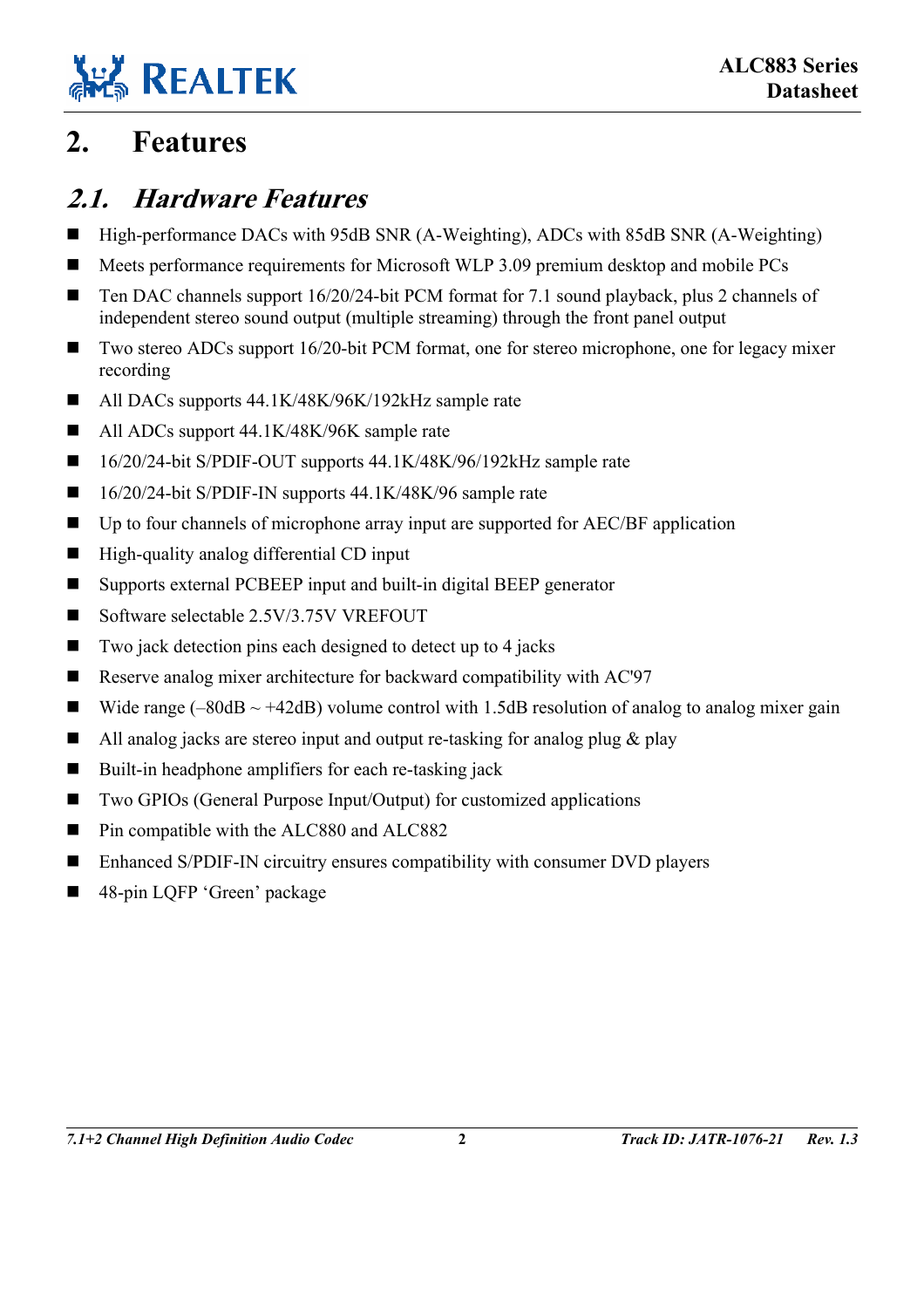

## <span id="page-10-0"></span>**2.2. Software Features**

- Meets Microsoft WLP 3.09 audio requirements
- EAX<sup>™</sup> 1.0 & 2.0 compatible
- Direct Sound 3D<sup>TM</sup> compatible
- $\blacksquare$  A3D<sup>TM</sup> compatible
- I3DL2 compatible
- **HRTF 3D Positional Audio**
- Emulation of 26 sound environments to enhance gaming experience
- 10 Band Software Equalizer
- Voice Cancellation and Key Shifting in Karaoke mode
- Realtek Media Player
- Enhanced Configuration Panel to improve user experience
- Microphone Acoustic Echo Cancellation (AEC), Noise Suppression (NS), and Beam Forming (BF) technology for voice application
- ALC883DD-GR features Dolby® Digital Live and DTS® Connect™

# <span id="page-10-1"></span>**3. System Applications**

- Desktop multimedia PCs
- Entertainment PCs for digital home application
- Information appliances (IA) e.g., set-top box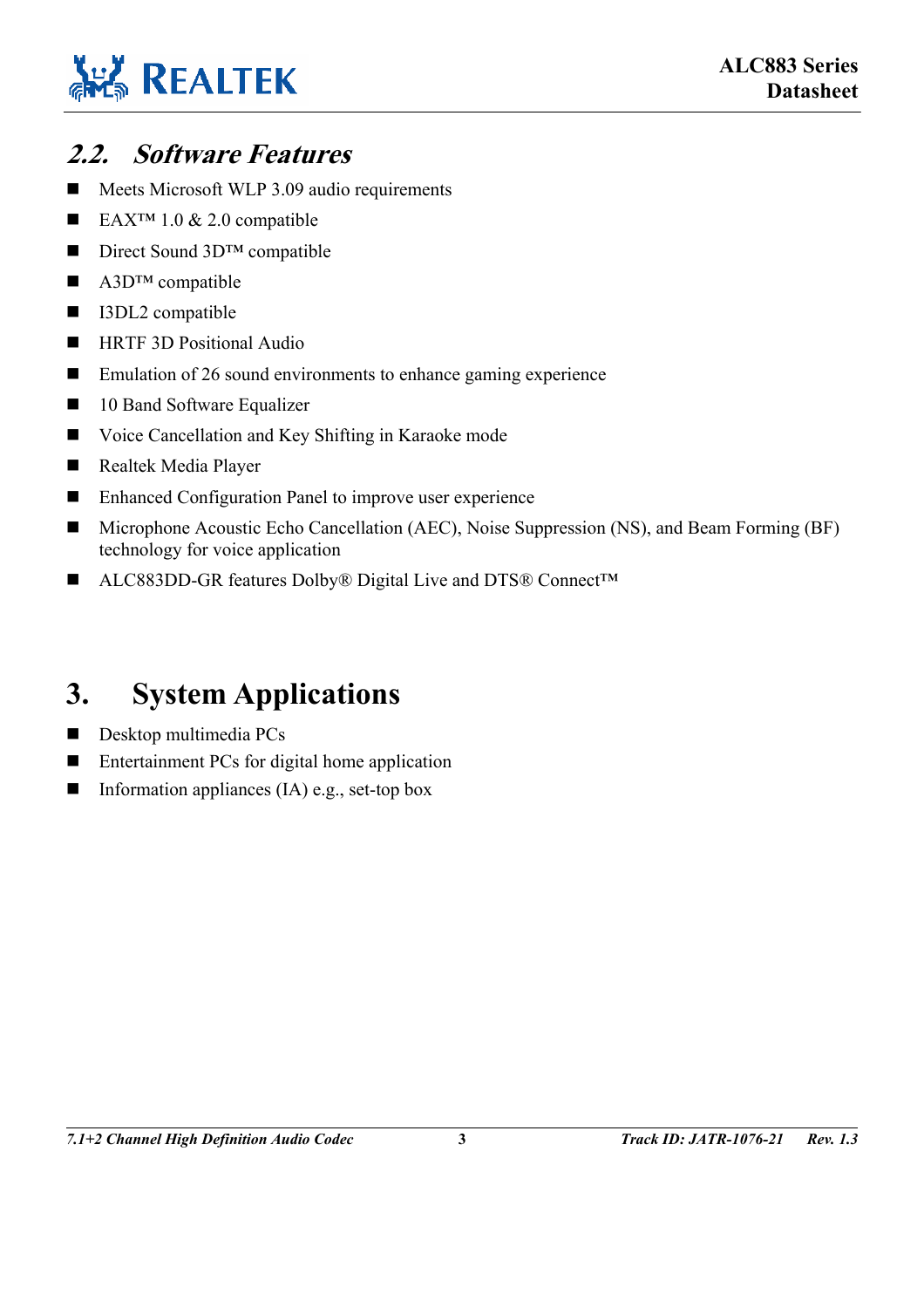

# <span id="page-11-1"></span><span id="page-11-0"></span>**4. Block Diagram**

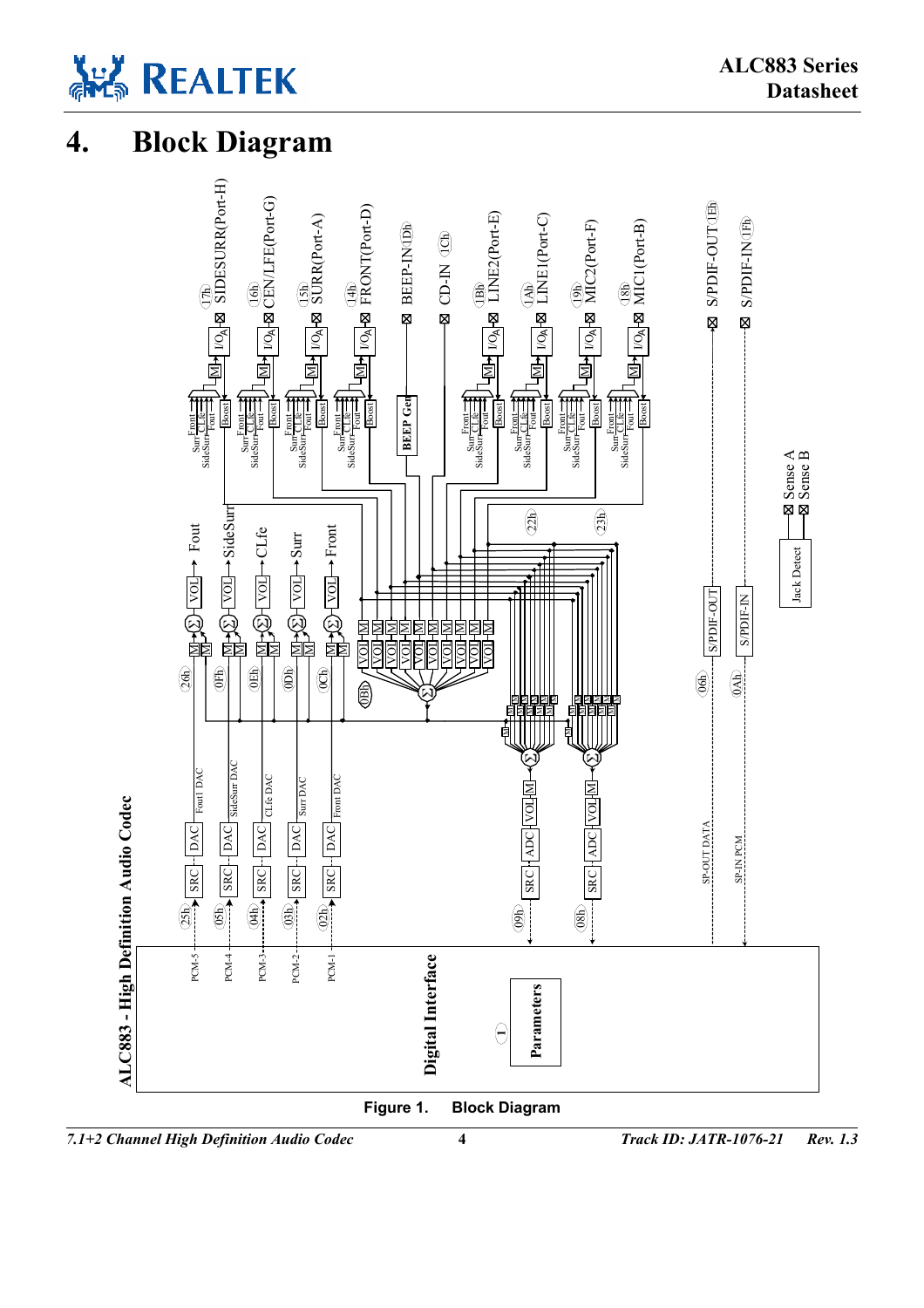

# <span id="page-12-0"></span>**4.1. Analog Input/Output Unit**

Pin Complex widgets NID=14h~1Bh are re-tasking IO.

<span id="page-12-1"></span>

**Figure 2. Analog Input/Output Unit**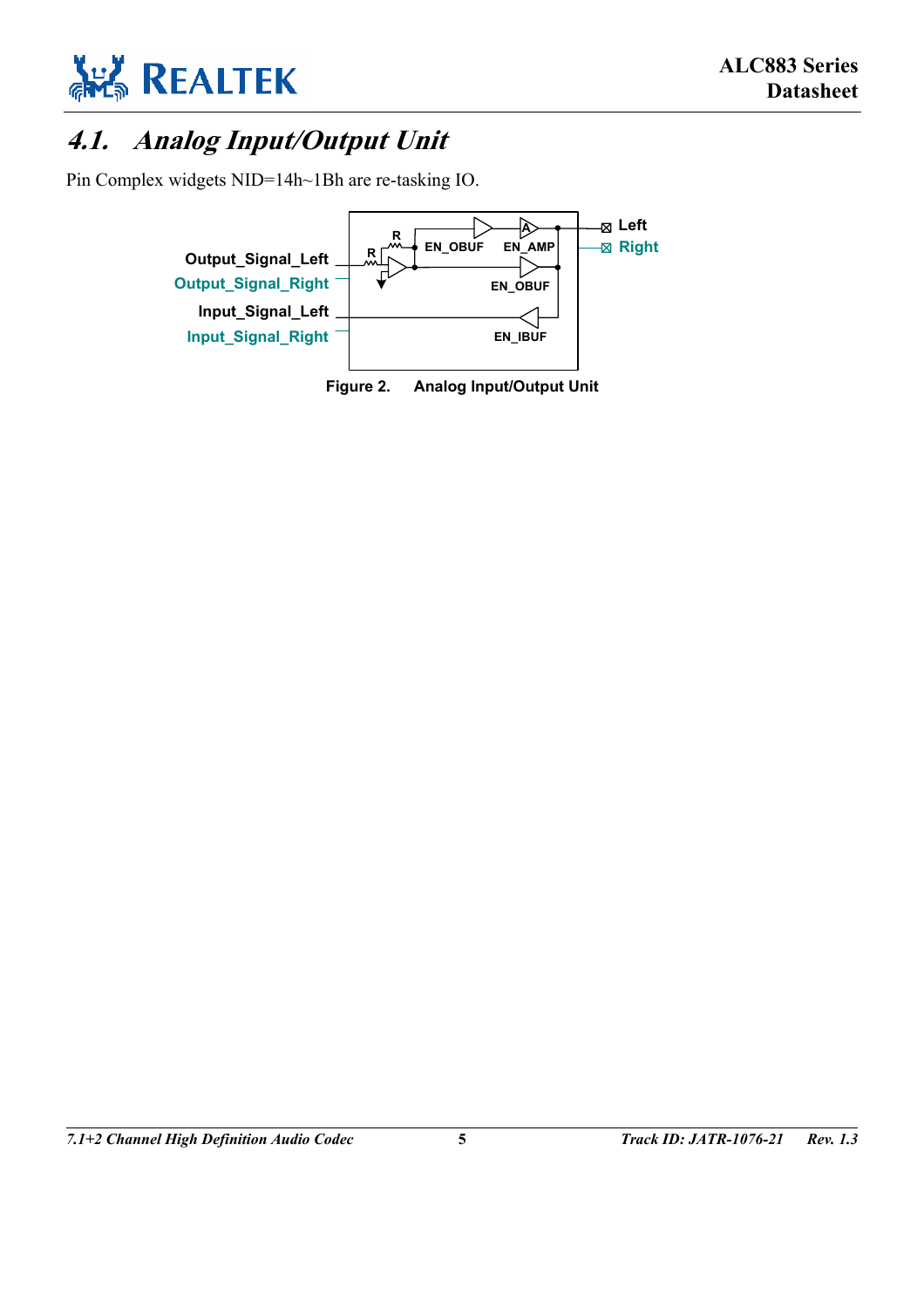

# <span id="page-13-0"></span>**5. Pin Assignments**

<span id="page-13-2"></span>

### <span id="page-13-1"></span>**5.1. Green Package and Version Identification**

Green package is indicated by a 'G' in the location marked 'T' in [Figure 3.](#page-13-2) The version number is shown in the location marked 'VV'.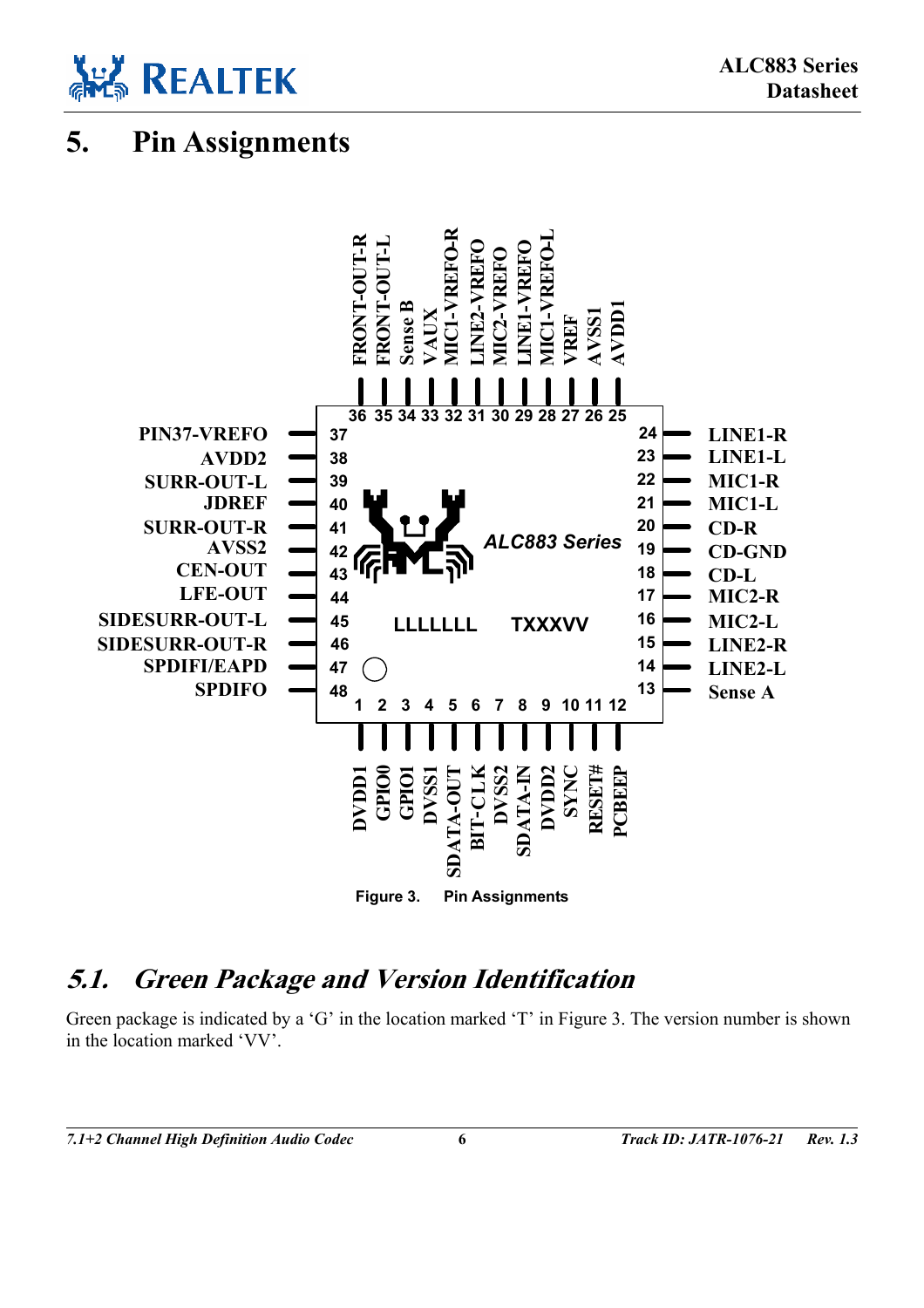

# <span id="page-14-0"></span>**6. Pin Descriptions**

## <span id="page-14-1"></span>**6.1. Digital I/O Pins**

<span id="page-14-3"></span>

| <b>Digital I/O Pins</b><br>Table 1. |             |                |                                |                                                        |  |
|-------------------------------------|-------------|----------------|--------------------------------|--------------------------------------------------------|--|
| <b>Name</b>                         | <b>Type</b> | Pin No.        | <b>Description</b>             | <b>Characteristic Definition</b>                       |  |
| RESET#                              |             | 11             | $H/W$ reset                    | TTL input, $V_{II}$ =1.0V, $V_{IH}$ =2.0V              |  |
| <b>SYNC</b>                         |             | 10             | Sample Sync (48kHz)            | Schmitt trigger input, $V_{IL}$ =1.0V, $V_{IH}$ =2.0V  |  |
| <b>BITCLK</b>                       |             | 6              | 24MHz Bit clock input          | Schmitt trigger input, $V_{IL}$ =1.0V, $V_{IH}$ =2.0V  |  |
| SDATA-OUT                           |             | 5.             | Serial TDM data input          | TTL input, $V_{II}$ =1.0V, $V_{IH}$ =2.0V              |  |
| <b>SDATA-IN</b>                     | $\Omega$    | 8              | Serial TDM data output         | TTL output, $V_{OH} = 0.9*$ DVDD, $V_{OL} = 0.1*$ DVDD |  |
| SPDIFI/                             | I/O         | 47             | S/PDIF Input /                 | Schmitt input ( $V_{IL}$ =1.45V, $V_{IH}$ =1.85V) /    |  |
| <b>EAPD</b>                         |             |                | Signal to power down ext. amp  | TTL output                                             |  |
| <b>SPDIFO</b>                       | $\Omega$    | 48             | S/PDIF output                  | TTL output has $12mA@75\Omega$ driving capability      |  |
| GPIO0                               | I/O         | $\overline{2}$ | General Purpose Input/Output 0 | TTL input/output, $V_t=(2/3)*DVDD$ for input           |  |
| GPIO1                               | $VO$        | 3              | General Purpose Input/Output 1 | TTL input/output, $V_t=(2/3)^*$ DVDD for input         |  |
| Total: 9 Pins                       |             |                |                                |                                                        |  |

# <span id="page-14-2"></span>**6.2. Analog I/O Pins**

| TADIE Z.<br><b>Alidiug I/U FIIIS</b> |             |    |                                                |                                                 |  |
|--------------------------------------|-------------|----|------------------------------------------------|-------------------------------------------------|--|
| <b>Name</b>                          | <b>Type</b> |    | Pin No. Description                            | <b>Characteristic Definition</b>                |  |
| LINE2-L                              | IO          | 14 | $2nd$ line input left channel                  | Analog input/output, default is input (JACK-E)  |  |
| LINE2-R                              | IO          | 15 | $2nd$ line input right channel                 | Analog input/output, default is input (JACK -E) |  |
| MIC2-L                               | IO.         | 16 | $2nd$ stereo microphone input<br>left channel  | Analog input/output, default is input (JACK -F) |  |
| MIC2-R                               | IO          | 17 | $2nd$ stereo microphone input<br>right channel | Analog input/output, default is input (JACK -F) |  |
| $CD-L$                               | I           | 18 | CD input left channel                          | Analog input, 1.6 Vrms of full scale input      |  |
| $CD-G$                               | I           | 19 | CD input reference ground                      | Analog input, 1.6Vrms of full scale input       |  |
| $CD-R$                               | I           | 20 | CD input right channel                         | Analog input, 1.6Vrms of full scale input       |  |
| MIC1-L                               | IО          | 21 | $1st$ stereo microphone input<br>left channel  | Analog input/output, default is input (JACK -B) |  |
| MIC1-R                               | IО          | 22 | $1st$ stereo microphone input<br>right channel | Analog input/output, default is input (JACK -B) |  |
| LINE1-L                              | IO          | 23 | 1 <sup>st</sup> line input left channel        | Analog input/output, default is input (JACK -C) |  |
| LINE1-R                              | IO          | 24 | 1 <sup>st</sup> line input right channel       | Analog input/output, default is input (JACK -C) |  |
| <b>PCBEEP</b>                        | Ī           | 12 | <b>External PCBEEP</b> input                   | Analog input, 1.6Vrms of full scale input       |  |
| FRONT-                               | IO          | 35 | Front output left channel                      | Analog output (JACK -D)                         |  |
| OUT-L                                |             |    |                                                |                                                 |  |
| FRONT-                               | IO          | 36 | Front output right channel                     | Analog output (JACK -D)                         |  |
| <b>OUT-R</b>                         |             |    |                                                |                                                 |  |
| <b>SURR-OUT-L</b>                    | IO          | 39 | Surround out left channel                      | Analog output (JACK -A)                         |  |
| <b>SURR-OUT-R</b>                    | IO          | 41 | Surround out right channel                     | Analog output (JACK -A)                         |  |

#### <span id="page-14-4"></span>**Table 2. Analog I/O Pins**

*7.1+2 Channel High Definition Audio Codec* **7** *Track ID: JATR-1076-21 Rev. 1.3*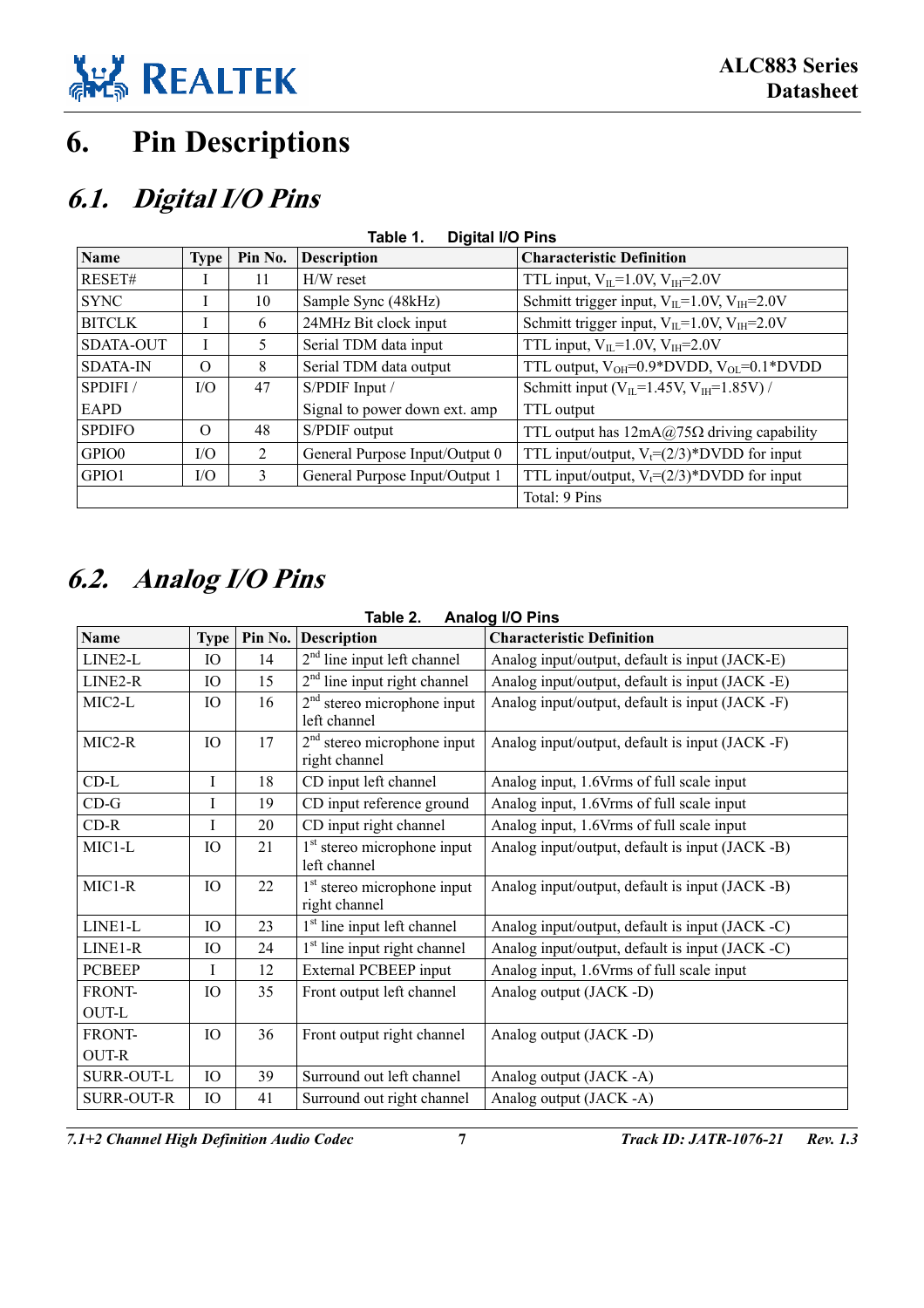

| <b>Name</b>  | <b>Type</b> |    | Pin No. Description        | <b>Characteristic Definition</b> |
|--------------|-------------|----|----------------------------|----------------------------------|
| CEN-OUT      | O           | 43 | Center output              | Analog output (JACK -G)          |
| LFE-OUT      | $\Omega$    | 44 | Low Frequency output       | Analog output (JACK -G)          |
| SIDESURR-    | $\Omega$    | 45 | Side Surround output left  | Analog output (JACK -H)          |
| <b>OUT-L</b> |             |    | channel                    |                                  |
| SIDESURR-    | $\Omega$    | 46 | Side Surround output right | Analog output (JACK -H)          |
| OUT-R        |             |    | channel                    |                                  |
| Sense A      |             | 13 | Jack Detect pin 1          | Jack resistor network input 1    |
| Sense B      |             | 34 | Jack Detect pin 2          | Jack resistor network input 2    |
| <b>VAUX</b>  |             | 33 | Standby mode control       | Pull high to enable standby mode |
|              |             |    |                            | Total: 23 Pins                   |

# <span id="page-15-1"></span>**6.3. Filter/Reference**

<span id="page-15-3"></span>

| <b>Filter/Reference</b><br>Table 3. |             |         |                                                                |                                            |  |
|-------------------------------------|-------------|---------|----------------------------------------------------------------|--------------------------------------------|--|
| <b>Name</b>                         | <b>Type</b> | Pin No. | <b>Description</b>                                             | <b>Characteristic Definition</b>           |  |
| <b>VREF</b>                         |             | 27      | 2.5V Reference voltage                                         | 10uf capacitor to analog ground            |  |
| MIC1-VREFO-L                        | $\Omega$    | 28      | Bias voltage for MIC1 jack                                     | 2.5V/3.75Vreference voltage                |  |
| LINE1-VREFO                         | $\Omega$    | 29      | Bias voltage for LINE1 jack                                    | 2.5V/3.75Vreference voltage                |  |
| MIC2-VREFO                          | $\Omega$    | 30      | Bias voltage for MIC2 jack                                     | 2.5V/3.75Vreference voltage                |  |
| LINE2-VREFO                         | $\Omega$    | 31      | Bias voltage for LINE2 jack                                    | 2.5V/3.75Vreference voltage                |  |
| MIC1-VREFO-R<br>(PIN32-VREFO)       | $\Omega$    | 32      | Bias voltage for MIC1 jack or<br>software select specific jack | 2.5V/3.75Vreference voltage                |  |
| PIN37-VREFO                         | $\Omega$    | 37      | software select for specific jack                              | 2.5V/3.75Vreference voltage                |  |
| <b>JDREF</b>                        |             | 40      | Reference resistor for Jack<br>detection                       | 20K, 1% external resistor to analog ground |  |
|                                     |             |         |                                                                | Total: 8 Pins                              |  |

# <span id="page-15-2"></span>**6.4. Power/Ground**

<span id="page-15-0"></span>

| Table 4.<br><b>Power/Ground</b> |             |        |                    |                                       |
|---------------------------------|-------------|--------|--------------------|---------------------------------------|
| <b>Name</b>                     | <b>Type</b> | Pin No | <b>Description</b> | <b>Characteristic Definition</b>      |
| AVDD1                           |             | 25     | Analog VDD         | Analog power for mixer and amplifier  |
| AVSS1                           |             | 26     | Analog GND         | Analog ground for mixer and amplifier |
| AVDD <sub>2</sub>               |             | 38     | Analog VDD         | Analog power for DACs and ADCs        |
| AVSS <sub>2</sub>               |             | 42     | Analog GND         | Analog ground for DACs and ADCs       |
| DVDD1                           |             |        | Digital VDD (3.3V) | Digital power                         |
| DVSS <sub>1</sub>               |             | 4      | Digital GND        | Digital ground                        |
| DVDD <sub>2</sub>               |             | 9      | Digital VDD (3.3V) | Digital power                         |
| DVSS <sub>2</sub>               |             | 7      | Digital GND        | Digital ground                        |
|                                 |             |        |                    | Total: 8 Pins                         |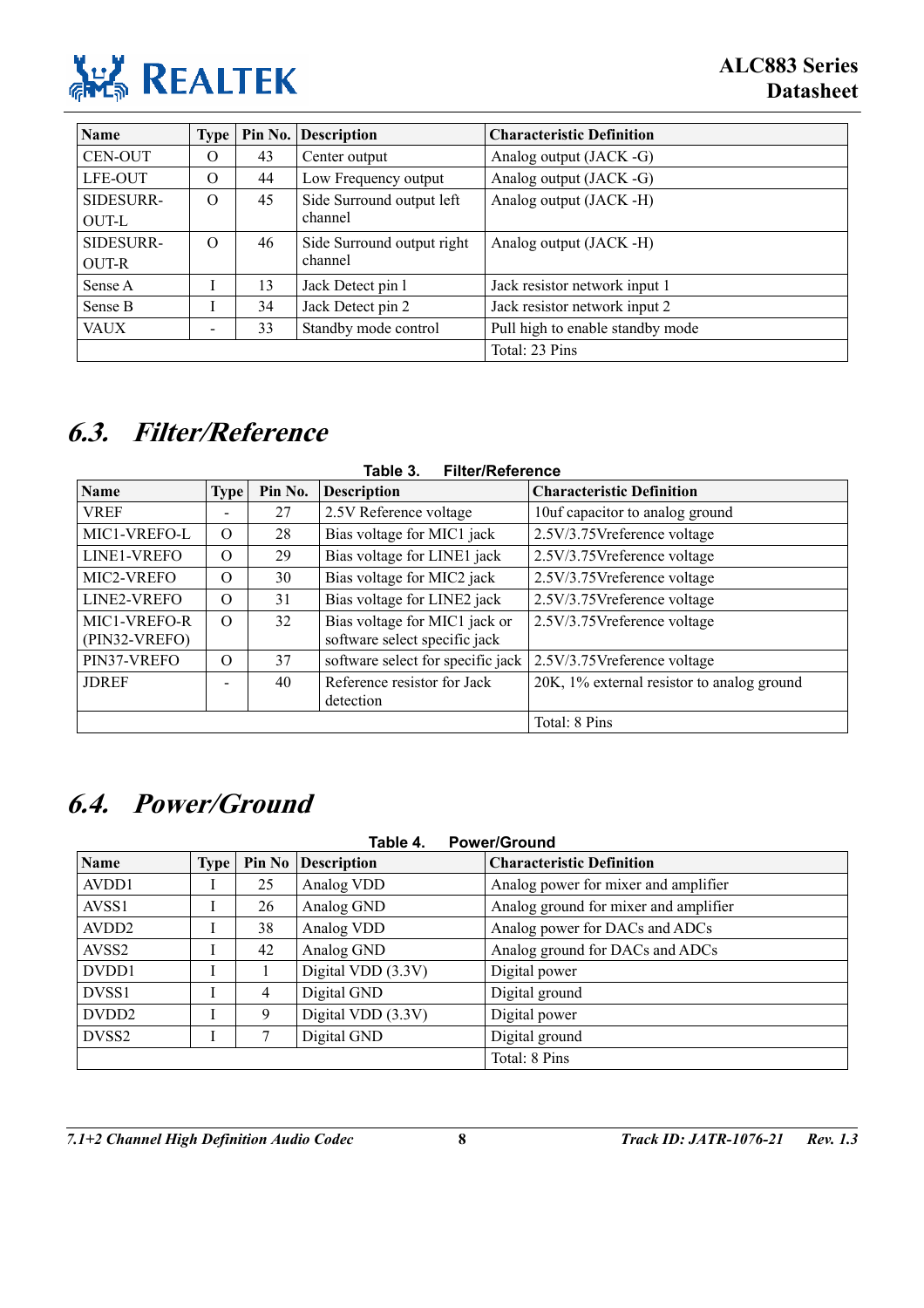

# <span id="page-16-0"></span>**7. High Definition Audio Link Protocol**

## <span id="page-16-1"></span>**7.1. Link Signals**

The High Definition Audio (HDA) link is the digital serial interface that connects the HDA codecs to the HDA Controller. The HDA link protocol is controller synchronous, based on a 24.0MHz BIT-CLK sent by the HDA controller. The input and output streams, including command and PCM data, are isochronous with a 48kHz frame rate. [Figure 4](#page-16-2) shows the basic concept of the HDA link protocol.

<span id="page-16-2"></span>

| <b>Previous Frame</b> |  | $T_{frame\_sync}$ = 20.833 µs (48KHz)   |                                  |                          |  |                                     |  | <b>Next Frame</b> |
|-----------------------|--|-----------------------------------------|----------------------------------|--------------------------|--|-------------------------------------|--|-------------------|
| <b>BCLK</b>           |  |                                         |                                  |                          |  |                                     |  |                   |
| <b>SYNC</b>           |  | Frame SYNC= 8 BCLK                      | Stream 'A' Tag<br>(Here 'A' = 5) |                          |  | Stream 'B' Tag<br>(Here $'B' = 6$ ) |  |                   |
| <b>SDO</b>            |  | <b>Command Stream</b>                   | Stream 'A' Data                  |                          |  | Stream 'B' Data                     |  |                   |
| <b>SDI</b>            |  | (40-bit data)<br><b>Response Stream</b> |                                  | <b>Stream</b><br>'C' Tag |  | Stream 'C' Data                     |  |                   |
| RST#                  |  | (36-bit data)                           |                                  |                          |  | (n bytes + 10-bit data)             |  |                   |

**Figure 4. HDA Link Protocol**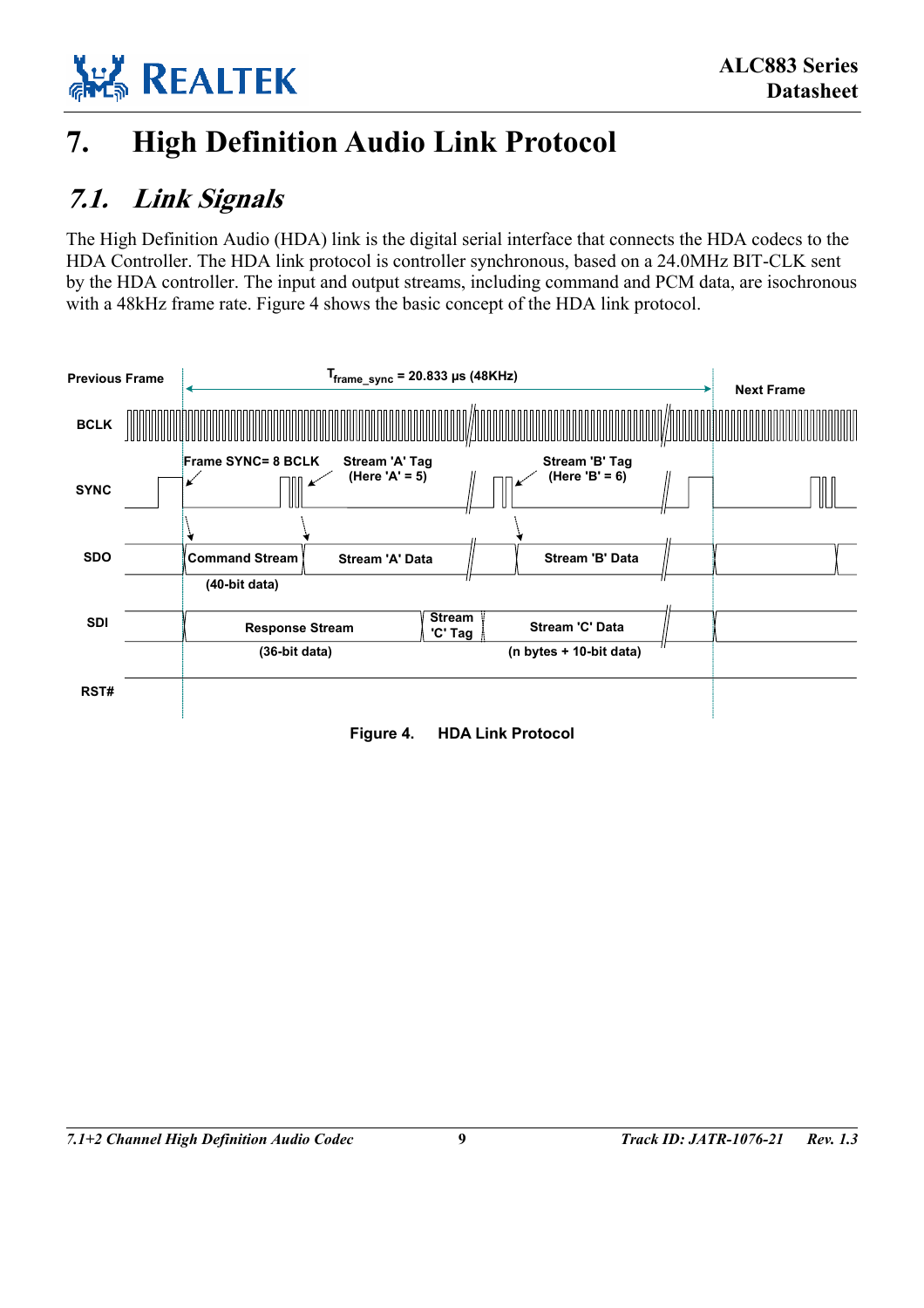

### <span id="page-17-0"></span>**7.1.1. Signal Definitions**

| <b>Item</b> | <b>Description</b>                                                                                                                                                                                                                                                                                                                                                                                                 |
|-------------|--------------------------------------------------------------------------------------------------------------------------------------------------------------------------------------------------------------------------------------------------------------------------------------------------------------------------------------------------------------------------------------------------------------------|
| <b>BCLK</b> | 24.0MHz bit clock sourced from the HDA controller and connecting to all codecs.                                                                                                                                                                                                                                                                                                                                    |
| <b>SYNC</b> | 48kHz of signal is used to synchronize input and output streams on the link. It is sourced from the HDA<br>controller and connects to all codecs.                                                                                                                                                                                                                                                                  |
| <b>SDO</b>  | Serial data output signal driven by the HDA controller to all codecs. Commands and data streams are carried<br>on SDO. The data rate is double pumped; the controller drives data onto the SDO, the codec samples data<br>present on SDO with respect to each edge of BCLK. The HDA controller must support at least one SDO. To<br>extend outbound bandwidth, multiple SDOs may be supported.                     |
| <b>SDI</b>  | Serial data input signal driven by the codec. It is point-to-point serial data from the codec to the HDA<br>controller. The controller must support at least one SDI, and up to a maximum of 15 SDI's can be supported.<br>SDI is driven by the codec at each rising edge of BCLK, and sampled by the controller at each rising edge of<br>BCLK. SDI can be driven by the controller to initialize the codec's ID. |
| RST#        | Active low reset signal. Asserted to reset the codec to default power on state. RST# is sourced from the HDA<br>controller and connects to all codecs.                                                                                                                                                                                                                                                             |

<span id="page-17-1"></span>**Table 5. Link Signal Definitions** 

<span id="page-17-2"></span>

| <b>HDA Signal Definitions</b><br>Table 6. |                  |                            |                                                                       |  |  |  |
|-------------------------------------------|------------------|----------------------------|-----------------------------------------------------------------------|--|--|--|
| <b>Signal Name</b>                        | <b>Source</b>    | <b>Type for Controller</b> | <b>Description</b>                                                    |  |  |  |
| <b>BCLK</b>                               | Controller       | Output                     | Global 24.0MHz bit clock                                              |  |  |  |
| <b>SYNC</b>                               | Controller       | Output                     | Global 48kHz Frame Sync and outbound tag signal                       |  |  |  |
| <b>SDO</b>                                | Controller       | Output                     | Serial data output from controller                                    |  |  |  |
| <b>SDI</b>                                | Codec/Controller | Input/Output               | Serial data input from codec. Weakly pulled down by the<br>controller |  |  |  |
| RST#                                      | Controller       | Output                     | Global active low reset signal                                        |  |  |  |

<span id="page-17-3"></span>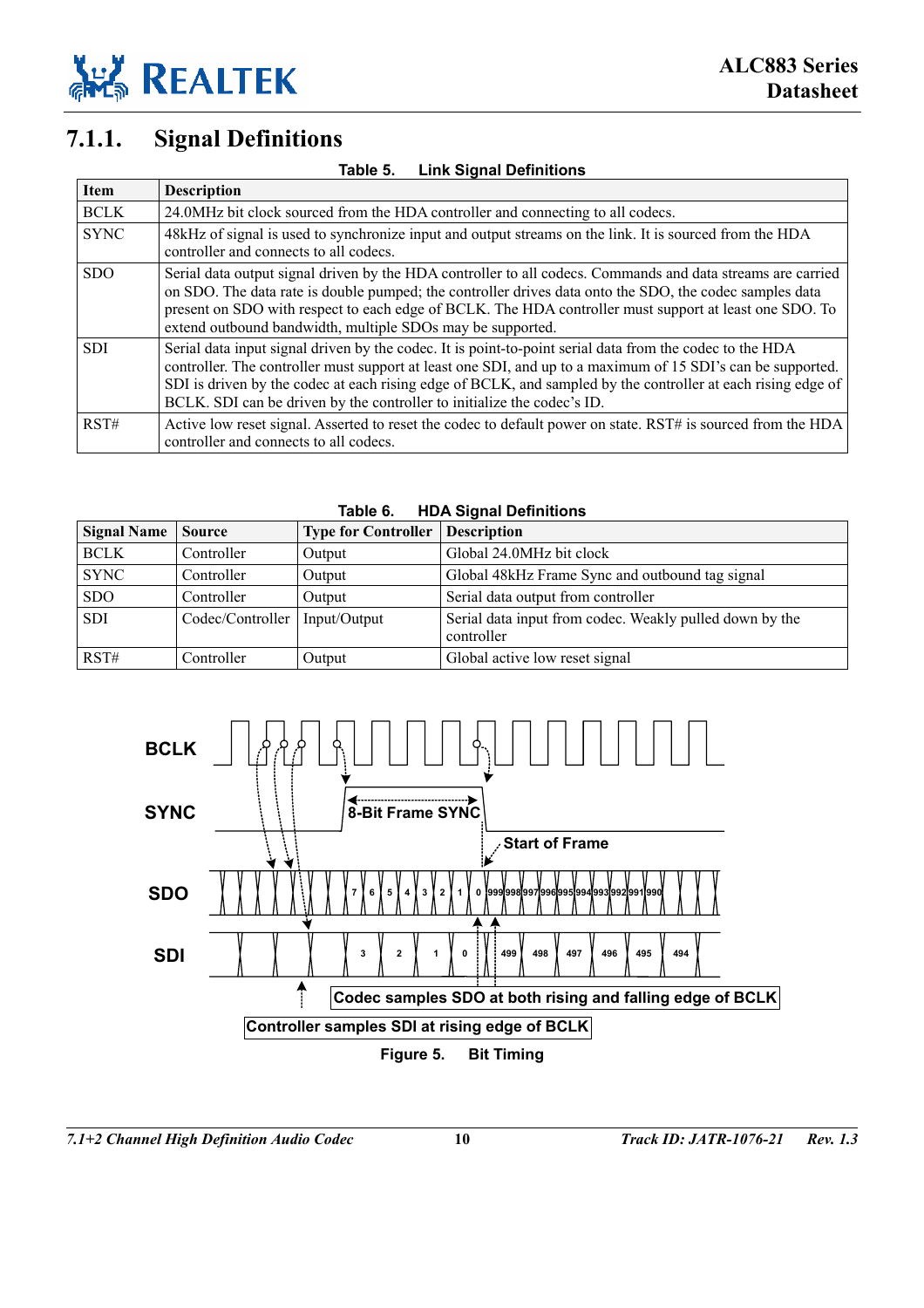

### <span id="page-18-0"></span>**7.1.2. Signaling Topology**

The HDA controller supports two SDOs for the outbound stream, up to 15 SDIs for the inbound stream. RST#, BCLK, SYNC, SDO0 and SDO1 are driven by controller to codecs. Each codec drives its own point-to-point SDI signal(s) to the controller.

[Figure 6](#page-18-1) shows the possible connections between the HDA controller and codecs:

- Codec 0 is a basic connection. There is one single SDO and one single SDI for normal transmission
- Codec 1 has two SDOs for doubled outbound rate, a single SDI for normal inbound rate
- Codec 3 supports a single SDO for normal outbound rate, and two SDIs for doubled inbound rate
- Codec N has two SDOs and multiple SDIs

The multiple SDOs and multiple SDIs are used to expand the transmission rate between controller and codecs. Section [7.2 Frame Composition,](#page-19-0) page [12](#page-19-0) describes the detailed outbound and inbound stream compositions for single and multiple SDOs/SDIs.

<span id="page-18-1"></span>The connections shown in [Figure 6](#page-18-1) can be implemented concurrently in an HDA system. The ALC883 series is designed to receive a single SDO stream.

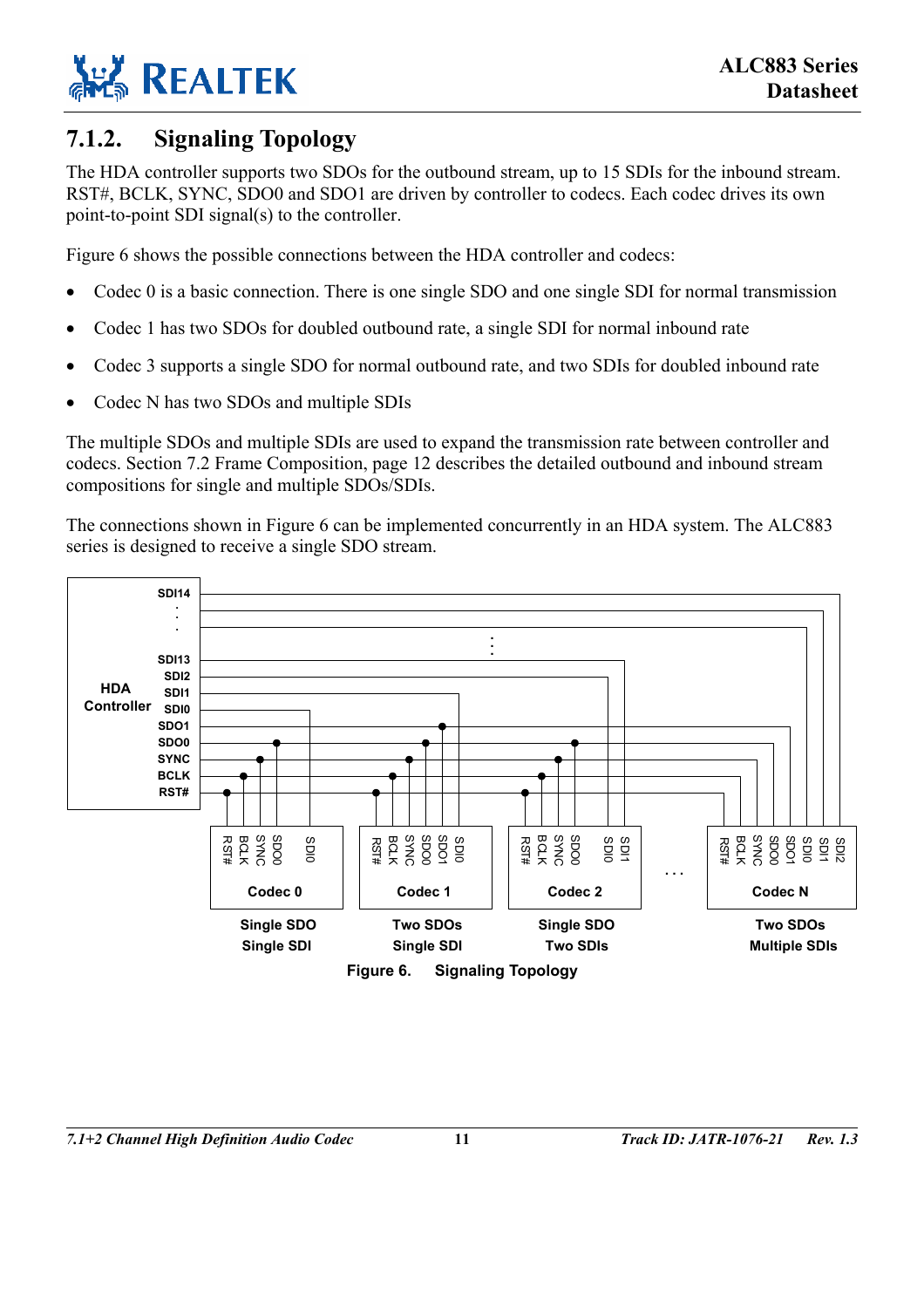

# <span id="page-19-0"></span>**7.2. Frame Composition**

#### <span id="page-19-1"></span>**7.2.1. Outbound Frame – Single SDO**

An outbound frame is composed of one 32-Bit command stream and multiple data streams. There are one or multiple sample blocks in a data stream. Only one sample block exists in a stream if the HDA controller delivers a 48kHz rate of samples to the codec. Multiple sample blocks in a stream means the sample rate is a multiple of 48kHz. This means there should be two blocks in the same stream to carry 96kHz samples [\(Figure 7\)](#page-19-2).

For outbound frames, the stream tag is not in SDO, but in the SYNC signal. A new data stream is started at the end of the stream tag. The stream tag includes a 4-Bit preamble and 4-Bit stream ID [\(Figure 8\)](#page-19-3).

To keep the cadence of converters bound to the same stream, samples for these converters must be placed in the same block.

<span id="page-19-3"></span><span id="page-19-2"></span>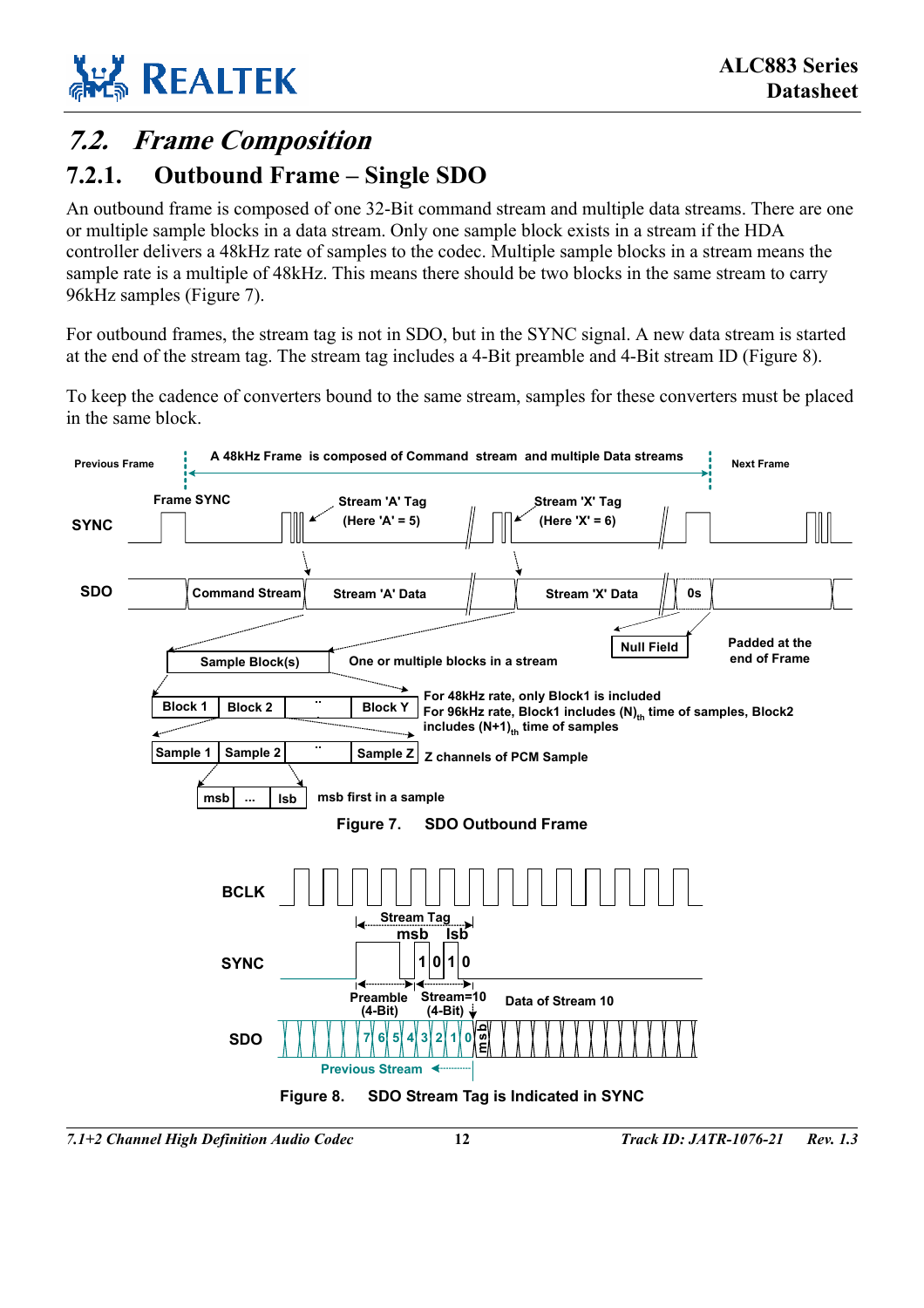

### <span id="page-20-0"></span>**7.2.2. Outbound Frame – Multiple SDOs**

The HDA controller allows two SDO signals to be used to strip outbound data, completing transmission in less time to get more bandwidth. If software determines the target codec supports multiple SDO capability, it enables the 'Strip Control' bit in the controller's Output Stream Control Register to initiate a specific stream (Stream 'A' in [Figure 9\)](#page-20-1) to be transmitted on multiple SDOs. In this case, the MSB of stream data is always carried on SDO0, the second bit on SDO1 and so forth.

SDO1 is for transmitting a stripped stream. The codec does not support multiple SDOs connected to SDO0.

<span id="page-20-1"></span>To guarantee all codecs can determine their corresponding stream, the command stream is not stripped. It is always transmitted on SDO0, and copied on SDO1.



**Figure 9. Stripped Stream on Multiple SDOs**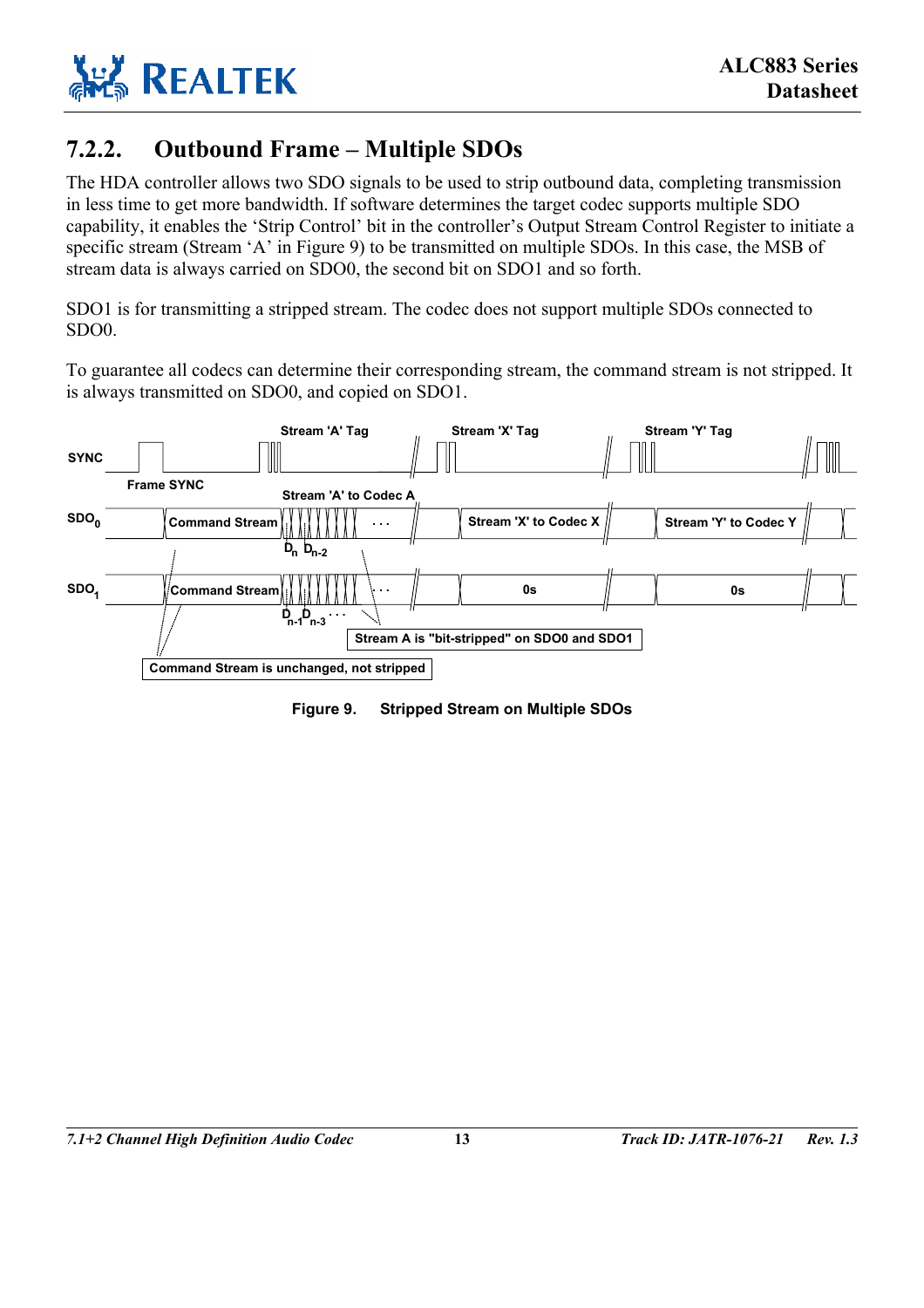

### <span id="page-21-0"></span>**7.2.3. Inbound Frame – Single SDI**

An Inbound Frame – A single SDI is composed of one 36-Bit response stream and multiple data streams. Except for the initialization sequence (turnaround and address frame), the SDI is driven by the codec at each rising edge of BCLK. The controller also samples data at the rising edge of BCLK [\(Figure 10\)](#page-21-1).

The SDI stream tag is not carried by SYNC, but included in the SDI. A complete SDI data stream includes one 4-Bit stream tag, one 6-Bit data length, and n-Bit sample blocks. Zeros will be padded if the total length of the contiguous sample blocks within a given stream is not of integral byte length [\(Figure 11\)](#page-21-2).

<span id="page-21-2"></span><span id="page-21-1"></span>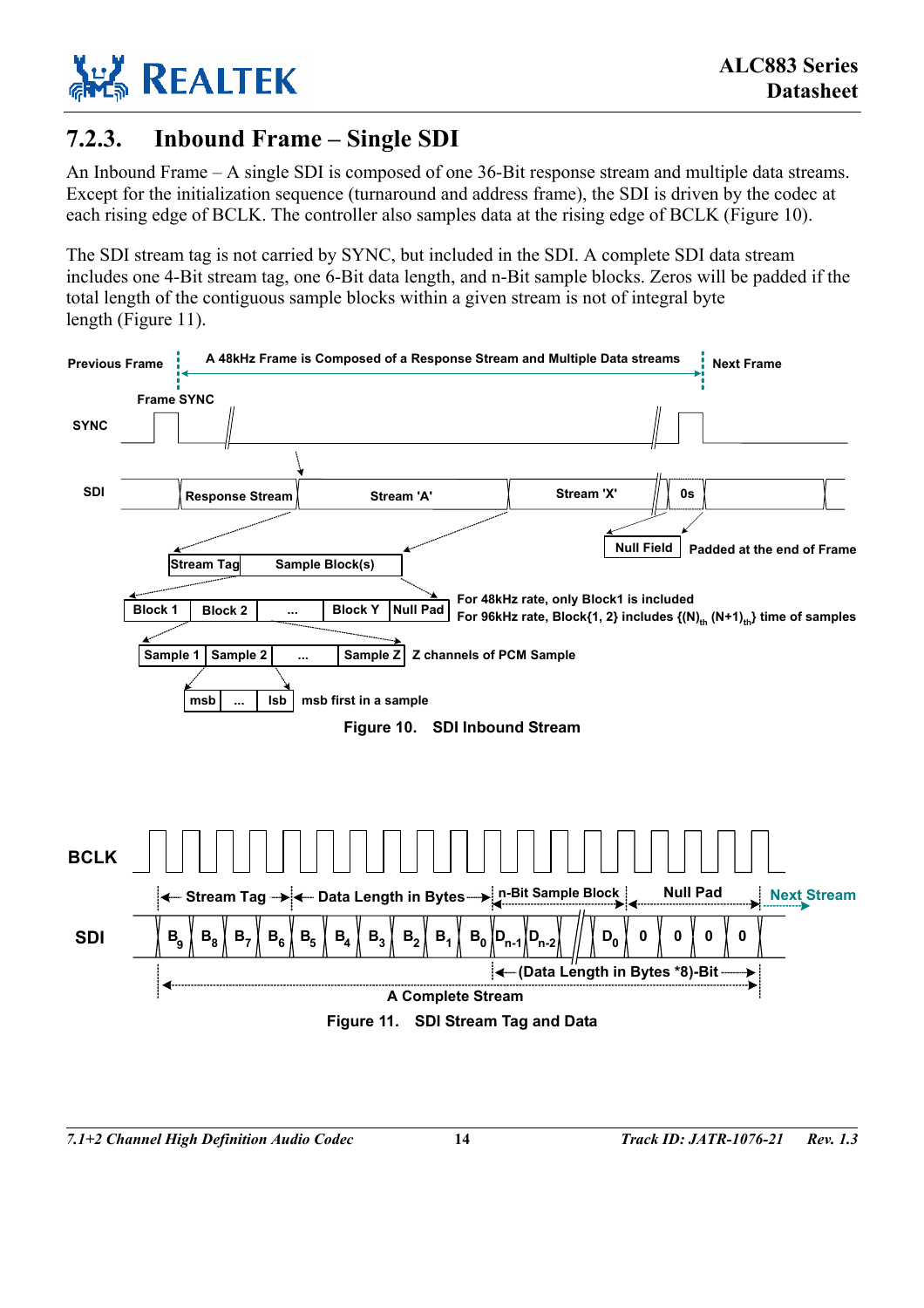

### <span id="page-22-0"></span>**7.2.4. Inbound Frame – Multiple SDIs**

A codec can deliver data to the controller on multiple SDIs to achieve higher bandwidth. If an inbound stream exceeds the data transfer limits of a single SDI, the codec can divide the data into separate SDI signals, each of which operate independently, with different stream numbers at the same frame time. This is similar to having multiple codecs connected to the controller. The controller samples the divided stream into separate memory with multiple DMA descriptors, then software re-combines the divided data into a meaningful stream.

<span id="page-22-2"></span>

### <span id="page-22-1"></span>**7.2.5. Variable Sample Rates**

The HDA link is designed for sample rates of 48kHz. Variable sample rates are delivered in multiples or sub-multiples rates of 48kHz. Two sample blocks per frame result in a 96kHz delivery rate, one sample block over two frames results in a 24kHz delivery rate. The HDA specification states that the sample rate of the outbound stream be synchronized by the controller, not by the codec. Each stream has its own sample rate, independent of any other stream.

The HDA controller supports 48kHz and 44.1kHz base rates. [Table 7,](#page-23-0) page [16,](#page-23-0) shows the recommended sample rates based on multiples or sub-multiples of one of the two base rates.

Rates in sub-multiples (1/n) of 48kHz are interleaved with n frames containing no sample blocks. Rates in multiples (n) of 48kHz contain n sample blocks in a frame. [Table 8,](#page-23-1) page [16,](#page-23-1) shows the delivery cadence of variable rates based on 48kHz.

The HDA link is defined to operate at a fixed 48kHz frame rate. To deliver samples in (sub) multiple rates of 44.1kHz, an appropriate ratio between 44.1kHz and 48kHz must be maintained to avoid frequency drift. The appropriate ratio between 44.1kHz and 48kHz is 147/160. Meaning 147 sample blocks are transmitted every 160 frames. The cadence

"12-11-11-12-11-11-12-11-11-12-11-11-11- (repeat)"

interleaves 13 frames containing no sample blocks in every 160 frames. It provides a low long-term frequency drift for 44.1kHz of delivery rate. Rates in sub-multiples (1/n) of 44.1kHz also follow this cadence AND interleave n empty frames. Rates in multiples (n) of 44.1kHz applying this cadence contain n sample blocks in the non-empty frame AND interleave an empty frame between non-empty frames ([Table 9,](#page-24-0) page [17\)](#page-24-0).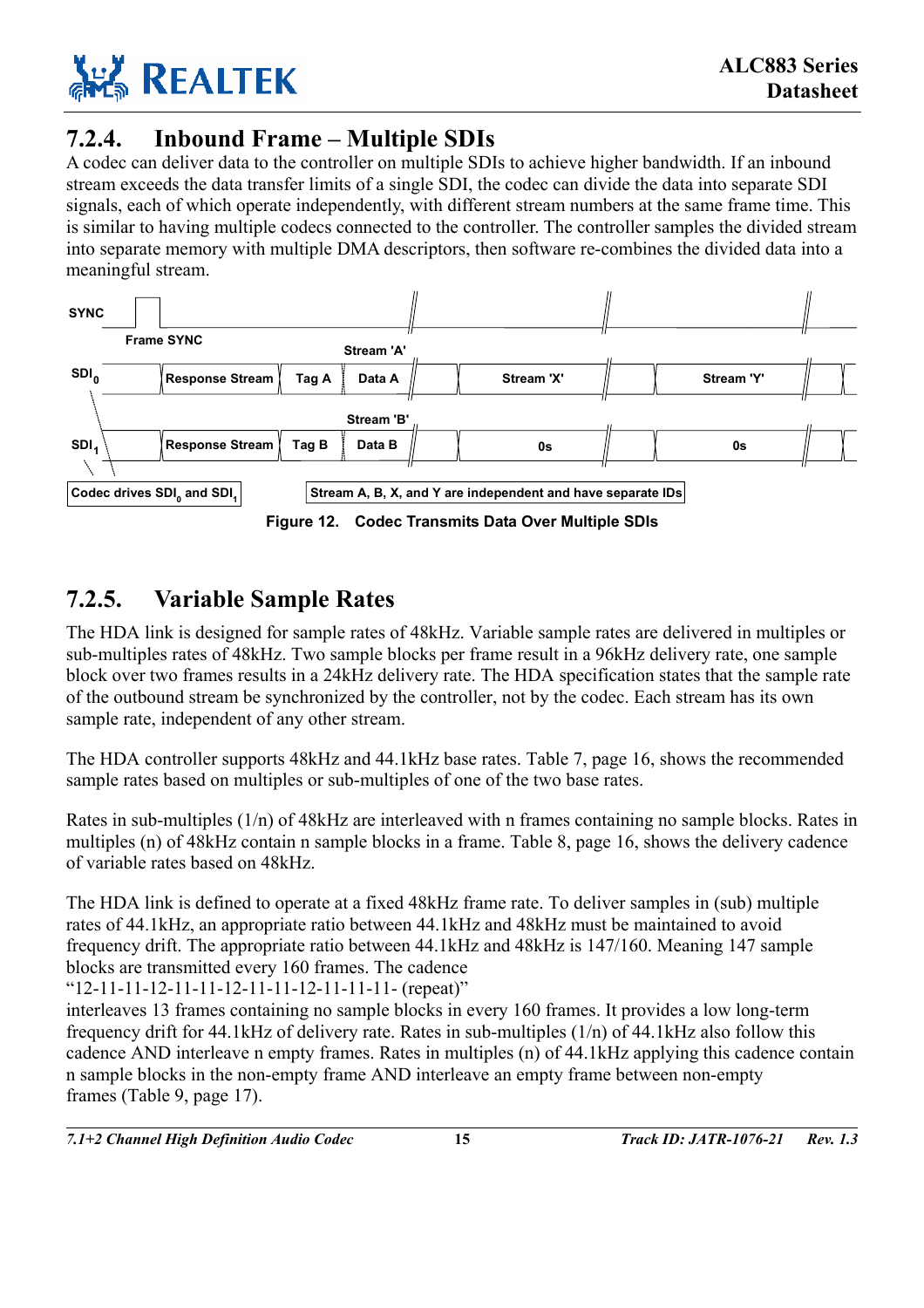

<span id="page-23-0"></span>

| <b>Defined Sample Rate and Transmission Rate</b><br>Table 7. |                                        |                                           |  |  |  |  |
|--------------------------------------------------------------|----------------------------------------|-------------------------------------------|--|--|--|--|
| (Sub) Multiple                                               | 48kHz Base                             | 44.1kHz Base                              |  |  |  |  |
| 1/6                                                          | 8kHz (1 sample block every 6 frames)   |                                           |  |  |  |  |
| 1/4                                                          | 12kHz (1 sample block every 4 frames)  | 11.025kHz (1 sample block every 4 frames) |  |  |  |  |
| 1/3                                                          | 16kHz (1 sample block every 3 frames)  |                                           |  |  |  |  |
| 1/2                                                          |                                        | 22.05kHz (1 sample block every 2 frames)  |  |  |  |  |
| 2/3                                                          | 32kHz (2 sample blocks every 3 frames) |                                           |  |  |  |  |
|                                                              | 48kHz (1 sample block per frame)       | 44.1kHz (1 sample block per frame)        |  |  |  |  |
| $\mathcal{D}_{\mathcal{L}}$                                  | 96kHz (2 sample blocks per frame)      | 88.2kHz (2 sample blocks per frame)       |  |  |  |  |
| 4                                                            | 192kHz (4 sample blocks per frame)     | 176.4kHz (4 sample blocks per frame)      |  |  |  |  |

#### <span id="page-23-1"></span>**Table 8. 48kHz Variable Rate of Delivery Timing**

| Rate   | <b>Delivery Cadence</b> | <b>Description</b>                                |  |  |  |
|--------|-------------------------|---------------------------------------------------|--|--|--|
|        |                         |                                                   |  |  |  |
| 8kHz   | YNNNNN (repeat)         | One sample block is transmitted in every 6 frames |  |  |  |
| 12kHz  | YNNN (repeat)           | One sample block is transmitted in every 4 frames |  |  |  |
| 16kHz  | YNN (repeat)            | One sample block is transmitted in every 3 frames |  |  |  |
| 32kHz  | $Y^2NN$ (repeat)        | One sample block is transmitted in every 6 frames |  |  |  |
| 48kHz  | Y (repeat)              | One sample block is transmitted in every 6 frames |  |  |  |
| 96kHz  | $Y^2$ (repeat)          | Two sample blocks are transmitted in each frame   |  |  |  |
| 192kHz | (repeat)                | Four sample blocks are transmitted in each frame  |  |  |  |

*N: No sample block in a frame* 

*Y: One sample block in a frame* 

*Yx : X sample blocks in a frame*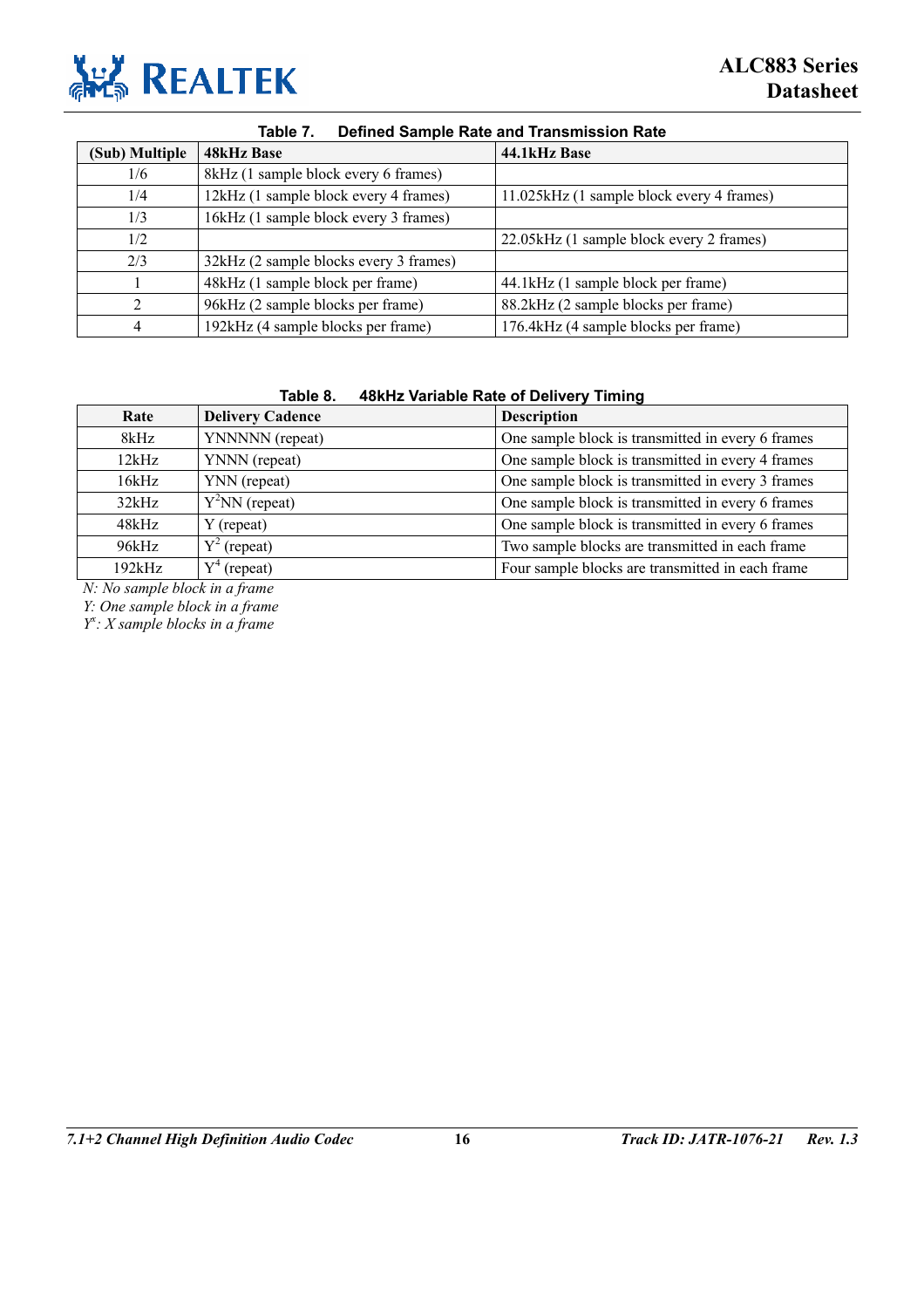

#### <span id="page-24-0"></span>**Table 9. 44.1kHz Variable Rate of Delivery Timing**

| Rate     | <b>Delivery Cadence</b>                                                                                                                                                                                                                                                                                                                                                                                                                                                                                                        |
|----------|--------------------------------------------------------------------------------------------------------------------------------------------------------------------------------------------------------------------------------------------------------------------------------------------------------------------------------------------------------------------------------------------------------------------------------------------------------------------------------------------------------------------------------|
|          | $11.025kHz \mid \{12\}\{\text{-}\{\{11\}\{\text{-}\{\{12\}\{\text{-}\{\{11\}\{\text{-}\{\{11\}\{\text{-}\{\{11\}\{\text{-}\{\{11\}\{\text{-}\{\{11\}\{\text{-}\{\{11\}\{\text{-}\{\{11\}\{\text{-}\{\{11\}\{\text{-}\{\{11\}\{\text{-}\{\{11\}\{\text{-}\{\{11\}\{\text{-}\}\{11\}\{\text{-}\{\{11\}\{\text{-}\{\{11\}\{\text{-}\}\{11\}\{\text{-}\}\{11\}\{\text{-}\}\}\}}^2\}\}}\}}$                                                                                                                                         |
|          | (repeat)                                                                                                                                                                                                                                                                                                                                                                                                                                                                                                                       |
| 22.05kHz | $\{12\} \{\rightarrow \{11\} \{\rightarrow \{11\} \{\rightarrow \{12\} \{\rightarrow \{11\} \{\rightarrow \{12\} \{\rightarrow \{11\} \{\rightarrow \{11\} \{\rightarrow \{11\} \{\rightarrow \{12\} \{\rightarrow \{11\} \{\rightarrow \{11\} \{\rightarrow \{11\} \{\rightarrow \{11\} \{\rightarrow \{11\} \{\rightarrow \{11\} \{\rightarrow \{11\} \{\rightarrow \{11\} \{\rightarrow \{11\} \{\rightarrow \{11\} \{\rightarrow \{11\} \{\rightarrow \{11\} \{\rightarrow \{11\} \{\rightarrow \{11\} \{\rightarrow \{11$ |
|          | (repeat)                                                                                                                                                                                                                                                                                                                                                                                                                                                                                                                       |
| 44.1kHz  | $12-11-11-12-11-11-12-11-11-11-11-11-$ (repeat)                                                                                                                                                                                                                                                                                                                                                                                                                                                                                |
| 88.2kHz  |                                                                                                                                                                                                                                                                                                                                                                                                                                                                                                                                |
| 174.4kHz | $124$ -11 <sup>4</sup> -11 <sup>4</sup> -12 <sup>4</sup> -11 <sup>4</sup> -11 <sup>4</sup> -12 <sup>4</sup> -11 <sup>4</sup> -11 <sup>4</sup> -12 <sup>4</sup> -11 <sup>4</sup> -11 <sup>4</sup> -11 <sup>4</sup> -11 <sup>4</sup> (repeat)                                                                                                                                                                                                                                                                                    |

11.025kHz: {12}=YNNNYNNNYNNNYNNNYNNNYNNNYNNNYNNNYNNNYNNNYNNNYNNN

#### {11}=YNNNYNNNYNNNYNNNYNNNYNNNYNNNYNNNYNNNYNNNYNNN

 $\{-\}$  =NNNN

#### 22.050kHz: {12}=YNYNYNYNYNYNYNYNYNYNYNYN

{11}=YNYNYNYNYNYNYNYNYNYNYN

 $\{-\}$ =NN

- 44.1kHz 12- =Contiguous 12 frames containing 1 sample blocks each, followed by one frame with no sample block.
- 88.2kHz  $12^2$ - =Contiguous 12 frames containing 2 sample blocks each, followed by one frame with no sample block.
- $174.4kHz$  $12<sup>4</sup>$  =Contiguous 12 frames containing 4 sample blocks each, followed by one frame with no sample block.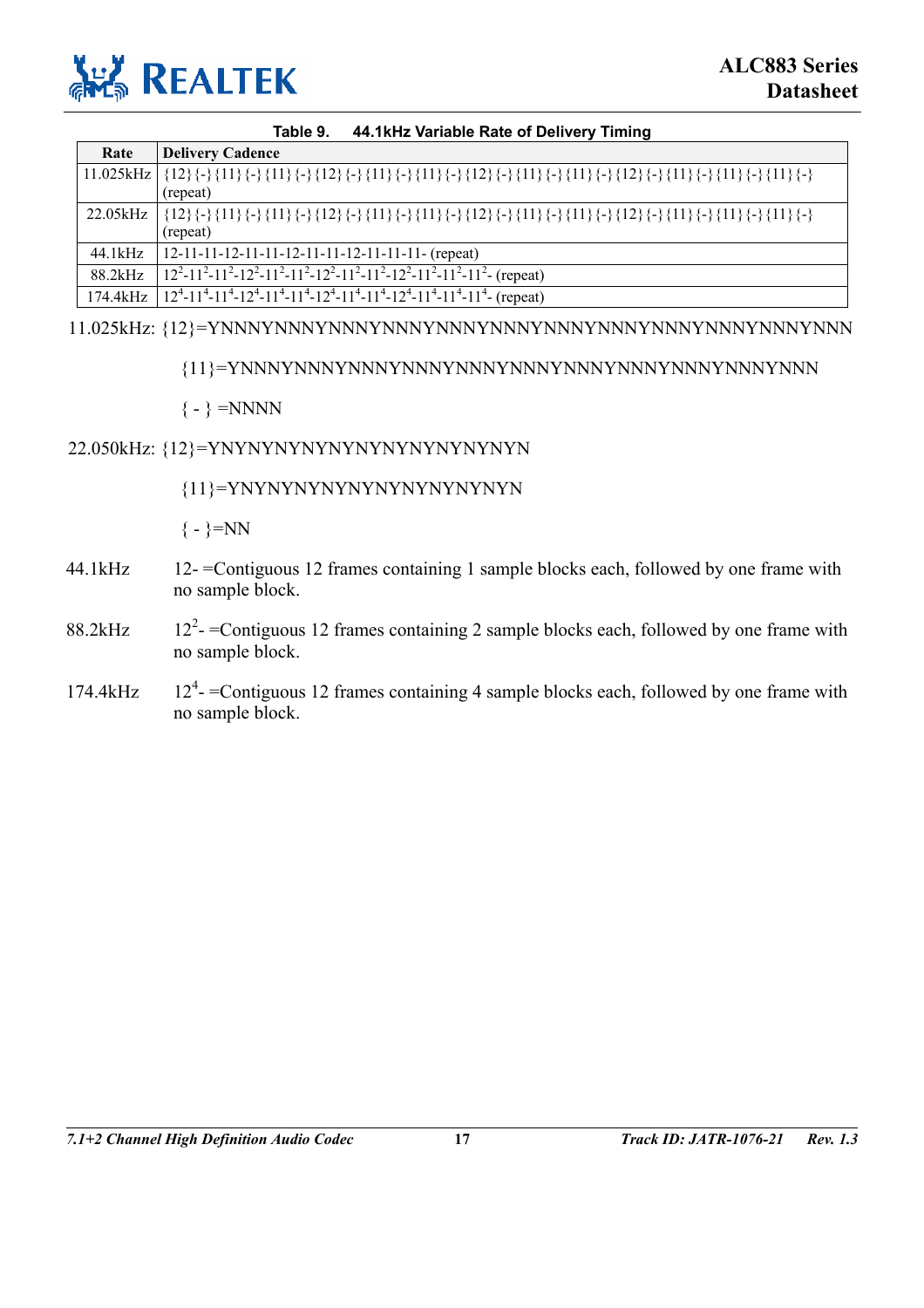

## <span id="page-25-0"></span>**7.3. Reset and Initialization**

There are two types of reset within an HDA link:

• Link Reset. Generated by assertion of the RST# signal, all codecs return to their power on state

• Codec Reset. Generated by software directing a command to reset a specific codec back to its default state

An initialization sequence is requested after any of the following three events:

1). Link Reset

- 2). Codec Reset
- 3). Codec changes its power state (for example, hot-docking a codec to an HDA system)

### <span id="page-25-1"></span>**7.3.1. Link Reset**

A link reset may be caused by 3 events:

1). The HDA controller asserts RST# for any reason (power up, or PCI reset)

2). Software initiates a link reset via the 'CRST' bit in the Global Control Register (GCR) of the HDA controller

3). Software initiates power management sequences. [Figure 13,](#page-26-1) page [19,](#page-26-1) shows the 'Link Reset' timing including the 'Enter' sequence ( $\bullet \sim \bullet$ ) and 'Exit' sequence ( $\bullet \sim \bullet$ )

Enter 'Link Reset':

- n Software writes a 0 to the 'CRST' bit in the Global Control Register of the HDA controller to initiate a link reset
- o As the controller completes the current frame, it does not signal the normal 8-Bit frame SYNC at the end of the frame
- $\bullet$  The controller drives SYNC and all SDOs to low. Codecs also drive SDIs to low
- q The controller asserts the RST# signal to low, and enters the 'Link Reset' state
- $\Theta$  All link signals driven by controller and codecs should be tri-state by internal pull low resistors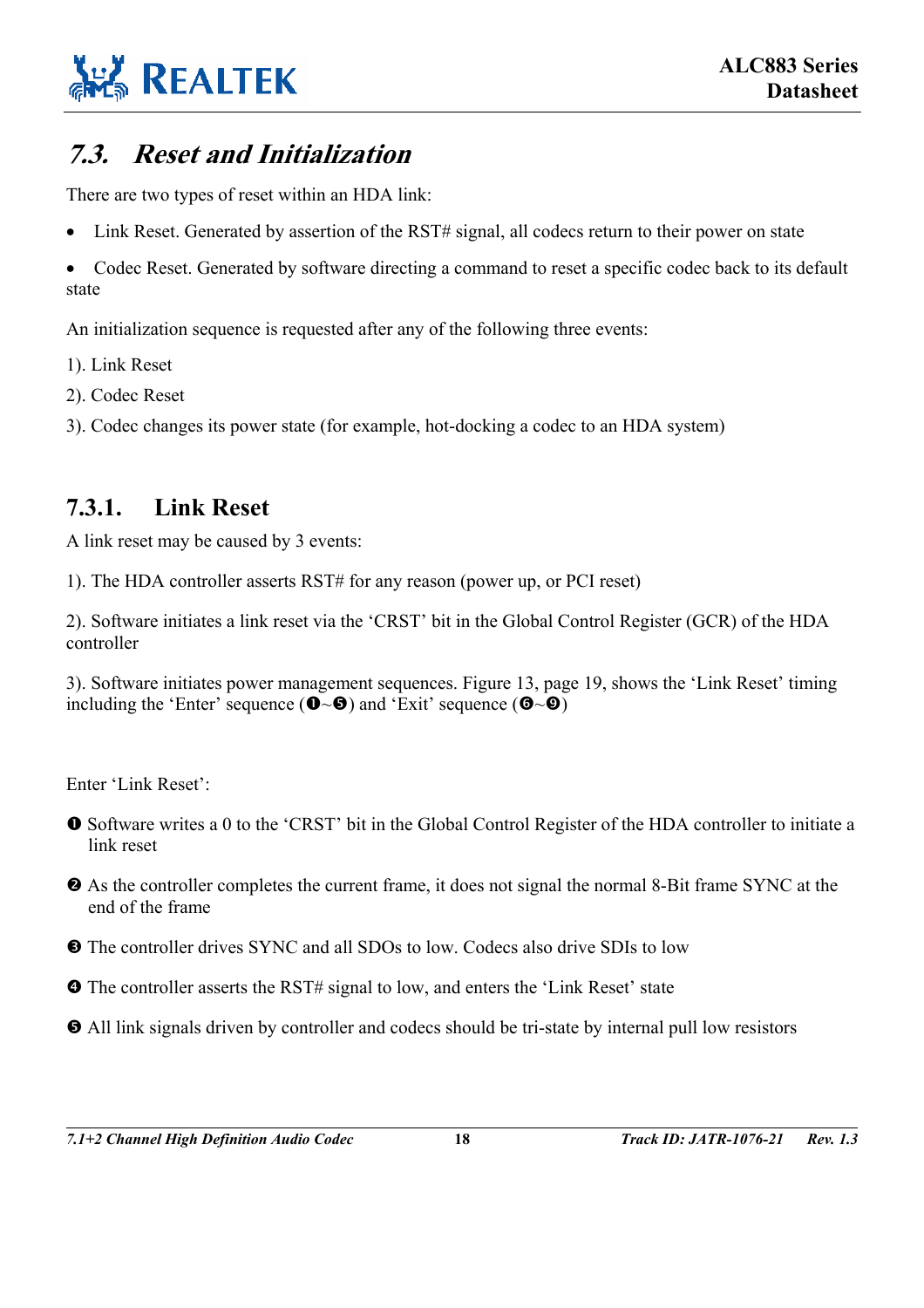

Exit from 'Link Reset':

- **O** If BCLK is re-started for any reason (codec wake-up event, power management, etc.)
- $\bullet$  Software is responsible for de-asserting RST# after a minimum of 100 $\mu$ s BCLK running time (the 100µsec provides time for the codec PLL to stabilize)
- u Minimum of 4 BCLK after RST# is de-asserted, the controller starts to signal normal frame SYNC
- <span id="page-26-1"></span> $\bullet$  When the codec drives its SDI to request an initialization sequence (when the SDI is driven high at the last bit of frame SYNC, it means the codec requests an initialization sequence)



#### <span id="page-26-0"></span>**7.3.2. Codec Reset**

A 'Codec Reset' is initiated via the codec RESET command verb. It results in the target codec being reset to the default state. After the target codec completes its reset operation, an initialization sequence is requested.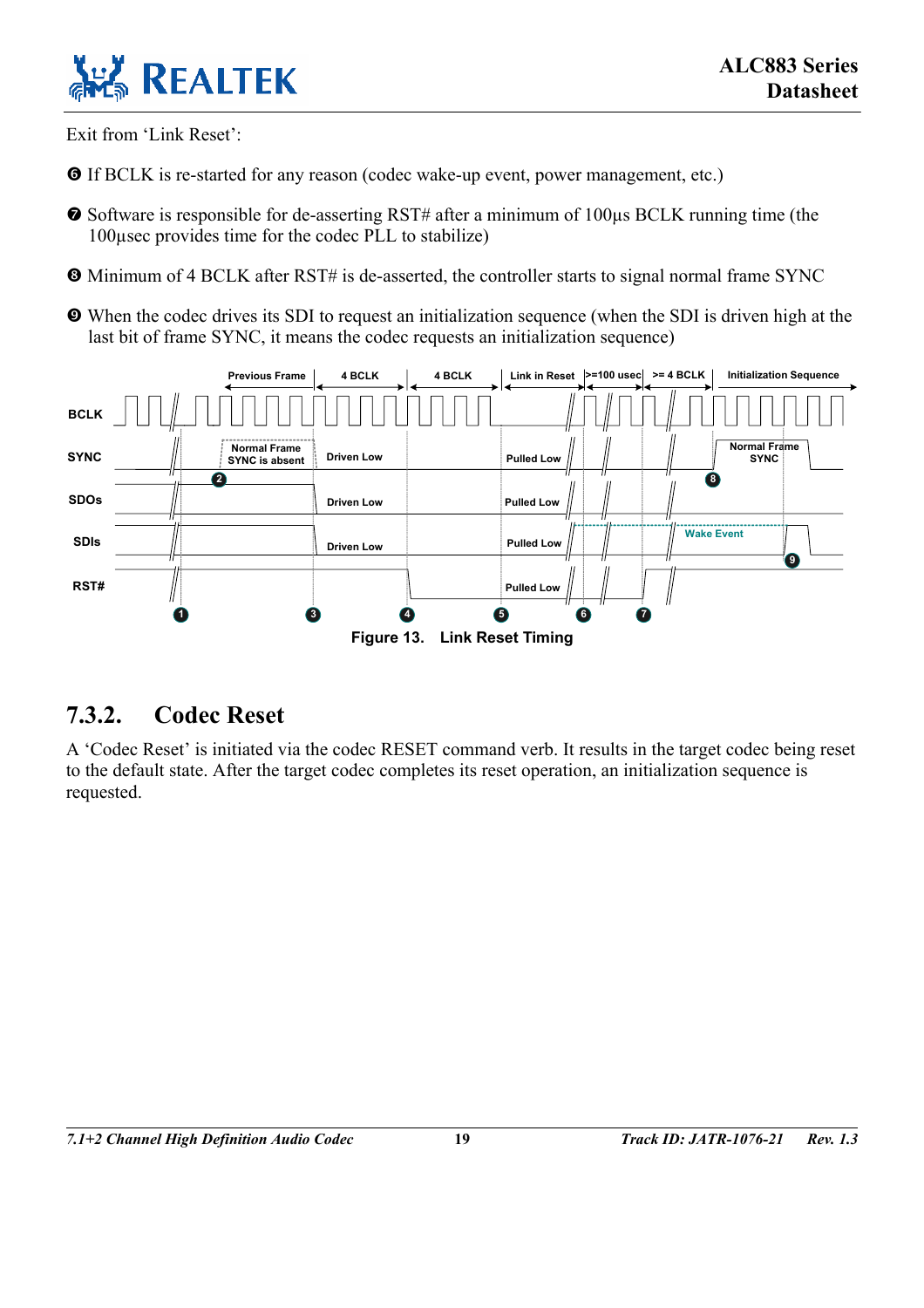

### <span id="page-27-0"></span>**7.3.3. Codec Initialization Sequence**

**O** The codec drives SDI high at the last bit of SYNC to request a Codec Address (CAD) from the controller

 $\bullet$  The codec will stop driving the SDI during this turnaround period

**9000** The controller drives SDI to assign a CAD to the codec

 $\bullet$  The controller releases the SDI after the CAD has been assigned

<sup>O</sup> Normal operation state

<span id="page-27-5"></span>

**Figure 14. Codec Initialization Sequence** 

## <span id="page-27-1"></span>**7.4. Verb and Response Format**

#### <span id="page-27-2"></span>**7.4.1. Command Verb Format**

There are two types of verbs: one with 4-Bit identifiers (4-Bit verbs) and 16-Bits of data, the other with 12-Bit identifiers (12-Bit verbs) and 8-Bits of data. [Table 10](#page-27-3) shows the 4-Bit verb structure of a command stream sent from the controller to operate the codec. [Table 11](#page-27-4) is the 12-Bit verb structure that gets and controls parameters in the codec.

| 40-Bit Commands in 4-Bit Verb Format<br>Table 10. |                                                                                     |         |         |         |  |  |  |
|---------------------------------------------------|-------------------------------------------------------------------------------------|---------|---------|---------|--|--|--|
| <b>Bit [39:32]</b>                                | <b>Bit [19:16]</b><br><b>Bit [27:20]</b><br><b>Bit [31:28]</b><br><b>Bit [15:0]</b> |         |         |         |  |  |  |
| Reserved                                          | Codec Address                                                                       | Node ID | Verb ID | Payload |  |  |  |

| 40-Bit Commands in 12-Bit Verb Format<br>Table 11.                                                      |               |         |         |         |  |  |  |
|---------------------------------------------------------------------------------------------------------|---------------|---------|---------|---------|--|--|--|
| <b>Bit [7:0]</b><br><b>Bit [39:32]</b><br><b>Bit [27:20]</b><br><b>Bit [19:8]</b><br><b>Bit [31:28]</b> |               |         |         |         |  |  |  |
| Reserved                                                                                                | Codec Address | Node ID | Verb ID | Payload |  |  |  |

<span id="page-27-4"></span><span id="page-27-3"></span>

| able 11. 40-Bit Commands in 12-Bit Verb Format_ |
|-------------------------------------------------|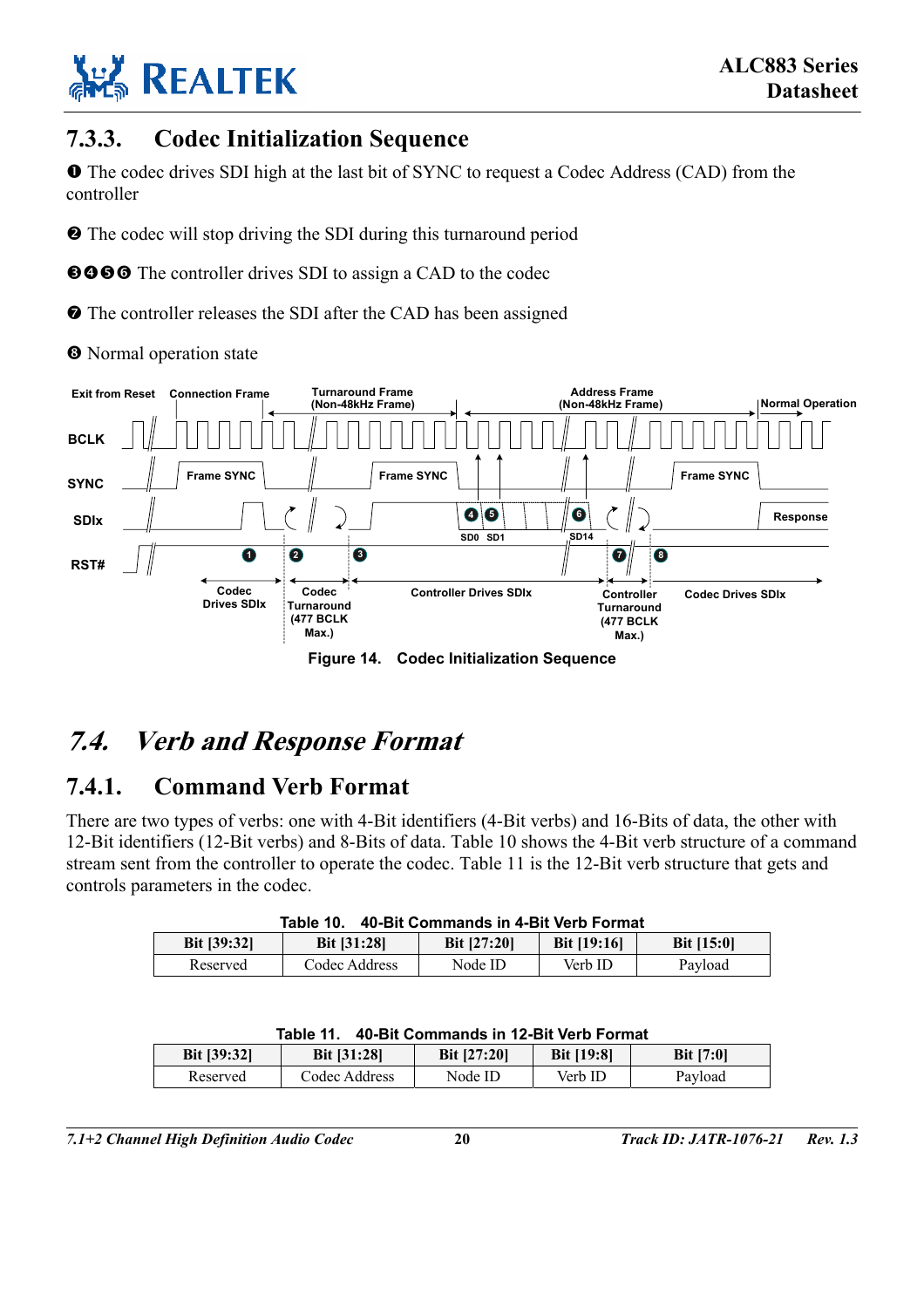

#### <span id="page-28-0"></span>**7.4.2. Response Format**

There are two types of response from the codec to the controller. Solicited Responses are returned by the codec in response to a current command verb. The codec will send Solicited Response data in the next frame, without regard to the Set (Write) or Get (Read) command. The 32-Bit Response is interpreted by software, opaque to the controller.

Unsolicited Responses are sent by the codec independently of software requests. Jack Detection or GPI status information can be actively delivered to the controller and interpreted by software. The 'Tag' in Bit[31:28] is used to identify unsolicited events. This tag is undefined in the HDA specifications.

|                                                                        | Table TZ. | <b>SOLICILED RESPOSE FORMAL</b> |          |  |  |  |
|------------------------------------------------------------------------|-----------|---------------------------------|----------|--|--|--|
| <b>Bit [35]</b><br>Bit [33:32]<br><b>Bit [34]</b><br><b>Bit [31:0]</b> |           |                                 |          |  |  |  |
| Valid                                                                  | Jnsol=0   | Reserved                        | Response |  |  |  |

#### <span id="page-28-3"></span><span id="page-28-2"></span>**Table 12. Solicited Response Format**

|                 |                 | Table 13. Unsolicited Response Format |                    |              |  |  |
|-----------------|-----------------|---------------------------------------|--------------------|--------------|--|--|
| <b>Bit [35]</b> | <b>Bit [34]</b> | <b>Bit [33:32]</b>                    | <b>Bit [31:28]</b> | Bit $[27:0]$ |  |  |

|       | Valid | $Unsol=1$                         | Reserved                                                                                                  | Tag | Response |  |
|-------|-------|-----------------------------------|-----------------------------------------------------------------------------------------------------------|-----|----------|--|
| Note: |       |                                   | The response stream in the link protocol is 36-Bits wide. The response is placed in the lower             |     |          |  |
|       |       |                                   | 32-bit field. Bit-35 is a 'Valid' bit to indicate the response is 'Ready'. Bit-34 is set to indicate that |     |          |  |
|       |       | an unsolicited response was sent. |                                                                                                           |     |          |  |

## <span id="page-28-1"></span>**7.5. Power Management**

The ALC883 series does not support Wake-Up events when in low power mode. All power management state changes in widgets are driven by software. [Table 14](#page-28-4) shows the System Power State Definitions.

In the ALC883 series, all the widgets, including output/input converters, support power control. Software may have various power states depending on system configuration. [Table 15](#page-29-0) indicates those nodes that support power management. To simplify power control, software can configure whole codec power states through the audio function (NID=01h). Output converters (DACs) and input converters (ADCs) have no individual power control to supply fine-grained power control.

| <b>Power States</b> | <b>Definitions</b>                                                                                                                                    |  |
|---------------------|-------------------------------------------------------------------------------------------------------------------------------------------------------|--|
| D0                  | All power on. Individual DACs and ADCs can be powered up or down as required                                                                          |  |
| D1                  | All amplifiers and converters (DACs and ADCs) are powered down. State maintained, analog reference                                                    |  |
|                     | stays up                                                                                                                                              |  |
| D2                  | All amplifiers and converters (DACs and ADCs) are powered down. State maintained, but analog<br>reference is off $(D1 + \text{analog reference off})$ |  |
| $D3$ (Hot)          | Power still supplied. The codec stops the internal clock. State is maintained                                                                         |  |
| $D3$ (Cold)         | All power removed. State lost                                                                                                                         |  |

<span id="page-28-4"></span>

| Table 14. System Power State Definitions |  |  |  |  |  |
|------------------------------------------|--|--|--|--|--|
|------------------------------------------|--|--|--|--|--|

*7.1+2 Channel High Definition Audio Codec* **21** *Track ID: JATR-1076-21 Rev. 1.3*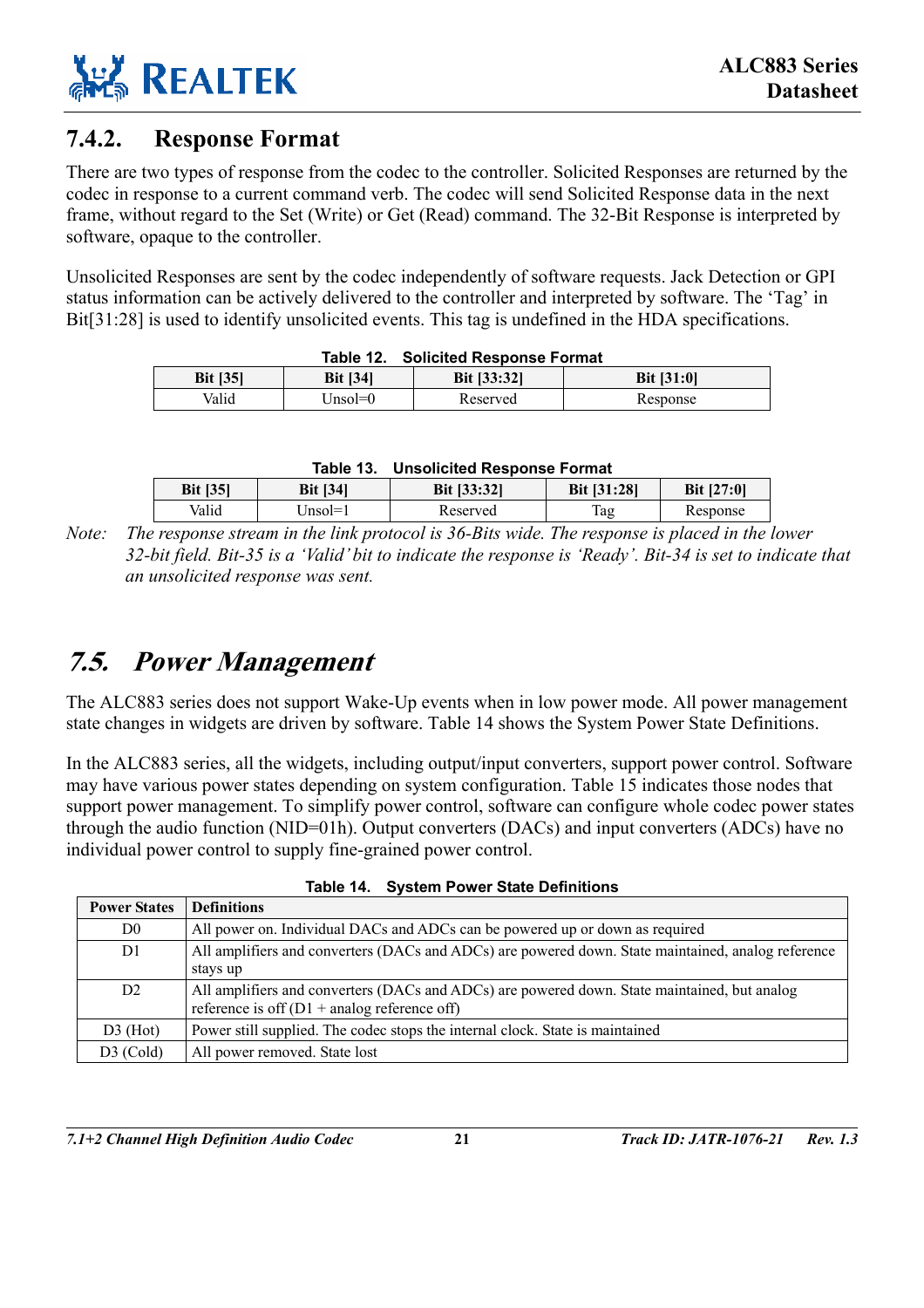

<span id="page-29-0"></span>

| <b>Power Controls in NID 01h</b><br>Table 15. |                       |                |           |        |                |                   |  |
|-----------------------------------------------|-----------------------|----------------|-----------|--------|----------------|-------------------|--|
| <b>Item</b>                                   | <b>Description</b>    | D <sub>0</sub> | D1        | D2     | D <sub>3</sub> | <b>Link Reset</b> |  |
| Audio Function                                | <b>LINK</b> Response  | Normal         | Normal    | Normal | PD.            | PD.               |  |
| $(NID=01h)$                                   | Front DAC             | Normal         | PD.       | PD.    | <b>PD</b>      | PD.               |  |
|                                               | Surr DAC)             | Normal         | PD.       | PD.    | <b>PD</b>      | PD.               |  |
|                                               | $Cen/Lfe$ DAC         | Normal         | PD.       | PD.    | <b>PD</b>      | PD.               |  |
|                                               | Side DAC              | Normal         | PD.       | PD.    | <b>PD</b>      | PD.               |  |
|                                               | Fout DAC              | Normal         | PD.       | PD     | <b>PD</b>      | PD.               |  |
|                                               | LINE ADC              | Normal         | <b>PD</b> | PD.    | <b>PD</b>      | PD.               |  |
|                                               | MIX ADC               | Normal         | PD.       | PD.    | <b>PD</b>      | PD.               |  |
|                                               | All Headphone Drivers | Normal         | Normal    | PD.    | <b>PD</b>      | Normal            |  |
|                                               | All Mixers            | Normal         | Normal    | PD.    | <b>PD</b>      | Normal            |  |
|                                               | All Reference         | Normal         | Normal    | PD.    | P <sub>D</sub> | Normal            |  |

*Note: PD=Powered Down* 

#### <span id="page-29-1"></span>**Table 16. Powered Down Conditions**

| Condition                     | <b>Description</b>                                                                                                                                                                                                                                                        |
|-------------------------------|---------------------------------------------------------------------------------------------------------------------------------------------------------------------------------------------------------------------------------------------------------------------------|
| LINK Response powered down    | Internal clock is stopped. SDATA-IN and S/PDIF-OUT are floated with<br>pulled low 47K resistors internally. S/PDIF-IN is also floated. Detection of<br>'Link Reset Entry' and 'Link Reset Exit' sequences are supported. All<br>states are maintained if DVDD is supplied |
| Front DAC powered down        | Analog block and digital filter are powered down                                                                                                                                                                                                                          |
| Surr DAC powered down         | Analog block and digital filter are powered down                                                                                                                                                                                                                          |
| CEN/LFE DAC powered down      | Analog block and digital filter are powered down                                                                                                                                                                                                                          |
| SIDESURR DAC powered down     | Analog block and digital filter are powered down                                                                                                                                                                                                                          |
| Fout DAC powered down         | Analog block and digital filter are powered down                                                                                                                                                                                                                          |
| LINE ADC powered down         | Analog block and digital filter are powered down. Data on SDATA-IN is<br>quiet                                                                                                                                                                                            |
| MIX ADC powered down          | Analog block and digital filter are powered down. Data on SDATA-IN is<br>quiet                                                                                                                                                                                            |
| Headphone Driver powered down | All headphone drivers are powered down                                                                                                                                                                                                                                    |
| Mixers powered down           | All internal mixer widgets are powered down. The DC reference and<br>VREFOUTx at individual pin complexes are still alive                                                                                                                                                 |
| Reference power down          | All internal references, DC reference, and VREFOUTx at individual pin<br>complexes are off                                                                                                                                                                                |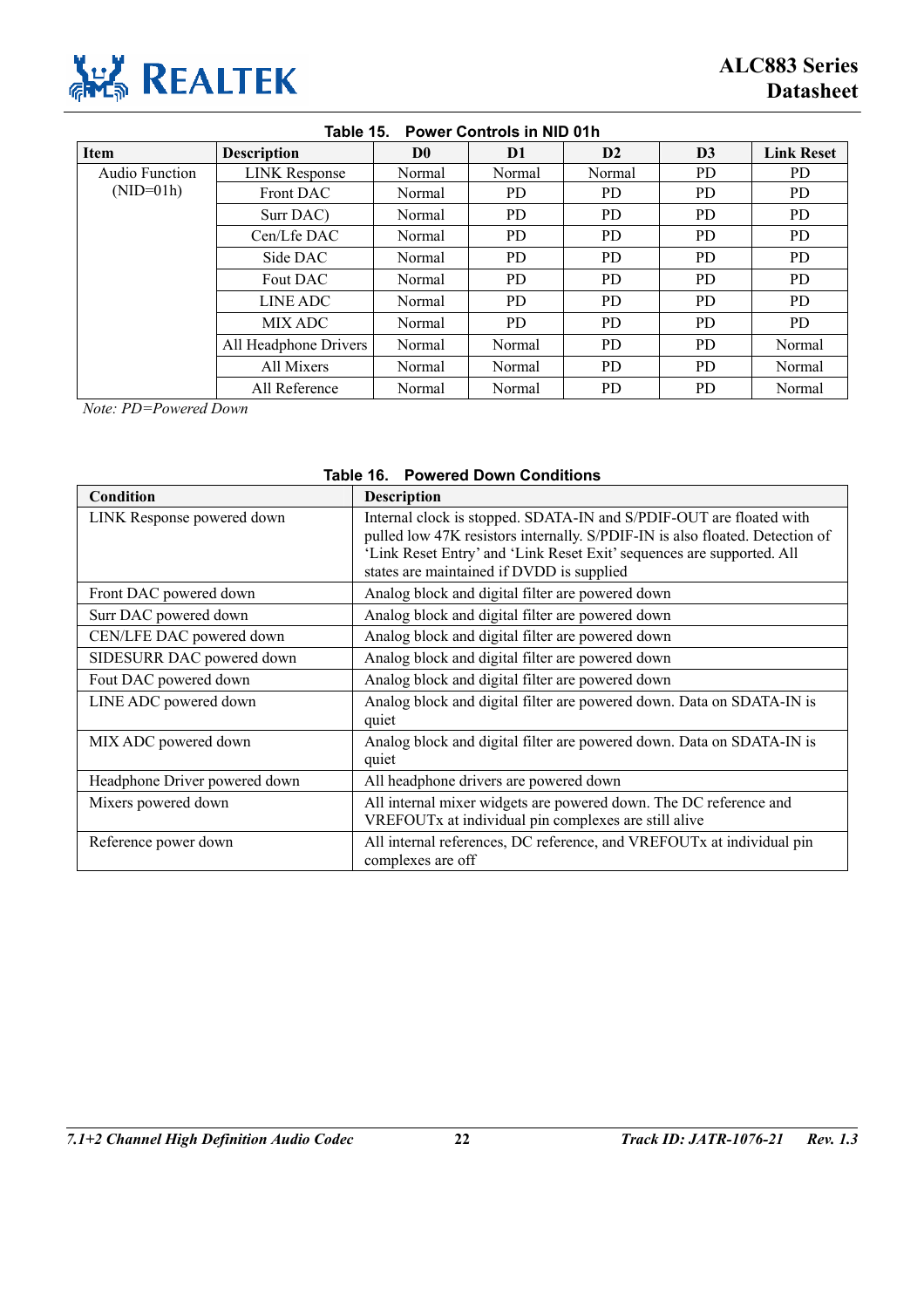

# <span id="page-30-0"></span>**8. Supported Verbs and Parameters**

This section describes the Verbs and Parameters supported by various widgets in the ALC883 series. If a verb is not supported by the addressed widget, it will respond with 32 bits of '0'.

# <span id="page-30-1"></span>**8.1. Verb – Get Parameters (Verb ID=F00h)**

The 'Get Parameters' verb is used to get system information and the function capabilities of the HDA codec. All the parameters are read-only. There are a total of 15 ID parameters defined for each widget, some parameters are supported only in a specific widget. Refer to section [7.4.1 Command Verb Format,](#page-27-2) page [20,](#page-27-2) to get detailed information about supported parameters.

<span id="page-30-4"></span>

| Table 17. Verb – Get Parameters (Verb ID=F00h) |  |
|------------------------------------------------|--|
|                                                |  |

| <b>Get Parameter Command Format</b> |                    |                                                                                                                                                                                                                                                                  |                                                                                                                                                                                                                                                                                                                                                                                      | Codec Response Format |
|-------------------------------------|--------------------|------------------------------------------------------------------------------------------------------------------------------------------------------------------------------------------------------------------------------------------------------------------|--------------------------------------------------------------------------------------------------------------------------------------------------------------------------------------------------------------------------------------------------------------------------------------------------------------------------------------------------------------------------------------|-----------------------|
| Bit [31:28]                         | <b>Bit [27:20]</b> | <b>Bit [19:8]</b>                                                                                                                                                                                                                                                | Payload Bit [7:0]                                                                                                                                                                                                                                                                                                                                                                    | Response [31:0]       |
| $CAd=X$                             | Node $ID=00h$      | Verb ID=F00h                                                                                                                                                                                                                                                     | Parameter ID[7:0]                                                                                                                                                                                                                                                                                                                                                                    | 32-bit Response       |
| $\mathbf{v}$ $\mathbf{v}$           |                    | $\mathbf{m}$ . The state of $\mathbf{m}$ is the state of $\mathbf{m}$ is the state of $\mathbf{m}$ is the state of $\mathbf{m}$ is the state of $\mathbf{m}$ is the state of $\mathbf{m}$ is the state of $\mathbf{m}$ is the state of $\mathbf{m}$ is the state | $\overline{1}$ $\overline{2}$ $\overline{3}$ $\overline{1}$ $\overline{1}$ $\overline{1}$ $\overline{1}$ $\overline{1}$ $\overline{1}$ $\overline{1}$ $\overline{1}$ $\overline{1}$ $\overline{1}$ $\overline{1}$ $\overline{1}$ $\overline{1}$ $\overline{1}$ $\overline{1}$ $\overline{1}$ $\overline{1}$ $\overline{1}$ $\overline{1}$ $\overline{1}$ $\overline{1}$ $\overline{$ |                       |

 *Note: If the parameter ID is not supported, the returned response is 32 bits of '0'.* 

### **8.1.1. Parameter – Vendor ID (Verb ID=F00h, Parameter ID=00h)**

#### <span id="page-30-5"></span><span id="page-30-2"></span>**Table 18. Parameter – Vendor ID (Verb ID=F00h, Parameter ID=00h)**

| Codec Response Format |                                           |  |
|-----------------------|-------------------------------------------|--|
| <b>Bit</b>            | <b>Description</b>                        |  |
| 31:16                 | Vendor ID=10ECh (Realtek's PCI vendor ID) |  |
| 15:0                  | Device ID=0883h                           |  |

*Note: The Root Node (NID=00h) supports this parameter.* 

### **8.1.2. Parameter – Revision ID (Verb ID=F00h, Parameter ID=02h)**

<span id="page-30-6"></span><span id="page-30-3"></span>**Table 19. Parameter – Revision ID (Verb ID=F00h, Parameter ID=02h)** 

| Codec Response Format |                                                                                                                                                                                                                                                                                                                                    |  |
|-----------------------|------------------------------------------------------------------------------------------------------------------------------------------------------------------------------------------------------------------------------------------------------------------------------------------------------------------------------------|--|
| <b>Bit</b>            | <b>Description</b>                                                                                                                                                                                                                                                                                                                 |  |
| 31:24                 | Reserved. Read as 0's                                                                                                                                                                                                                                                                                                              |  |
| 23:20                 | MajRev. The major version number (in decimal) of the HDA Spec to which the ALC883 series is fully<br>compliant                                                                                                                                                                                                                     |  |
| 19:16                 | MinRev. The minor version number (in decimal) of the HDA Spec to which the ALC883 series is fully<br>compliant                                                                                                                                                                                                                     |  |
| 15:8                  | Revision ID. The vendor's revision number.<br>00h is for the first silicon version, 01h is for the second version, etc.                                                                                                                                                                                                            |  |
| 7:0                   | Stepping ID. The vendor's stepping number within the given Revision ID                                                                                                                                                                                                                                                             |  |
| ת והכיר זו            | $\mathbf{1}$ $\mathbf{1}$ $\mathbf{1}$ $\mathbf{1}$ $\mathbf{1}$ $\mathbf{1}$ $\mathbf{1}$ $\mathbf{1}$ $\mathbf{1}$ $\mathbf{1}$ $\mathbf{1}$ $\mathbf{1}$ $\mathbf{1}$ $\mathbf{1}$ $\mathbf{1}$ $\mathbf{1}$ $\mathbf{1}$ $\mathbf{1}$ $\mathbf{1}$ $\mathbf{1}$ $\mathbf{1}$ $\mathbf{1}$ $\mathbf{1}$ $\mathbf{1}$ $\mathbf{$ |  |

*Note: The Root Node (NID=00h in the ALC883 series) supports this parameter.*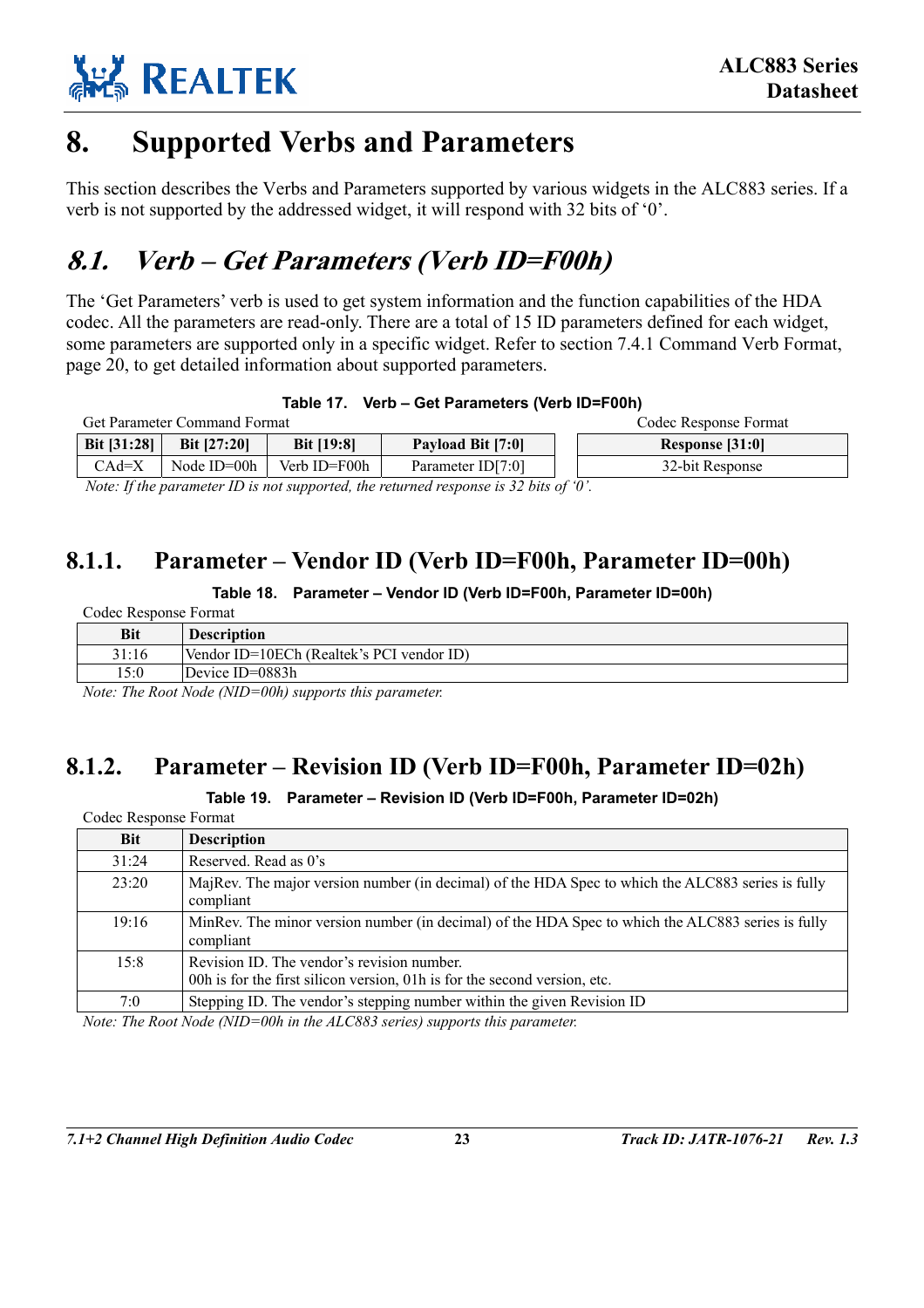

#### <span id="page-31-0"></span>**8.1.3. Parameter – Subordinate Node Count (Verb ID=F00h, Parameter ID=04h)**

For the root node, the Subordinate Node Count provides information about audio function group nodes associated with the root node.

For function group nodes, it provides the total number of widgets associated with this function node.

|       | CUUTE NESPUIST FUITHAI                                                       |
|-------|------------------------------------------------------------------------------|
| Bit   | <b>Description</b>                                                           |
| 31:24 | Reserved. Read as 0's                                                        |
| 23:16 | <b>Starting Node Number</b>                                                  |
|       | The starting node number in the sequential widgets                           |
| 15:8  | Reserved. Read as 0's                                                        |
| 7:0   | <b>Total Number of Nodes</b>                                                 |
|       | For a root node, the total number of function groups in the root node        |
|       | For a function group, the total number of widget nodes in the function group |

#### <span id="page-31-2"></span>**Table 20. Parameter – Subordinate Node Count (Verb ID=F00h, Parameter ID=04h)**  Codec Response Format

### **8.1.4. Parameter – Function Group Type (Verb ID=F00h, Parameter ID=05h)**

<span id="page-31-3"></span><span id="page-31-1"></span>**Table 21. Parameter – Function Group Type (Verb ID=F00h, Parameter ID=05h)** 

| Codec Response Format |                                  |  |
|-----------------------|----------------------------------|--|
| <b>Bit</b>            | <b>Description</b>               |  |
| 31:8                  | Reserved. Read as 0's            |  |
| 7:0                   | <b>Function Group Type</b>       |  |
|                       | 00h: Reserved                    |  |
|                       | 01h: Audio Function              |  |
|                       | 02h: Modem Function              |  |
|                       | $03h\sim$ 7Fh: Reserved          |  |
|                       | 80h~FFh: Vendor Defined Function |  |

*Note: The Audio Function Group (NID=01h) supports this parameter.*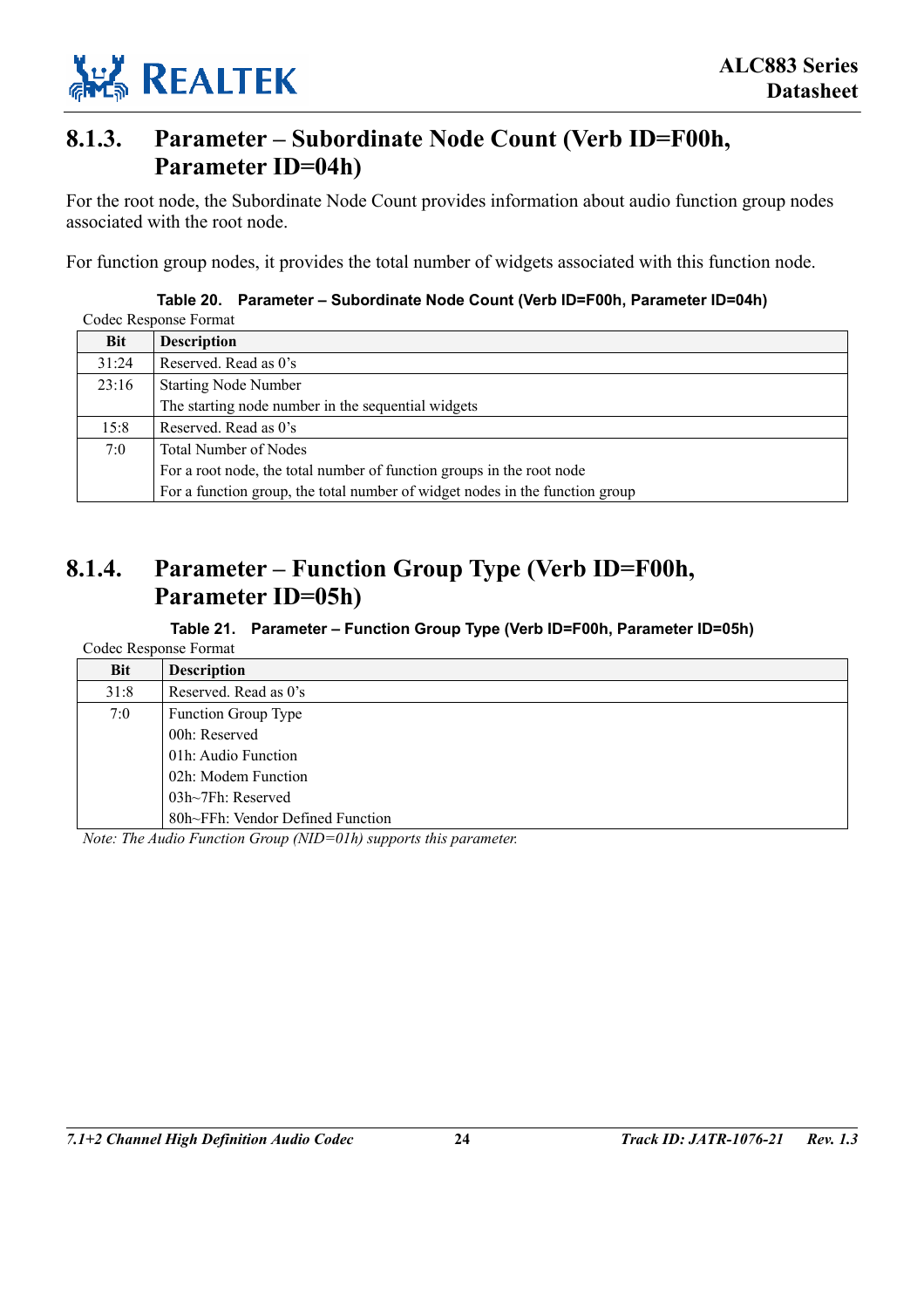

### **8.1.5. Parameter – Audio Function Capabilities (Verb ID=F00h, Parameter ID=08h)**

<span id="page-32-2"></span><span id="page-32-0"></span>**Table 22. Parameter – Audio Function Capabilities (Verb ID=F00h, Parameter ID=08h)** 

| Codec Response Format |                                                                                              |  |
|-----------------------|----------------------------------------------------------------------------------------------|--|
| Bit                   | <b>Description</b>                                                                           |  |
| 31:17                 | Reserved. Read as 0's                                                                        |  |
| 16                    | Beep Generator                                                                               |  |
|                       | A '1' indicates the presence of an integrated Beep generator within the Audio Function Group |  |
| 15:12                 | Reserved. Read as 0's                                                                        |  |
| 11:8                  | <b>Input Delay</b>                                                                           |  |
| 7:4                   | Reserved. Read as 0's                                                                        |  |
| 3:0                   | Output Delay                                                                                 |  |

*Note: The Audio Function Group (NID=01h) supports this parameter.* 

### **8.1.6. Parameter – Audio Widget Capabilities (Verb ID=F00h, Parameter ID=09h)**

#### <span id="page-32-3"></span><span id="page-32-1"></span>**Table 23. Parameter – Audio Widget Capabilities (Verb ID=F00h, Parameter ID=09h)**

| Codec Response Format |                                                                                                  |  |  |  |  |
|-----------------------|--------------------------------------------------------------------------------------------------|--|--|--|--|
| <b>Bit</b>            | <b>Description</b>                                                                               |  |  |  |  |
| 31:24                 | Reserved. Read as 0's                                                                            |  |  |  |  |
| 23:20                 | Widget Type                                                                                      |  |  |  |  |
|                       | 0h: Audio Output<br>1h: Audio Input<br>2h: Mixer<br>3h: Selector<br>4h: Pin Complex              |  |  |  |  |
|                       | 5h: Power Widget<br>6h: Volume Knob Widget<br>Fh: Vendor defined audio widget<br>7h~Eh: Reserved |  |  |  |  |
| 19:16                 | Delay. Samples delayed between the HDA link and widgets                                          |  |  |  |  |
| 15:11                 | Reserved. Read as 0's                                                                            |  |  |  |  |
| 10                    | Power Control                                                                                    |  |  |  |  |
|                       | 0: Power state control is not supported on this widget                                           |  |  |  |  |
|                       | 1: Power state is supported on this widget                                                       |  |  |  |  |
| 9                     | Digital                                                                                          |  |  |  |  |
|                       | 0: An analog input or output converter                                                           |  |  |  |  |
|                       | 1: A widget translating digital data between the HDA link and digital I/O (S/PDIF, I2S, etc.)    |  |  |  |  |
| 8                     | <b>ConnList.</b> Connection List                                                                 |  |  |  |  |
|                       | 0: Connected to HDA link. No Connection List Entry should be queried                             |  |  |  |  |
|                       | 1: Connection List Entry must be queried                                                         |  |  |  |  |
| 7                     | UnsolCap. Unsolicited Capable                                                                    |  |  |  |  |
|                       | 0: Unsolicited response is not supported                                                         |  |  |  |  |
|                       | 1: Unsolicited response is supported                                                             |  |  |  |  |
| 6                     | ProcWidget. Processing Widget                                                                    |  |  |  |  |
|                       | 0: No processing control                                                                         |  |  |  |  |
|                       | 1: Processing control is supported                                                               |  |  |  |  |
| 5                     | Reserved. Read as 0                                                                              |  |  |  |  |
| 4                     | Format Override                                                                                  |  |  |  |  |
| 3                     | AmpParOvr, AMP Param Override                                                                    |  |  |  |  |

*7.1+2 Channel High Definition Audio Codec* **25** *Track ID: JATR-1076-21 Rev. 1.3*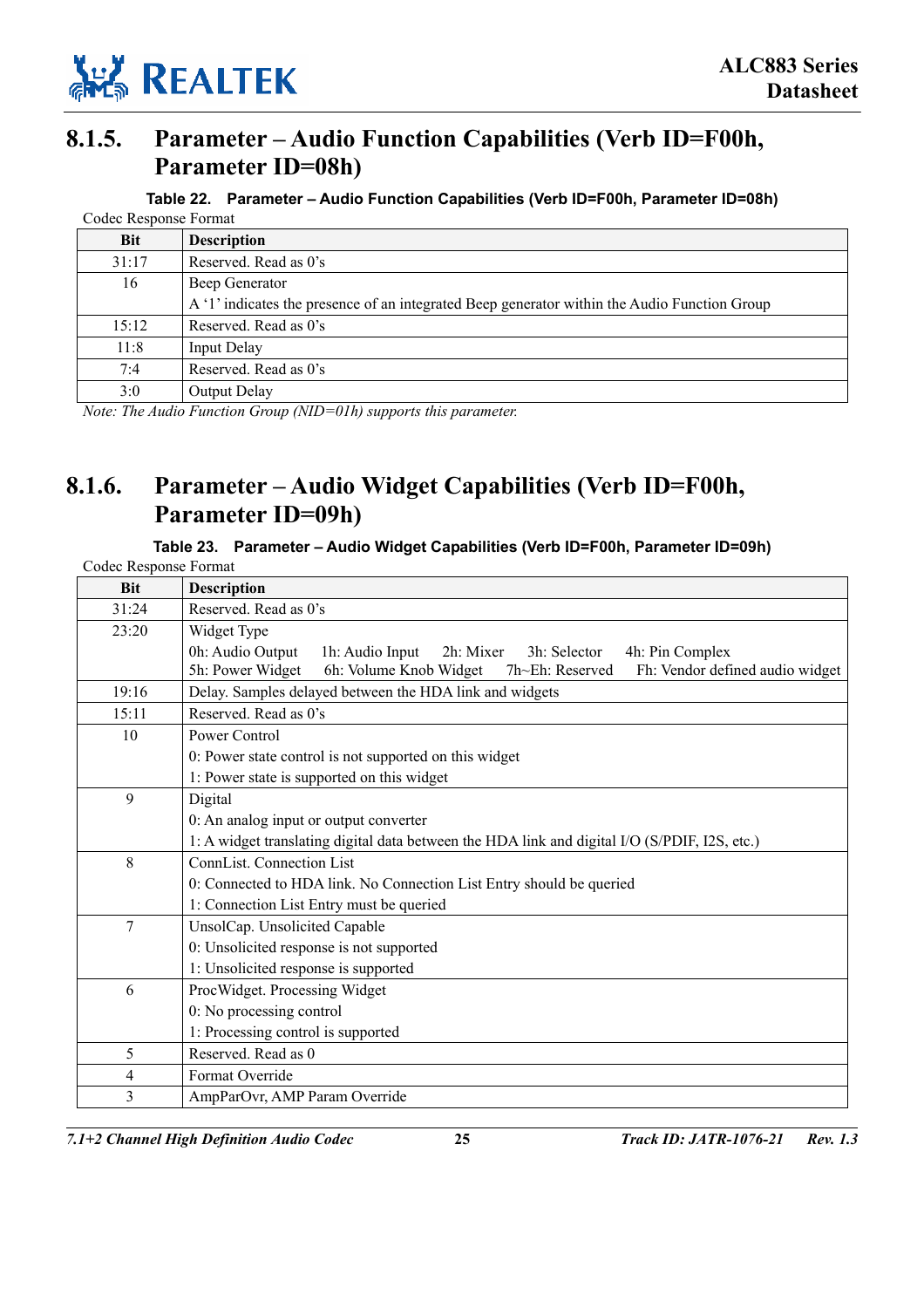

Codec Response Format

| Bit      | <b>Description</b>         |
|----------|----------------------------|
|          | OutAmpPre. Out AMP Present |
|          | InAmpPre. In AMP Present   |
| $\theta$ | <b>Stereo</b>              |
|          | 0: Mono Widget             |
|          | 1: Stereo Widget           |

### <span id="page-33-0"></span>**8.1.7. Parameter – Supported PCM Size, Rates (Verb ID=F00h, Parameter ID=0Ah)**

Parameter in audio function provides default information about formats. Individual converters have their own parameters to provide supported formats if their 'Format Override' bit is set.

<span id="page-33-1"></span>

| Codec Response Format |                                           |
|-----------------------|-------------------------------------------|
| <b>Bit</b>            | <b>Description</b>                        |
| 31:21                 | Reserved. Read as 0's                     |
| 20                    | B32. 32-Bit audio format support          |
|                       | 0: Not supported                          |
|                       | 1: Supported                              |
| 19                    | B24. 24-bit audio format support          |
|                       | 0: Not supported                          |
|                       | 1: Supported                              |
| 18                    | B20. 20-bit audio format support          |
|                       | 0: Not supported                          |
|                       | 1: Supported                              |
| 17                    | B16. 16-bit audio format support          |
|                       | 0: Not supported                          |
|                       | 1: Supported                              |
| 16                    | B8. 24-bit audio format support           |
|                       | 0: Not supported                          |
|                       | 1: Supported                              |
| 15:12                 | Reserved. Read as 0's                     |
| 11                    | R12. 384kHz $(=8*48kHz)$ rate support     |
|                       | 0: Not supported                          |
|                       | 1: Supported                              |
| 10                    | R11. 192kHz (=4*48kHz) rate support       |
|                       | 0: Not supported                          |
|                       | 1: Supported                              |
| $\mathbf{Q}$          | R10. 176.4kHz $(=4*44.1kHz)$ rate support |
|                       | 0: Not supported                          |
|                       | 1: Supported                              |
| 8                     | R9. 96kHz (=2*48kHz) rate support         |
|                       | 0: Not supported                          |
|                       | 1: Supported                              |

*7.1+2 Channel High Definition Audio Codec* **26** *Track ID: JATR-1076-21 Rev. 1.3*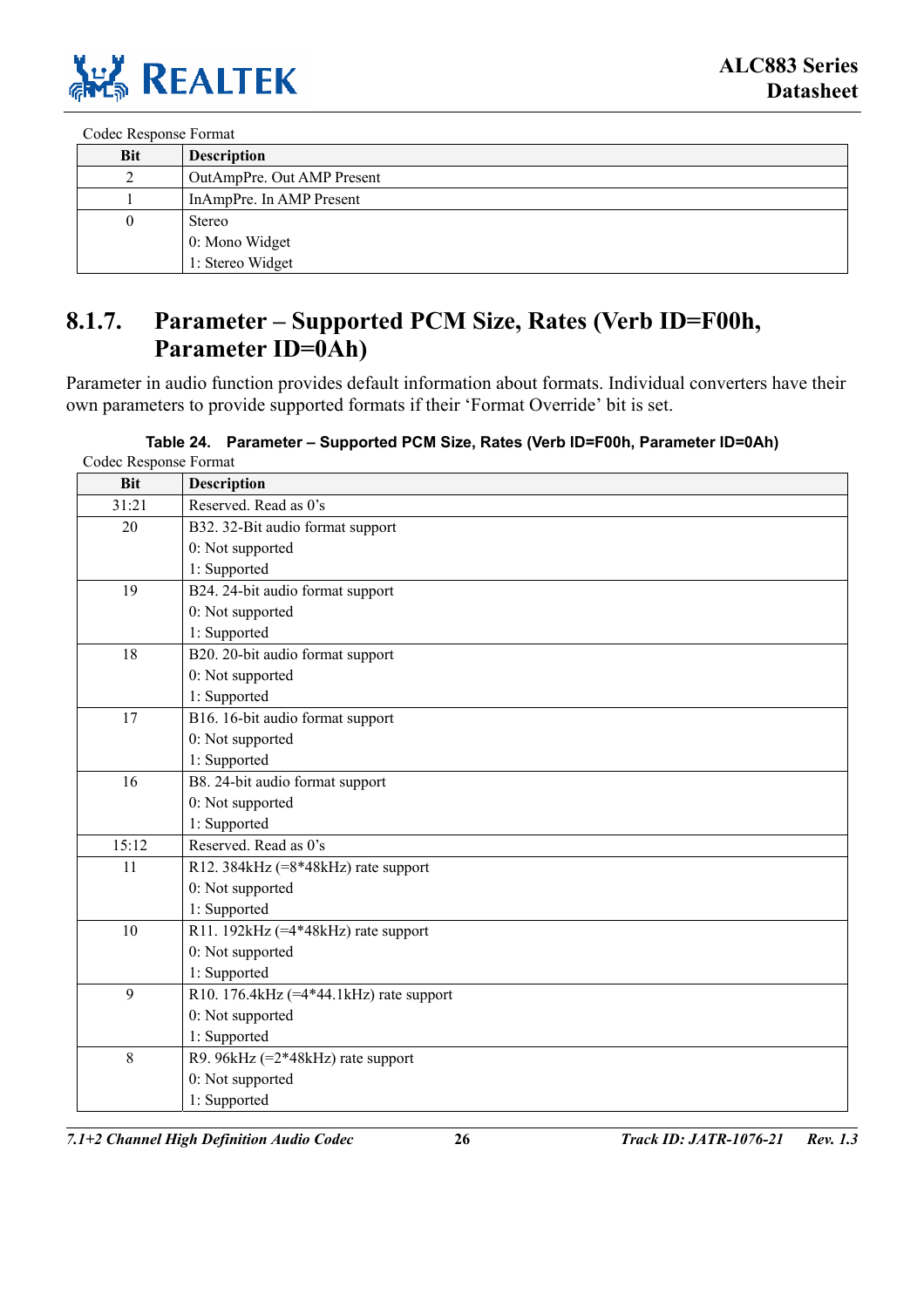

| Codec Response Format |                                             |
|-----------------------|---------------------------------------------|
| <b>Bit</b>            | <b>Description</b>                          |
| 7                     | R8. 88.2kHz $(=2*44.1kHz)$ rate support     |
|                       | 0: Not supported                            |
|                       | 1: Supported                                |
| 6                     | R7. 48kHz rate support                      |
|                       | 0: Not supported                            |
|                       | 1: Supported                                |
| 5                     | R6. 44.1 kHz rate support                   |
|                       | 0: Not supported                            |
|                       | 1: Supported                                |
| $\overline{4}$        | R5. 32kHz $(=2/3*48kHz)$ rate support       |
|                       | 0: Not supported                            |
|                       | 1: Supported                                |
| $\overline{3}$        | R4. 22.05kHz $(=1/2*44.1kHz)$ rate support  |
|                       | 0: Not supported                            |
|                       | 1: Supported                                |
| $\overline{2}$        | R3. $16kHz$ (= $1/3*48kHz$ ) rate support   |
|                       | 0: Not supported                            |
|                       | 1: Supported                                |
| 1                     | R2. 11.025kHz $(=1/4*44.1kHz)$ rate support |
|                       | 0: Not supported                            |
|                       | 1: Supported                                |
| $\mathbf{0}$          | R1. 8kHz $(=1/6*48kHz)$ rate support        |
|                       | 0: Not supported                            |
|                       | 1: Supported                                |

#### <span id="page-34-0"></span>**8.1.8. Parameter – Supported Stream Formats (Verb ID=F00h, Parameter ID=0Bh)**

Parameters in this node only provide default information for audio function groups. Individual converters have their own parameters to provide supported formats if the 'Format Override' bit is set.

<span id="page-34-1"></span>

|  | Table 25. Parameter - Supported Stream Formats (Verb ID=F00h, Parameter ID=0Bh) |  |
|--|---------------------------------------------------------------------------------|--|
|--|---------------------------------------------------------------------------------|--|

| Codec Response Format |                                                                     |
|-----------------------|---------------------------------------------------------------------|
| <b>Bit</b>            | <b>Description</b>                                                  |
| 31:3                  | Reserved. Read as 0's                                               |
| 2                     | AC3                                                                 |
|                       | 0: Not supported                                                    |
|                       | 1: Supported                                                        |
|                       | Float <sub>32</sub>                                                 |
|                       | 0: Not supported                                                    |
|                       | 1: Supported                                                        |
| $\theta$              | <b>PCM</b>                                                          |
|                       | 0: Not supported                                                    |
|                       | 1: Supported                                                        |
|                       | Note: Input converters and output converters support this parameter |

*Note: Input converters and output converters support this parameter.* 

*7.1+2 Channel High Definition Audio Codec* **27** *Track ID: JATR-1076-21 Rev. 1.3*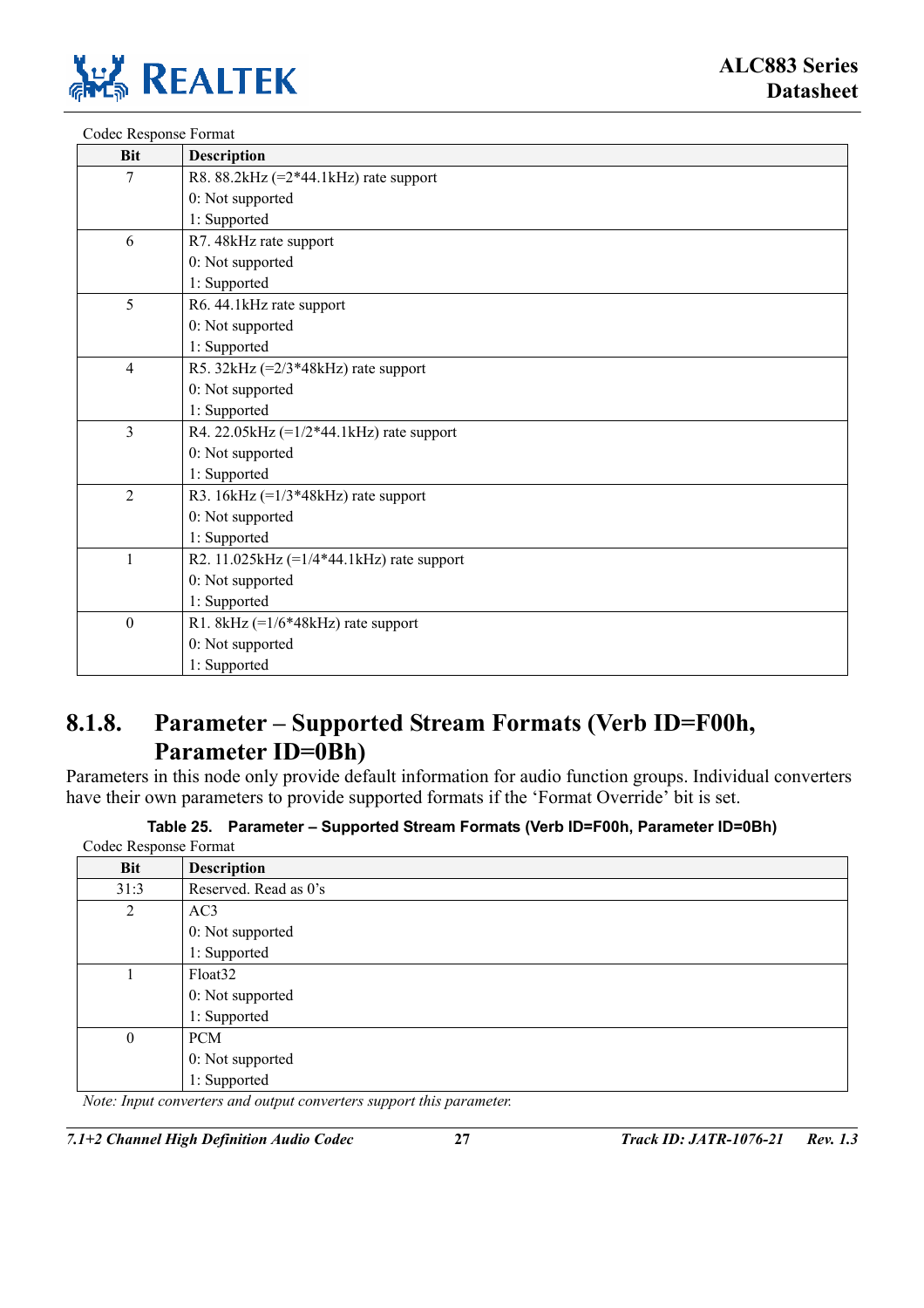

### **8.1.9. Parameter – Pin Capabilities (Verb ID=F00h, Parameter ID=0Ch)**

The Pin Capabilities parameter returns a bit field describing the capabilities of the Pin Complex widget.

#### <span id="page-35-1"></span><span id="page-35-0"></span>**Table 26. Parameter – Pin Capabilities (Verb ID=F00h, Parameter ID=0Ch)**

| Codec Response Format                                                                                                  |      |                         |          |              |     |                                                                                                                                                                     |                                                                                                      |
|------------------------------------------------------------------------------------------------------------------------|------|-------------------------|----------|--------------|-----|---------------------------------------------------------------------------------------------------------------------------------------------------------------------|------------------------------------------------------------------------------------------------------|
| <b>Description</b>                                                                                                     |      |                         |          |              |     |                                                                                                                                                                     |                                                                                                      |
| Reserved. Read as 0's                                                                                                  |      |                         |          |              |     |                                                                                                                                                                     |                                                                                                      |
| <b>VREF Control Capability</b>                                                                                         |      |                         |          |              |     |                                                                                                                                                                     |                                                                                                      |
| '1' in corresponding bit field indicates signal levels of associated Vrefout are specified as a percentage of<br>AVDD. |      |                         |          |              |     |                                                                                                                                                                     |                                                                                                      |
| 7:6                                                                                                                    | 5    | $\overline{\mathbf{4}}$ | 3        | $\mathbf{2}$ | 1   | $\bf{0}$                                                                                                                                                            |                                                                                                      |
| Reserved                                                                                                               | 100% | 80%                     | Reserved | Ground       | 50% | $Hi-Z$                                                                                                                                                              |                                                                                                      |
| L-R Swap. Indicates the capability of swapping the left and rights                                                     |      |                         |          |              |     |                                                                                                                                                                     |                                                                                                      |
| Balanced I/O Pin                                                                                                       |      |                         |          |              |     |                                                                                                                                                                     |                                                                                                      |
| '1' indicates this pin complex has balanced pins                                                                       |      |                         |          |              |     |                                                                                                                                                                     |                                                                                                      |
| Input Capable                                                                                                          |      |                         |          |              |     |                                                                                                                                                                     |                                                                                                      |
| '1' indicates this pin complex supports input                                                                          |      |                         |          |              |     |                                                                                                                                                                     |                                                                                                      |
| Output Capable                                                                                                         |      |                         |          |              |     |                                                                                                                                                                     |                                                                                                      |
| '1' indicates this pin complex supports output                                                                         |      |                         |          |              |     |                                                                                                                                                                     |                                                                                                      |
| Headphone Drive Capable                                                                                                |      |                         |          |              |     |                                                                                                                                                                     |                                                                                                      |
| '1' indicates this pin complex has an amplifier to drive a headphone                                                   |      |                         |          |              |     |                                                                                                                                                                     |                                                                                                      |
| Presence Detect Capable                                                                                                |      |                         |          |              |     |                                                                                                                                                                     |                                                                                                      |
|                                                                                                                        |      |                         |          |              |     |                                                                                                                                                                     |                                                                                                      |
| <b>Trigger Required</b>                                                                                                |      |                         |          |              |     |                                                                                                                                                                     |                                                                                                      |
|                                                                                                                        |      |                         |          |              |     |                                                                                                                                                                     |                                                                                                      |
|                                                                                                                        |      |                         |          |              |     |                                                                                                                                                                     |                                                                                                      |
|                                                                                                                        |      |                         |          |              |     |                                                                                                                                                                     |                                                                                                      |
|                                                                                                                        |      | Impedance Sense Capable |          |              |     | '1' indicates this pin complex can detect whether there is anything plugged in<br>'1' indicates whether a software trigger is required for an impedance measurement | '1' indicates this pin complex can perform analog sense on the attached device to determine its type |

*Note: Only Pin Complex widgets support this parameter.*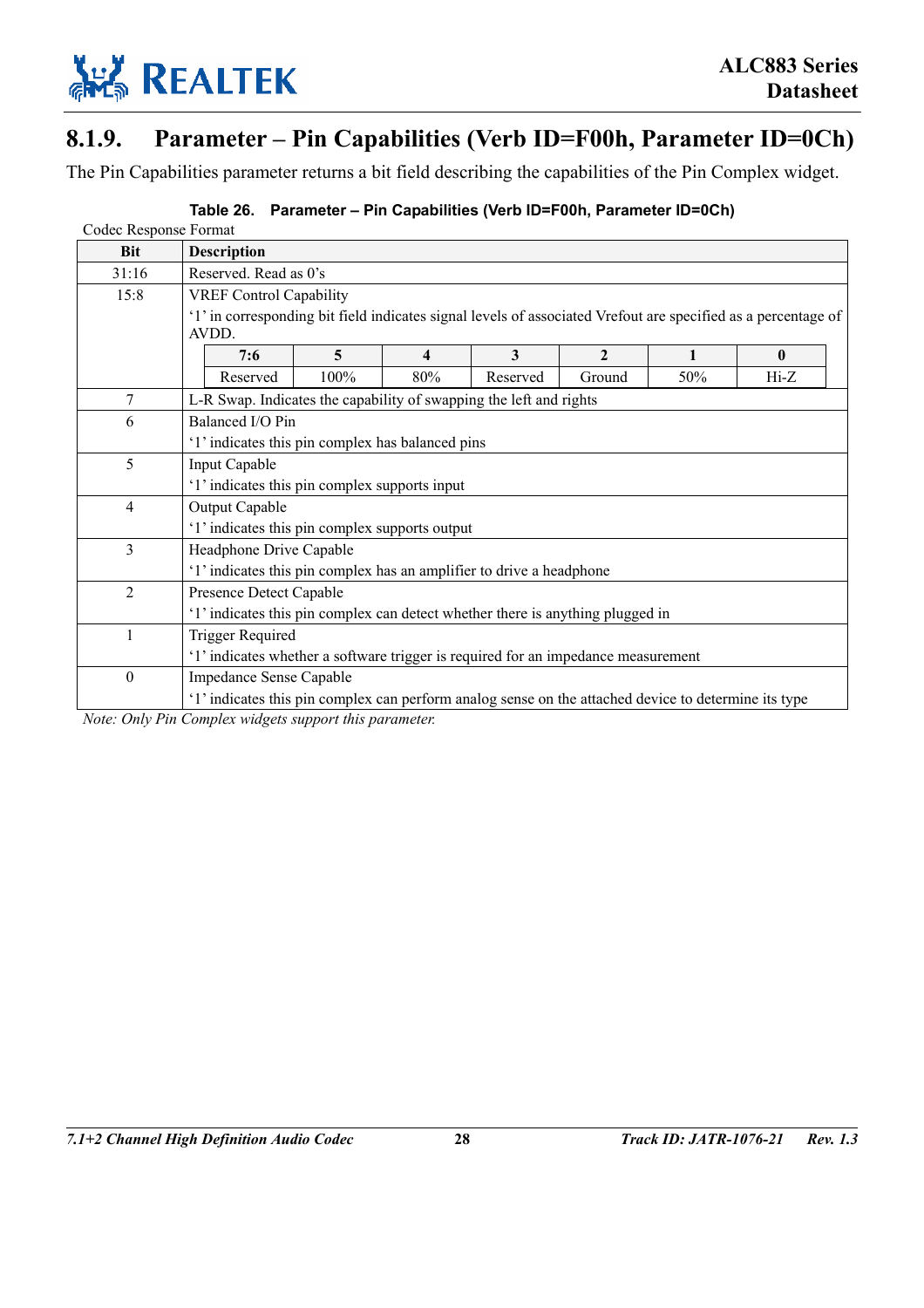

### **8.1.10. Parameter – Amplifier Capabilities (Verb ID=F00h, Input Amplifier Parameter ID=0Dh)**

Parameters in this node provide audio function group default information. Individual converters have their own parameters to provide amplifier capabilities if the 'AMP Param Override' bit is set.

#### **Table 27. Parameter – Amplifier Capabilities (Verb ID=F00h, Input Amplifier Parameter ID=0Dh)**  Codec Response Format

| <b>Bit</b> | <b>Description</b>                                                                                              |
|------------|-----------------------------------------------------------------------------------------------------------------|
| 31         | (Input) Mute Capable                                                                                            |
| 30:23      | Reserved. Read as 0                                                                                             |
| 22:16      | Step Size                                                                                                       |
|            | Indicates the size of each step in the gain range. Each step may be $0 \sim 32 dB$ , specified in 0.25dB steps. |
|            | '0' indicates a step of 0.25dB. '127' indicates a step of 32dB                                                  |
| 15         | Reserved. Read as 0                                                                                             |
| 14:8       | Number of Steps                                                                                                 |
|            | Indicates the number of steps in the gain range. '0' means the gain is fixed                                    |
| 7          | Reserved. Read as 0                                                                                             |
| 6:0        | Offset                                                                                                          |
|            | Indicates which step is 0dB                                                                                     |

### **8.1.11. Parameter – Amplifier Capabilities (Verb ID=F00h, Output Amplifier Parameter ID=12h)**

Parameters in this node provide audio function group default information. Individual converters have their own parameters to provide amplifier capabilities if the 'AMP Param Override' bit is set.

| <b>Bit</b> | <b>Description</b>                                                                                             |
|------------|----------------------------------------------------------------------------------------------------------------|
| 31         | (Output) Mute Capable                                                                                          |
| 30:23      | Reserved. Read as 0                                                                                            |
| 22:16      | Step Size                                                                                                      |
|            | Indicates the size of each step in the gain range. Each step may be $0 \sim 32$ dB, specified in 0.25dB steps. |
|            | '0' indicates a step of 0.25dB. '127' indicates a step of 32dB                                                 |
| 15         | Reserved. Read as 0                                                                                            |
| 14:8       | Number of Steps                                                                                                |
|            | Indicates the number of steps in the gain range. '0' means the gain is fixed                                   |
|            | Reserved. Read as 0                                                                                            |
| 6:0        | Offset                                                                                                         |
|            | Indicates which step is 0dB                                                                                    |

**Table 28. Parameter – Amplifier Capabilities (Verb ID=F00h, Output Amplifier Parameter ID=12h)**  Codec Response Format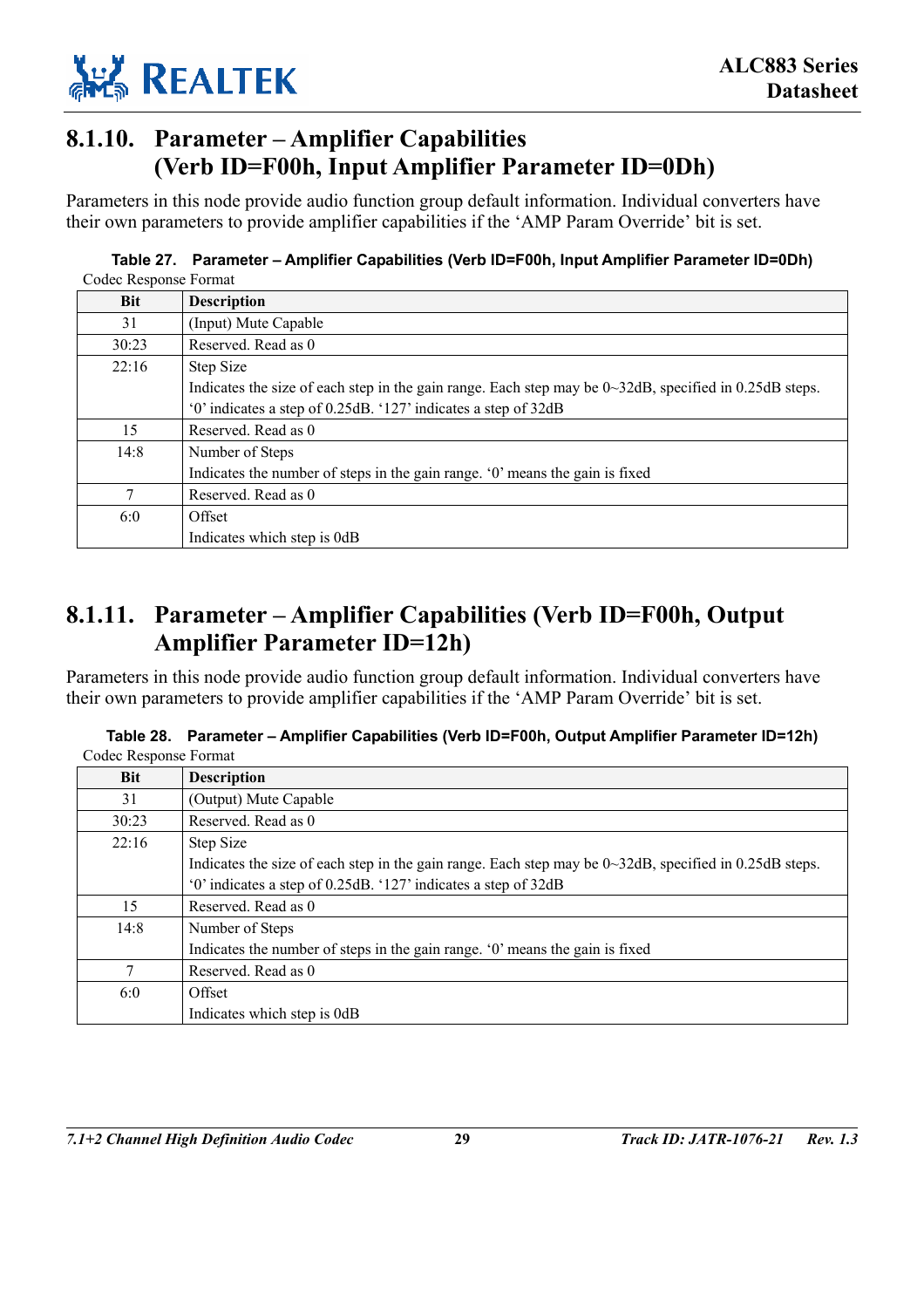

### **8.1.12. Parameter – Connect List Length (Verb ID=F00h, Parameter ID=0Eh)**

Parameters in this node provide audio function widget connection information.

### **Table 29. Parameter – Connect List Length (Verb ID=F00h, Parameter ID=0Eh)**

| Codec Response Format |                                                                                                                                                                                 |
|-----------------------|---------------------------------------------------------------------------------------------------------------------------------------------------------------------------------|
| <b>Bit</b>            | <b>Description</b>                                                                                                                                                              |
| 31:8                  | Reserved. Read as 0                                                                                                                                                             |
| 7                     | <b>Short Form</b>                                                                                                                                                               |
|                       | 0: Short Form                                                                                                                                                                   |
|                       | 1: Long Form                                                                                                                                                                    |
| 6:0                   | Connect List Length                                                                                                                                                             |
|                       | Indicates the number of inputs connected to a widget. If the Connect List Length is 1, there is only one<br>input, and there is no Connection Select Control (Not a MUX widget) |

### **8.1.13. Parameter – Supported Power States (Verb ID=F00h, Parameter ID=0Fh)**

**Table 30. Parameter – Supported Power States (Verb ID=F00h, Parameter ID=0Fh)** 

|  | Codec Response Format |  |
|--|-----------------------|--|
|--|-----------------------|--|

| Bit          | <b>Description</b>             |  |  |
|--------------|--------------------------------|--|--|
| 31:4         | Reserved. Read as 0's          |  |  |
| 3            | D3Sup                          |  |  |
|              | 1: Power state D3 is supported |  |  |
| 2            | D <sub>2</sub> Sup             |  |  |
|              | 1: Power state D2 is supported |  |  |
|              | D1Sup                          |  |  |
|              | 1: Power state D1 is supported |  |  |
| $\mathbf{0}$ | DOSup                          |  |  |
|              | 1: Power state D0 is supported |  |  |

### **8.1.14. Parameter – Processing Capabilities (Verb ID=F00h, Parameter ID=10h)**

### **Table 31. Parameter – Processing Capabilities (Verb ID=F00h, Parameter ID=10h)**

|              | Codec Response Format                               |  |  |
|--------------|-----------------------------------------------------|--|--|
| Bit          | <b>Description</b>                                  |  |  |
| 31:16        | Reserved. Read as 0's                               |  |  |
| 15:8         | NumCoeff. Number of Coefficient                     |  |  |
| 7:1          | Reserved. Read as 0's                               |  |  |
| $\mathbf{0}$ | Benign                                              |  |  |
|              | 0: Processing unit is not linear and time invariant |  |  |
|              | 1: Processing unit is linear and time invariant     |  |  |

*7.1+2 Channel High Definition Audio Codec* **30** *Track ID: JATR-1076-21 Rev. 1.3*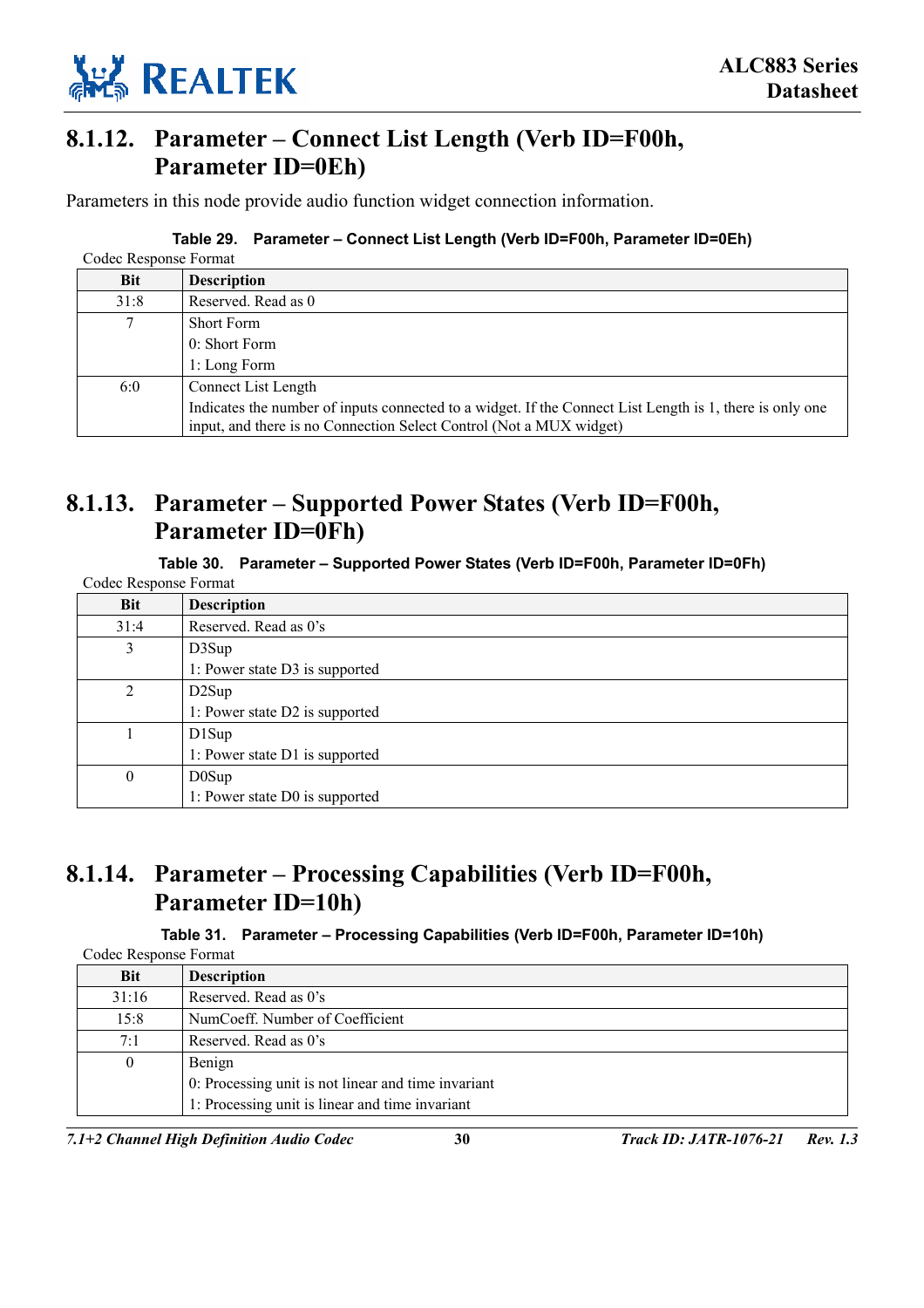

### **8.1.15. Parameter – GPIO Capabilities (Verb ID=F00h, Parameter ID=11h)**

| Table 32. Parameter – GPIO Capabilities (Verb ID=F00h, Parameter ID=11h) |  |  |
|--------------------------------------------------------------------------|--|--|
|                                                                          |  |  |

|                                                      | Codec Response Format                                    |  |  |  |
|------------------------------------------------------|----------------------------------------------------------|--|--|--|
| <b>Bit</b>                                           | <b>Description</b>                                       |  |  |  |
| 31                                                   | GPIWake=0                                                |  |  |  |
|                                                      | The ALC883 series does not support GPIO wake up function |  |  |  |
| 30                                                   | GPIUnsol=1                                               |  |  |  |
| The ALC883 series supports GPIO unsolicited response |                                                          |  |  |  |
| 29:24                                                | Reserved. Read as 0's                                    |  |  |  |
| 23:16                                                | $NumGPIs = 00h$                                          |  |  |  |
|                                                      | No GPI pin is supported                                  |  |  |  |
| 15:8                                                 | NumGPOs=00h                                              |  |  |  |
|                                                      | No GPO pin is supported                                  |  |  |  |
| 7:0                                                  | NumGPIOs=02h                                             |  |  |  |
|                                                      | Two GPIO pins are supported                              |  |  |  |

### **8.1.16. Parameter – Volume Knob Capabilities (Verb ID=F00h, Parameter ID=13h)**

**Table 33. Parameter – Volume Knob Capabilities (Verb ID=F00h, Parameter ID=13h)**  Codec Response Format for NID=21h (Volume Control Knob)

| <b>Bit</b> | <b>Description</b>                                             |  |  |  |
|------------|----------------------------------------------------------------|--|--|--|
| 31:8       | Reserved. Read as 0's                                          |  |  |  |
| 7          | Delta                                                          |  |  |  |
|            | 0: Software cannot modify the Volume Control Knob volume       |  |  |  |
|            | 1: Software can write a base volume to the Volume Control Knob |  |  |  |
| 6:0        | <b>NumSteps</b>                                                |  |  |  |
|            | The number of steps in the range of the Volume Control Knob    |  |  |  |

*Note: In devices without volume knob support, the ALC883 will respond with 0s to this parameter.*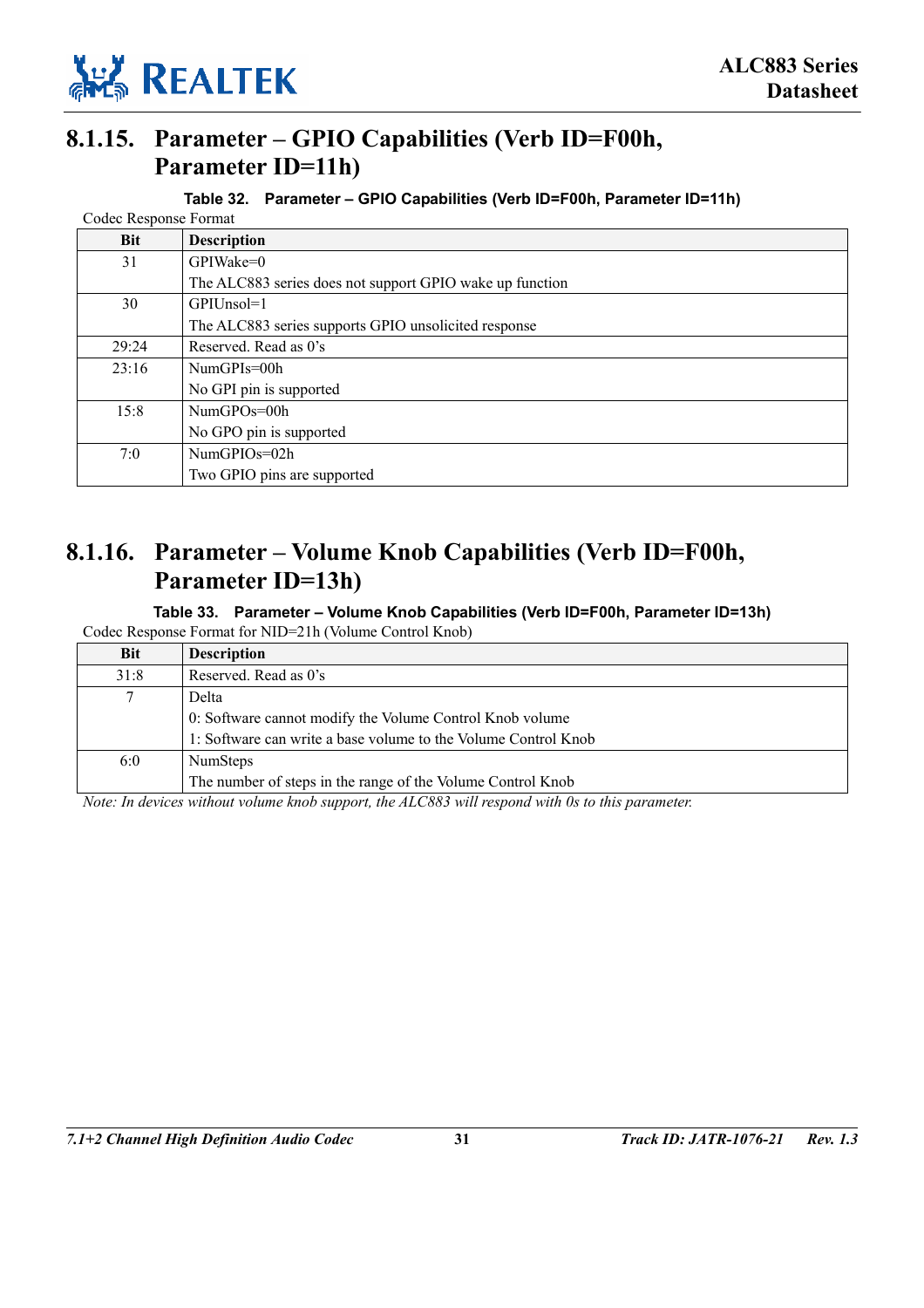

# **8.2. Verb – Get Connection Select Control (Verb ID=F01h)**

**Table 34. Verb – Get Connection Select Control (Verb ID=F01h)** 

| <b>Get Command Format</b> |                    |                   |                   |  | Codec Response Format         |
|---------------------------|--------------------|-------------------|-------------------|--|-------------------------------|
| <b>Bit [31:28]</b>        | <b>Bit [27:20]</b> | <b>Bit [19:8]</b> | Payload Bit [7:0] |  | Response [31:0]               |
| $CAd=X$                   | Node ID=Xh         | Verb ID=F01h      |                   |  | Bit[7:0] are Connection Index |

Codec Response for Analog Port-A/B/C/D/E/F/G/H

| <b>Bit</b> | <b>Description</b>                                    |  |  |  |
|------------|-------------------------------------------------------|--|--|--|
| 31:8       | 0's                                                   |  |  |  |
| 7:0        | Connection Index currently Set (Default value is 00h) |  |  |  |
|            | 00h: Sum Widget NID=0Ch                               |  |  |  |
|            | 01h: Sum Widget NID=0Dh                               |  |  |  |
|            | 02h: Sum Widget NID=0Eh                               |  |  |  |
|            | 03h: Sum Widget NID=0Fh                               |  |  |  |
|            | 04h: Sum Widget NID=26h                               |  |  |  |
|            | Other: Reserved                                       |  |  |  |

Codec Response for Digital Pin S/PDIF-OUT

| <b>Bit</b> | <b>Description</b>                                                                                                                             |
|------------|------------------------------------------------------------------------------------------------------------------------------------------------|
| 31:8       | 0's                                                                                                                                            |
| 7:0        | Connection Index currently Set (Default value is 00h)<br>00h: Digital Converter (S/PDIF-OUT)<br>01h: Pin Widget (S/PDIF-IN)<br>Other: Reserved |

Codec Response for other NID

| <b>Bit</b> | <b>'escription</b>                 |
|------------|------------------------------------|
| 31:0       | Not supported (returns 000000000h) |

# **8.3. Verb – Set Connection Select (Verb ID=701h)**

**Table 35. Verb – Set Connection Select (Verb ID=701h)** 

| Set Command Format |                    |                   | Codec Response Format |                   |
|--------------------|--------------------|-------------------|-----------------------|-------------------|
| Bit $[31:28]$      | <b>Bit [27:20]</b> | <b>Bit [19:8]</b> | Payload Bit [7:0]     | Response [31:0]   |
| $CAd=X$            | Node ID=Xh         | Verb ID=701h      | Select Index [7:0]    | 0's for all nodes |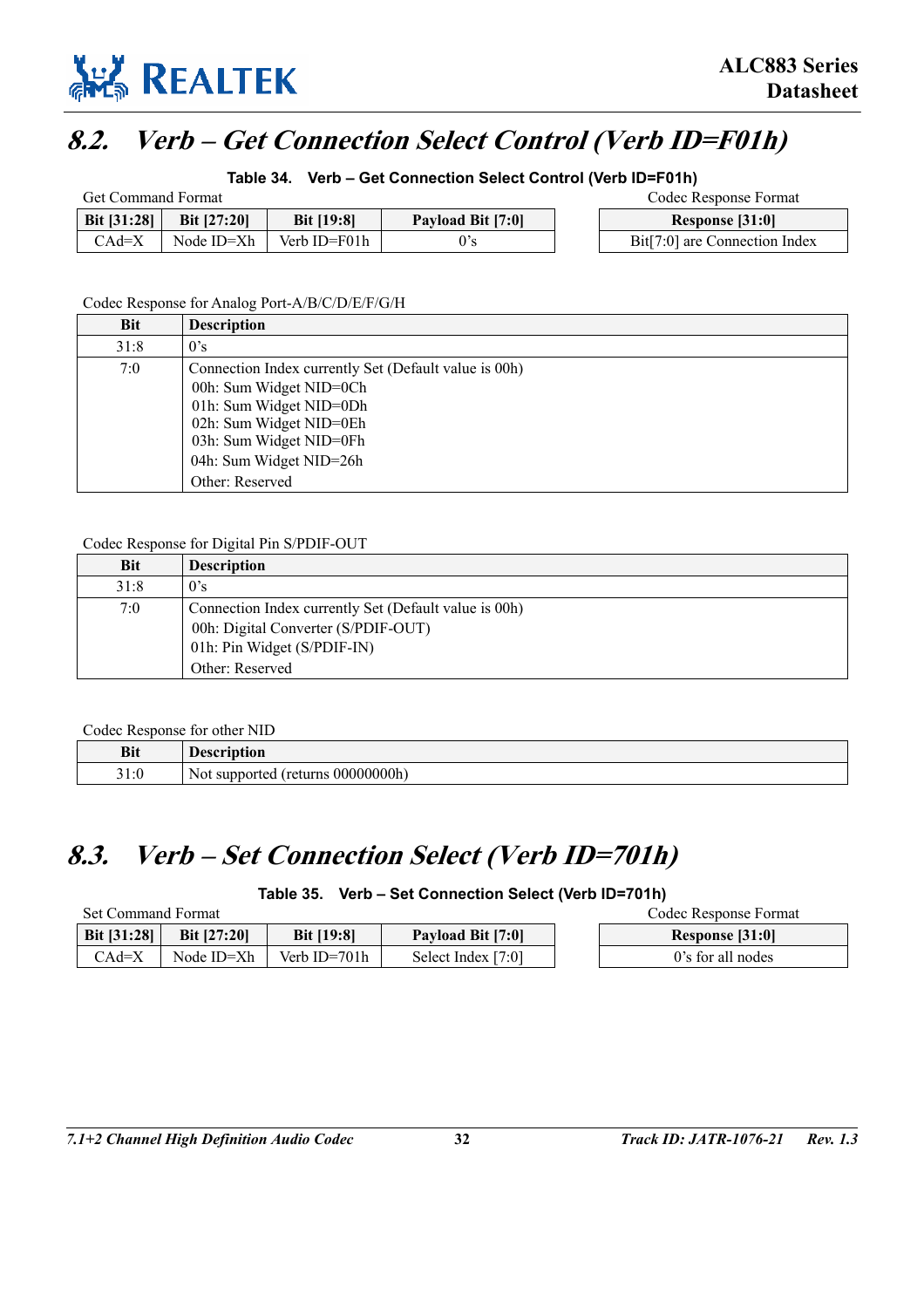

# **8.4. Verb – Get Connection List Entry (Verb ID=F02h)**

### **Table 36. Verb – Get Connection List Entry (Verb ID=F02h)**

| <b>Get Command Format</b> |                    |                   | Codec Response Format   |                 |
|---------------------------|--------------------|-------------------|-------------------------|-----------------|
| Bit $[31:28]$             | <b>Bit [27:20]</b> | <b>Bit [19:8]</b> | Payload Bit [7:0]       | Response [31:0] |
| CAd=X                     | Node ID=Xh         | Verb ID=F02h      | Offset Index - $N[7:0]$ | 32-bit Response |

Codec Response for NID=08h (LINE ADC)

| Bit  | <b>Description</b>                                  |
|------|-----------------------------------------------------|
| 31:8 | Connection List Entry $(N+3)$ , $(N+2)$ and $(N+1)$ |
|      | Returns 000000h                                     |
| 7:0  | Connection List Entry $(N)$                         |
|      | Returns 23h (Sum Widget) for $N=0-3$                |
|      | Returns 00h for $N>3$                               |

### Codec Response for NID=09h (MIX ADC)

| <b>Bit</b> | <b>Description</b>                                  |
|------------|-----------------------------------------------------|
| 15:8       | Connection List Entry $(N+3)$ , $(N+2)$ and $(N+1)$ |
|            | Returns 000000h                                     |
| 7:0        | Connection List Entry (N)                           |
|            | Returns 22h (Sum Widget) for $N=0-3$                |
|            | Returns 00h for $N>3$                               |

### Codec Response for NID=0Ah (S/PDIF-IN Converter)

| <b>Bit</b> | <b>Description</b>                                  |
|------------|-----------------------------------------------------|
| 31:8       | Connection List Entry $(N+3)$ , $(N+2)$ and $(N+1)$ |
|            | Returns 000000h                                     |
| 7:0        | Connection List Entry (N)                           |
|            | Returns 1Fh (S/PDIF-IN Pin Widget) for $N=0-3$      |
|            | Returns 00h for $N>3$                               |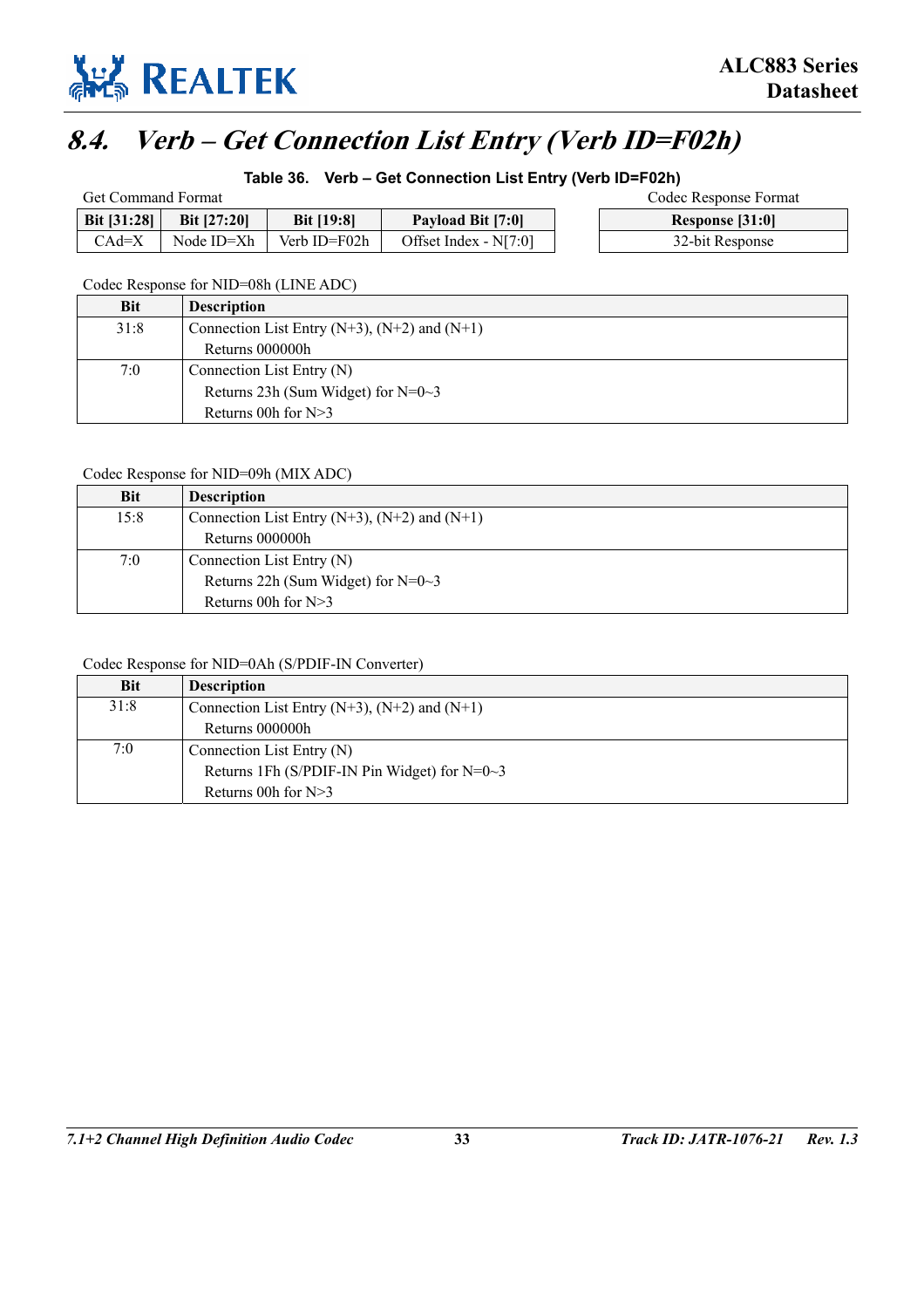

Codec Response for NID=0Bh (Mixer)

| <b>Bit</b> | <b>Description</b>                              |
|------------|-------------------------------------------------|
| 31:24      | Connection List Entry $(N+3)$                   |
|            | Returns 1Bh (Pin Complex – LINE2) for $N=0$ ~3  |
|            | Returns 15h (Pin Complex-SURR) for N=4~7        |
|            | Returns 00h for N>7                             |
| 23:16      | Connection List Entry $(N+2)$                   |
|            | Returns 1Ah (Pin Complex – LINE1) for $N=0-3$   |
|            | Returns 14h (Pin Complex – FRONT) for N=4~7     |
|            | Returns 00h for $N>7$                           |
| 15:8       | Connection List Entry $(N+1)$                   |
|            | Returns 19h (Pin Complex – MIC2) for $N=0-3$ .  |
|            | Returns 1Dh (Pin Complex – PCBEEP) for $N=4~7$  |
|            | Returns 17h (Pin Complex – SIDESURR) for N=8~11 |
|            | Returns 00h for N>11                            |
| 7:0        | Connection List Entry (N)                       |
|            | Returns 18h (Pin Complex – MIC1) for $N=0$ ~3   |
|            | Returns 1Ch (Pin Complex – CD) for $N=4~7$      |
|            | Returns 16h (Pin Complex – CEN/LFE) for N=8~11  |
|            | Returns 00h for N>11                            |

#### Codec Response for NID=0Ch (Front Sum)

| <b>Bit</b> | <b>Description</b>                  |
|------------|-------------------------------------|
| 31:24      | Connection List Entry (N)           |
|            | Returns 00h                         |
| 23:16      | Connection List Entry $(N+2)$       |
|            | Returns 00h                         |
| 15:8       | Connection List Entry $(N+1)$       |
|            | Returns 0Bh (Mixer) for $N=0-3$     |
|            | Returns 00h for $N>3$               |
| 7:0        | Connection List Entry (N)           |
|            | Returns 02h (Front DAC) for $N=0-3$ |
|            | Returns 00h for $N>3$               |

### Codec Response for NID=0Dh (Surround Sum)

| <b>Bit</b> | <b>Description</b>               |
|------------|----------------------------------|
| 31:24      | Connection List Entry (N)        |
|            | Returns 00h                      |
| 23:16      | Connection List Entry $(N+2)$    |
|            | Returns 00h                      |
| 15:8       | Connection List Entry $(N+1)$    |
|            | Returns 0Bh (Mixer) for $N=0$ ~3 |
|            | Returns 00h for $N>3$            |

*7.1+2 Channel High Definition Audio Codec* **34** *Track ID: JATR-1076-21 Rev. 1.3*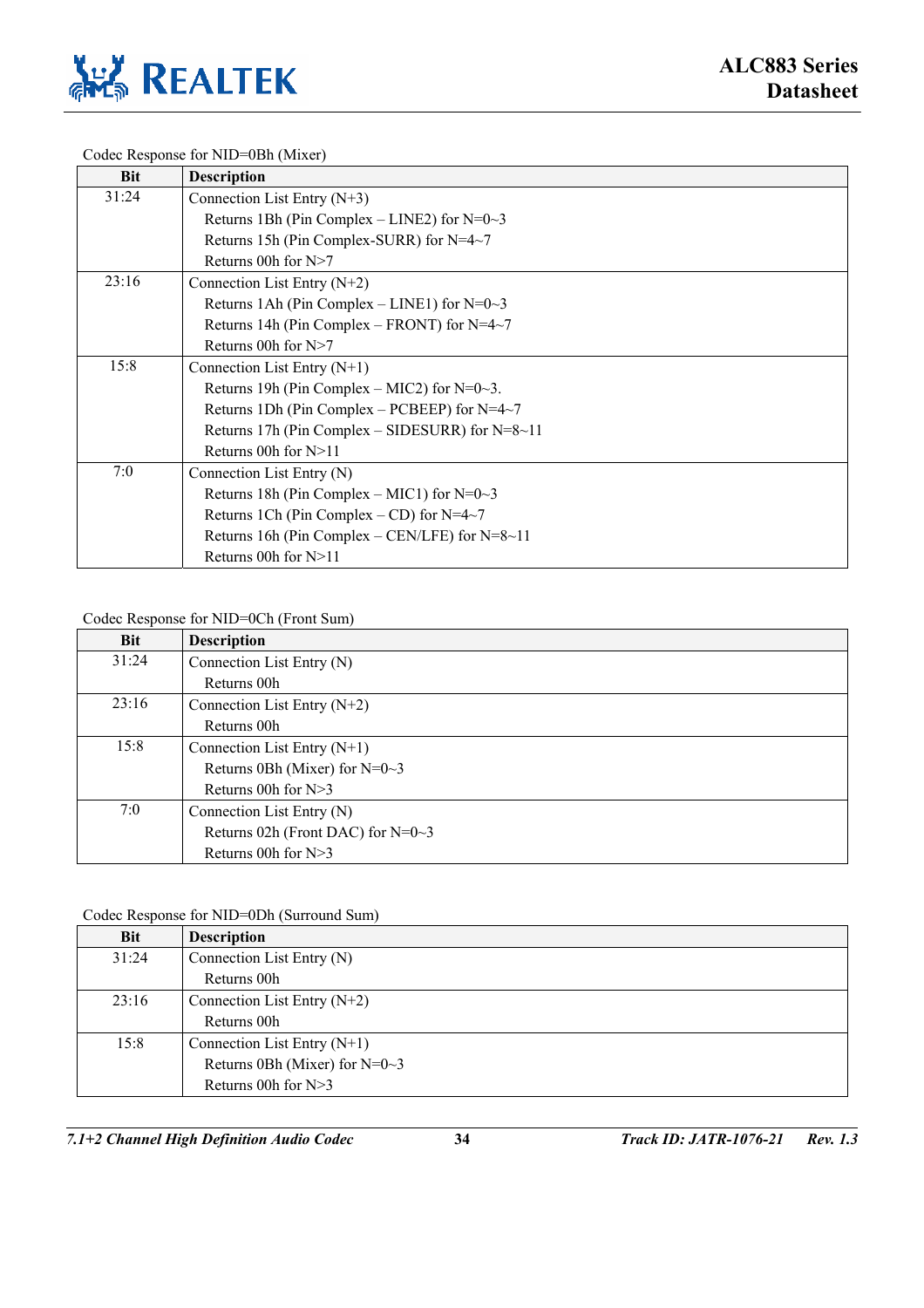

Codec Response for NID=0Dh (Surround Sum)

| <b>Bit</b> | <b>Description</b>                       |
|------------|------------------------------------------|
| 7:0        | Connection List Entry $(N)$              |
|            | Returns 03h (Surround DAC) for $N=0-3$ . |
|            | Returns 00h for $N>3$ .                  |

### Codec Response for NID=0Eh (Cen/Lfe Sum)

| <b>Bit</b> | <b>Description</b>                     |
|------------|----------------------------------------|
| 31:24      | Connection List Entry (N)              |
|            | Returns 00h                            |
| 23:16      | Connection List Entry $(N+2)$          |
|            | Returns 00h                            |
| 15:8       | Connection List Entry $(N+1)$          |
|            | Returns 0Bh (Mixer) for $N=0-3$        |
|            | Returns 00h for $N>3$                  |
| 7:0        | Connection List Entry (N)              |
|            | Returns 04h (Cen/Lfe DAC) for $N=0$ ~3 |
|            | Returns 00h for N>3                    |

### Codec Response for NID=0Fh (Side-Surr Sum)

| <b>Bit</b> | <b>Description</b>                  |
|------------|-------------------------------------|
| 31:24      | Connection List Entry (N)           |
|            | Returns 00h                         |
| 23:16      | Connection List Entry $(N+2)$       |
|            | Returns 00h                         |
| 15:8       | Connection List Entry $(N+1)$       |
|            | Returns 0Bh (Mixer) for $N=0-3$     |
|            | Returns 00h for $N>3$               |
| 7:0        | Connection List Entry (N)           |
|            | Returns 05h (Front DAC) for $N=0-3$ |
|            | Returns 00h for N>3                 |

### Codec Response for NID=26h (Fout Sum)

| <b>Bit</b> | <b>Description</b>              |
|------------|---------------------------------|
| 31:24      | Connection List Entry (N)       |
|            | Returns 00h                     |
| 23:16      | Connection List Entry $(N+2)$   |
|            | Returns 00h                     |
| 15:8       | Connection List Entry $(N+1)$   |
|            | Returns 0Bh (Mixer) for $N=0-3$ |
|            | Returns 00h for $N>3$           |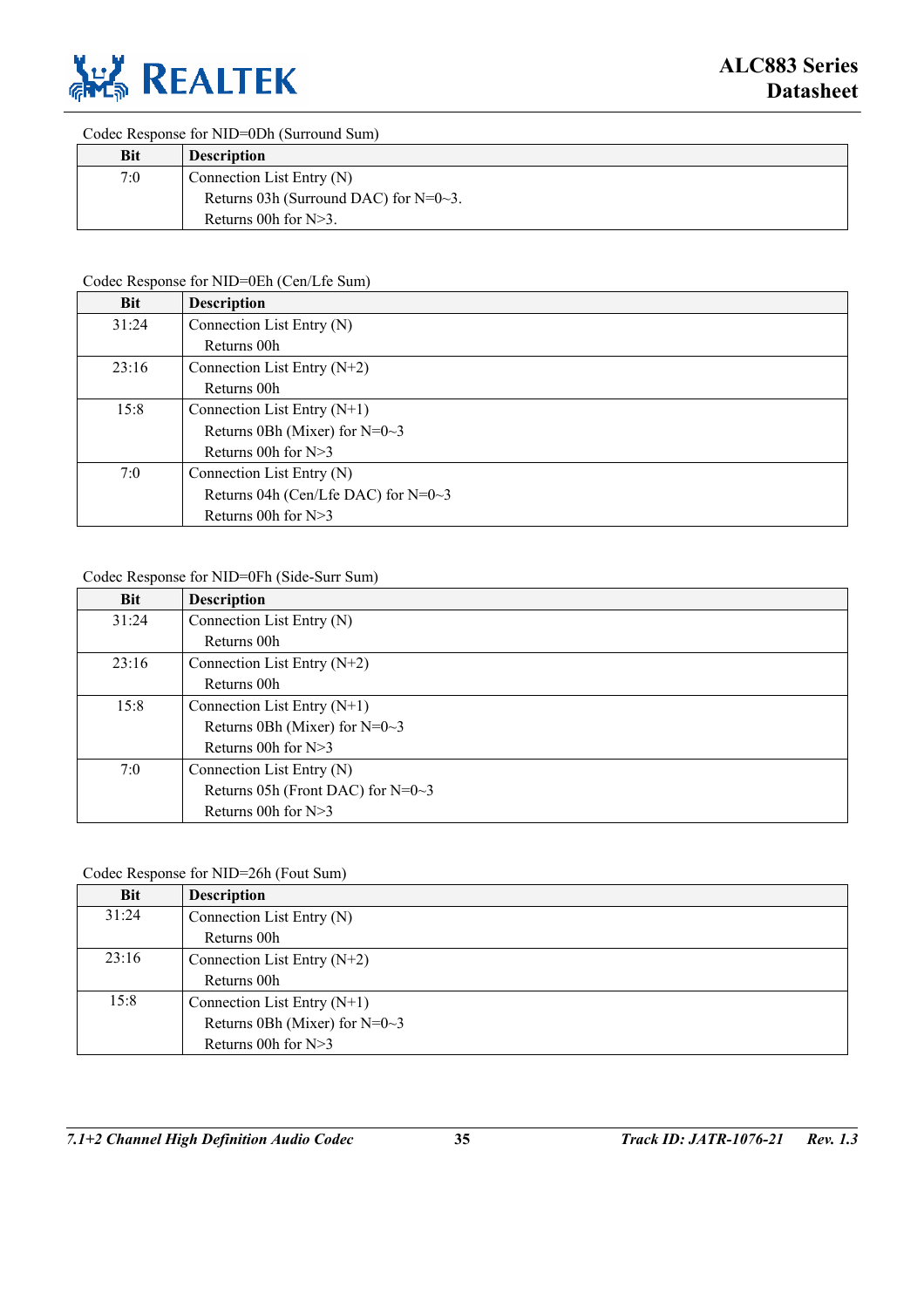

Codec Response for NID=26h (Fout Sum)

| <b>Bit</b> | <b>Description</b>                  |
|------------|-------------------------------------|
| 7:0        | Connection List Entry (N)           |
|            | Returns 25h (Fout1 DAC) for $N=0-3$ |
|            | Returns 00h for $N>3$               |

### Codec Response for NID=14h~1Bh (Port-A to port-H)

| <b>Bit</b> | <b>Description</b>                            |
|------------|-----------------------------------------------|
| 31:24      | Connection List Entry $(N+3)$                 |
|            | Returns 0Fh (Sum Widget NID=0Fh) for $N=0$ ~3 |
|            | Returns 00h for $n>3$                         |
| 23:16      | Connection List Entry $(N+2)$                 |
|            | Returns 0Eh (Sum Widget NID=0Eh) for $N=0$ ~3 |
|            | Returns 00h for $N>3$                         |
| 15:8       | Connection List Entry $(N+1)$                 |
|            | Returns 0Dh (Sum Widget NID=0Dh) for $N=0$ ~3 |
|            | Returns 00h for $N>3$                         |
| 7:0        | Connection List Entry (N)                     |
|            | Returns 0Ch (Sum Widget NID=0Ch) for $N=0.3$  |
|            | Returns 26h (Sum Widget NID=26h) for N=4~7    |
|            | Returns 00h for $N>7$                         |

### Codec Response for NID=1Eh (Pin Widget: S/PDIF-OUT)

| <b>Bit</b> | <b>Description</b>                              |  |  |  |
|------------|-------------------------------------------------|--|--|--|
| 31:16      | Connection List Entry $(N+3)$ and $(N+2)$       |  |  |  |
|            | Returns 0000h                                   |  |  |  |
| 15:8       | Connection List Entry $(N+1)$                   |  |  |  |
|            | Returns 00h                                     |  |  |  |
| 7:0        | Connection List Entry (N)                       |  |  |  |
|            | Returns 06h (S/PDIF-OUT converter) for $N=0$ ~3 |  |  |  |
|            | Returns 00h for $N>3$                           |  |  |  |

### Codec Response for NID= 22h/23h/ (Sum Widget before MIX/LINE ADCs)

| <b>Bit</b> | <b>Description</b>                             |
|------------|------------------------------------------------|
| 31:24      | Connection List Entry $(N+3)$                  |
|            | Returns 1Bh (Pin Complex – LINE2) for $N=0$ ~3 |
|            | Returns 15h (Pin Complex-SURR) for N=4~7       |
|            | Returns 00h for $N>7$                          |
| 23:16      | Connection List Entry $(N+2)$                  |
|            | Returns 1Ah (Pin Complex – LINE1) for $N=0$ ~3 |
|            | Returns 14h (Pin Complex – FRONT) for $N=4~7$  |
|            | Returns 0Bh (Sum Widget) for $N=8~11$          |
|            | Returns 00h for $N>11$                         |

*7.1+2 Channel High Definition Audio Codec* **36** *Track ID: JATR-1076-21 Rev. 1.3*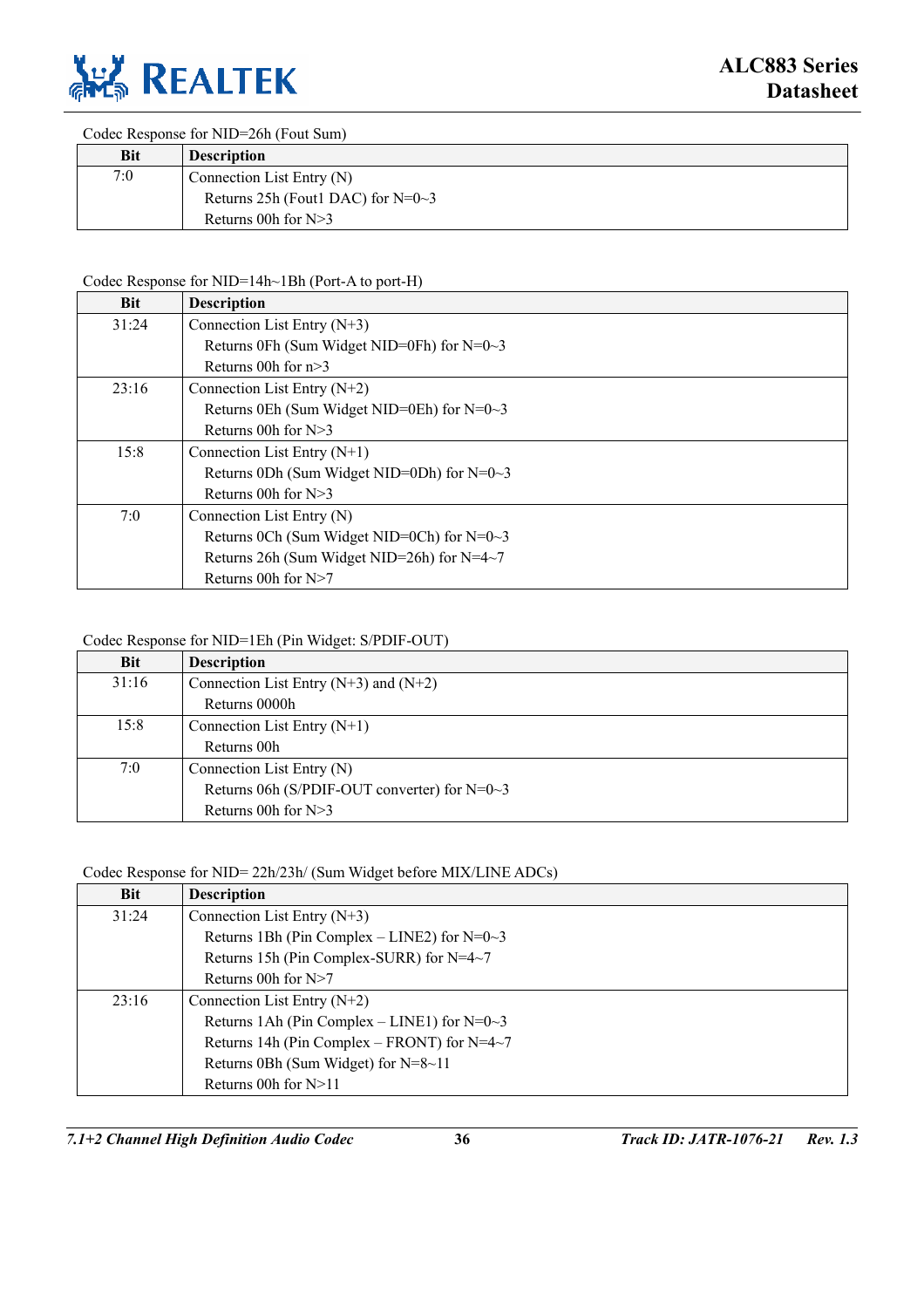

Codec Response for NID= 22h/23h/ (Sum Widget before MIX/LINE ADCs)

| <b>Bit</b> | <b>Description</b>                                       |  |  |  |
|------------|----------------------------------------------------------|--|--|--|
| 15:8       | Connection List Entry $(N+1)$                            |  |  |  |
|            | Returns 19h (Pin Complex – MIC2) for $N=0$ ~3            |  |  |  |
|            | Returns 1Dh (Pin Complex – PCBEEP) for $N=4~7$           |  |  |  |
|            | Returns 17h (Pin Complex $-$ SIDESURR) for N=8 $\sim$ 11 |  |  |  |
|            | Returns 00h for $N>11$                                   |  |  |  |
| 7:0        | Connection List Entry (N)                                |  |  |  |
|            | Returns 18h (Pin Complex – MIC1) for $N=0$ ~3            |  |  |  |
|            | Returns 1Ch (Pin Complex – CD) for $N=4~7$               |  |  |  |
|            | Returns 16h (Pin Complex – CEN/LFE) for $N=8~11$         |  |  |  |
|            | Returns 00h for $N>11$                                   |  |  |  |

Codec Response for Other NID

| <b>Bit</b>                                    | Hacorintian<br>-101.<br>w.                 |
|-----------------------------------------------|--------------------------------------------|
| $\sim$ $\sim$<br>$\sim$<br>$\cdots$<br>J I .U | $00000000$ h<br>teturns '<br>Not supported |

# **8.5. Verb – Get Processing State (Verb ID=F03h)**

### **Table 37. Verb – Get Processing State (Verb ID=F03h)**

| <b>Get Command Format</b> |                    |                   |                   |  | Codec Response Format |
|---------------------------|--------------------|-------------------|-------------------|--|-----------------------|
| <b>Bit [31:28]</b>        | <b>Bit [27:20]</b> | <b>Bit [19:8]</b> | Payload Bit [7:0] |  | Response [31:0]       |
| $CAd=X$                   | Node $ID=Xh$       | Verb ID=F03h      | 0's               |  | 32-bit response       |

Codec Response for All NID

| <b>Bit</b> | <b>LOCOPINTION</b><br>ион<br>чни              |
|------------|-----------------------------------------------|
| 31:0       | $000000000$ h)<br>Not supported<br>' (returns |

# **8.6. Verb – Set Processing State (Verb ID=703h)**

**Table 38. Verb – Set Processing State (Verb ID=703h)** 

| Set Command Format |                    |                   |                          |  | Codec Response Format |
|--------------------|--------------------|-------------------|--------------------------|--|-----------------------|
| Bit $[31:28]$      | <b>Bit [27:20]</b> | <b>Bit</b> [19:8] | <b>Payload Bit [7:0]</b> |  | Response [31:0]       |
| CAd=X              | Node ID=Xh         | Verb $ID=703h$    | Processing State [7:0]   |  | 0's for all nodes     |

Codec Response for All NID

| D:4<br>DIL                     | $\overline{\phantom{a}}$<br>$-$ 1000 $-$<br>$\sim$<br>:rıptıon<br>تا قات<br>. <b>. .</b><br>$- - - -$ |
|--------------------------------|-------------------------------------------------------------------------------------------------------|
| $\sim$ $\sim$<br>. . r<br>91.U | $\Omega$<br>v v                                                                                       |

*7.1+2 Channel High Definition Audio Codec* **37** *Track ID: JATR-1076-21 Rev. 1.3*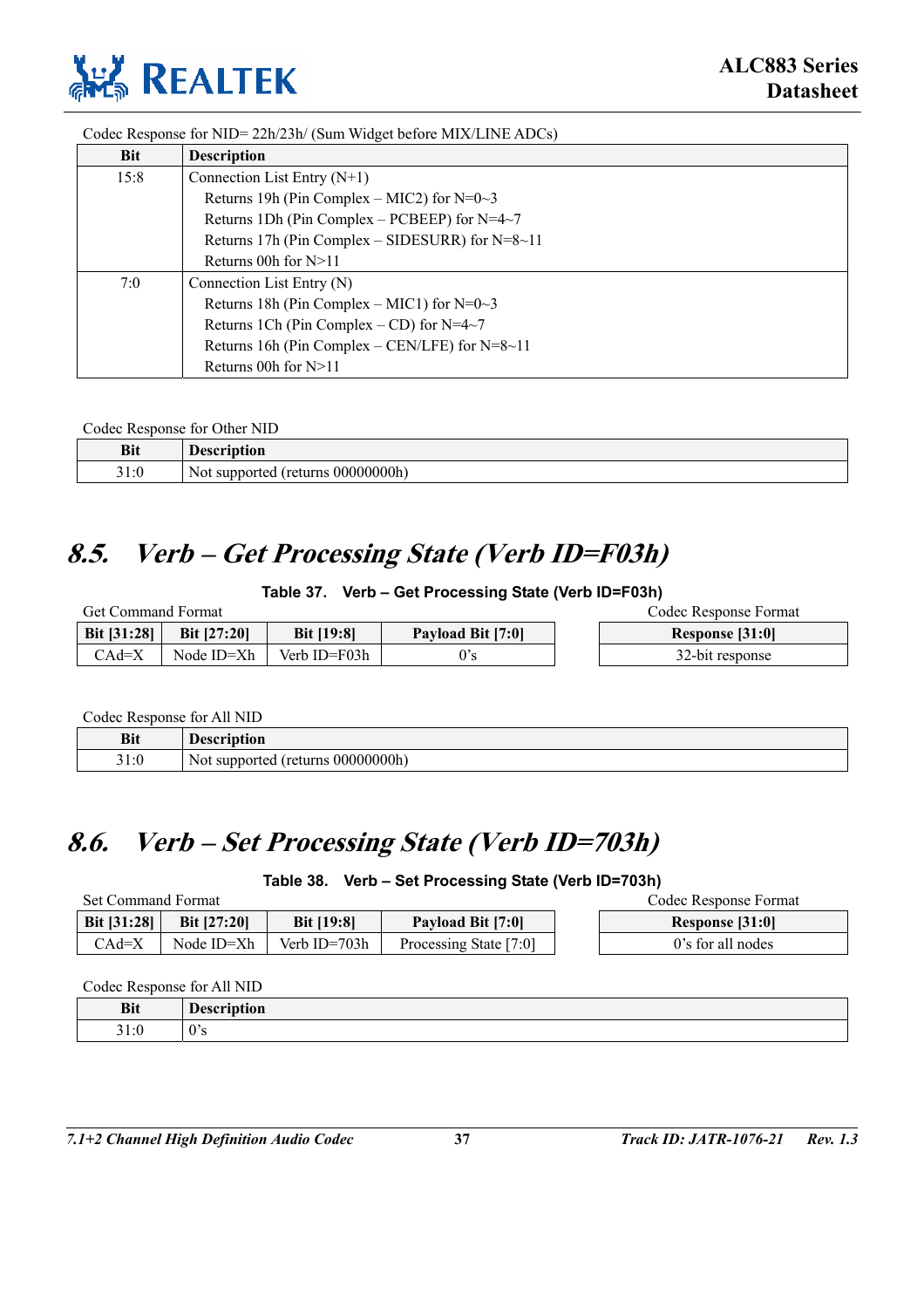

# **8.7. Verb – Get Coefficient Index (Verb ID=Dh)**

**Table 39. Verb – Get Coefficient Index (Verb ID=Dh)** 

| <b>Get Command Format</b> |                    |                    |                    |  | Codec Response Format            |
|---------------------------|--------------------|--------------------|--------------------|--|----------------------------------|
| Bit [31:28]               | <b>Bit [27:20]</b> | <b>Bit</b> [19:16] | Payload Bit [15:0] |  | Response [31:0]                  |
| CAd=X                     | Node ID=Xh         | Verb ID=Dh         |                    |  | Bit [15:0] are Coefficient Index |

Codec Response for NID=20h (Realtek Define Registers)

| <b>Bit</b> | <b>Description</b>    |
|------------|-----------------------|
| 31:16      | Reserved. Read as 0's |
| 15:0       | Coefficient Index     |

Codec Response for Other NID

| <b>Bit</b>       | awintian'<br>w                                                                  |
|------------------|---------------------------------------------------------------------------------|
| 210<br><br>J 1.U | $\mathbf{r}$<br>00000000h<br>l ret<br><b>irns</b><br>N0t<br>suppor<br>. TAC<br> |

# **8.8. Verb – Set Coefficient Index (Verb ID=5h)**

### **Table 40. Verb – Set Coefficient Index (Verb ID=5h)**

| Set Command Format |                    |               |                          | Codec Response Format |
|--------------------|--------------------|---------------|--------------------------|-----------------------|
| <b>Bit [31:28]</b> | <b>Bit [27:20]</b> | Bit $[19:16]$ | Payload Bit [15:0]       | Response [31:0]       |
| CAd=X              | Node ID=Xh         | Verb $ID=5h$  | Coefficient Index [15:0] | 0's for all nodes     |

Codec Response for All NID

| <b>Bit</b><br>---       | - - -<br>'uvu<br>-- |
|-------------------------|---------------------|
| <u>т</u><br>.<br>J I .U |                     |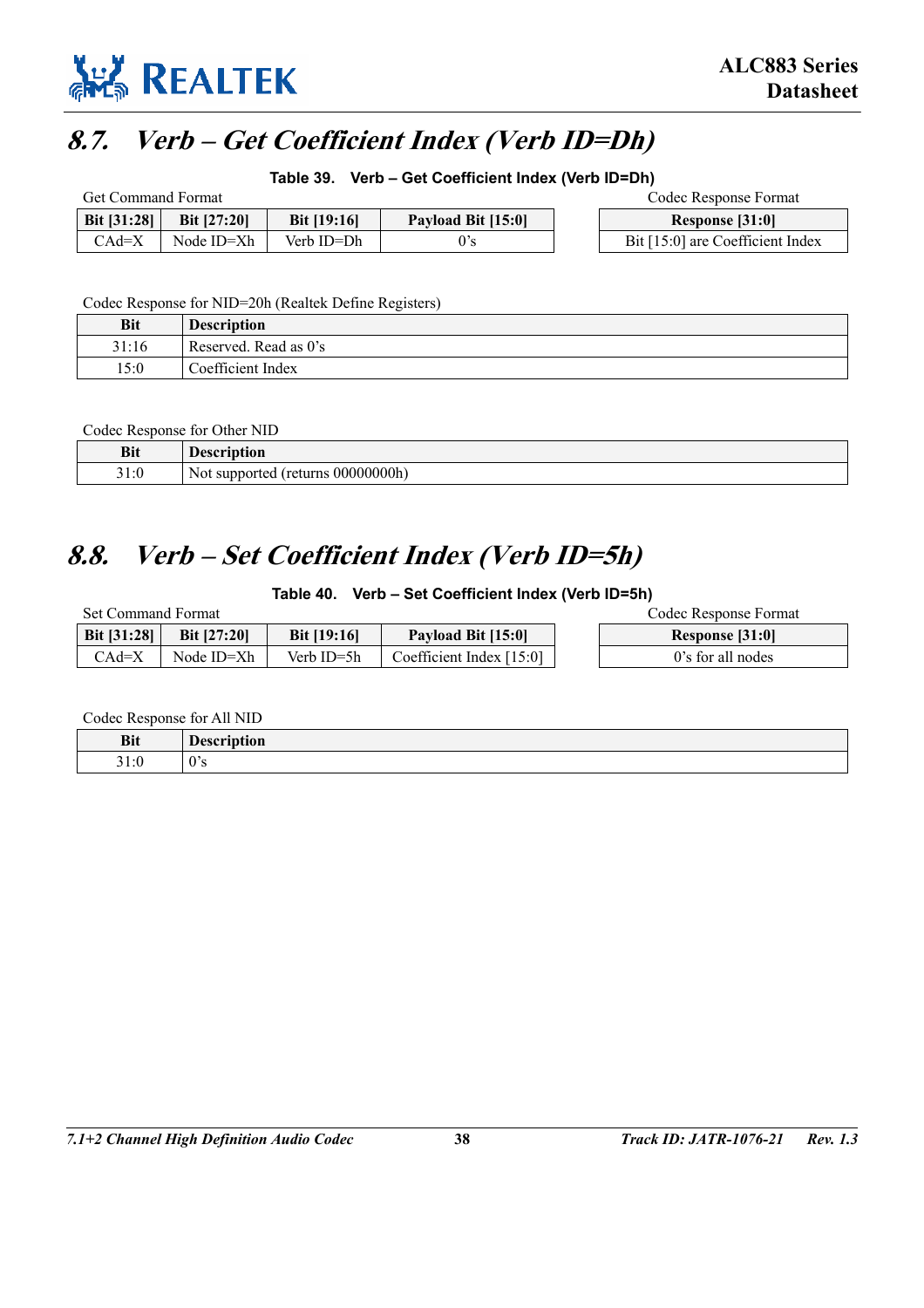

# **8.9. Verb – Get Processing Coefficient (Verb ID=Ch)**

**Table 41. Verb – Get Processing Coefficient (Verb ID=Ch)** 

| <b>Get Command Format</b> |                    |                      |                    |  | Codec Response Format         |
|---------------------------|--------------------|----------------------|--------------------|--|-------------------------------|
| <b>Bit [31:28]</b>        | <b>Bit [27:20]</b> | <b>Bit</b> $[19:16]$ | Payload Bit [15:0] |  | Response [31:0]               |
| $CAd=X$                   | Node ID=Xh         | Verb ID=Ch           | 0's                |  | Processing Coefficient [15:0] |

Codec Response for NID=20h (Realtek Define Registers)

| Bit   | <b>Description</b>     |
|-------|------------------------|
| 31:16 | Reserved. Read as 0's  |
| 15:0  | Processing Coefficient |

Codec Response for Other NID

| <b>Bit</b>   | <b>Descript</b><br>tıon                    |
|--------------|--------------------------------------------|
| 21.0<br>91.U | Not<br>00000000h<br>urns<br>5u<br>$\sim$ . |

### **8.10. Verb – Set Processing Coefficient (Verb ID=4h)**

### **Table 42. Verb – Set Processing Coefficient (Verb ID=4h)**

| <b>Set Command Format</b> |                    |                    |                      | Codec Response Format |
|---------------------------|--------------------|--------------------|----------------------|-----------------------|
| <b>Bit [31:28]</b>        | <b>Bit [27:20]</b> | <b>Bit [19:16]</b> | Payload Bit [15:0]   | Response [31:0]       |
| $CAd=X$                   | Node ID=Xh         | Verb ID=4h         | Coefficient $[15:0]$ | 0's for all nodes     |

Codec Response for All NID

| <b>Bit</b><br>---       | - - -<br>'uvu<br>-- |
|-------------------------|---------------------|
| <u>т</u><br>.<br>J I .U |                     |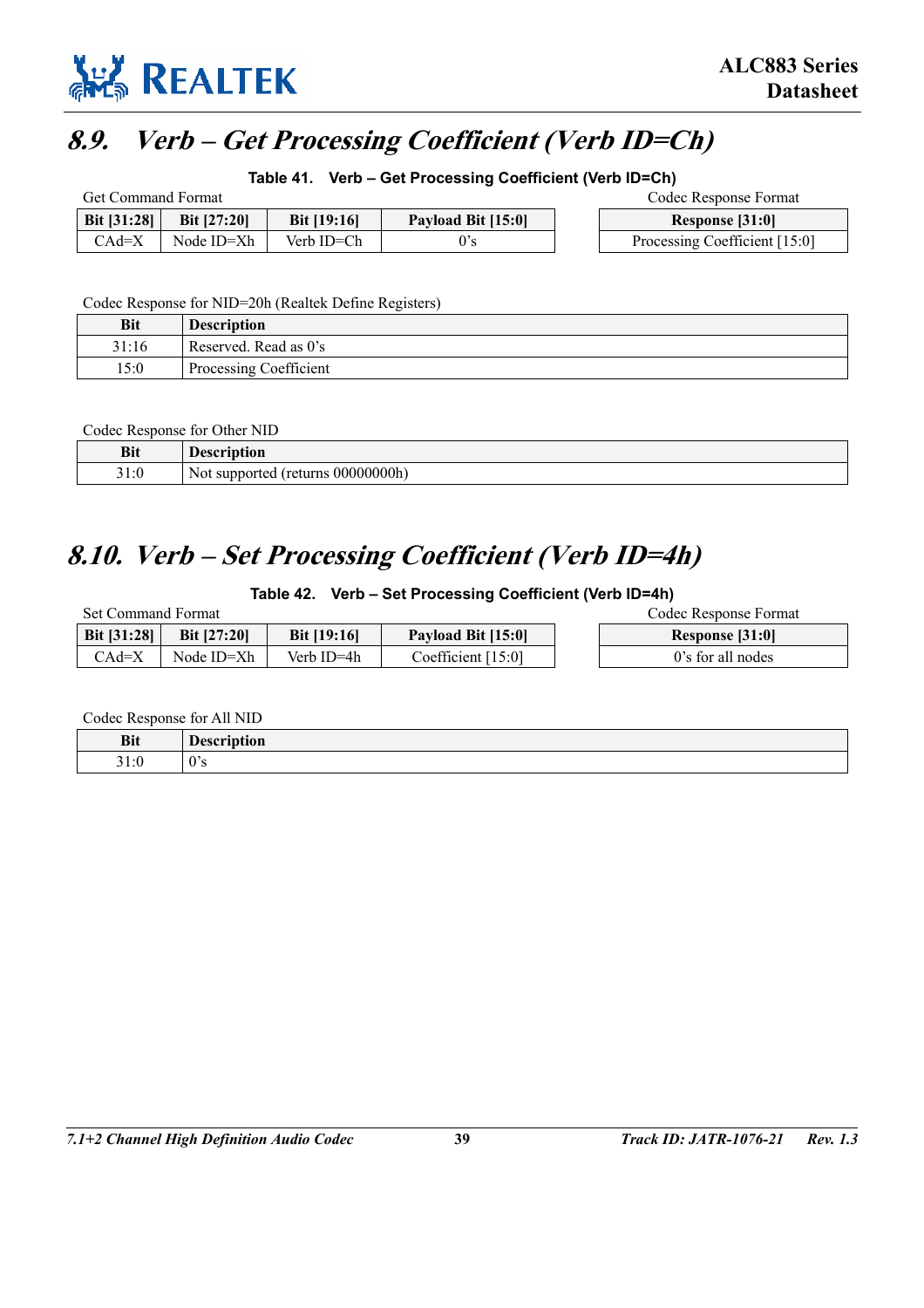

# **8.11. Verb – Get Amplifier Gain (Verb ID=Bh)**

This verb is used to get gain/attenuation settings from each widget.

### **Table 43. Verb – Get Amplifier Gain (Verb ID=Bh)**

| <b>Get Command Format</b> |                    |                    |                        | Codec Response Format              |
|---------------------------|--------------------|--------------------|------------------------|------------------------------------|
| Bit $[31:28]$             | <b>Bit [27:20]</b> | <b>Bit [19:16]</b> | Payload Bit [15:0]     | Response [31:0]                    |
| $CAd=X$                   | Node ID=Xh         | Verb ID=Bh         | 'Get' payload $[15:0]$ | Bit[7:0] are responsible for 'Get' |

### 'Get' Payload in Command Bit[15:0]

| Bit  | <b>Description</b>                                                                                        |
|------|-----------------------------------------------------------------------------------------------------------|
| 15   | Get Input/Output                                                                                          |
|      | 0: Input amplifier gain is requested                                                                      |
|      | 1: Output amplifier gain is requested                                                                     |
| 14   | Reserved. Read as 0.                                                                                      |
| 13   | Get Left/Right                                                                                            |
|      | 0: Right amplifier gain is requested                                                                      |
|      | 1: Left amplifier gain is requested                                                                       |
| 12:4 | Reserved. Read as 0's                                                                                     |
| 3:0  | $Index[3:0]$ for Input Source                                                                             |
|      | Select amplifier for this converter. If a widget has no multiple input sources, the index will be ignored |

### Codec Response for 08h(LINE ADC) and 09h (MIX ADC)

| <b>Bit</b> | <b>Description</b>                                                                                                                                                  |
|------------|---------------------------------------------------------------------------------------------------------------------------------------------------------------------|
| 31:8       | 0's                                                                                                                                                                 |
|            | Bit-15 is 0 in 'Get Amplifier Gain': Input Amplifier Mute, 0: Unmute, 1: Mute                                                                                       |
|            | Bit-15 is 1 in 'Get Amplifier Gain': Read as 0. (No Output Amplifier Mute)                                                                                          |
| 6:0        | Bit-15 is 0 in 'Get Amplifier Gain': Input Amplifier Gain [6:0]. 7-bit step value $(0\sim31)$ specifying the<br>volume from $-16.5B\rightarrow+30dB$ in 1.5dB steps |
|            | Bit-15 is 1 in 'Get Amplifier Gain': Read as 0's (No Output Amplifier Mute)                                                                                         |

### Codec Response for NID=0Bh (MIXER Sum Widget)

| Bit  | <b>Description</b>                                                                                                                                                  |
|------|---------------------------------------------------------------------------------------------------------------------------------------------------------------------|
| 31:8 | $0$ 's                                                                                                                                                              |
|      | Bit-15 is 0 in 'Get Amplifier Gain': Input Amplifier Mute. 0: Unmute 1: Mute (Default for all Index)                                                                |
|      | Bit-15 is 1 in 'Get Amplifier Gain': Read as 0. (No Output Amplifier Mute)                                                                                          |
| 6:0  | Bit-15 is 0 in 'Get Amplifier Gain': Input Amplifier Gain [6:0]. 7-bit step value $(0-31)$ specifying the<br>volume from $-34.5dB \rightarrow +12dB$ in 1.5dB steps |
|      | Bit-15 is 1 in 'Get Amplifier Gain': Read as 0's (No Output Amplifier Mute)                                                                                         |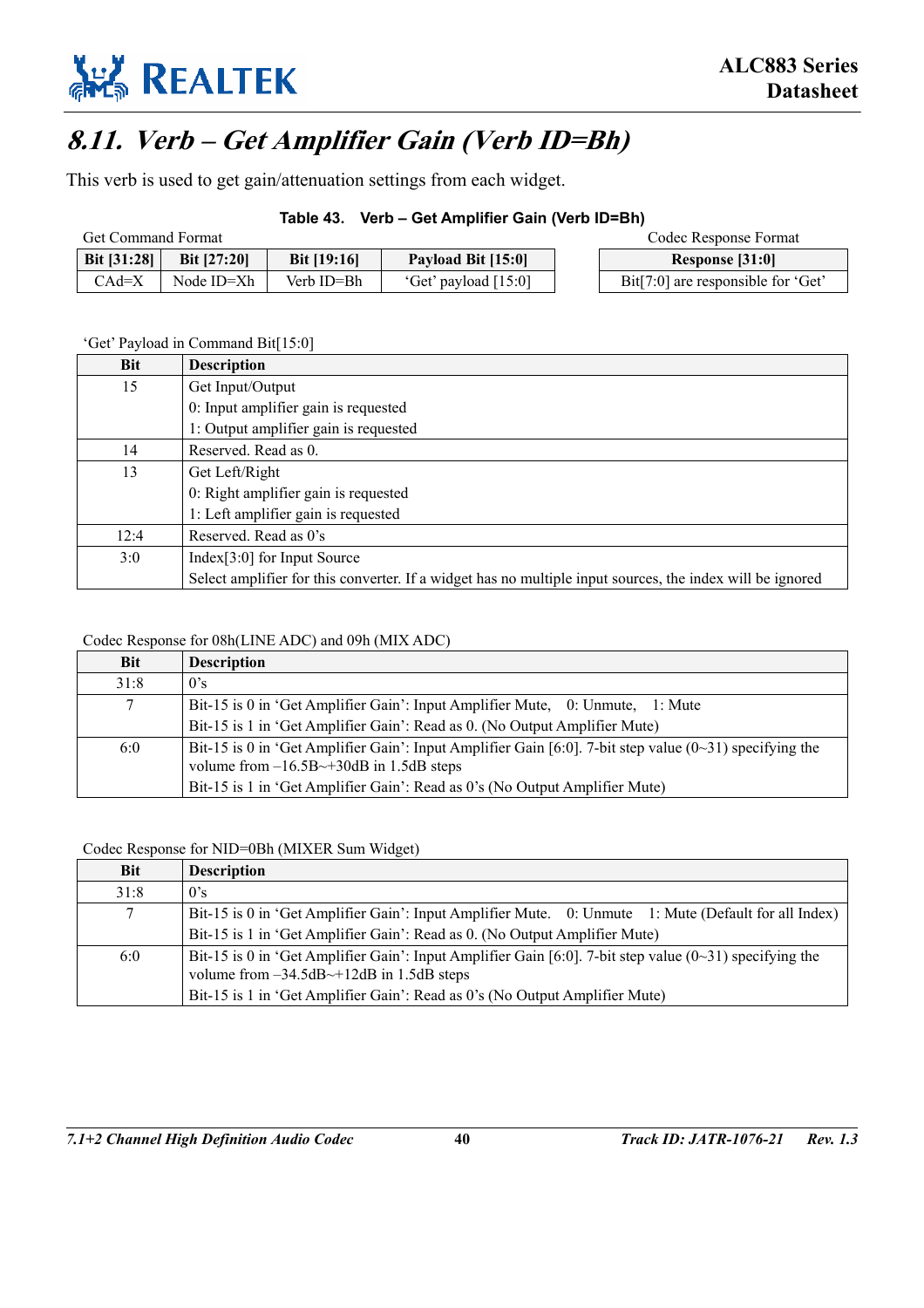

### Codec Response for NID=0Ch~0Fh (Sum Widget: Front, Surr, Cen/Lfe, SIDESURR Sum)

| <b>Bit</b> | <b>Description</b>                                                                                                                                              |
|------------|-----------------------------------------------------------------------------------------------------------------------------------------------------------------|
| 31:8       | 0's                                                                                                                                                             |
| 7          | Bit-15 is 0 in 'Get Amplifier Gain': Input Amplifier Mute, 0: Unmute, 1: Mute                                                                                   |
|            | Bit-15 is 1 in 'Get Amplifier Gain': Read as 0 (No Output Amplifier Mute)                                                                                       |
| 6:0        | Bit-15 is 0 in 'Get Amplifier Gain': Read as 0. (No Input Amplifier Gain)                                                                                       |
|            | Bit-15 is 1 in 'Get Amplifier Gain': Output Amplifier Gain [6:0]. 7-bit step value $(0\text{~31})$ specifying the<br>volume from $-46.5dB - 0dB$ in 1.5dB steps |

### Codec Response for NID=14h~1Bh (Pin Complex: Front/Surr/CenLfe/SIDESURR/MIC1/MIC2/LINE1/LINE2)

| Bit  | <b>Description</b>                                                                                                 |
|------|--------------------------------------------------------------------------------------------------------------------|
| 31:8 | 0's                                                                                                                |
| 7    | Bit-15 is 0 in 'Get Amplifier Gain': Read as 0                                                                     |
|      | Bit-15 is 1 in 'Get Amplifier Gain': Output Amplifier Mute, 0: Unmute,<br>1:Mute<br>$(NID=14h\sim 1Bh, Default=1)$ |
| 6:0  | Bit-15 is 0 in 'Get Amplifier Gain': Read as 0's                                                                   |
|      | Bit-15 is 1 in 'Get Amplifier Gain': Read as 0 (No Output Amplifier Gain)                                          |

#### Codec Response to Other NID

| <b>Bit</b>   | ---                                       |
|--------------|-------------------------------------------|
| 21.1<br>91.U | $00000000$ h<br>returns)<br>Not supported |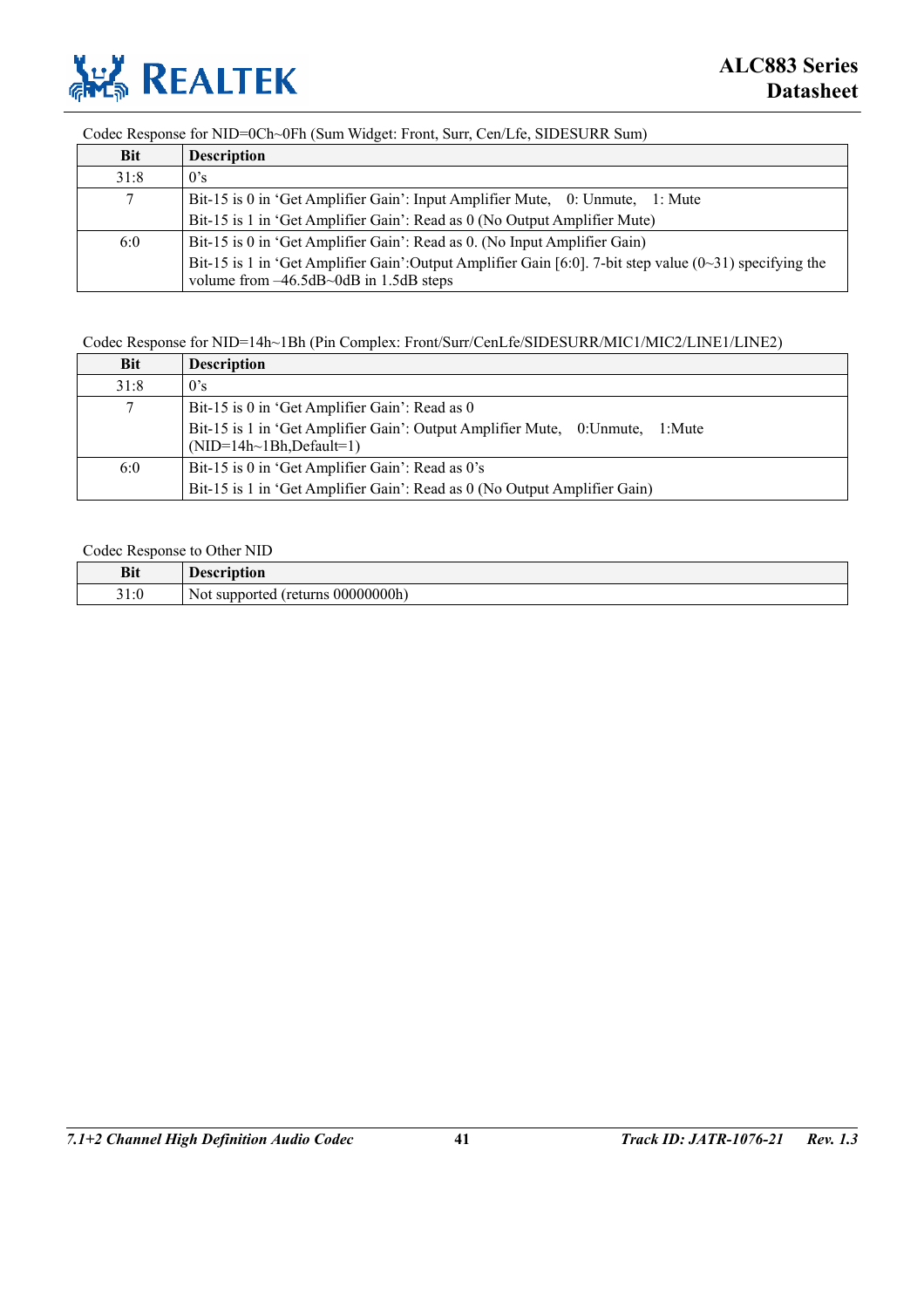

# **8.12. Verb – Set Amplifier Gain (Verb ID=3h)**

This verb is used to set amplifier gain/attenuation in each widget.

### **Table 44. Verb – Set Amplifier Gain (Verb ID=3h)**

| <b>Set Command Format</b> |                    |                   |                     | Codec Response Format |
|---------------------------|--------------------|-------------------|---------------------|-----------------------|
| Bit $[31:28]$             | <b>Bit [27:20]</b> | <b>Bit [19:8]</b> | Payload Bit [7:0]   | Response [31:0]       |
| CAd=X                     | Node ID=Xh         | Verb ID=3h        | "Set" payload [7:0] | 0's for all nodes     |

| <b>Bit</b> | <b>Description</b>                                                                                                   |
|------------|----------------------------------------------------------------------------------------------------------------------|
| 15         | Set Output Amp                                                                                                       |
|            | 1 indicates output amplifier gain will be set                                                                        |
| 14         | Set Input Amp                                                                                                        |
|            | 1 indicates input amplifier gain will be set                                                                         |
| 13         | Set Left Amp                                                                                                         |
|            | 1 indicates left amplifier gain will be set                                                                          |
| 12         | Set Right Amp                                                                                                        |
|            | 1 indicates right amplifier gain will be set                                                                         |
| 11:8       | Index Offset (for input amplifiers on Sum widgets and Selector Widgets)                                              |
|            | 5 bits index offset in connection list is used to select which input gain will be set on a Sum or a Selector         |
|            | widget. The index is ignored if the node is not a Sum or a Selector widget, or the 'Set Input Amp' bit is<br>not set |
| 7          | Mute                                                                                                                 |
|            | $0:$ Unmute                                                                                                          |
|            |                                                                                                                      |
|            | 1: Mute $(-\infty$ gain)                                                                                             |
| 6:0        | Gain $[6:0]$                                                                                                         |
|            | A 7-bit step value specifying the amplifier gain                                                                     |

#### 'Set' Payload in Command Bit[15:0]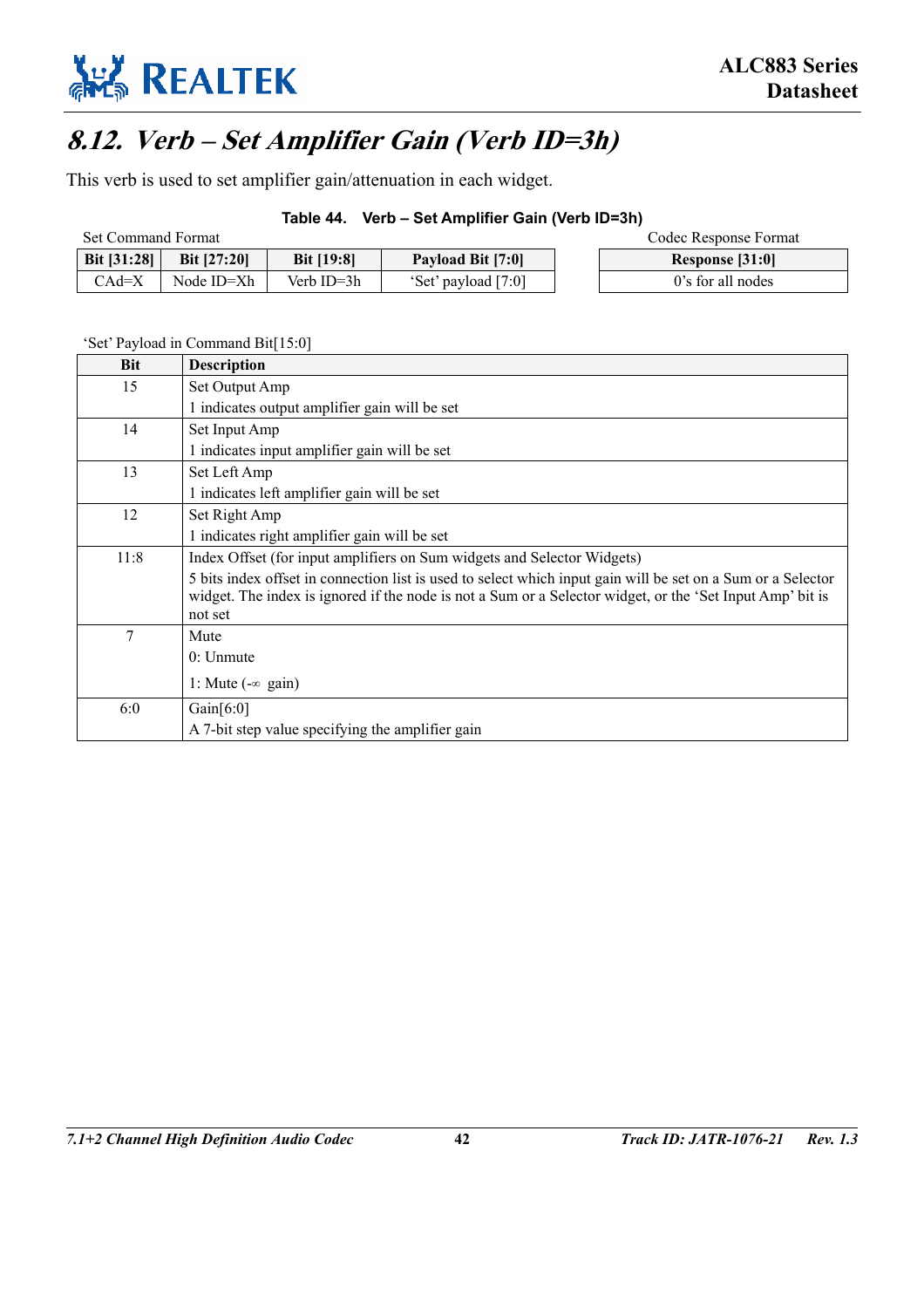

# **8.13. Verb – Get Converter Format (Verb ID=Ah)**

**Table 45. Verb – Get Converter Format (Verb ID=Ah)** 

| <b>Get Command Format</b> |                    |                    |                    |  | Codec Response Format            |
|---------------------------|--------------------|--------------------|--------------------|--|----------------------------------|
| Bit [31:28]               | <b>Bit [27:20]</b> | <b>Bit [19:16]</b> | Payload Bit [15:0] |  | Response [31:0]                  |
| $CAd=X$                   | Node ID=Xh         | Verb ID=Ah         |                    |  | $Bit[15:0]$ are converter format |

Codec Response for NID=02h~06h, 25h (Output Converters: Front, Surr, Cen/Lfe, Side-Surr, Fout DAC, S/PDIF-OUT). Codec Response for NID=08h~0Ah (Input Converters: LINE, MIX DAC, and S/PDIF-IN)

| <b>Bit</b> | <b>Description</b>                                                                                                                                   |  |  |  |  |  |
|------------|------------------------------------------------------------------------------------------------------------------------------------------------------|--|--|--|--|--|
| 31:16      | Reserved. Read as 0                                                                                                                                  |  |  |  |  |  |
| 15         | Stream Type (TYPE)                                                                                                                                   |  |  |  |  |  |
|            | 0: PCM                                                                                                                                               |  |  |  |  |  |
|            | 1: Non-PCM                                                                                                                                           |  |  |  |  |  |
| 14         | Sample Base Rate (BASE)                                                                                                                              |  |  |  |  |  |
|            | 0:48kHz                                                                                                                                              |  |  |  |  |  |
|            | 1:44.1kHz                                                                                                                                            |  |  |  |  |  |
| 13:11      | Sample Base Rate Multiple (MULT)                                                                                                                     |  |  |  |  |  |
|            | $000b: *1$<br>$001b: *2$<br>010b: $*3$<br>$011b: *4$<br>$100b-111b$ : Reserved                                                                       |  |  |  |  |  |
| 10:8       | Sample Base Rate Divisor (DIV)                                                                                                                       |  |  |  |  |  |
|            | 000 <sub>b</sub> : /1<br>$001b$ : $/2$<br>010 $b: /3$<br>011b: $/4$<br>$100b$ : /5<br>$101b$ : /6<br>110 <sub>b</sub> : /7<br>$111b$ : $/8$          |  |  |  |  |  |
|            | The ALC883 series does not support Divisor. Always read as 000b                                                                                      |  |  |  |  |  |
| 7          | Reserved. Read as 0.                                                                                                                                 |  |  |  |  |  |
| 6:4        | Bits per Sample (BITS)                                                                                                                               |  |  |  |  |  |
|            | 000 <sub>b</sub> : 8 bits<br>001 $b: 16$ bits<br>010 <sub>b</sub> : 20 bits<br>011b: 24 bits<br>100 <sub>b</sub> : 32 bits<br>$101b~111b$ : reserved |  |  |  |  |  |
| 3:0        | Number of Channels                                                                                                                                   |  |  |  |  |  |
|            | $1:2$ channels<br>$0:1$ channel<br>2: 3 channels $\ldots$ 15: 16 channels                                                                            |  |  |  |  |  |

Codec Response for other NID

| <b>Bit</b>     | escription<br>$\sim$                                                     |
|----------------|--------------------------------------------------------------------------|
| 21.0<br>J I .U | $-000000000h$<br>. .<br>t returns<br>supported<br>N <sub>OL</sub><br>. . |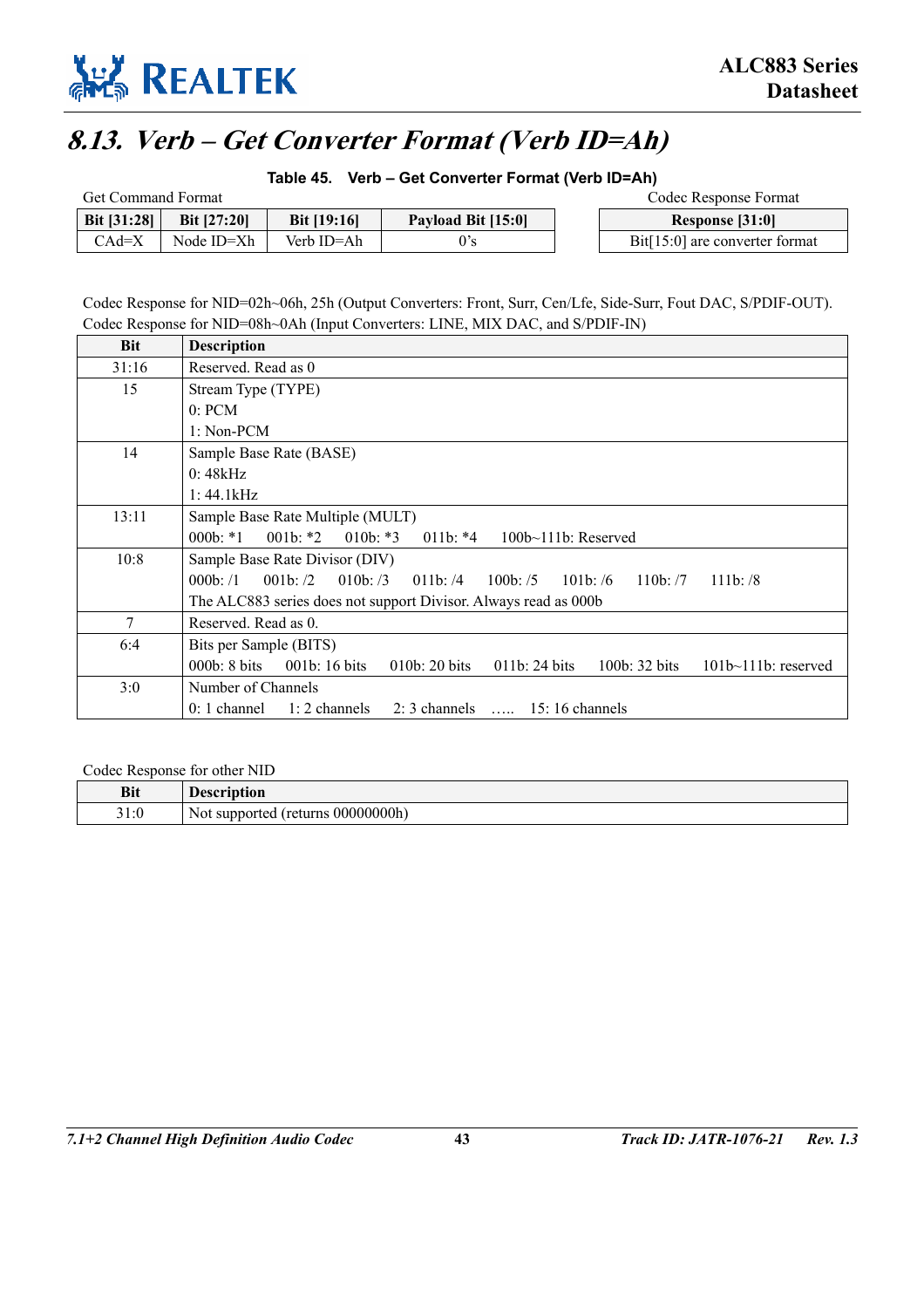

# **8.14. Verb – Set Converter Format (Verb ID=2h)**

### **Table 46. Verb – Set Converter Format (Verb ID=2h)**

| Set Command Format |                    |                    |                     | Codec Response Format |
|--------------------|--------------------|--------------------|---------------------|-----------------------|
| <b>Bit [31:28]</b> | <b>Bit [27:20]</b> | <b>Bit [19:16]</b> | Payload Bit [15:0]  | Response [31:0]       |
| CAd=X              | Node ID=Xh         | Verb ID=2h         | Set format $[15:0]$ | 0's for all nodes     |

'Set' Payload in Command Bit[15:0]

| <b>Bit</b> | <b>Description</b>                                                                                                                              |
|------------|-------------------------------------------------------------------------------------------------------------------------------------------------|
| 31:16      | Reserved, Read as 0                                                                                                                             |
| 15         | Stream Type (TYPE)                                                                                                                              |
|            | 0: PCM                                                                                                                                          |
|            | $1: Non-PCM$                                                                                                                                    |
| 14         | Sample Base Rate (BASE)                                                                                                                         |
|            | 0:48kHz                                                                                                                                         |
|            | 1:44.1kHz                                                                                                                                       |
| 13:11      | Sample Base Rate Multiple (MULT)                                                                                                                |
|            | 011b: $*4$<br>$000b: *1$<br>001b: $*2$<br>010b: $*3$<br>$100b-111b$ : Reserved                                                                  |
| 10:8       | Sample Base Rate Divisor (DIV)                                                                                                                  |
|            | 001 <sub>b</sub> : /2<br>010b: $/3$<br>$111b$ : $/8$<br>000 <sub>b</sub> : /1<br>011b:/4<br>100 $b: /5$<br>$101b$ : /6<br>110 <sub>b</sub> : /7 |
|            | The ALC883 series does not support Divisor. Always read as 000b                                                                                 |
| $\tau$     | Reserved. Read as 0                                                                                                                             |
| 6:4        | Bits per Sample (BITS)                                                                                                                          |
|            | 000 <sub>b</sub> : 8 bits<br>001b: 16 bits<br>010 <sub>b</sub> : 20 bits<br>011b: 24 bits<br>100 $b:$ 32 bits<br>$101b~111b$ : Reserved         |
| 3:0        | Number of Channels                                                                                                                              |
|            | 2: 3 channels $\ldots$ 15: 16 channels<br>$0:1$ channel<br>$1:2$ channels                                                                       |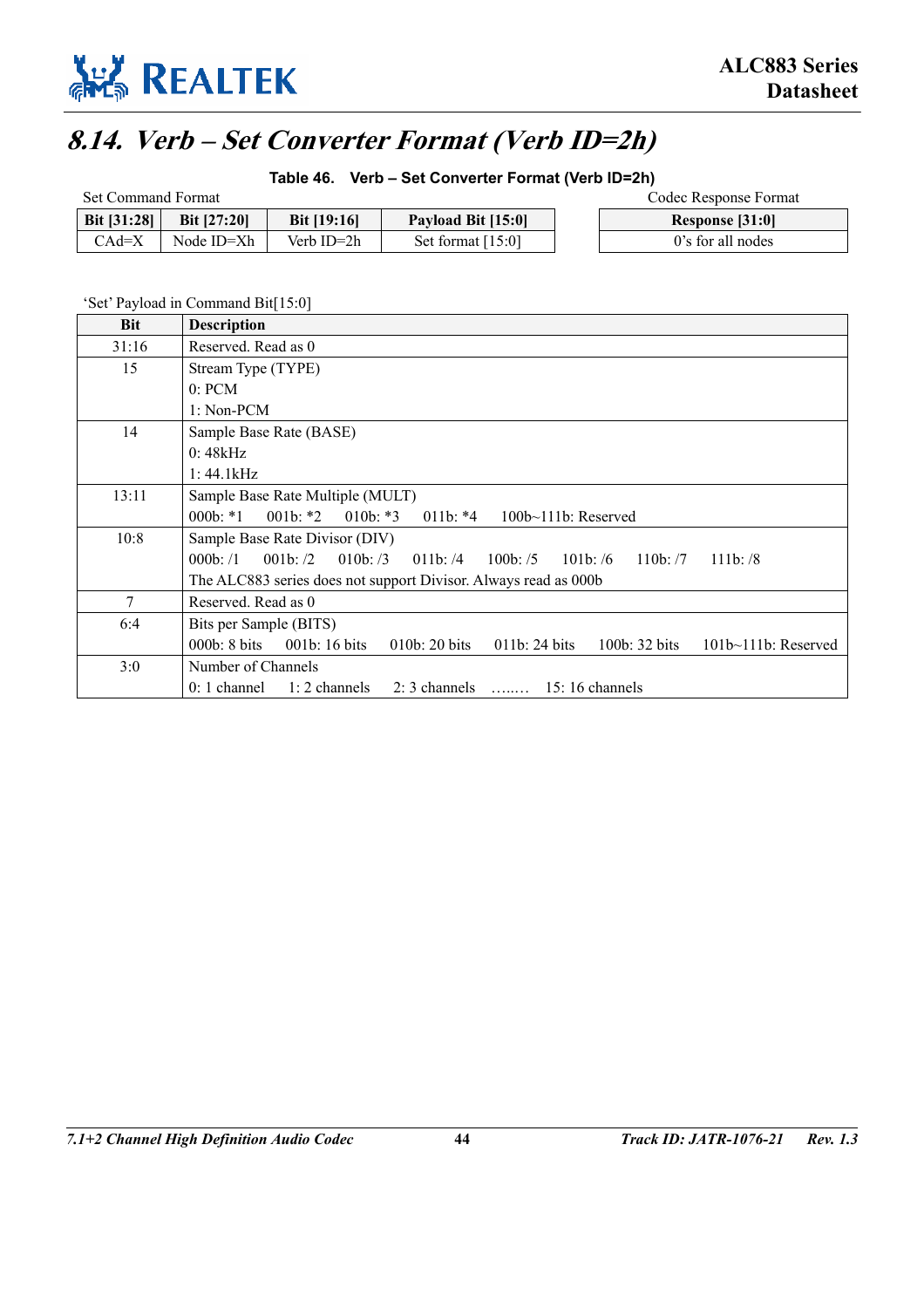

# **8.15. Verb – Get Power State (Verb ID=F05h)**

### **Table 47. Verb – Get Power State (Verb ID=F05h)**

| <b>Get Command Format</b> |                    |                   |                          |  | Codec Response Format |
|---------------------------|--------------------|-------------------|--------------------------|--|-----------------------|
| <b>Bit [31:28]</b>        | <b>Bit [27:20]</b> | <b>Bit [19:8]</b> | <b>Payload Bit [7:0]</b> |  | Response [31:0]       |
| CAd=X                     | Node $ID=01h$      | Verb ID=Ah        |                          |  | Power State [7:0]     |

### Codec Response for NID=01h (Audio Function Group)

| <b>Bit</b> | <b>Description</b>                                                                             |
|------------|------------------------------------------------------------------------------------------------|
| 31:6       | Reserved. Read as 0's                                                                          |
| 5:4        | PS-Act. Actual Power State [1:0]                                                               |
|            | $00$ : Power state is D $0$                                                                    |
|            | $01$ : Power state is D1                                                                       |
|            | $10:$ Power state is D2                                                                        |
|            | 11: Power state is $D3$                                                                        |
|            | PS-Act indicates the actual power state of the referenced node. For Audio Function Group nodes |
|            | $(NID=01h)$ , PS-Act is always equal to PS-Set                                                 |
| 3:2        | Reserved. Read as 0's                                                                          |
| 1:0        | PS-Set, Set Power State [1:0]                                                                  |
|            | $00$ Power state is D0                                                                         |
|            | $01$ : Power state is D1                                                                       |
|            | $10:$ Power state is D2                                                                        |
|            | 11: Power state is $D3$                                                                        |
|            | PS-Set controls the current power setting of the referenced node                               |

#### Codec Response for other NID

| <b>Bit</b>                 | <b>Pescription</b><br>DESLI        |
|----------------------------|------------------------------------|
| $21 \cdot \Omega$<br>J I.U | Not supported (returns 000000000h) |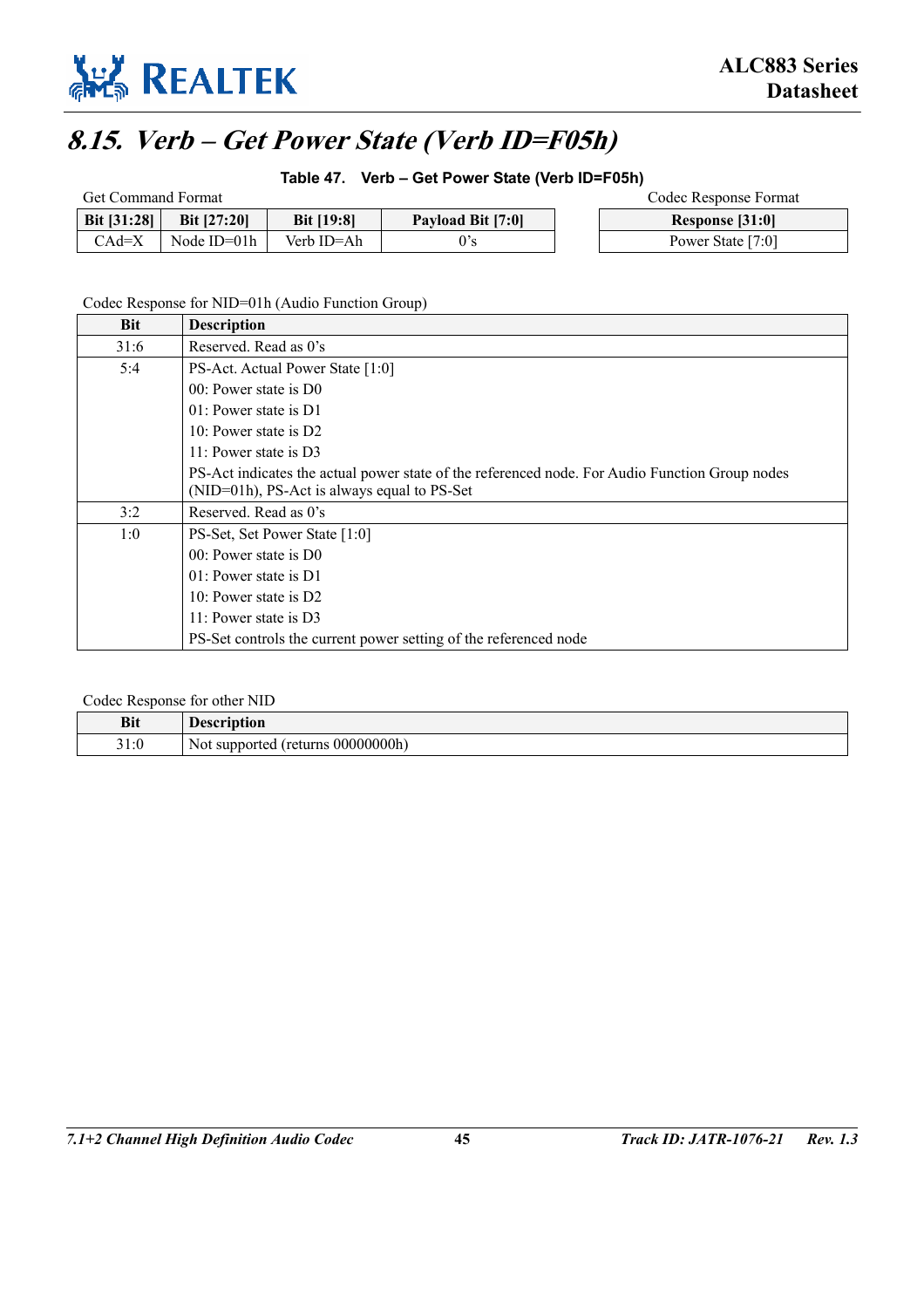

# **8.16. Verb – Set Power State (Verb ID=705h)**

**Table 48. Verb – Set Power State (Verb ID=705h)** 

| <b>Set Command Format</b> |                    |                   |                   | Codec Response Format |
|---------------------------|--------------------|-------------------|-------------------|-----------------------|
| Bit $[31:28]$             | <b>Bit [27:20]</b> | <b>Bit [19:8]</b> | Payload Bit [7:0] | Response [31:0]       |
| CAd=X                     | Node ID=01h        | Verb ID=705h      | Power State [7:0] | 0's for all nodes     |

'Power State' in Command Bit[7:0]

| <b>Bit</b> | <b>Description</b>                                              |  |  |  |  |  |
|------------|-----------------------------------------------------------------|--|--|--|--|--|
| 7:6        | Reserved. Read as 0's                                           |  |  |  |  |  |
| 5:4        | PS-Act. Actual Power State [1:0]                                |  |  |  |  |  |
|            | $00$ : Power state is D $0$                                     |  |  |  |  |  |
|            | $01$ : Power state is D1                                        |  |  |  |  |  |
|            | 10: Power state is D2                                           |  |  |  |  |  |
|            | 11: Power state is $D3$                                         |  |  |  |  |  |
|            | PS-Act indicates the actual power state of the referenced node. |  |  |  |  |  |
| 3:2        | Reserved. Read as 0's                                           |  |  |  |  |  |
| 1:0        | PS-Set. Set Power State [1:0]                                   |  |  |  |  |  |
|            | $00$ : Power state is D $0$                                     |  |  |  |  |  |
|            | $01$ : Power state is D1                                        |  |  |  |  |  |
|            | 10: Power state is D2                                           |  |  |  |  |  |
|            | 11: Power state is D3                                           |  |  |  |  |  |

# **8.17. Verb – Get Converter Stream, Channel (Verb ID=F06h)**

### **Table 49. Verb – Get Converter Stream, Channel (Verb ID=F06h)**

| <b>Get Command Format</b> |                    |                   |                   |  | Codec Response Format  |
|---------------------------|--------------------|-------------------|-------------------|--|------------------------|
| <b>Bit [31:28]</b>        | <b>Bit [27:20]</b> | <b>Bit [19:8]</b> | Payload Bit [7:0] |  | Response [31:0]        |
| CAd=X                     | Node ID=Xh         | Verb ID=F06h      |                   |  | Stream & Channel [7:0] |

Codec Response for NID=02h~06h, 25h (Output Converters: Front, Surr, Cen/Lfe, Side-Surr, Fout DAC, S/PDIF-OUT) Codec Response for NID=08h~0Ah (Input Converters: LINE ADC, MIX DAC, and S/PDIF-IN)

| <b>Bit</b> | <b>Description</b>                                                                                                                         |
|------------|--------------------------------------------------------------------------------------------------------------------------------------------|
| 31:8       | Reserved. Read as 0's                                                                                                                      |
| 7:4        | Stream[ $3:0$ ]                                                                                                                            |
|            | The link stream used by the converter. 0000b is stream 0, 0001b is stream 1, etc.                                                          |
| 3:0        | Channel[3:0]                                                                                                                               |
|            | The lowest channel used by the converter. A stereo converter will use the set channel n as well as $n+1$ for<br>its left and right channel |

Codec Response for other NID

| <b>Bit</b>   | <b>Description</b>                       |
|--------------|------------------------------------------|
| 21.0<br>21.V | 000000000h<br>(returns)<br>Not supported |
|              |                                          |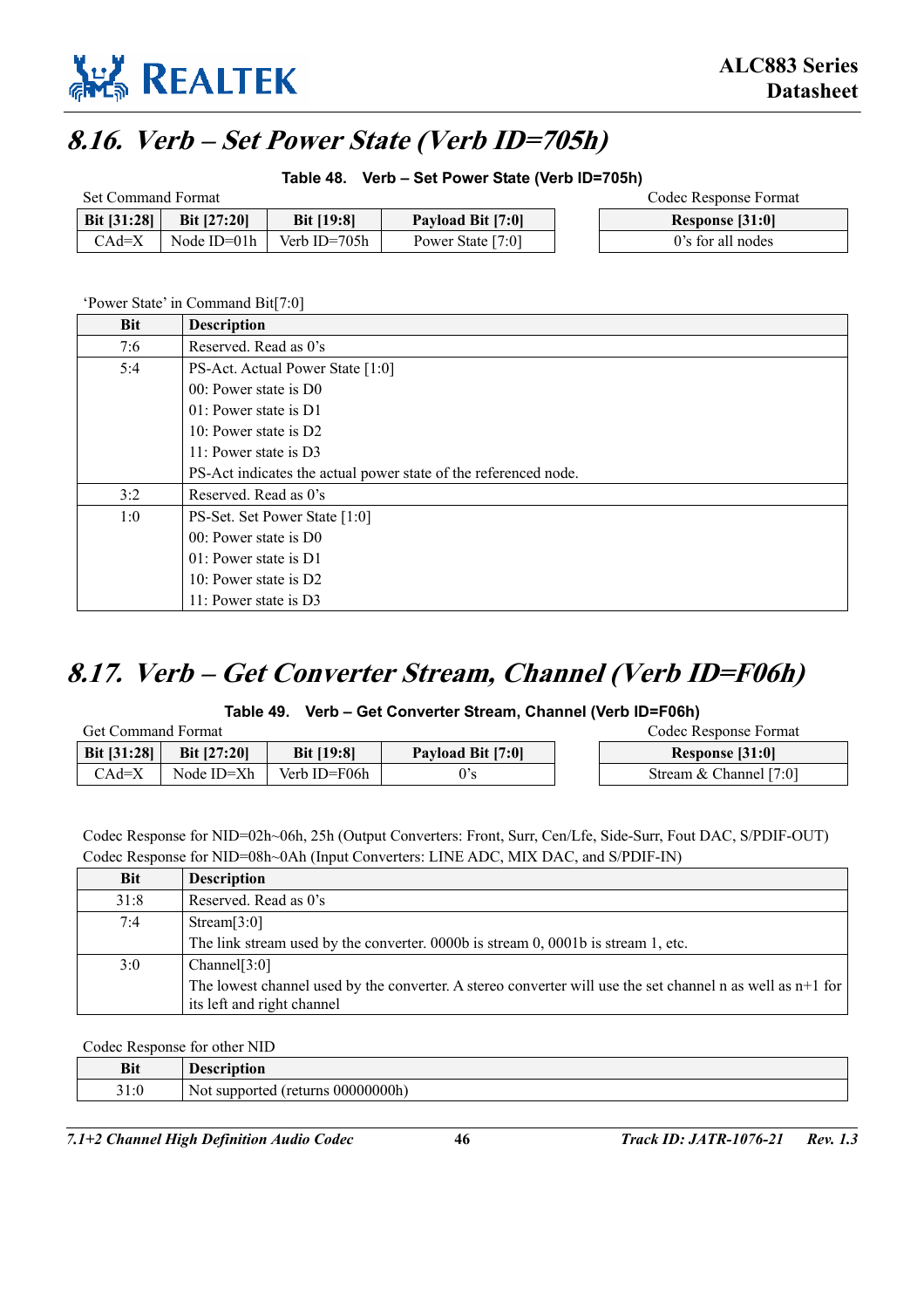

# **8.18. Verb – Set Converter Stream, Channel (Verb ID=706h)**

**Table 49. Verb – Set Converter Stream, Channel (Verb ID=706h)** 

| Set Command Format |               |                   |                          | Codec Response Format |
|--------------------|---------------|-------------------|--------------------------|-----------------------|
| Bit $[31:28]$      | Bit $[27:20]$ | <b>Bit [19:8]</b> | Payload Bit [7:0]        | Response [31:0]       |
| $CAd=X$            | Node ID=Xh    | Verb ID=706h      | Stream & Channel $[7:0]$ | 0's for all nodes     |

'Stream and Channel' in Command Bit[7:0]

| <b>Bit</b> | <b>Description</b>                                                                                                                         |
|------------|--------------------------------------------------------------------------------------------------------------------------------------------|
| 31:8       | Reserved. Read as 0's                                                                                                                      |
| 7:4        | Set Stream[3:0]                                                                                                                            |
|            | The link stream used by the converter. $0000b$ is stream 0, $0001b$ is stream 1, etc.                                                      |
| 1:0        | Set Channel <sup>[3:0]</sup>                                                                                                               |
|            | The lowest channel used by the converter. A stereo converter will use the set channel n as well as $n+1$ for<br>its left and right channel |

*Note: This verb assigns stream and channel for output converters (NID=02h~06h, 25h) and input converters (NID=08h~0Ah). Other widgets will ignore this verb.* 

# **8.19. Verb – Get Pin Widget Control (Verb ID=F07h)**

**Table 50. Verb – Get Pin Widget Control (Verb ID=F07h)** 

| <b>Get Command Format</b> |                    |                   |                   |  | Codec Response Format |
|---------------------------|--------------------|-------------------|-------------------|--|-----------------------|
| Bit [31:28]               | <b>Bit [27:20]</b> | <b>Bit [19:8]</b> | Payload Bit [7:0] |  | Response [31:0]       |
| CAd=X                     | Node ID=Xh         | Verb ID=F07h      |                   |  | Pin Control [7:0]     |

Codec Response for NID=14h~1Bh

(Pin Complex: FRONT, SURR, CENLFE, SIDESURR, MIC1, MIC2, LINE1, and LINE2)

| <b>Bit</b> | <b>Description</b>                                               |
|------------|------------------------------------------------------------------|
| 31:1       | Reserved. Read as 0's                                            |
| 7          | H-Phn Enable (Headphone Amplifier Enable, EN AMP for a I/O unit) |
|            | 0: Disable                                                       |
|            | $1:$ Enabled                                                     |
| 6          | Out Enable (Output Buffet Enable, EN OBUF for a I/O unit)        |
|            | 0: Disable                                                       |
|            | 1: Enabled                                                       |
| 5          | In Enable (Input Buffer Enable, EN IBUF for a I/O unit)          |
|            | 0: Disabled                                                      |
|            | 1: Enabled                                                       |
| 4:         | Reserved                                                         |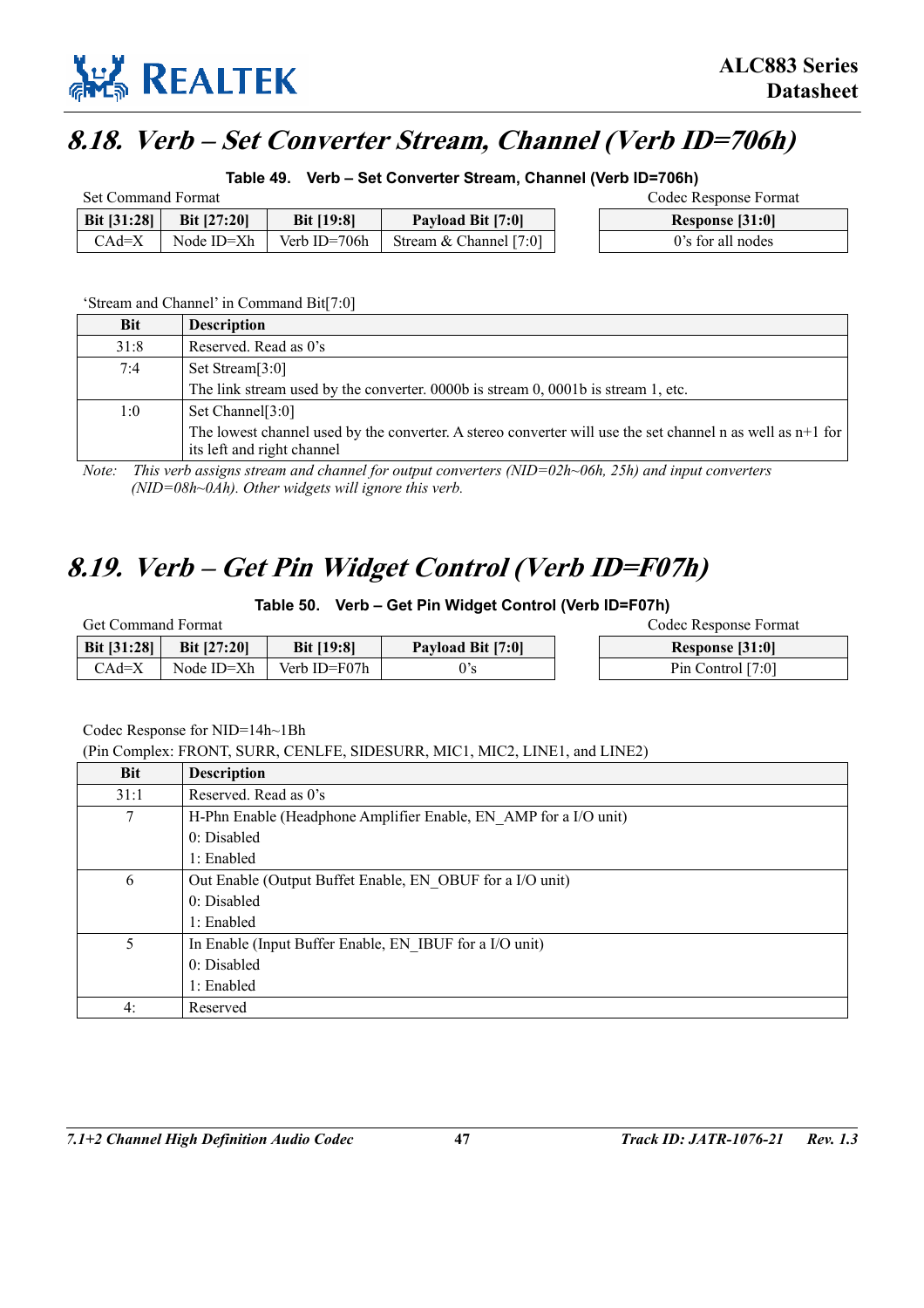

### Codec Response for NID=14h~1Bh

(Pin Complex: FRONT, SURR, CENLFE, SIDESURR, MIC1, MIC2, LINE1, and LINE2)

| Bit | <b>Description</b>              |
|-----|---------------------------------|
| 2:0 | VrefEn (Vrefout Enable Control) |
|     | 000b: Hi-Z (Disabled)           |
|     | 001b: 50% of AVDD               |
|     | 010b: Ground 0V                 |
|     | 011b: Reserved                  |
|     | 100b: 80% of AVDD               |
|     | 101b: 100% of AVDD              |
|     | 110b~111b: Reserved             |

#### Codec Response for other NID

| <b>Bit</b>          | $\blacksquare$<br>1.100022222<br>э о и<br>лоп<br>v.          |
|---------------------|--------------------------------------------------------------|
| $^{\sim}$ 1<br>91.U | $00000000$ h)<br>teturns <b>that</b><br>Not .<br>: supported |

# **8.20. Verb – Set Pin Widget Control (Verb ID=707h)**

**Table 51. Verb – Set Pin Widget Control (Verb ID=707h)** 

| <b>Set Command Format</b> |                    |                   |                     | Codec Response Format |
|---------------------------|--------------------|-------------------|---------------------|-----------------------|
| <b>Bit</b> $[31:28]$      | <b>Bit [27:20]</b> | <b>Bit</b> [19:8] | Payload Bit [7:0]   | Response [31:0]       |
| CAd=X                     | Node ID=Xh         | Verb ID=707h      | Pin Control $[7:0]$ | 0's for all nodes     |

'Pin Control' in command [7:0]: (Pin: FRONT, SURR, CENLFE, SIDESURR, MIC1, MIC2, LINE1, and LINE2)

| <b>Bit</b> | <b>Description</b>                                      |
|------------|---------------------------------------------------------|
| 31:1       | Reserved. Read as 0's                                   |
| 7          | H-Phn Enable                                            |
|            | 0: Disabled                                             |
|            | 1: Enabled                                              |
| 6          | Out Enable                                              |
|            | 0: Disabled                                             |
|            | 1: Enabled                                              |
| 5          | In Enable (Input Buffer Enable, EN IBUF for a I/O unit) |
|            | 0: Disabled                                             |
|            | 1: Enabled                                              |
| 4:         | Reserved                                                |
| 2:0        | VrefEn (Vrefout Enable Control)                         |
|            | 000b: Hi-Z (Disabled)                                   |
|            | 001b: 50% of AVDD                                       |
|            | 010b: Ground 0V                                         |
|            | 011b: Reserved                                          |
|            | 100b: 80% of AVDD)                                      |
|            | 101b: 100% of AVDD                                      |
|            | 110b~111b: Reserved                                     |

*7.1+2 Channel High Definition Audio Codec* **48** *Track ID: JATR-1076-21 Rev. 1.3*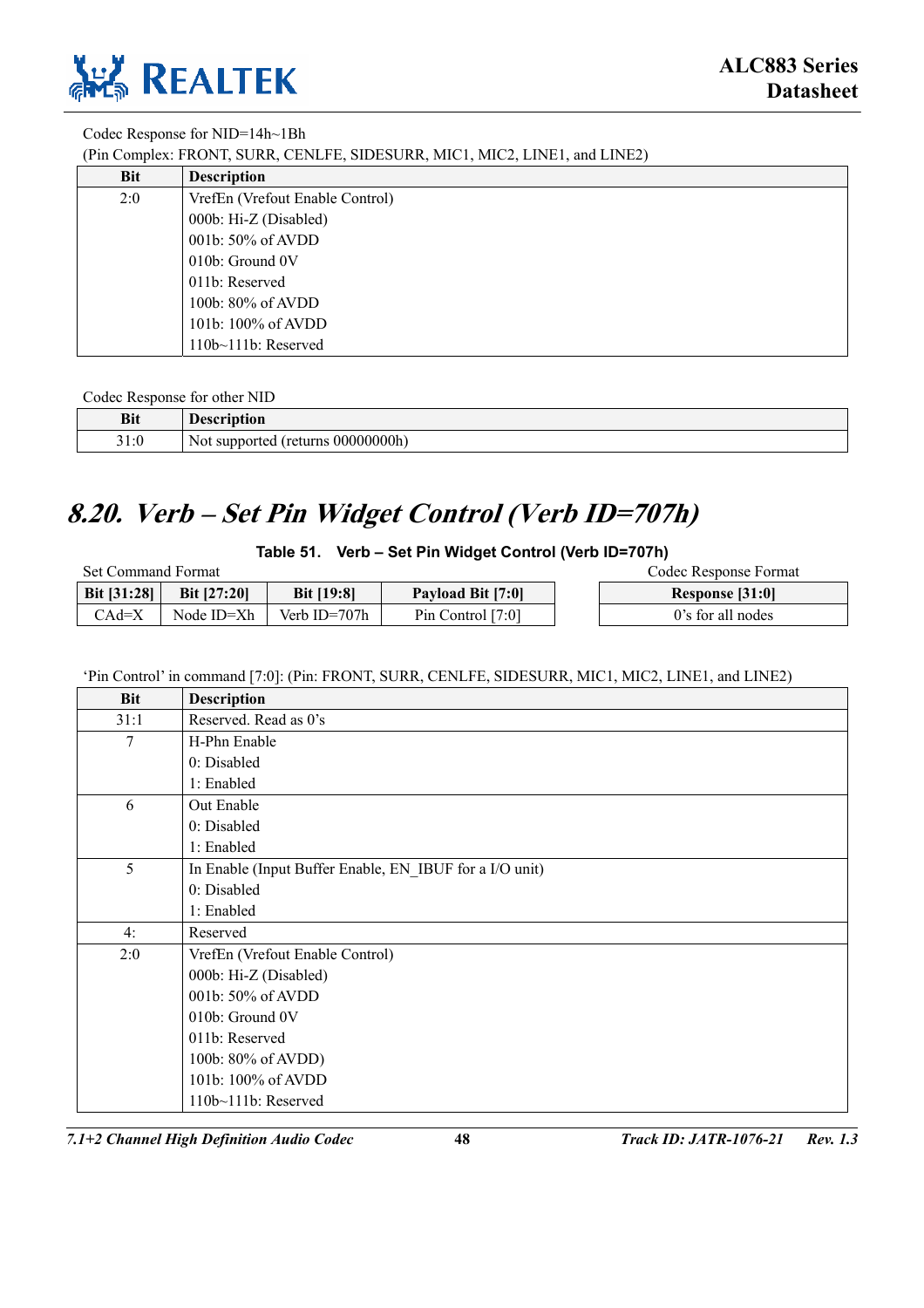

# **8.21. Verb – Get Unsolicited Response Control (Verb ID=F08h)**

Determines whether a widget is enabled to send an unsolicited response. An HDA codec can use an unsolicited response to inform software of a real-time event.

### **Table 52. Verb – Get Unsolicited Response Control (Verb ID=F08h)**

| <b>Get Command Format</b> |                    |                   |                   | Codec Response Format |
|---------------------------|--------------------|-------------------|-------------------|-----------------------|
| <b>Bit [31:28]</b>        | <b>Bit [27:20]</b> | <b>Bit [19:8]</b> | Payload Bit [7:0] | Response [31:0]       |
| CAd=X                     | Node ID=Xh         | Verb ID=F08h      | 0's               | 32-bit Response       |

Codec Response for NID=01h (GPIO), 0Ah (S/PDIF-IN), 14h~1Bh (Port)

| Bit    | <b>Description</b>                                                                                 |
|--------|----------------------------------------------------------------------------------------------------|
| 31:8   | Reserved. Read as 0's                                                                              |
| $\tau$ | Unsolicited Response is Enabled                                                                    |
|        | 0: Disabled                                                                                        |
|        | $1:$ Enabled                                                                                       |
| 6:4    | Reserved. Read as 0's                                                                              |
| 3:0    | Assigned Tag for Unsolicited Response                                                              |
|        | The tag[ $3:0$ ] is assigned by software to determine which widget generates unsolicited responses |

#### Codec Response for other NID

| <b>Bit</b> | <b>Description</b>                       |
|------------|------------------------------------------|
| 31:0       | 000000000<br>" (returns<br>Not supported |

# **8.22. Verb – Set Unsolicited Response Control (Verb ID=708h)**

Enable a widget to generate an unsolicited response.

### **Table 53. Verb – Set Unsolicited Response Control (Verb ID=708h)**

| Set Command Format |                    |                   |                          | Codec Response Format |
|--------------------|--------------------|-------------------|--------------------------|-----------------------|
| <b>Bit [31:28]</b> | <b>Bit [27:20]</b> | <b>Bit [19:8]</b> | <b>Payload Bit [7:0]</b> | Response [31:0]       |
| $CAd=X$            | Node ID=Xh         | Verb ID=708h      | EnableUnsol [7:0]        | 0's for all nodes     |

### 'EnableUnsol' in Command Bit[7:0]

| <b>Bit</b> | <b>Description</b>                                                                                           |
|------------|--------------------------------------------------------------------------------------------------------------|
| 31:8       | Reserved. Read as 0's                                                                                        |
| 7          | Enable Unsolicited Response                                                                                  |
|            | 0: Disable                                                                                                   |
|            | 1: Enable                                                                                                    |
| 6:4        | Reserved. Read as 0's                                                                                        |
| 3:0        | Tag for Unsolicited Response                                                                                 |
|            | Tag[ $3:0$ ] is defined by software to assign a 4-bit tag for nodes that are enabled to generate unsolicited |
|            | responses                                                                                                    |

*7.1+2 Channel High Definition Audio Codec* **49** *Track ID: JATR-1076-21 Rev. 1.3*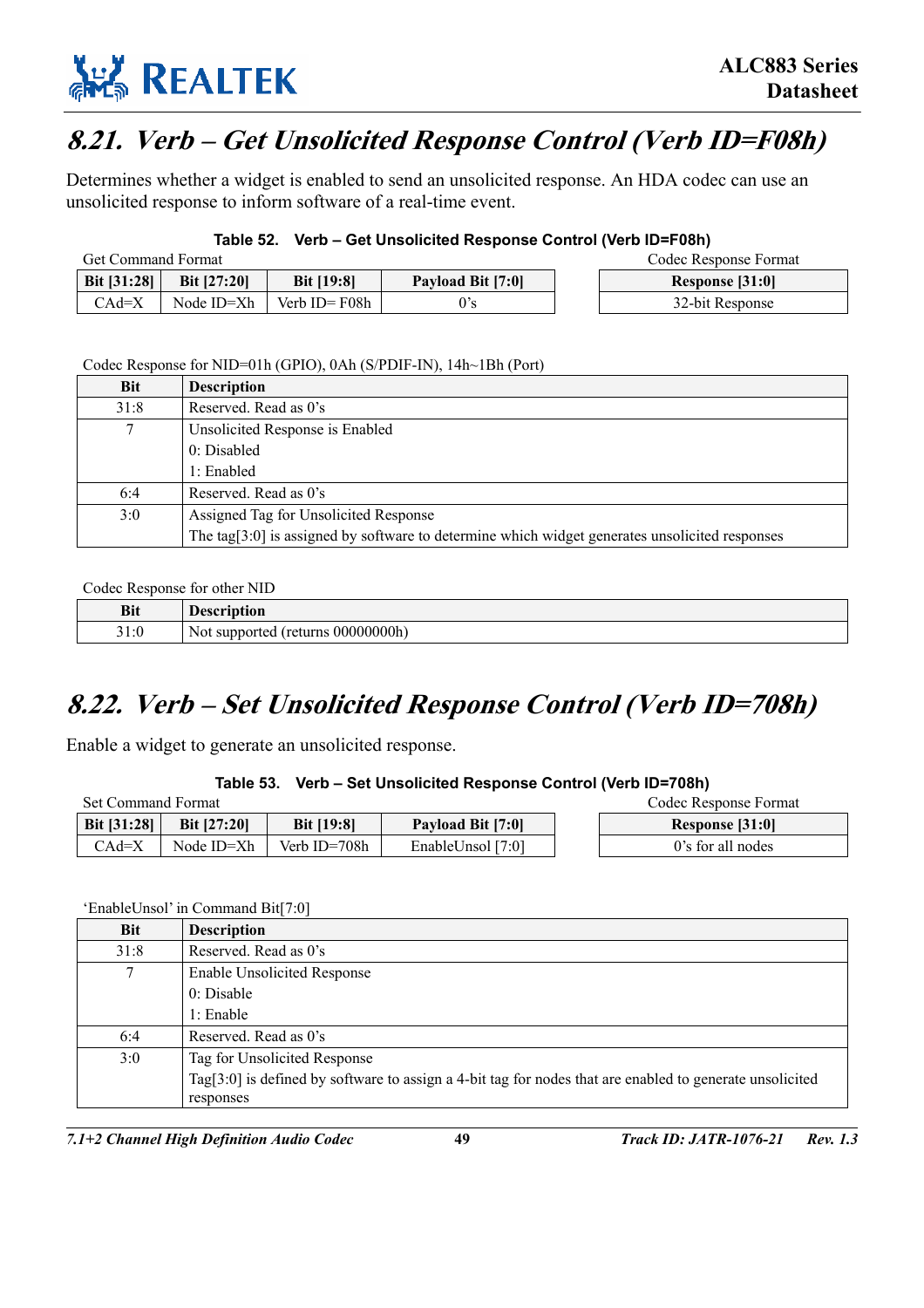

# **8.23. Verb – Get Pin Sense (Verb ID=F09h)**

Returns the Presence Detect status and the impedance of a device attached to the pin.

### **Table 54. Verb – Get Pin Sense (Verb ID=F09h)**

| <b>Get Command Format</b> |               |                   |                   | Codec Response Format |
|---------------------------|---------------|-------------------|-------------------|-----------------------|
| <b>Bit [31:28]</b>        | Bit $[27:20]$ | <b>Bit [19:8]</b> | Payload Bit [7:0] | Response [31:0]       |
| $CAd=X$                   | Node ID=Xh    | Verb ID= $F09h$   |                   | 32-bit Response       |

#### Codec Response for  $NID = 14h~1Bh$ , 1Eh, 1Fh

| <b>Bit</b> | <b>Description</b>                                                               |
|------------|----------------------------------------------------------------------------------|
| 31         | <b>Presence Detect Status</b>                                                    |
|            | 0: No device is attached to the pin                                              |
|            | 1: Device is attached to the pin                                                 |
| 30:0       | Measured Impedance                                                               |
|            | The ALC883 does not support hardware impedance detect. This field is read as 0s. |

#### Codec Response for other NID

| <b>Bit</b> | <b>'escription</b>                                    |
|------------|-------------------------------------------------------|
| 31:0       | 0.000001<br>: 00000000h<br>t returns<br>Not supported |

# **8.24. Verb – Execute Pin Sense (Verb ID=709h)**

### **Table 55. Verb – Execute Pin Sense (Verb ID=709h)**

| Command Format |                    |                   |                              |  | Codec Response Format |
|----------------|--------------------|-------------------|------------------------------|--|-----------------------|
| Bit $[31:28]$  | <b>Bit [27:20]</b> | <b>Bit [19:8]</b> | <b>Payload Bit [7:0]</b>     |  | Response [31:0]       |
| $CAd=X$        | Node ID=Xh         | Verb ID= $709h$   | Right Channel <sup>[0]</sup> |  | 0's for all nodes     |

'Payload' in Command Bit[7:0]

| Bit | <b>Description</b>            |
|-----|-------------------------------|
| 7:1 | Reserved. Read as 0's         |
| 0   | Right (Ring) Channel Select   |
|     | 0: Sense Left channel (Tip)   |
|     | 1: Sense Right channel (Ring) |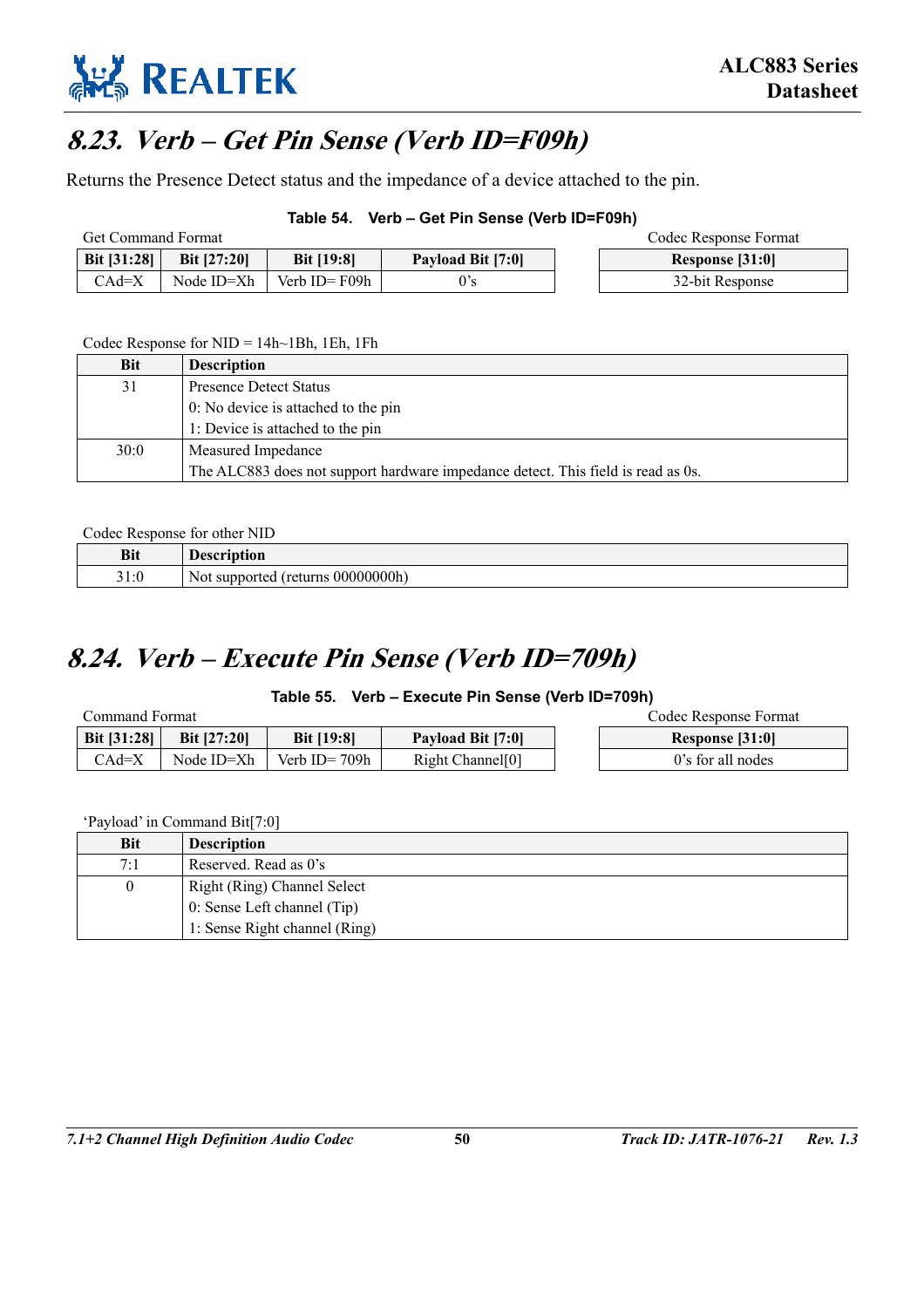

# **8.25. Verb – Get Configuration Default (Verb ID=F1Ch)**

Reads the 32-bit sticky register for each Pin Widget configured by software.

### **Table 56. Verb – Get Configuration Default (Verb ID=F1Ch)**

| <b>Get Command Format</b> |                    |                   |                   |  | Codec Response Format |
|---------------------------|--------------------|-------------------|-------------------|--|-----------------------|
| <b>Bit [31:28]</b>        | <b>Bit [27:20]</b> | <b>Bit [19:8]</b> | Payload Bit [7:0] |  | Response [31:0]       |
| CAd=X                     | Node ID=Xh         | Verb $ID = F1Ch$  |                   |  | 32-bit Response       |

Codec Response for NID=14h, 15h, 16h, 17h, 18h, 19h, 1Ah, 1Bh, 1Eh, and 1Fh

| Bit   | <b>Description</b>                                                                                       |
|-------|----------------------------------------------------------------------------------------------------------|
| 31:0  | 32-bit configuration information for each pin widget                                                     |
| Note: | The 32-bit registers for each Pin Widget are sticky and will not be reset by a LINK Reset or Codec Reset |

*(Function Reset Verb).* 

# **8.26. Verb – Set Configuration Default Bytes 0, 1, 2, 3 (Verb ID=71Ch/71Dh/71Eh/71Fh for Bytes 0, 1, 2, 3)**

The BIOS can use this verb to figure out the default conditions for the Pin Widgets 14h~1Bh and 1Eh~1Fh such as placement and expected default device.

### **Table 57. Verb – Set Configuration Default Bytes 0, 1, 2, 3 (Verb ID=71Ch/71Dh/71Eh/71Fh for Bytes 0, 1, 2, 3)**

| <b>Set Command Format</b> |                    |                                   |                   | Codec Response Format |
|---------------------------|--------------------|-----------------------------------|-------------------|-----------------------|
| Bit [31:28]               | <b>Bit [27:20]</b> | <b>Bit</b> [19:8]                 | Payload Bit [7:0] | Response [31:0]       |
| CAd=X                     | Node ID=Xh         | Verb ID=71Ch.<br>71Dh, 71Eh, 71Fh | Label $[7:0]$     | 0's for all nodes     |

*Note: Supported by Pin Widget NID=14h~1Bh, 1Eh and 1Fh. Other widgets will ignore this verb.* 

Codec Response for All NID

| <b>Bit</b> | $\blacksquare$<br>tion<br>יע |
|------------|------------------------------|
| 21.0       | Λ,                           |
| 31.0       | U D                          |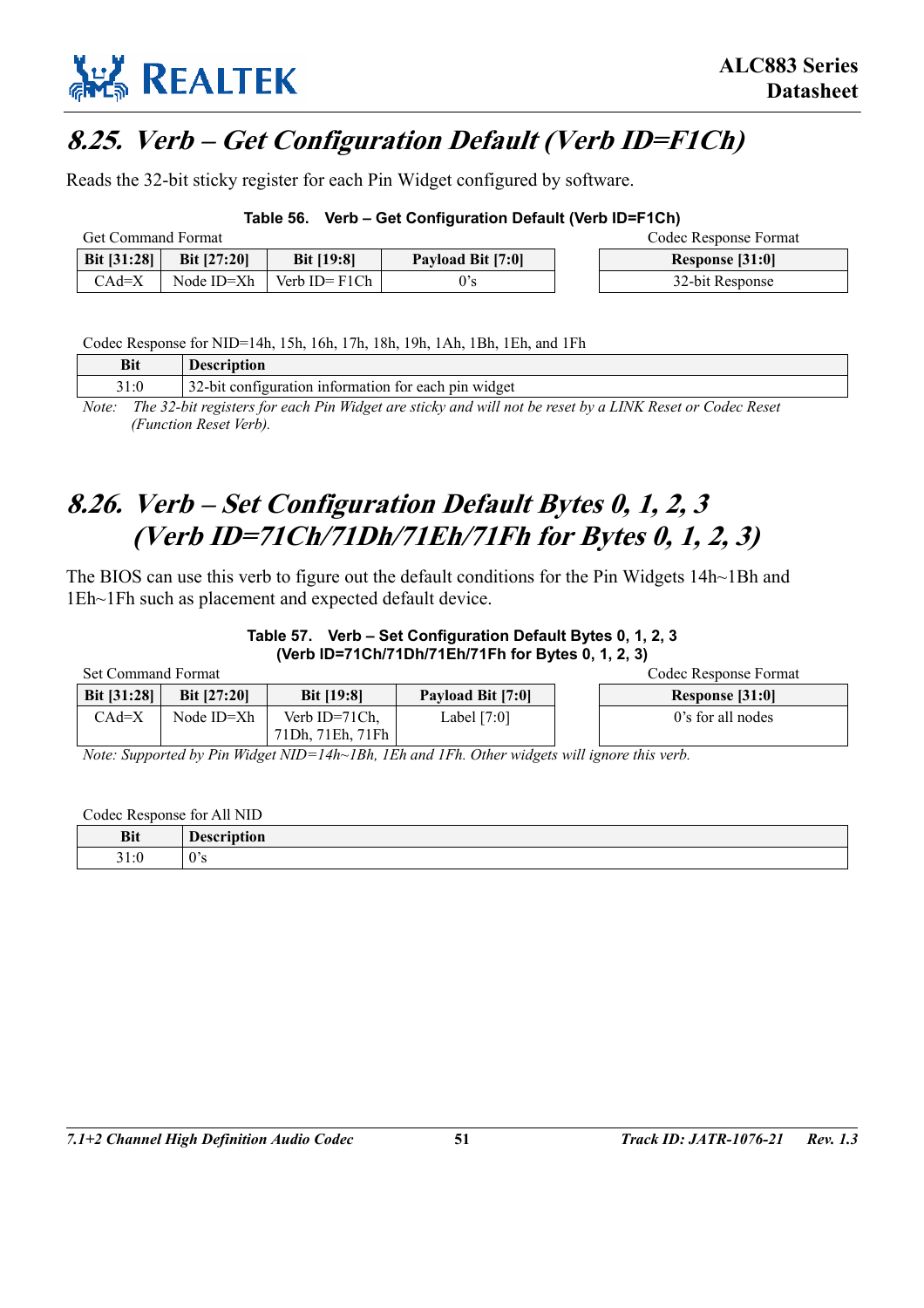

# **8.27. Verb – Get BEEP Generator (Verb ID=F0Ah)**

**Table 58. Verb – Get BEEP Generator (Verb ID= F0Ah)** 

| <b>Get Command Format</b> |               |                   |                   |  | Codec Response Format |
|---------------------------|---------------|-------------------|-------------------|--|-----------------------|
| <b>Bit [31:28]</b>        | Bit $[27:20]$ | <b>Bit [19:8]</b> | Payload Bit [7:0] |  | Response [31:0]       |
| $CAd=X$                   | Node ID=Xh    | Verb $ID = F1Bh$  |                   |  | Divider $[7:0]$       |

'Response' for NID=01h (Audio Function Group)

| Bit  | <b>Description</b>                                                                                                   |
|------|----------------------------------------------------------------------------------------------------------------------|
| 31:8 | Reserved                                                                                                             |
| 7:0  | Frequency Divider, F[7:0]                                                                                            |
|      | The internal BEEP frequency is the result of dividing the 48kHz clock by 4 times the number specified<br>in $F[7:0]$ |
|      | The lowest tone is $48kHz/(255*4)=47Hz$                                                                              |
|      | The highest tone is $48kHz/(1*4)=12kHz$                                                                              |
|      | A value of 00h in F[7:0] disables internal BEEP generator and allows external PCBEEP input                           |

Codec Response for Other NID

| <b>Bit</b> | <b>Description</b>     |
|------------|------------------------|
| 31:0       | $\sim$<br>$\cdot$<br>. |

# **8.28. Verb – Set BEEP Generator (Verb ID=70Ah)**

### **Table 59. Verb – Set BEEP Generator (Verb ID= 70Ah)**

| Set Command Format |                    |                   |                   |  | Codec Response Format |
|--------------------|--------------------|-------------------|-------------------|--|-----------------------|
| <b>Bit [31:28]</b> | <b>Bit [27:20]</b> | <b>Bit [19:8]</b> | Payload Bit [7:0] |  | Response [31:0]       |
| $CAd=X$            | Node ID=Xh         | Verb ID=71Bh      | Divider $[7:0]$   |  | 0's for all nodes     |

'Divider' in Set Command

| Bit  | <b>Description</b>                                                                                                   |
|------|----------------------------------------------------------------------------------------------------------------------|
| 31:8 | Reserved                                                                                                             |
| 7:0  | Frequency Divider, F[7:0]                                                                                            |
|      | The internal BEEP frequency is the result of dividing the 48kHz clock by 4 times the number specified<br>in $F[7:0]$ |
|      | The lowest tone is $48kHz/(255*4)=47Hz$                                                                              |
|      | The highest tone is $48kHz/(1*4)=12kHz$                                                                              |
|      | A value of 00h in F[7:0] disables the internal BEEP generator and allows external PCBEEP input                       |

*Note: All nodes except Audio Function Group (NID=01h) will ignore this verb.* 

Codec Response for All NID

| <b>Bit</b>                 | ∽<br>10000<br>$\cdots$<br>чон<br><b>DCSC</b> |
|----------------------------|----------------------------------------------|
| $^{\sim}$ 1<br>، ،<br>J1.0 | $\Omega$<br>U S                              |

*7.1+2 Channel High Definition Audio Codec* **52** *Track ID: JATR-1076-21 Rev. 1.3*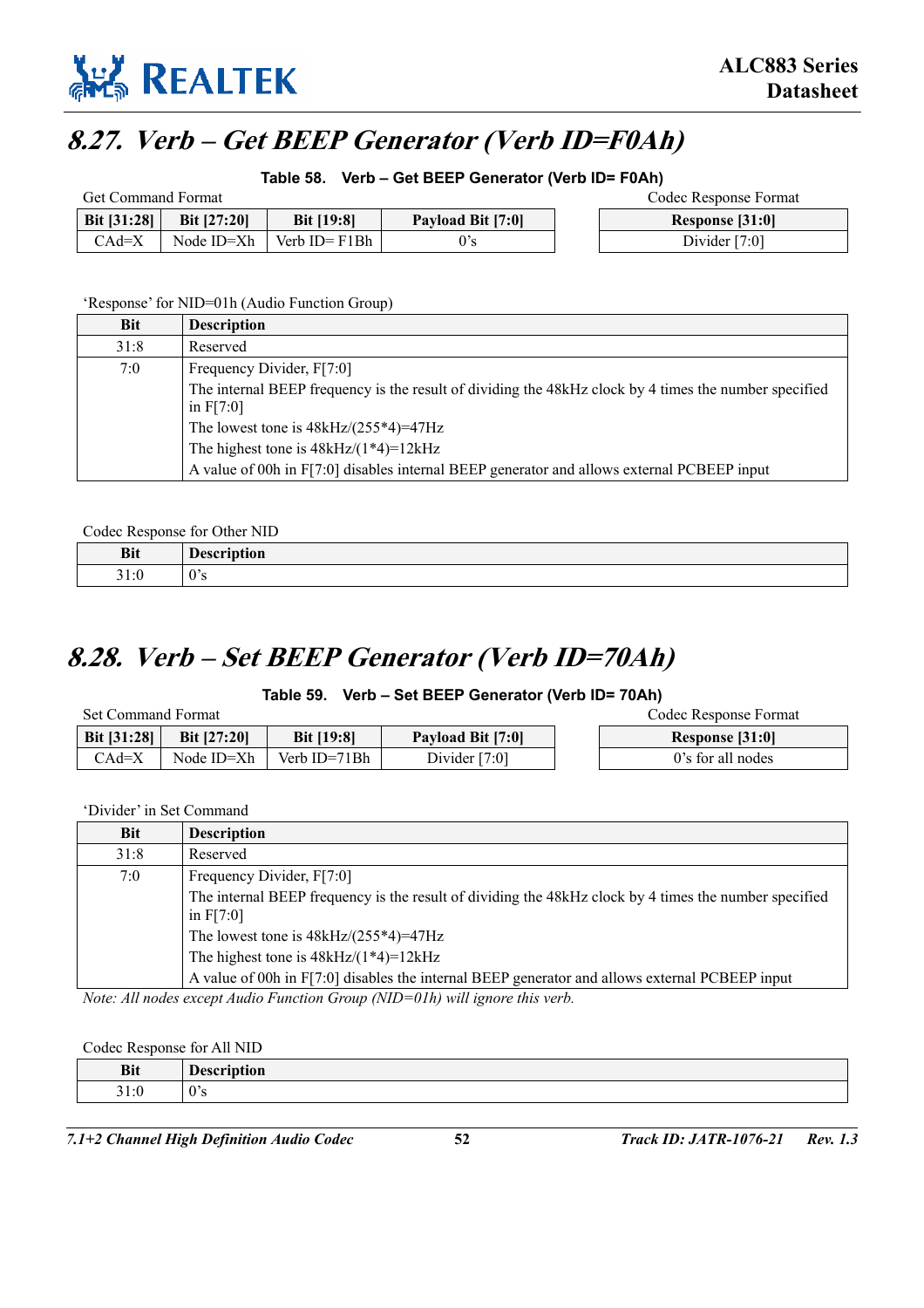

# **8.29. Verb – Get GPIO Data (Verb ID= F15h)**

**Table 60. Verb – Get GPIO Data (Verb ID= F15h)** 

| Get Command Format |               |                   |                   |  | Codec Response Format |
|--------------------|---------------|-------------------|-------------------|--|-----------------------|
| <b>Bit [31:28]</b> | Bit $[27:20]$ | <b>Bit</b> [19:8] | Payload Bit [7:0] |  | Response [31:0]       |
| $CAd=X$            | Node ID=Xh    | Verb ID=F15h      |                   |  | 32-bit Response       |

Codec Response for NID=01h (Audio Function Group)

| Bit  | <b>Description</b>                                                                     |
|------|----------------------------------------------------------------------------------------|
| 31:8 | Reserved                                                                               |
| 7:2  | GPIO[7:2] Data. Not supported in the ALC883 series                                     |
| 1:0  | GPIO[1:0] Data                                                                         |
|      | The value written (output) or sensed (input) on the corresponding pin if it is enabled |

Codec Response for Other NID

| <b>Bit</b> | ---<br>.<br>uvu<br>$\cdot$ |
|------------|----------------------------|
| 21.1       | Λ.                         |
| 7. J       | ັບມ                        |

# **8.30. Verb – Set GPIO Data (Verb ID= 715h)**

**Table 61. Verb – Set GPIO Data (Verb ID= 715h)** 

| Set Command Format |                    |                   |                          | Codec Response Format |
|--------------------|--------------------|-------------------|--------------------------|-----------------------|
| Bit [31:28]        | <b>Bit [27:20]</b> | <b>Bit [19:8]</b> | <b>Payload Bit [7:0]</b> | Response [31:0]       |
| CAd=X              | Node ID=Xh         | Verb ID= $715h$   | Data [7:0]               | 0's for all nodes     |

'Data' in Set command for NID=01h (Audio Function Group)

| <b>Bit</b> | <b>Description</b>                                                                         |
|------------|--------------------------------------------------------------------------------------------|
| 31:8       | Reserved                                                                                   |
| 7:2        | GPIO[7:2] output Data. Not supported in the ALC883 series                                  |
| 1:0        | GPIO[1:0] Output Data                                                                      |
|            | The value written determines the value driven on a pin that is configured as an output pin |

Codec Response for All NID

| <b>Bit</b>               | - - -<br>.<br>uvu<br>$\sim$<br>$\cdots$ |
|--------------------------|-----------------------------------------|
| 21<br>$\cdot$ .<br>J 1.U | 0's                                     |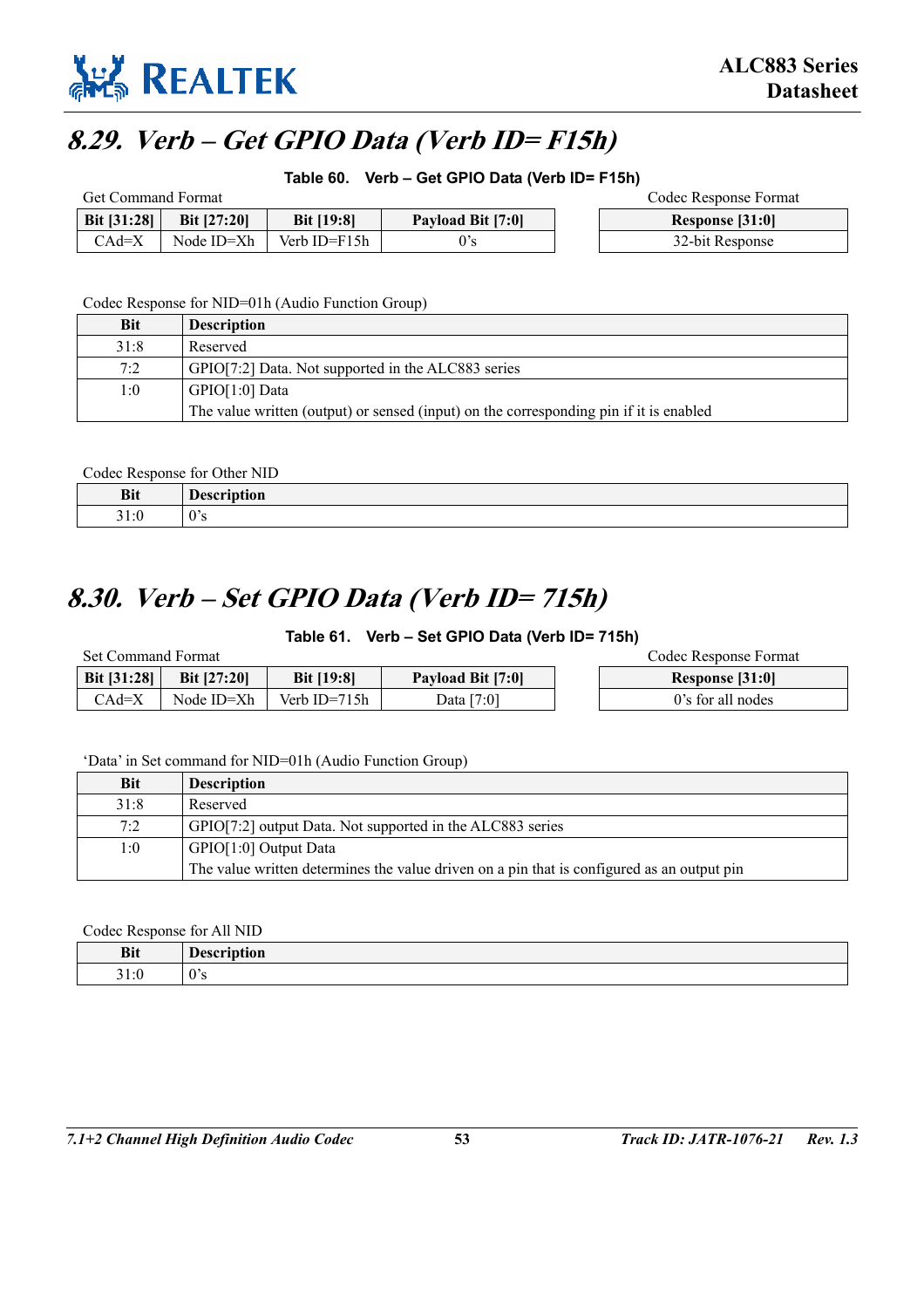

# **8.31. Verb – Get GPIO Enable Mask (Verb ID=F16h)**

**Table 62. Verb – Get GPIO Enable Mask (Verb ID= F16h)** 

| <b>Get Command Format</b> |                    |                   |                          |  | Codec Response Format |
|---------------------------|--------------------|-------------------|--------------------------|--|-----------------------|
| <b>Bit [31:28]</b>        | <b>Bit [27:20]</b> | <b>Bit [19:8]</b> | <b>Payload Bit [7:0]</b> |  | Response [31:0]       |
| CAd=X                     | Node ID=Xh         | Verb ID= $F16h$   |                          |  | EnableMask [7:0]      |

Codec Response for NID=01h (Audio Function Group)

|                                                 | <b>Bit</b> | <b>Description</b>                                                                                 |
|-------------------------------------------------|------------|----------------------------------------------------------------------------------------------------|
|                                                 | 31:8       | Reserved                                                                                           |
|                                                 | 7:2        | Reserved                                                                                           |
|                                                 | 1:0        | $GPIO[1:0]$ Enable mask                                                                            |
|                                                 |            | 0: The corresponding GPIO pin is disabled and is in Hi-Z state                                     |
|                                                 |            | 1: The corresponding GPIO pin is enabled. Its behavior is determined by the GPIO direction control |
| $\mathbf{1} \mathbf{r}$ $\mathbf{1} \mathbf{1}$ |            | $\cdots$ $\cdots$ $\cdots$ $\cdots$ $\cdots$ $\cdots$ $\cdots$<br>$\mathbf{1}$                     |

*Note: All nodes except Audio Function Group (NID=01h) will ignore this verb.* 

|  |  |  | Codec Response for Other NID |
|--|--|--|------------------------------|
|--|--|--|------------------------------|

| Bi                      |  |
|-------------------------|--|
| - 4<br>$\cdot$ .<br>1.V |  |

### **8.32. Verb – Set GPIO Enable Mask (Verb ID=716h)**

**Table 63. Verb – Set GPIO Enable Mask (Verb ID=716h)** 

| <b>Set Command Format</b> |                    |                   |                   | Codec Response Format |
|---------------------------|--------------------|-------------------|-------------------|-----------------------|
| <b>Bit [31:28]</b>        | <b>Bit [27:20]</b> | <b>Bit [19:8]</b> | Payload Bit [7:0] | Response [31:0]       |
| $CAd=X$                   | Node ID=Xh         | Verb ID=716 $h$   | Enable Mask [7:0] | 0's for all nodes     |

Codec Response for NID=01h (Audio Function Group)

| <b>Bit</b> | <b>Description</b>                                                                                 |  |  |
|------------|----------------------------------------------------------------------------------------------------|--|--|
| 31:8       | Reserved                                                                                           |  |  |
| 7:2        | GPIO[7:2] Enable Mask. Not supported in the ALC883 series                                          |  |  |
| 1:0        | GPIO[1:0] Enable Mask                                                                              |  |  |
|            | 0: The corresponding GPIO pin is disabled and is in Hi-Z state                                     |  |  |
|            | 1: The corresponding GPIO pin is enabled. Its behavior is determined by the GPIO direction control |  |  |

*Note: All nodes except Audio Function Group (NID=01h) will ignore this verb.* 

#### Codec Response for All NID

| <b>Bit</b>                    | `10 n<br>$-1000$ $P1+$<br>$- - -$<br>$-1$ |
|-------------------------------|-------------------------------------------|
| $^{\sim}$ 1<br>$\sim$<br>31:0 | $\mathbf{r}$<br>$\cdot$ v $\cdot$         |

*7.1+2 Channel High Definition Audio Codec* **54** *Track ID: JATR-1076-21 Rev. 1.3*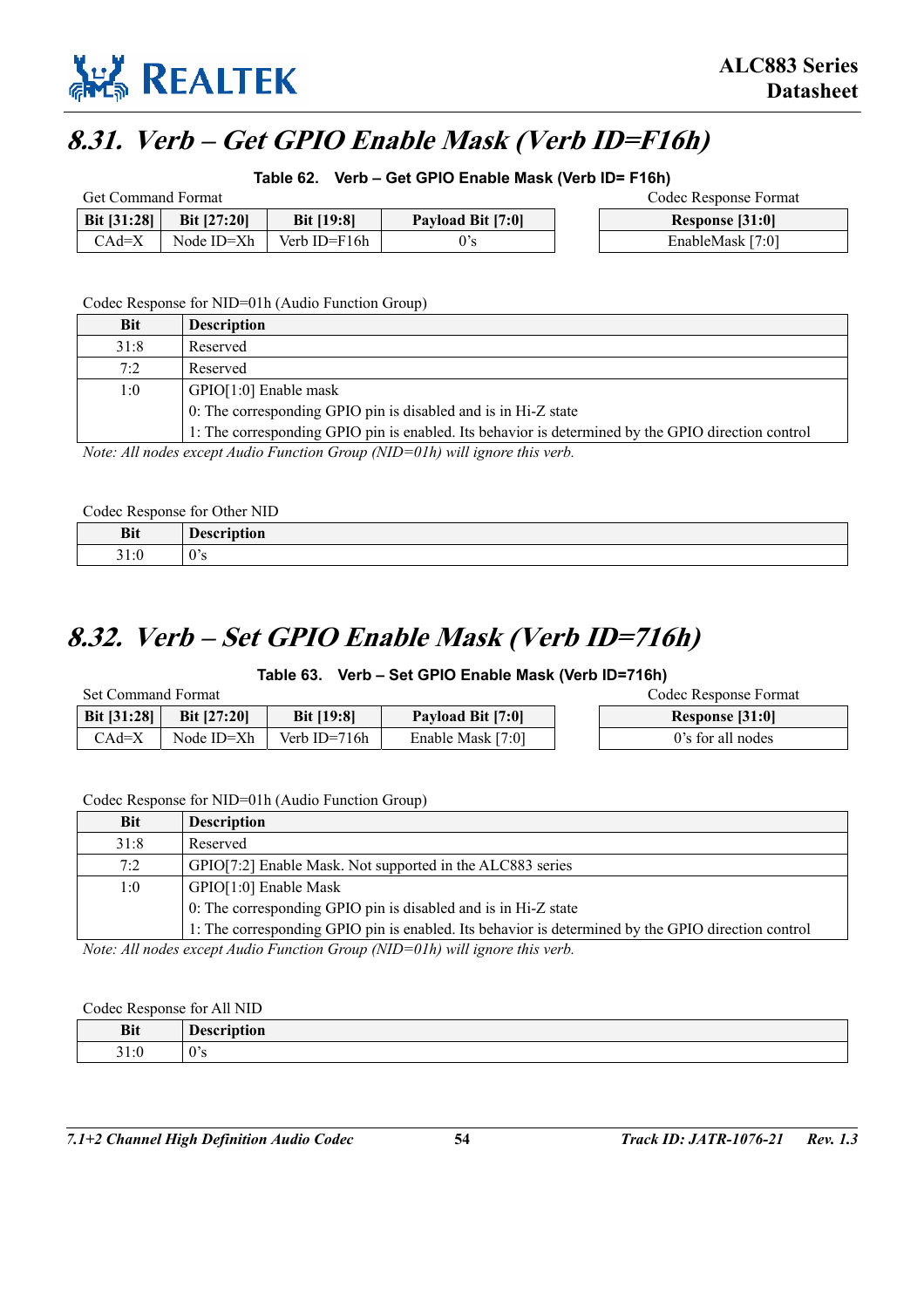

# **8.33. Verb – Get GPIO Direction (Verb ID=F17h)**

**Table 64. Verb – Get GPIO Direction (Verb ID=F17h)** 

| <b>Get Command Format</b> |                    |                   |                   | Codec Response Format |
|---------------------------|--------------------|-------------------|-------------------|-----------------------|
| <b>Bit [31:28]</b>        | <b>Bit [27:20]</b> | <b>Bit [19:8]</b> | Payload Bit [7:0] | Response [31:0]       |
| $CAd=X$                   | Node ID=Xh         | Verb ID=F17h      |                   | Direction $[7:0]$     |

Codec Response for NID=01h (Audio Function Group)

| Bit                         | <b>Description</b>                                                                                                                                                                                                                                                                                                                                                                                                                                           |
|-----------------------------|--------------------------------------------------------------------------------------------------------------------------------------------------------------------------------------------------------------------------------------------------------------------------------------------------------------------------------------------------------------------------------------------------------------------------------------------------------------|
| 31:8                        | Reserved                                                                                                                                                                                                                                                                                                                                                                                                                                                     |
| 7:2                         | GPIO[7:2] Direction Control. Not supported in the ALC883 series                                                                                                                                                                                                                                                                                                                                                                                              |
| 1:0                         | GPIO[1:0] Direction Control                                                                                                                                                                                                                                                                                                                                                                                                                                  |
|                             | 0: The corresponding GPIO pin is configured as an input                                                                                                                                                                                                                                                                                                                                                                                                      |
|                             | 1: The corresponding GPIO pin is configured as an output                                                                                                                                                                                                                                                                                                                                                                                                     |
| $\sqrt{1}$<br>$\rightarrow$ | $\mathcal{L} = \mathcal{L} + \mathcal{L} = \mathcal{L} = \mathcal{L} = \mathcal{L} = \mathcal{L} = \mathcal{L} = \mathcal{L} = \mathcal{L} = \mathcal{L} = \mathcal{L} = \mathcal{L} = \mathcal{L} = \mathcal{L} = \mathcal{L} = \mathcal{L} = \mathcal{L} = \mathcal{L} = \mathcal{L} = \mathcal{L} = \mathcal{L} = \mathcal{L} = \mathcal{L} = \mathcal{L} = \mathcal{L} = \mathcal{L} = \mathcal{L} = \mathcal{L} = \mathcal{L} = \mathcal{L} = \mathcal$ |

*Note: All nodes except Audio Function Group (NID=01h) will ignore this verb.* 

Codec Response for Other NID

| Bit               | $\sim$<br>--<br>wı |
|-------------------|--------------------|
| -<br>. .<br>J 1.V | $\theta$<br>້      |

# **8.34. Verb – Set GPIO Direction (Verb ID=717h)**

**Table 65. Verb – Set GPIO Direction (Verb ID=717h)** 

Set Command Format Codec Response Format

| Bit [31:28] | <b>Bit [27:20]</b> | <b>Bit [19:8]</b> | <b>Payload Bit [7:0]</b> | Response [31:0]   |
|-------------|--------------------|-------------------|--------------------------|-------------------|
| CAd=X       | Node ID=Xh         | Verb ID= $717h$   | [7:0]<br>$D$ irection    | 0's for all nodes |

Codec Response for NID=01h (Audio Function Group)

| <b>Bit</b> | <b>Description</b>                                              |  |  |
|------------|-----------------------------------------------------------------|--|--|
| 31:8       | Reserved                                                        |  |  |
| 7:2        | GPIO[7:2] Direction Control. Not supported in the ALC883 series |  |  |
| 1:0        | GPIO[1:0] Direction Control                                     |  |  |
|            | 0: The corresponding GPIO pin is configured as an input         |  |  |
|            | 1: The corresponding GPIO pin is configured as an output        |  |  |

*Note: All nodes except Audio Function Group (NID=01h) will ignore this verb.* 

### Codec Response for Other NID

| <b>Bit</b>                         | --<br>πυ.<br>. |
|------------------------------------|----------------|
| $\sim$<br>∼.<br>. .<br><b>JI.U</b> | $\cdot$        |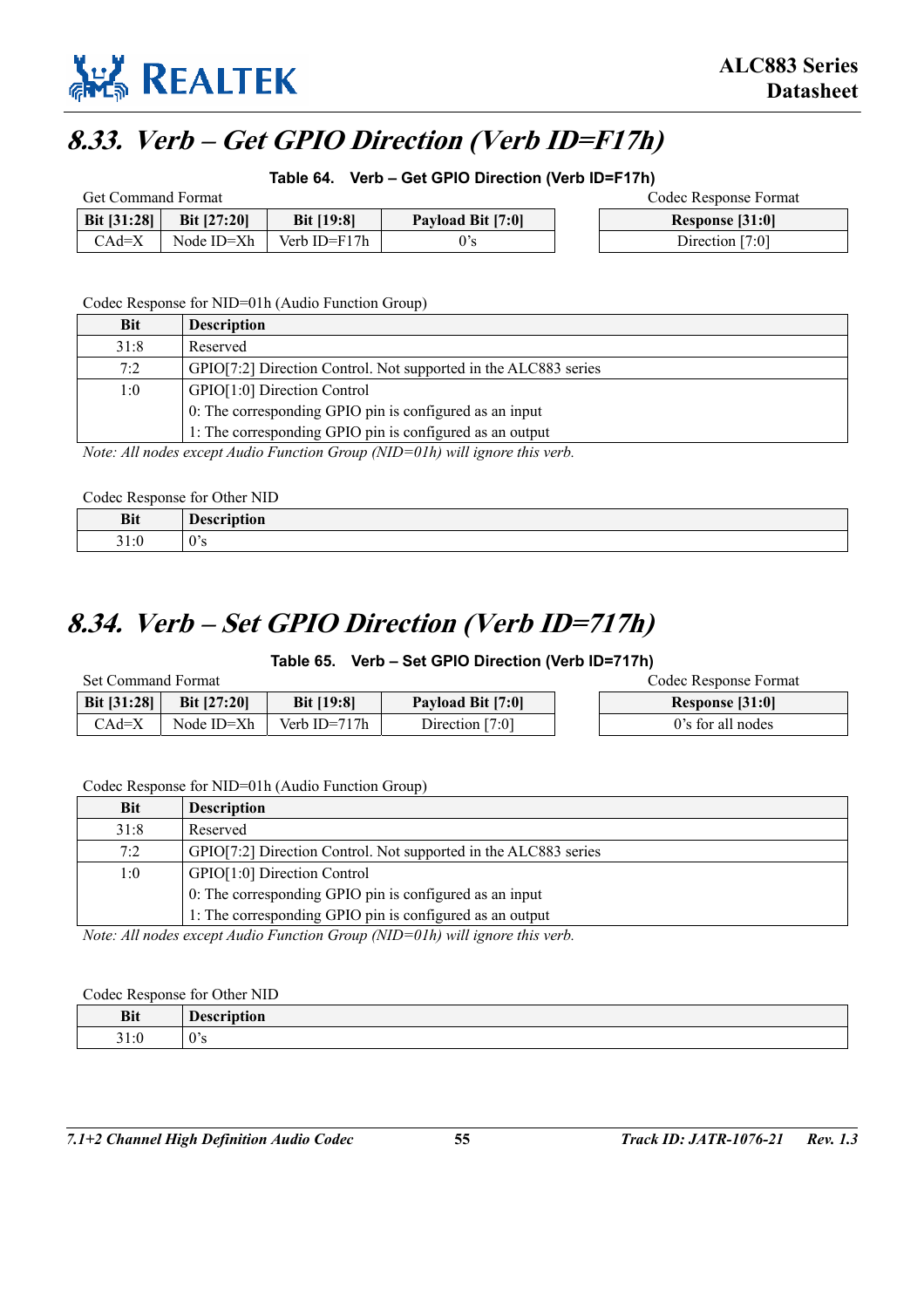

# **8.35. Verb – Get GPIO Unsolicited Response Enable Mask (Verb ID=F19h)**

**Table 66. Verb – Get GPIO Unsolicited Response Enable Mask (Verb ID=F19h)** 

| <b>Get Command Format</b> |                    |                   |                   | Codec Response Format |
|---------------------------|--------------------|-------------------|-------------------|-----------------------|
| Bit [31:28]               | <b>Bit [27:20]</b> | <b>Bit [19:8]</b> | Payload Bit [7:0] | Response [31:0]       |
| $CAd=X$                   | Node ID=Xh         | Verb ID=F19h      |                   | UnsolEnable [7:0]     |

#### Codec Response for NID=01h (Audio Function Group)

| <b>Bit</b> | <b>Description</b>                                                                                                                                                                                                                                                              |
|------------|---------------------------------------------------------------------------------------------------------------------------------------------------------------------------------------------------------------------------------------------------------------------------------|
| 31:8       | Reserved                                                                                                                                                                                                                                                                        |
| 7:2        | GPIO[7:2] Unsolicited Enable Mask. Not supported in the ALC883 series                                                                                                                                                                                                           |
| 1:0        | GPIO[1:0] Unsolicited Enable mask                                                                                                                                                                                                                                               |
|            | 0: Unsolicited response will not be sent on link                                                                                                                                                                                                                                |
|            | 1: Unsolicited response will be sent on link when state of corresponding GPIO has been changed                                                                                                                                                                                  |
|            | $\mathcal{M}$ and $\mathcal{M}$ is the state of $\mathcal{M}$ and $\mathcal{M}$ is the state of $\mathcal{M}$ is the state of $\mathcal{M}$ is the state of $\mathcal{M}$ is the state of $\mathcal{M}$ is the state of $\mathcal{M}$ is the state of $\mathcal{M}$ is the stat |

*Note: All nodes except Audio Function Group (NID=01h) will ignore this verb.* 

Codec Response for Other NID

| <b>Bit</b>                      | ---<br>-----<br>чоь.<br><u>v</u> |
|---------------------------------|----------------------------------|
| 21<br>$\epsilon$<br>ı∙ı<br>21.V | <b>US</b>                        |

# **8.36. Verb – Set GPIO Unsolicited Response Enable Mask (Verb ID=719h)**

### **Table 67. Verb – Set GPIO Unsolicited Response Enable Mask (Verb ID=719h)**

| Set Command Format |                    |                   |                          | Codec Response Format |
|--------------------|--------------------|-------------------|--------------------------|-----------------------|
| Bit [31:28]        | <b>Bit [27:20]</b> | <b>Bit [19:8]</b> | <b>Payload Bit [7:0]</b> | Response [31:0]       |
| $CAd=X$            | Node ID=Xh         | Verb ID= $719h$   | Unsol $Enable$ [7:0]     | 0's for all nodes     |

Codec Response for NID=01h (Audio Function Group)

| <b>Bit</b> | <b>Description</b>                                                                             |  |  |
|------------|------------------------------------------------------------------------------------------------|--|--|
| 31:8       | Reserved                                                                                       |  |  |
| 7:2        | GPIO[7:2] Unsolicited Enable Mask. Not supported in the ALC883 series                          |  |  |
| 1:0        | GPIO[1:0] Unsolicited Enable Mask                                                              |  |  |
|            | 0: Unsolicited response will not be sent on link                                               |  |  |
|            | 1: Unsolicited response will be sent on link when state of corresponding GPIO has been changed |  |  |

*Note 1: All nodes except the Audio Function Group (NID=01h) will ignore this verb.* 

*Note 2: The unsolicited response of corresponding GPIO is enabled when it's 'Enable Mask' and Verb-'Unsolicited Response' for NID=01h are enabled.* 

Codec Response for Other NID

| D.<br>DIL                             | $\blacksquare$<br>$\mathbf{h}$<br>.<br>Description |
|---------------------------------------|----------------------------------------------------|
| . . c<br>$\sim$ $\sim$<br><u>Ji.v</u> | $\sim$<br>.,<br>.                                  |
|                                       |                                                    |

*7.1+2 Channel High Definition Audio Codec* **56** *Track ID: JATR-1076-21 Rev. 1.3*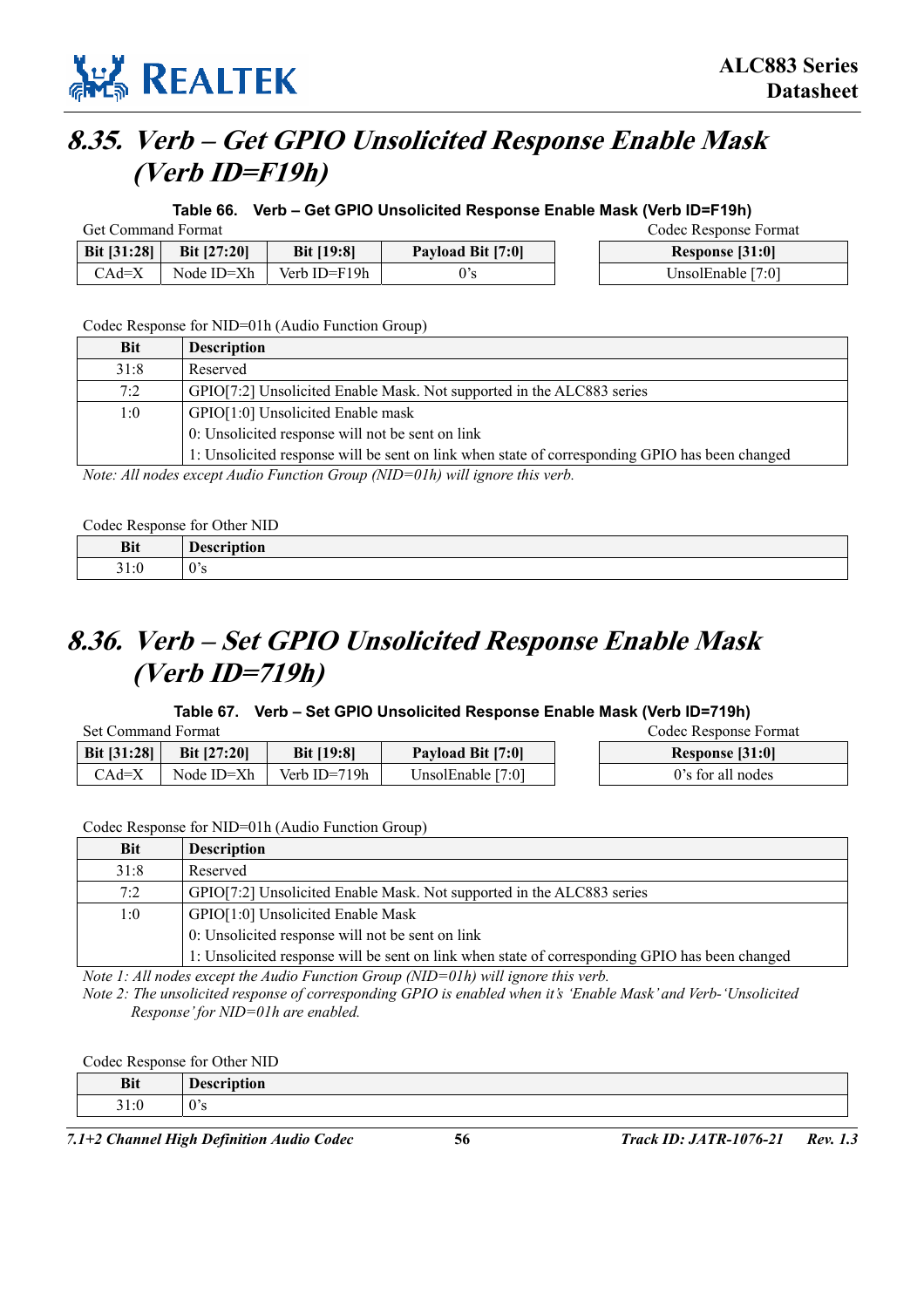

# **8.37. Verb – Function Reset (Verb ID=7FFh)**

**Table 68. Verb – Function Reset (Verb ID=7FFh)** 

| Command Format (NID=01H) |                    |                   |                   | Codec Response Format |
|--------------------------|--------------------|-------------------|-------------------|-----------------------|
| Bit [31:28]              | <b>Bit [27:20]</b> | <b>Bit [19:8]</b> | Payload Bit [7:0] | Response [31:0]       |
| CAd=X                    | Node $ID=01h$      | Verb ID=7FFh      | 0's               |                       |

Codec Response

| <b>Bit</b> | Description              |
|------------|--------------------------|
| 31:0       | Read as 0's<br>Reserved. |

*Note: The Function Reset command causes all widgets in the ALC883 series to return to their power on default state.* 

# **8.38. Verb – Get Digital Converter Control 1 & Control 2 (Verb ID= F0Dh, F0Eh)**

### **Table 69. Verb – Get Digital Converter Control 1 & Control 2 (Verb ID= F0Dh, F0Eh)**

Get Command Format Codec Response Format

| Bit [31:28] | <b>Bit [27:20]</b> | <b>Bit [19:8]</b>     | Payload Bit [7:0] | Response [31:0]               |
|-------------|--------------------|-----------------------|-------------------|-------------------------------|
| CAd=X       | Node ID=Xh         | Verb ID=F0Dh/<br>F0Eh | 0's               | Bit[31:16]=0's, Bit[15:0] and |

| Response [31:0]                         |
|-----------------------------------------|
| $Bit[31:16]=0's, Bit[15:0] are SIC bit$ |

NID=06h (S/PDIF-OUT) Response to 'Get verb' – F0Dh (Control 1 for SIC bit[15:0])

NID=06h (S/PDIF-OUT) Response to 'Get verb' – F0Eh (Control 2 for SIC bit[15:0])

| <b>Bit</b>     | Description - SIC (S/PDIF IEC Control) Bit[7:0]                 |  |  |  |
|----------------|-----------------------------------------------------------------|--|--|--|
| 31:16          | Read as 0's                                                     |  |  |  |
| 15             | Reserved, Read as 0's                                           |  |  |  |
| 14:8           | CC[6:0] (Category Code)                                         |  |  |  |
| 7              | LEVEL (Generation Level)                                        |  |  |  |
| 6              | PRO (Professional or Consumer format)                           |  |  |  |
|                | 0: Consumer format                                              |  |  |  |
|                | 1: Professional format                                          |  |  |  |
| 5              | /AUDIO (Non-Audio Data type)                                    |  |  |  |
|                | $0: PCM$ data                                                   |  |  |  |
|                | 1: AC3 or other digital non-audio data                          |  |  |  |
| 4              | COPY (Copyright)                                                |  |  |  |
|                | 0: Asserted                                                     |  |  |  |
|                | 1: Not asserted                                                 |  |  |  |
| 3              | PRE (Pre-emphasis)                                              |  |  |  |
|                | 0: None                                                         |  |  |  |
|                | 1: Filter pre-emphasis is 50/15 microseconds                    |  |  |  |
| $\overline{2}$ | VCFG for Validity Control (control V bit and data in Sub-Frame) |  |  |  |
|                | V for Validity Control (control V bit and data in Sub-Frame)    |  |  |  |

*7.1+2 Channel High Definition Audio Codec* **57** *Track ID: JATR-1076-21 Rev. 1.3*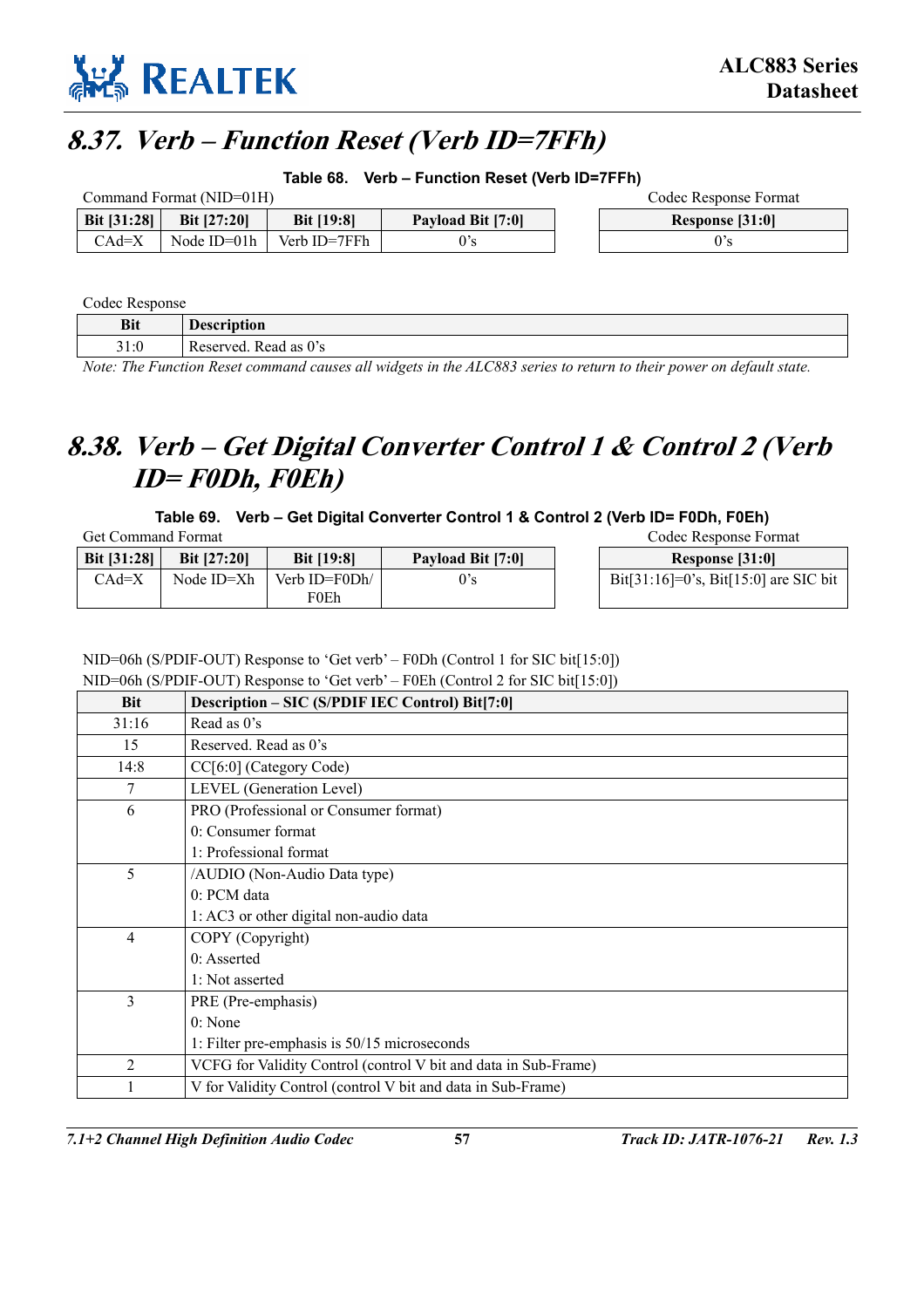

NID=06h (S/PDIF-OUT) Response to 'Get verb' – F0Dh (Control 1 for SIC bit[15:0]) NID=06h (S/PDIF-OUT) Response to 'Get verb' – F0Eh (Control 2 for SIC bit[15:0])

|            | $1$ and $0$ von $1$ and $0$ variation $0$ and $0$ variable $1$ and $0$ and $0$ and $0$ and $1$ variation $0$ |
|------------|--------------------------------------------------------------------------------------------------------------|
| <b>Bit</b> | Description – SIC (S/PDIF IEC Control) Bit[7:0]                                                              |
| 0          | Digital Enable. DigEn                                                                                        |
|            | $0:$ OFF                                                                                                     |
|            | 1:ON                                                                                                         |

### NID=0Ah (S/PDIF-IN) Response to 'Get verb (F0Dh)

|                  | NID=0Ah (S/PDIF-IN) Response to 'Get verb (F0Eh)      |  |  |  |
|------------------|-------------------------------------------------------|--|--|--|
| <b>Bit</b>       | <b>Description (part of S/PDIF-IN Channel Status)</b> |  |  |  |
| 31:16            | Reserved. Read as 0's                                 |  |  |  |
| 15               | Reserved. Read as 0's                                 |  |  |  |
| 14:8             | CC[6:0] (Category Code)                               |  |  |  |
| 7                | LEVEL (Generation Level)                              |  |  |  |
| 6                | PRO (Professional or Consumer format)                 |  |  |  |
|                  | 0: Consumer format                                    |  |  |  |
|                  | 1: Professional format                                |  |  |  |
| 5                | /AUDIO (Non-Audio Data type)                          |  |  |  |
|                  | 0: PCM data                                           |  |  |  |
|                  | 1: AC3 or other digital non-audio data                |  |  |  |
| $\overline{4}$   | COPY (Copyright)                                      |  |  |  |
|                  | 0: Asserted                                           |  |  |  |
|                  | 1: Not asserted                                       |  |  |  |
| 3                | PRE (Pre-emphasis)                                    |  |  |  |
|                  | 0: None                                               |  |  |  |
|                  | 1: Filter pre-emphasis is 50/15 microseconds          |  |  |  |
| $\overline{2}$   | Reserved                                              |  |  |  |
|                  | In'V'alid. V bit in sub-frame of S/PDIF-IN            |  |  |  |
|                  | 0: Data X and Y are valid, or S/PDIF-IN is not locked |  |  |  |
|                  | 1: At least one of data X and Y is invalid            |  |  |  |
| $\boldsymbol{0}$ | Digital Enable. DigEn                                 |  |  |  |
|                  | $0:$ OFF                                              |  |  |  |
|                  | 1:ON                                                  |  |  |  |

#### Codec Response for Other NID

| <b>Bit</b><br>___                          | ---<br>.<br>. ш.<br>---- |
|--------------------------------------------|--------------------------|
| $\sim$ $\sim$<br>$\sqrt{2}$<br>- -<br>31.0 | $\sim$<br>$\cdot$        |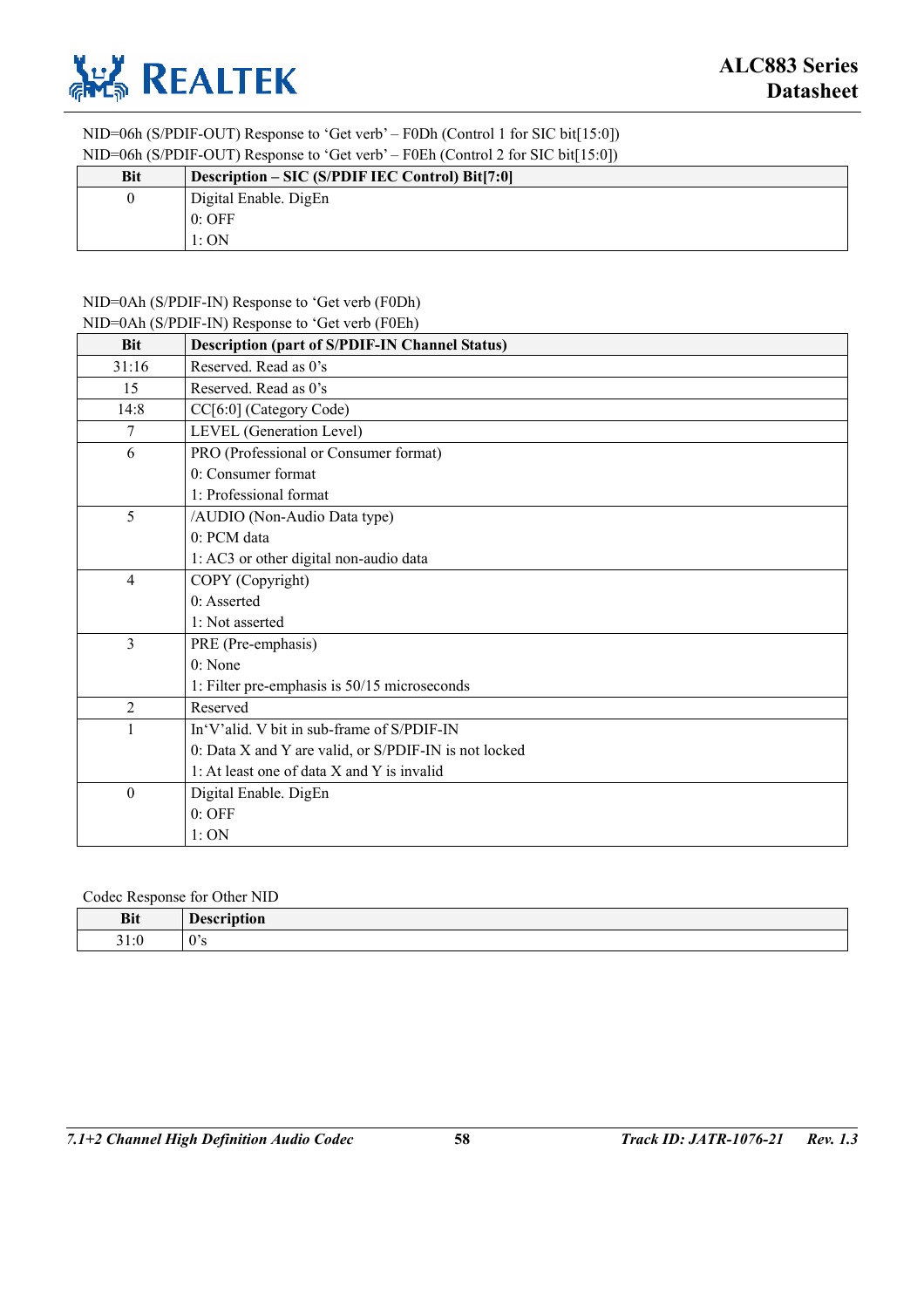

# **8.39. Verb – Set Digital Converter Control 1 & Control 2 (Verb ID=70Dh, 70Eh)**

**Table 70. Verb – Set Digital Converter Control 1 & Control 2 (Verb ID=70Dh, 70Eh)** 

Set Command Format (Verb ID=70Xh, Set Control 1) Codec Response Format

| <b>Bit [31:28]</b> | <b>Bit [27:20]</b> | Bit [19:8]   | Payload Bit [7:0] | Response |
|--------------------|--------------------|--------------|-------------------|----------|
| CAd=X              | Node ID=Xh         | Verb ID=70Dh | SIC [7:0]         | 0's      |

Set Command Format (Verb ID=70Yh, Set Control 2) Codec Response Format

| <b>Bit [31:28]</b> | <b>Bit [27:20]</b> | <b>Bit</b> [19:8] | Payload Bit [7:0] | Response |
|--------------------|--------------------|-------------------|-------------------|----------|
| CAd=X              | Node ID=Xh         | Verb ID=70Eh      | SIC [15:8]        |          |

**Response [31:0]** 

**Response [31:0]** 

### 'Payload' in Set Control 1 for NID=06h (S/PDIF-OUT)

| <b>Bit</b>       | Description - SIC (S/PDIF IEC Control) Bit[7:0]                 |  |  |  |
|------------------|-----------------------------------------------------------------|--|--|--|
| 7                | LEVEL (Generation Level)                                        |  |  |  |
| 6                | PRO (Professional or Consumer format)                           |  |  |  |
|                  | 0: Consumer format                                              |  |  |  |
|                  | 1: Professional format                                          |  |  |  |
| 5                | /AUDIO (Non-Audio Data type)                                    |  |  |  |
|                  | 0: PCM data                                                     |  |  |  |
|                  | 1: AC3 or other digital non-audio data                          |  |  |  |
| $\overline{4}$   | COPY (Copyright)                                                |  |  |  |
|                  | $0:$ Asserted                                                   |  |  |  |
|                  | 1: Not asserted                                                 |  |  |  |
| 3                | PRE (Pre-emphasis)                                              |  |  |  |
|                  | 0: None                                                         |  |  |  |
|                  | 1: Filter pre-emphasis is 50/15 microseconds                    |  |  |  |
| $\overline{2}$   | VCFG for Validity Control (control V bit and data in Sub-Frame) |  |  |  |
|                  | V for Validity Control (control V bit and data in Sub-Frame)    |  |  |  |
| $\boldsymbol{0}$ | Digital Enable. DigEn                                           |  |  |  |
|                  | $0:$ OFF                                                        |  |  |  |
|                  | 1:ON                                                            |  |  |  |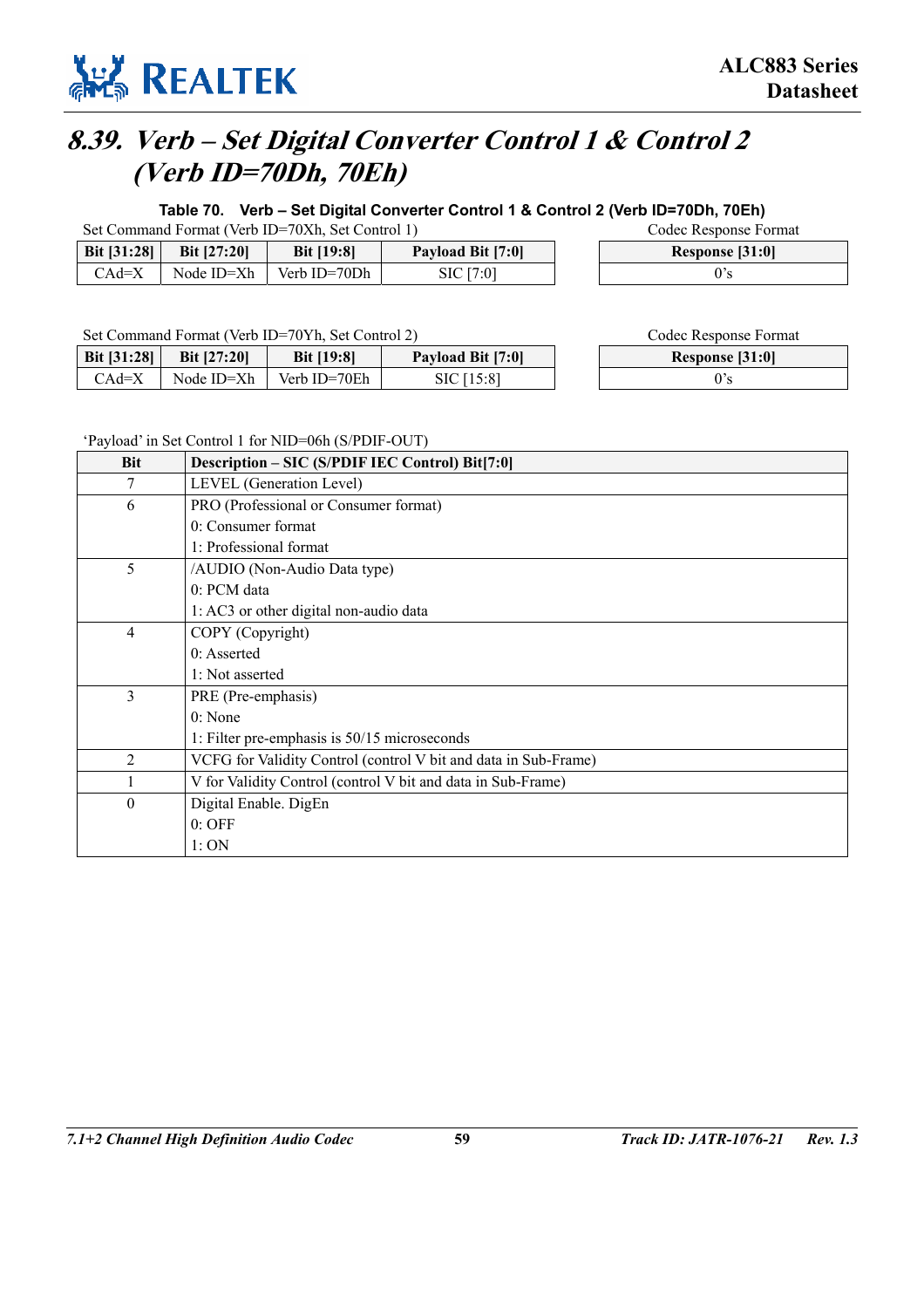

### 'Payload' in Set Control 2 for NID=06h (S/PDIF-OUT)

| <b>Bit</b> | Description – SIC (S/PDIF IEC Control) Bit[7:0] |
|------------|-------------------------------------------------|
|            | Reserved. Read as 0's                           |
| 6:0        | CC[6:0] (Category Code)                         |

#### 'Payload' in Set Control 1 for NID=0Ah (S/PDIF-IN)

| Bit | Description – SIC (S/PDIF IEC Control) Bit[7:0] |
|-----|-------------------------------------------------|
| 7:1 | Reserved                                        |
|     | Digital Enable. DigEn                           |
|     | $0:$ OFF                                        |
|     | 1:ON                                            |

#### 'Payload' in Set Control 2 for NID=0Ah (S/PDIF-IN)

| <b>Bit</b>     | Description – SIC (S/PDIF IEC Control) Bit[7:0] |
|----------------|-------------------------------------------------|
| $7\cdot\Omega$ | Reserved. Read as 0's                           |

*Note: Other widgets will ignore this verb.*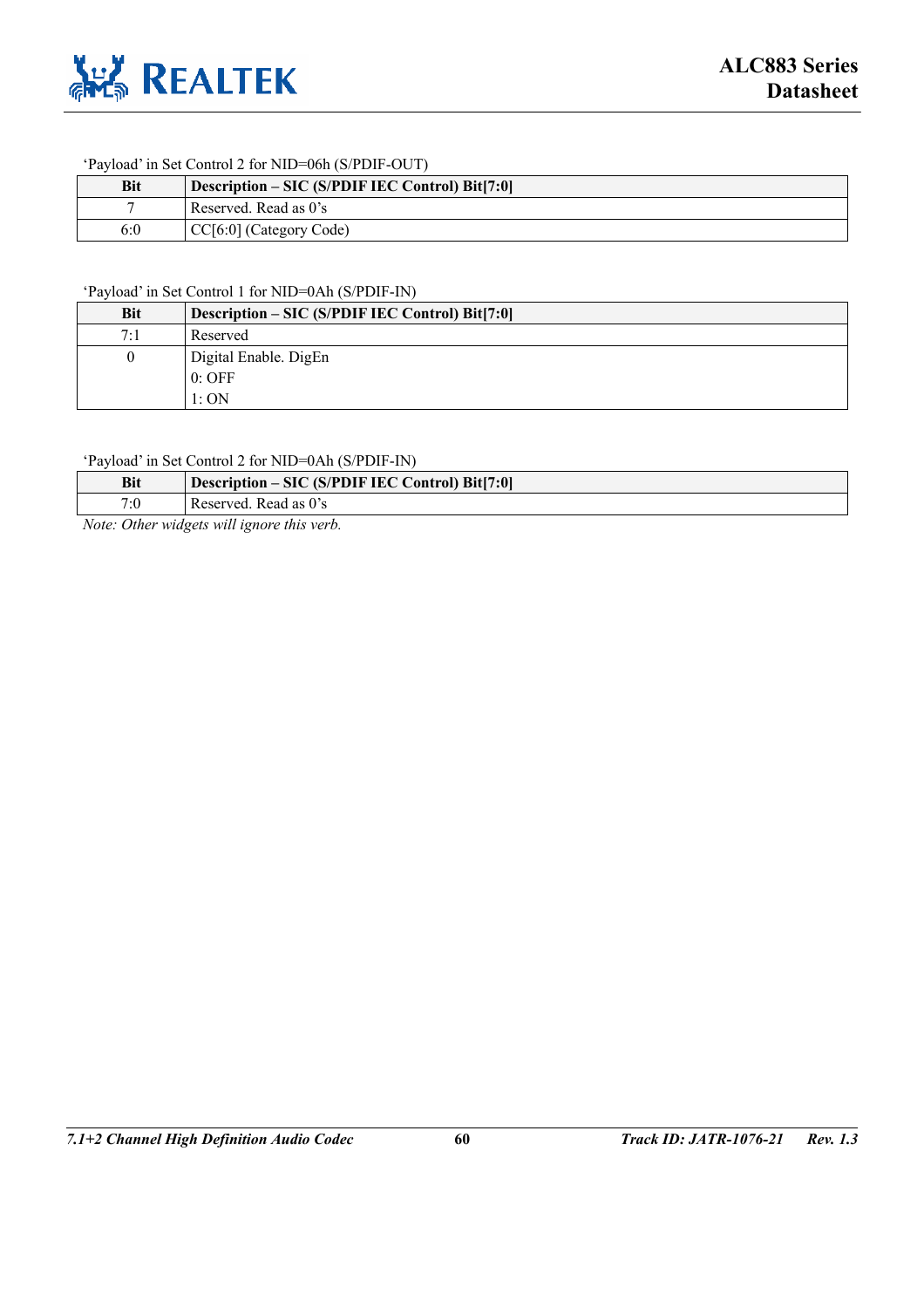

# **9. Electrical Characteristics**

# **9.1. DC Characteristics**

### **9.1.1. Absolute Maximum Ratings**

| rapie 71.<br>ADSOIUTE MAXIMUM RATINGS   |               |                |                |                |             |  |  |  |
|-----------------------------------------|---------------|----------------|----------------|----------------|-------------|--|--|--|
| Parameter                               | <b>Symbol</b> | <b>Minimum</b> | <b>Typical</b> | <b>Maximum</b> | Units       |  |  |  |
| Power Supply:                           |               |                |                |                |             |  |  |  |
| Digital                                 | <b>DVDD</b>   | 3.0            | 3.3            | 3.6            |             |  |  |  |
| Analog                                  | $AVDD*$       | 3.5            | 5.0            | 5.25           |             |  |  |  |
| <b>Ambient Operating</b><br>Temperature | Ta            |                |                | $+70$          | $\rm ^{o}C$ |  |  |  |
| Storage Temperature                     | <b>Ts</b>     |                |                | $+125$         | $^{\circ}C$ |  |  |  |

**Table 71. Absolute Maximum Ratings** 

*Note\* The standard testing condition before shipping is AVDD = 5.0V unless specified. Customers designing with a different AVDD should contact Realtek technical support representatives for special testing support.*

### **9.1.2. Threshold Voltage**

DVDD= 3.3V±5%, T<sub>ambient</sub>=25°C, with 50pF external load.

| Table 72.<br><b>Threshold Voltage</b> |               |                |                |                |              |  |  |
|---------------------------------------|---------------|----------------|----------------|----------------|--------------|--|--|
| Parameter                             | <b>Symbol</b> | <b>Minimum</b> | <b>Typical</b> | <b>Maximum</b> | <b>Units</b> |  |  |
| <b>Input Voltage Range</b>            | $V_{in}$      | $-0.30$        |                | $D VDD +0.30$  | V            |  |  |
| Low Level Input Voltage               | $V_{IL}$      |                |                | $0.30*$ DVDD   | V            |  |  |
| (BCLK, RST#, SDO, SYNC, SDI)          |               |                |                | (1.00)         |              |  |  |
| High Level Input Voltage              | $V_{IH}$      | $0.65*$ DVDD   |                |                | V            |  |  |
| (BCLK, RST#, SDO, SYNC, SDI)          |               | (2.00)         |                |                |              |  |  |
| Low Level Input Voltage               | $V_{IL}$      |                |                | $0.44*$ DVDD   | V            |  |  |
| (S/PDIF-IN/OUT, GPIOs)                |               |                |                | (1.45)         |              |  |  |
| High Level Input Voltage              | $V_{IH}$      | $0.56*$ DVDD   |                |                | V            |  |  |
| (S/PDIF-IN/OUT, GPIOs)                |               | (1.85)         |                |                |              |  |  |
| High Level Output Voltage             | $V_{OH}$      | $0.9*DVDD$     |                |                | V            |  |  |
| Low Level Output Voltage              | $V_{OL}$      |                |                | $0.1*$ DVDD    | V            |  |  |
| <b>Input Leakage Current</b>          |               | $-10$          |                | 10             | μA           |  |  |
| Output Leakage Current (Hi-Z)         |               | $-10$          |                | 10             | μA           |  |  |
| <b>Output Buffer Drive Current</b>    |               |                | 5              |                | mA           |  |  |
| Internal Pull Up Resistance           |               |                | 50k            |                | Ω            |  |  |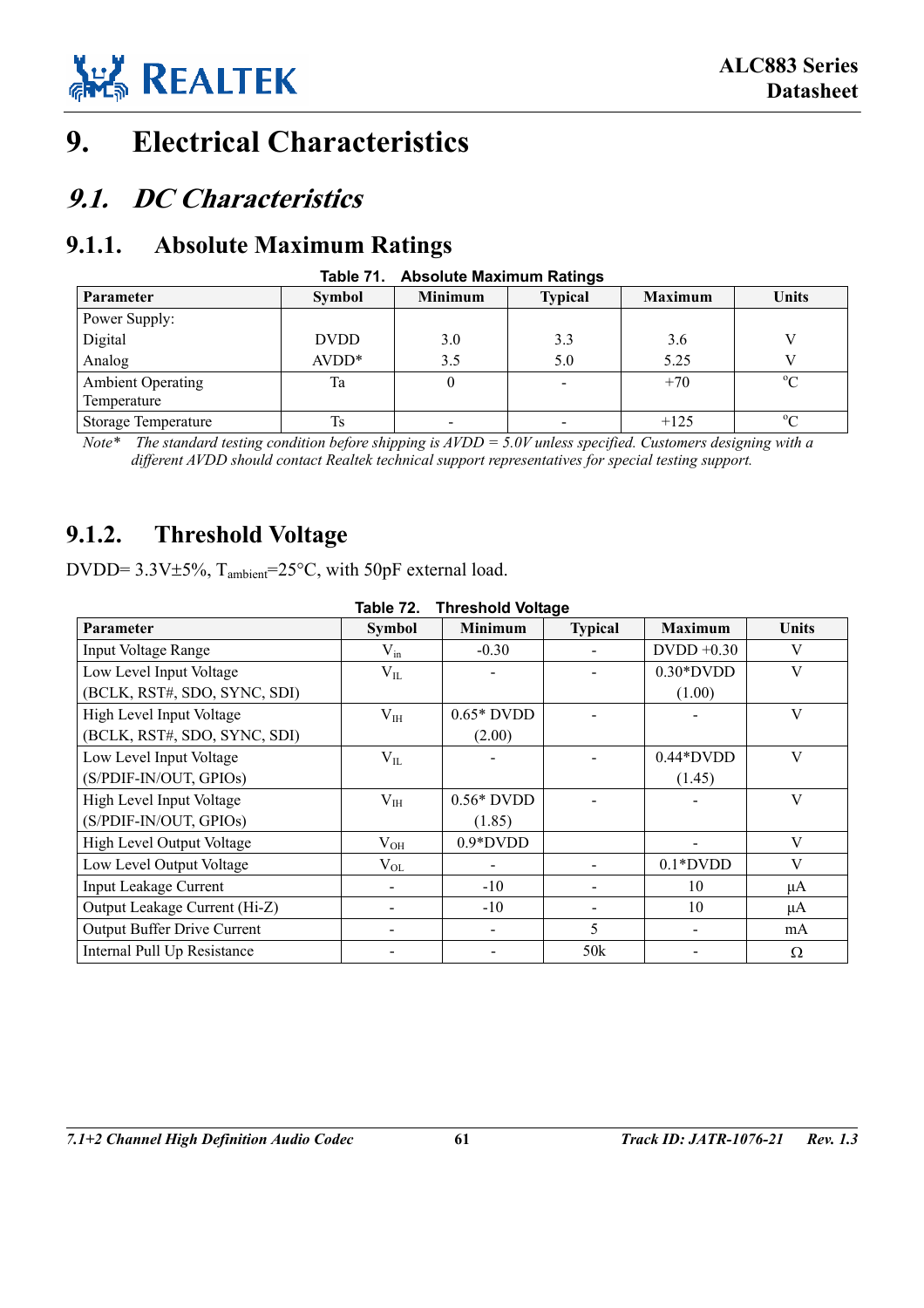

# **9.1.3. Digital Filter Characteristics**

| <b>Digital Filter Characteristics</b><br>Table 73. |                           |                |                |                |              |  |  |
|----------------------------------------------------|---------------------------|----------------|----------------|----------------|--------------|--|--|
| <b>Filter</b>                                      | <b>Symbol</b>             | <b>Minimum</b> | <b>Typical</b> | <b>Maximum</b> | <b>Units</b> |  |  |
| ADC Lowpass Filter                                 | Passband                  | $\theta$       |                | 19.2           | kHz          |  |  |
|                                                    | Stopband                  | 28.8           |                |                | kHz          |  |  |
|                                                    | <b>Stopband Rejection</b> | -              | $-76.0$        |                | dB           |  |  |
|                                                    | Passband                  |                | $\pm 0.20$     |                | dB           |  |  |
|                                                    | Frequency Response        |                |                |                |              |  |  |
| DAC Lowpass Filter                                 | Passband                  | $\Omega$       |                | 19.2           | kHz          |  |  |
|                                                    | Stopband                  | 28.8           |                |                | kHz          |  |  |
|                                                    | <b>Stopband Rejection</b> |                | $-78.5$        |                | dB           |  |  |
|                                                    | Passband                  |                | $\pm 0.20$     |                | dB           |  |  |
|                                                    | <b>Frequency Response</b> |                |                |                |              |  |  |

### **9.1.4. S/PDIF Input/Output Characteristics**

DVDD= 3.3V, T<sub>ambient</sub>=25°C, with 75Ω external load.

| Table 74. S/PDIF Input/Output Characteristics |               |                          |                |                |              |  |  |
|-----------------------------------------------|---------------|--------------------------|----------------|----------------|--------------|--|--|
| <b>Parameter</b>                              | <b>Symbol</b> | <b>Minimum</b>           | <b>Typical</b> | <b>Maximum</b> | <b>Units</b> |  |  |
| S/PDIF-OUT High Level Output                  | $\rm V_{OH}$  | 3.0                      | 3.3            |                |              |  |  |
| S/PDIF-OUT Low Level Output                   | $\rm V_{OL}$  | $\overline{\phantom{a}}$ |                | 0.3            |              |  |  |
| S/PDIF-IN High Level Input                    | $\rm V_{IH}$  | 1.85                     |                |                |              |  |  |
| S/PDIF-IN Low Level Input                     | $V_{IL}$      |                          |                | 1.45           |              |  |  |
| S/PDIF-IN Bias Level                          |               |                          | 1.65           |                |              |  |  |

### **Table 74. S/PDIF Input/Output Characteristics**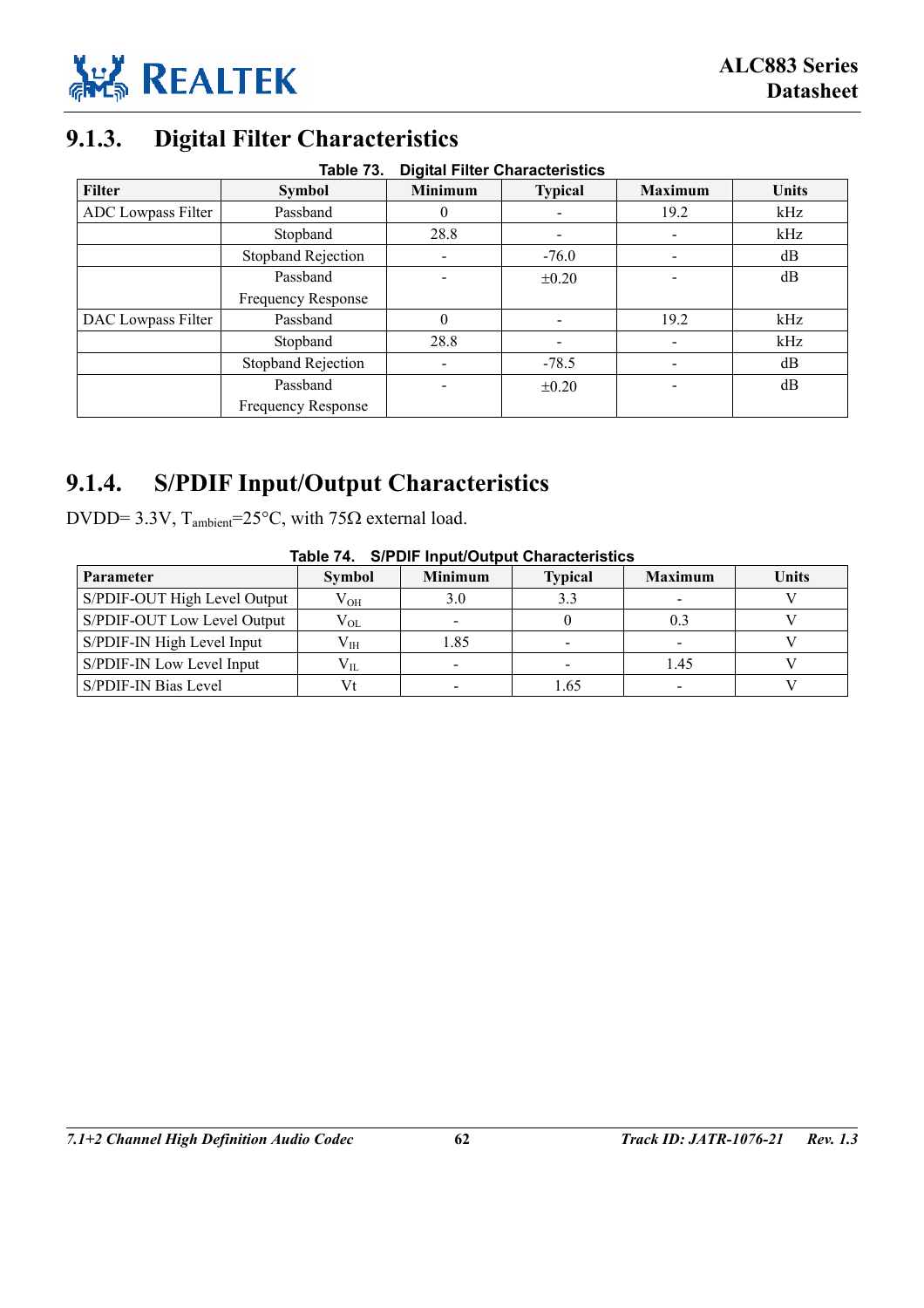

# **9.2. AC Characteristics**

### **9.2.1. Link Reset and Initialization Timing**

| Table 75. Link Reset and Initialization Timing |                |                |                          |                |              |  |  |  |
|------------------------------------------------|----------------|----------------|--------------------------|----------------|--------------|--|--|--|
| <b>Parameter</b>                               | Symbol         | <b>Minimum</b> | <b>Typical</b>           | <b>Maximum</b> | <b>Units</b> |  |  |  |
| RESET# Active Low Pulse Width                  | $\rm T_{RST}$  |                | $\overline{\phantom{0}}$ |                | us           |  |  |  |
| <b>RESET#</b> Inactive to BCLK                 | $T_{\rm{PLL}}$ | 20             |                          |                | μs           |  |  |  |
| Startup delay for PLL ready time               |                |                |                          |                |              |  |  |  |
| <b>SDI</b> Initialization Request              | $1$ FRAME      |                |                          |                | Frame Time   |  |  |  |



**Figure 15. Link Reset and Initialization Timing**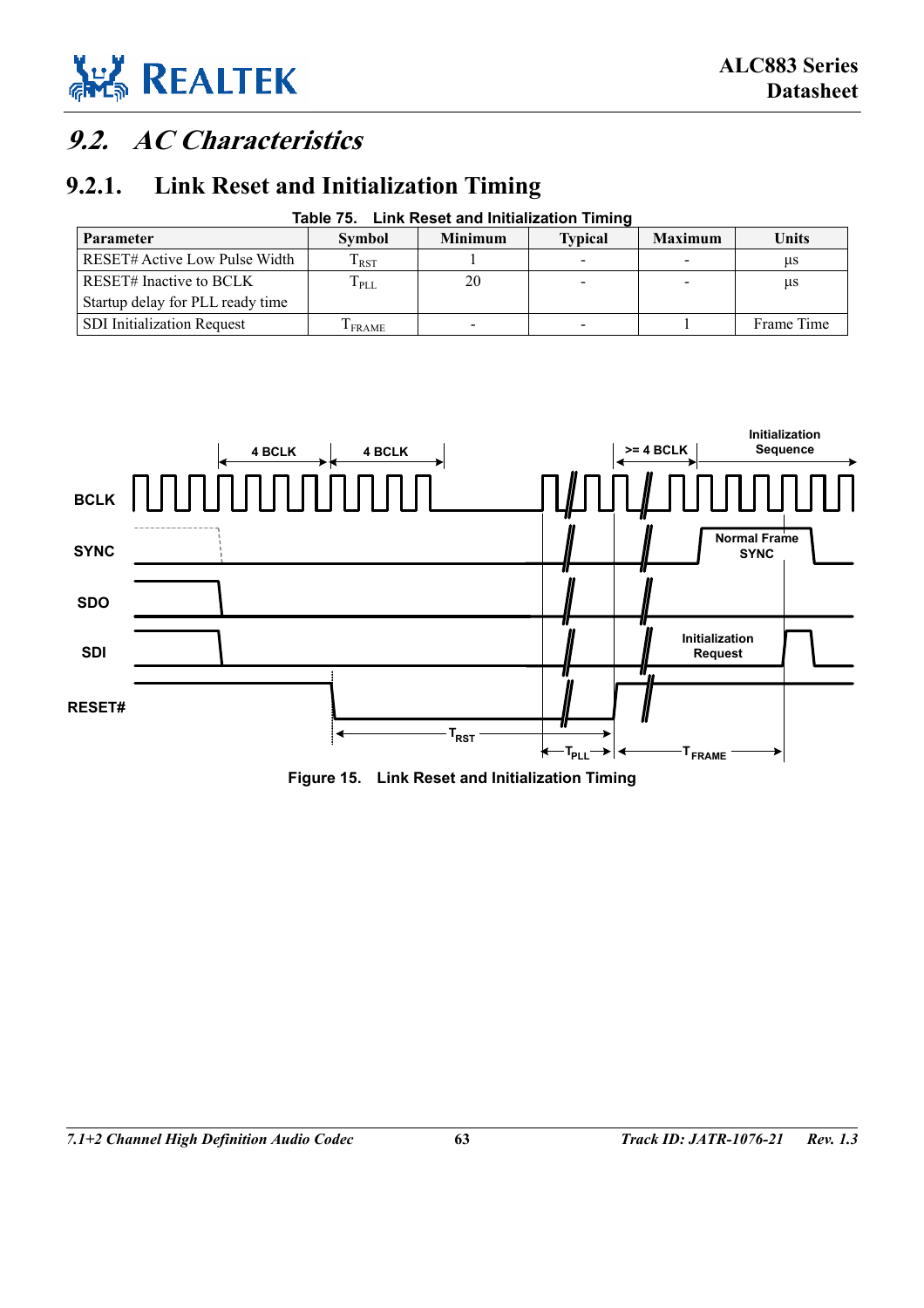

# **9.2.2. Link Timing Parameters at the Codec**

| Table 76. Link Timing Parameters at the Codec |
|-----------------------------------------------|
|                                               |

| Parameter                                                           | <b>Symbol</b>        | Minimum | <b>Typical</b> | <b>Maximum</b> | Units  |
|---------------------------------------------------------------------|----------------------|---------|----------------|----------------|--------|
| <b>BCLK</b> Frequency                                               |                      |         | 24.0           |                | MHz    |
| <b>BCLK</b> Period                                                  | $T_{\rm cycle}$      |         | 41.67          |                | ns     |
| <b>BCLK</b> Jitter                                                  | $\rm T_{\rm jitter}$ |         |                | 2.0            | ns     |
| <b>BCLK High Pulse Width</b>                                        | $T_{\text{high}}$    | 18.75   |                | 22.91          | ns     |
|                                                                     |                      | (45%)   |                | (55%)          | $(\%)$ |
| <b>BCLK Low Pulse Width</b>                                         | $T_{low}$            | 18.75   |                | 22.91          | ns     |
|                                                                     |                      | (45%)   |                | (55%)          | $(\%)$ |
| SDO Setup Time at Both Rising<br>and Falling Edge of BCLK           | T <sub>setup</sub>   | 2.1     |                |                | ns     |
| SDO Hold Time at Both Rising and<br>Falling Edge of BCLK            | $T_{hold}$           | 2.1     |                |                | ns     |
| SDI Valid Time After Rising Edge<br>of BCLK (1: 50pF external load) | $T_{\text{tco}}$     |         | 7.5            | 8.0            | ns     |
| SDI Flight Time                                                     | $T_{\rm flight}$     |         | 2.0            |                | ns     |

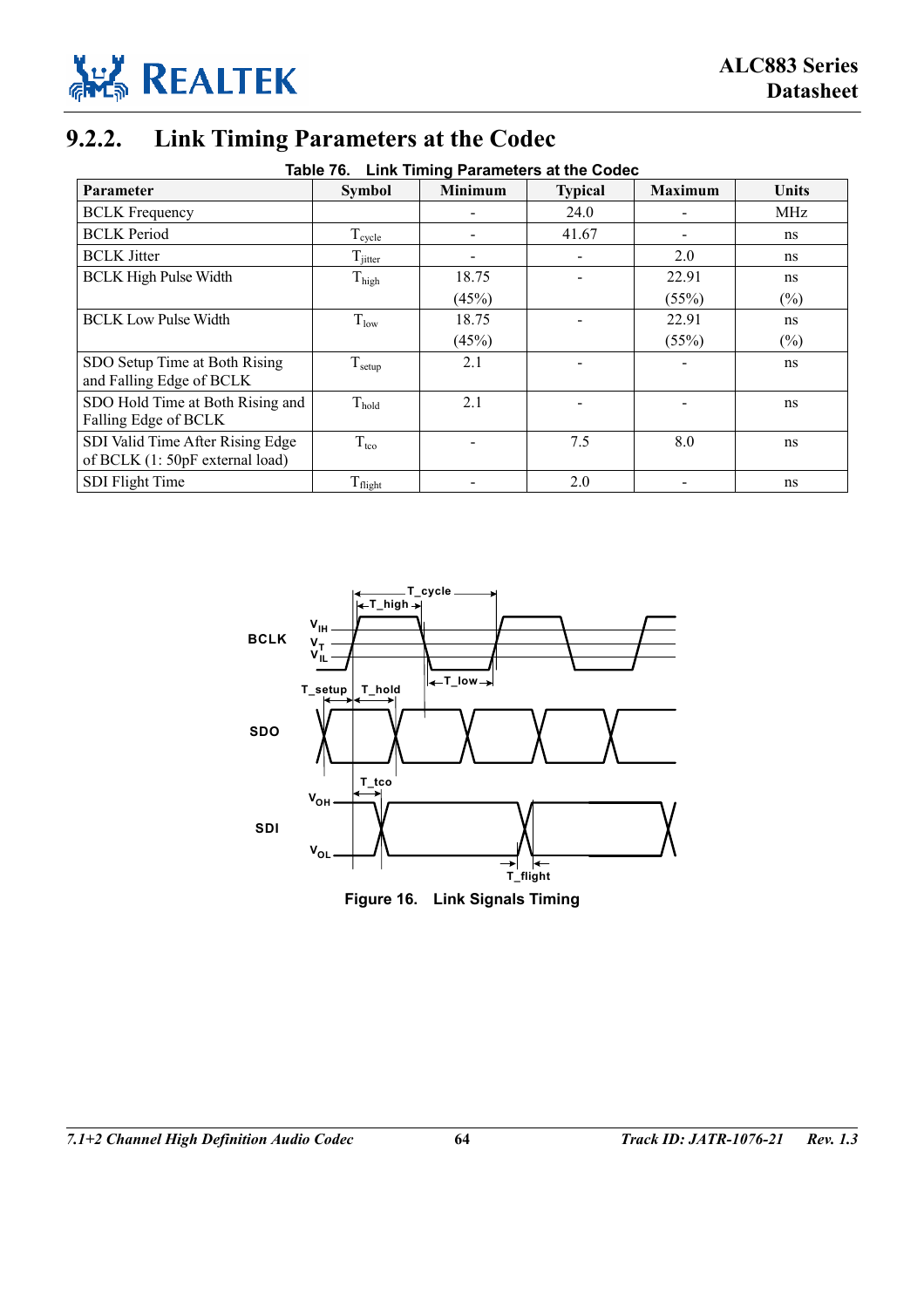

### **9.2.3. S/PDIF Output and Input Timing**

|  | Table 77. S/PDIF Output and Input Timing |  |  |
|--|------------------------------------------|--|--|
|  |                                          |  |  |

| Parameter                          | <b>Symbol</b>       | .<br>Minimum | <b>Typical</b>           | <b>Maximum</b> | Units |
|------------------------------------|---------------------|--------------|--------------------------|----------------|-------|
| S/PDIF-OUT Frequency <sup>*1</sup> |                     |              | 3.072                    |                | MHz   |
| S/PDIF-OUT Period *1               | $T_{cycle}$         |              | 325.6                    |                | ns    |
| S/PDIF-OUT Jitter                  | $T_{\text{jitter}}$ |              |                          | 4              | ns    |
| S/PDIF-OUT High Level Width *1     | $\mathrm{T_{High}}$ | 156.2 (48%)  | $162.8(50\%)$            | 169.2(52%)     | ns(%) |
| S/PDIF-OUT Low Level Width*1       | $T_{Low}$           | 156.2 (48%)  | $162.8(50\%)$            | 169.2 (52%)    | ns(%) |
| S/PDIF-OUT Rising Time             | $T_{\rm rise}$      |              | 2.0                      |                | ns    |
| S/PDIF-OUT Falling Time            | $T_{fall}$          |              | 2.0                      |                | ns    |
| $S/P$ DIF-IN Period <sup>*2</sup>  | $T_{cycle}$         |              | 325.6                    |                | ns    |
| S/PDIF-IN Jitter                   | $T_{\text{jitter}}$ |              | $\overline{\phantom{a}}$ | 10             | ns    |
| S/PDIF-IN High Level Width*2       | $T_{High}$          | 146.4 (45%)  | $162.8(50\%)$            | 179 (55%)      | ns(%) |
| S/PDIF-IN Low Level Width*2        | $T_{Low}$           | 146.4 (45%)  | $162.8(50\%)$            | 179 (55%)      | ns(%) |

*\*1: Bit parameters for 48kHz sample rate of S/PDIF-OUT* 

*\*2: Bit parameters for 48kHz sample rate of S/PDIF-IN* 



**Figure 17. Output and Input Timing** 

#### **9.2.4. Test Mode**

The ALC883 series does not support codec test mode or Automatic Test Equipment (ATE) mode.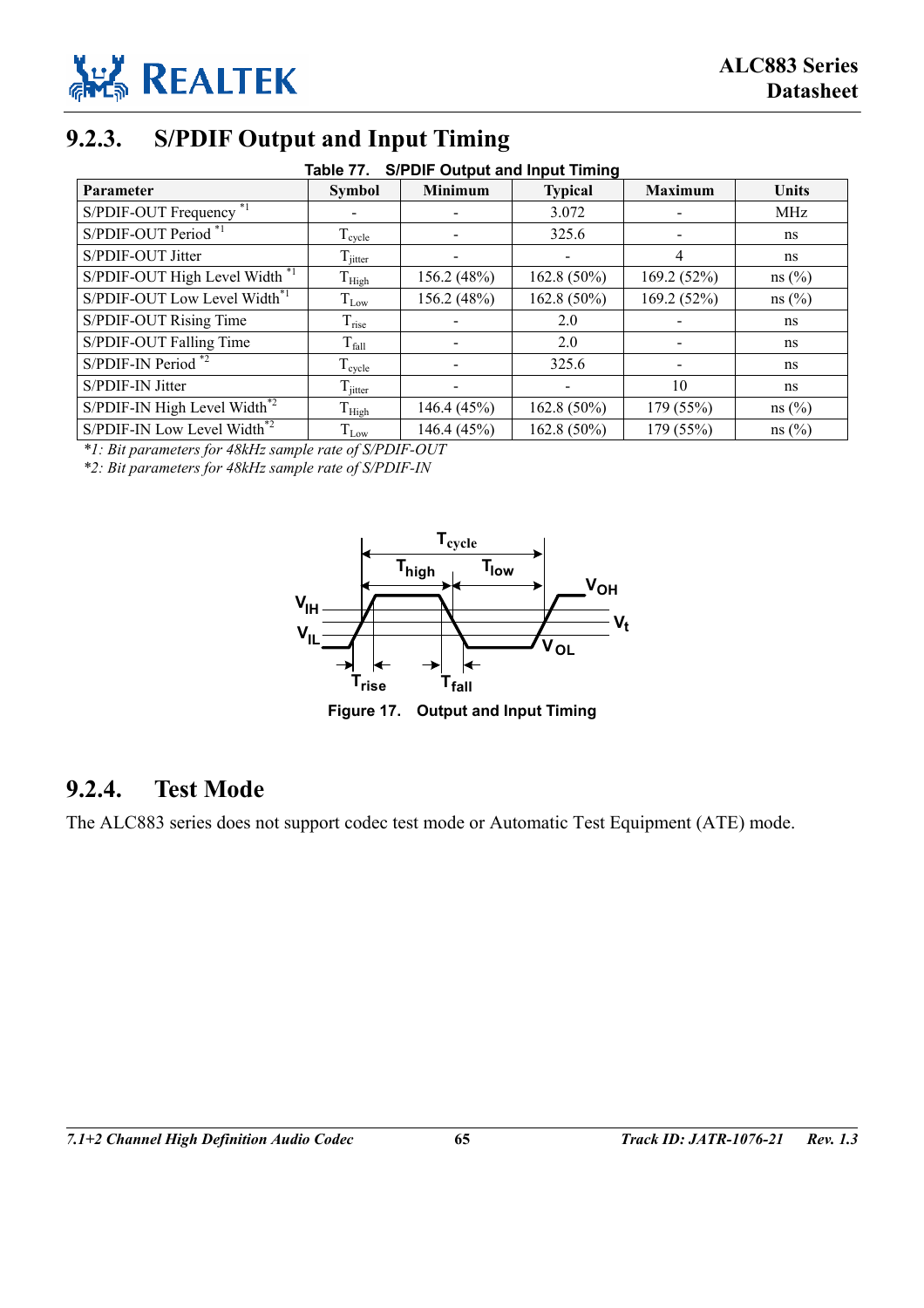

## **9.3. Analog Performance**

- Standard Test Conditions  $T_{\text{ambient}} = 25 \degree C$ , DVDD=3.3V ±5%, AVDD=5.0V±5%
	- 1kHz input sine wave; Sampling frequency=48kHz; 0dB=1Vrms
	- 10KΩ/50pF load; Test bench Characterization BW:10Hz~22kHz, 0dB attenuation

| Parameter                                       | Min                      | <b>Typical</b> | Max    | <b>Units</b> |
|-------------------------------------------------|--------------------------|----------------|--------|--------------|
| Full Scale Input Voltage                        |                          |                |        |              |
| All Inputs (gain=0dB)                           |                          | 1.6            |        | <b>Vrms</b>  |
| All ADC                                         |                          | 1.1            |        | <b>Vrms</b>  |
| Full Scale Output Voltage                       |                          |                |        |              |
| All DAC                                         |                          | 1.3            |        | <b>Vrms</b>  |
| S/N (A Weighted)                                |                          |                |        |              |
| Analog Inputs to Outputs                        |                          | 95             |        | dB FSA       |
| All ADC                                         |                          | 85             |        | dB FSA       |
| All DAC                                         |                          | 95             |        | dB FSA       |
| THD+N                                           |                          |                |        |              |
| Analog Inputs to Outputs                        |                          | $-88$          |        | dB FS        |
| <b>ADC</b>                                      |                          | $-78$          |        | dB FS        |
| All DAC                                         |                          | $-86$          |        | dB FS        |
| <b>Frequency Response</b>                       |                          |                |        |              |
| Mixers                                          | 10                       |                | 22,000 | Hz           |
| ADC, DAC (-1dB corner)                          | 16                       |                | 20,200 | Hz           |
| Power Supply Rejection                          |                          | $-40$          |        | dB           |
| Total Out-of-Band Noise (28.8kHz~100kHz)        | $\overline{\phantom{m}}$ | $-60$          |        | dB           |
| Amplifier Gain Step                             |                          | 1.5            |        | dB           |
| <b>Crosstalk Between Input Channels</b>         |                          | $-80$          |        | dB           |
| Input Impedance (gain=0dB)                      |                          | 47             |        | $K\Omega$    |
| Output Impedance                                |                          |                |        |              |
| Amplified Output                                |                          | 5              |        | Ω            |
| Non-amplified Output                            |                          | 150            |        | Ω            |
| Digital Power Supply Current (normal operation) |                          |                |        |              |
| $DVDD=3.3V$                                     |                          | 35             |        | mA           |
| Digital Power Supply Current (power down mode)  |                          |                |        |              |
| $DVDD=3.3V$                                     |                          | 0.92           |        | mA           |
| Analog Power Supply Current (normal operation)  |                          |                |        |              |
| $AVDD=5.0V$                                     |                          | 55             |        | mA           |
| Analog Power Supply Current (power down mode)   |                          |                |        |              |
| $AVDD=5.0V$                                     |                          | 1.76           |        | mA           |
| <b>VREFOUTx Output Voltage</b>                  | 2.25                     | 2.50           | 3.75   | $\mathbf{V}$ |
| <b>VREFOUTx Output Current</b>                  |                          | $\mathfrak{S}$ |        | mA           |

| Table 78. |  | <b>Analog Performance</b> |
|-----------|--|---------------------------|
|-----------|--|---------------------------|

*7.1+2 Channel High Definition Audio Codec* **66** *Track ID: JATR-1076-21 Rev. 1.3*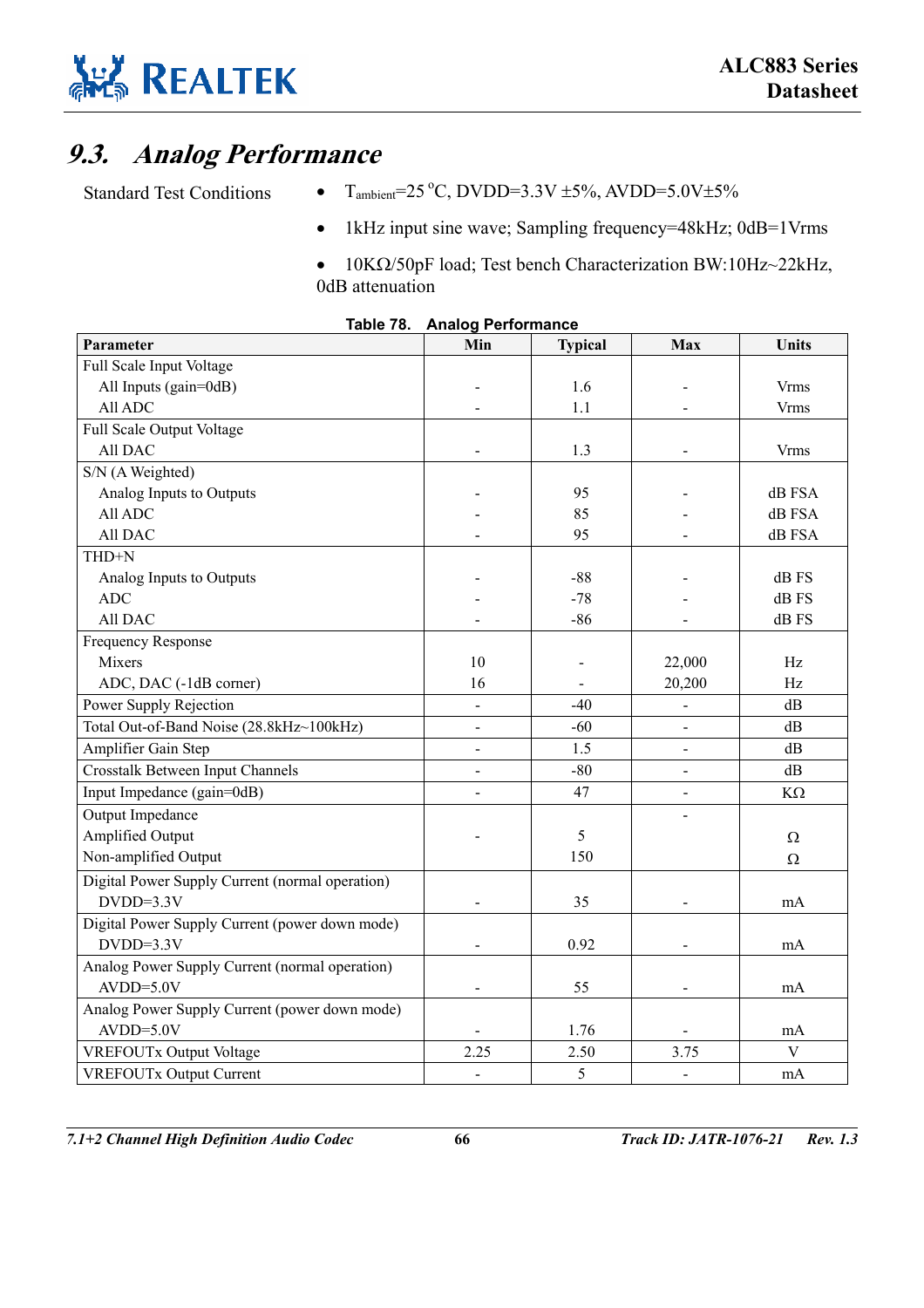

# **10. Application Circuits**

Designers are suggested to contact Realtek to get the latest application circuits. To get the best compatibility in hardware design and software driver, any modifications of application circuits should be confirmed by Realtek. Realtek may update the latest application circuits onto our web site (www.realtek.com.tw) without modifying this datasheet.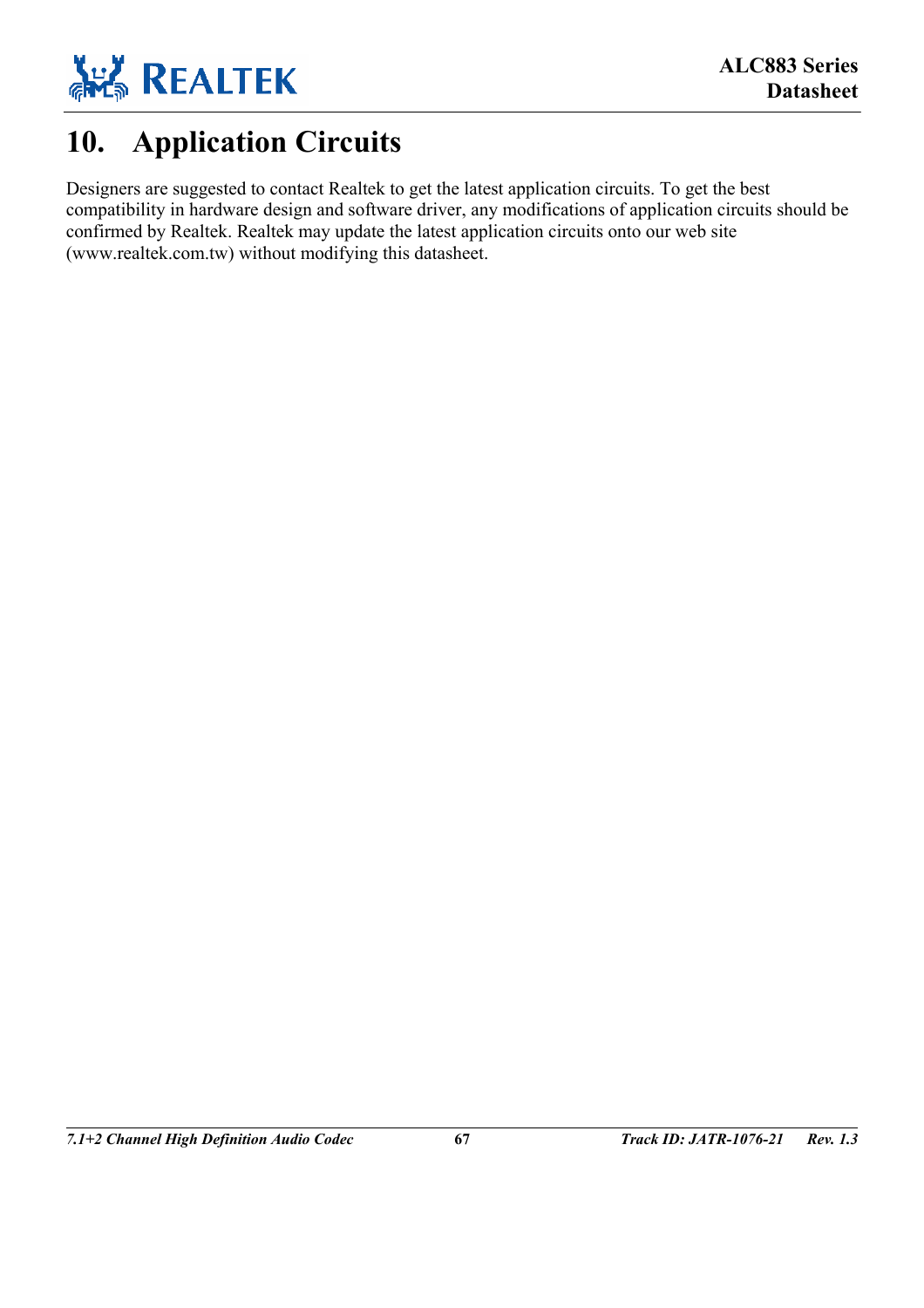

# **11. Mechanical Dimensions**



See the Mechanical Dimensions notes on the next page.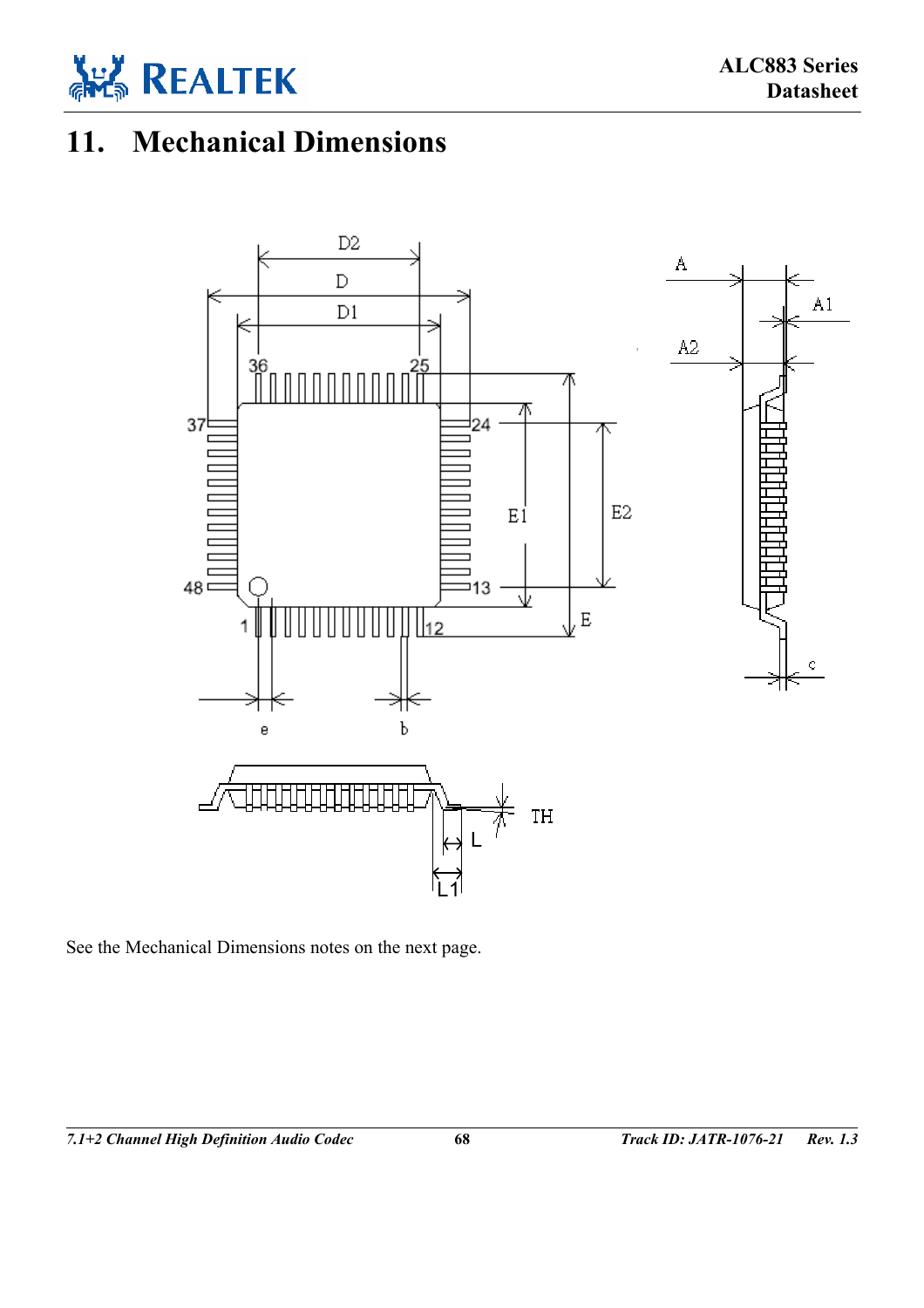

## **11.1. Mechanical Dimensions Notes**

| <b>SYMBOL</b>  | <b>MILLIMETER</b> |               |             | <b>INCH</b> |               |             |
|----------------|-------------------|---------------|-------------|-------------|---------------|-------------|
|                | <b>MIN</b>        | <b>TYP</b>    | MAX         | MIN.        | <b>TYP</b>    | <b>MAX</b>  |
| A              |                   |               | 1.60        |             |               | 0.063       |
| A <sub>1</sub> | 0.05              |               | 0.15        | 0.002       |               | 0.006       |
| A <sub>2</sub> | 1.35              | 1.40          | 1.45        | 0.053       | 0.055         | 0.057       |
| $\mathbf c$    | 0.09              |               | 0.20        | 0.004       |               | 0.008       |
| D              | 9.00 BSC          |               |             | 0.354 BSC   |               |             |
| D1             | 7.00 BSC          |               |             | 0.276 BSC   |               |             |
| D2             | 5.50              |               |             | 0.217       |               |             |
| E              | 9.00 BSC          |               |             | 0.354 BSC   |               |             |
| E1             | 7.00BSC           |               |             | 0.276 BSC   |               |             |
| E2             | 5.50              |               |             | 0.217       |               |             |
| b              | 0.17              | 0.20          | 0.27        | 0.007       | 0.008         | 0.011       |
| e              | 0.50 BSC          |               | 0.0196 BSC  |             |               |             |
| TH             | $0^{\circ}$       | $3.5^{\circ}$ | $7^{\circ}$ | $0^{\circ}$ | $3.5^{\circ}$ | $7^{\rm o}$ |
| L              | 0.45              | 0.60          | 0.75        | 0.018       | 0.0236        | 0.030       |
| L1             |                   | 1.00          |             |             | 0.0393        |             |

| TITLE: LQFP-48 (7.0x7.0x1.6mm) |                           |                  |  |  |  |  |
|--------------------------------|---------------------------|------------------|--|--|--|--|
| PACKAGE OUTLINE DRAWING,       |                           |                  |  |  |  |  |
|                                | FOOTPRINT 2.0mm           |                  |  |  |  |  |
|                                | <b>LEADFRAME MATERIAL</b> |                  |  |  |  |  |
| <b>APPROVE</b>                 | DOC. NO.                  |                  |  |  |  |  |
|                                | <b>VERSION 02</b>         |                  |  |  |  |  |
| <b>CHECK</b>                   |                           | DWG NO. PKGC-065 |  |  |  |  |
|                                | <b>DATE</b>               |                  |  |  |  |  |
| REALTEK SEMICONDUCTOR CORP.    |                           |                  |  |  |  |  |
|                                |                           |                  |  |  |  |  |